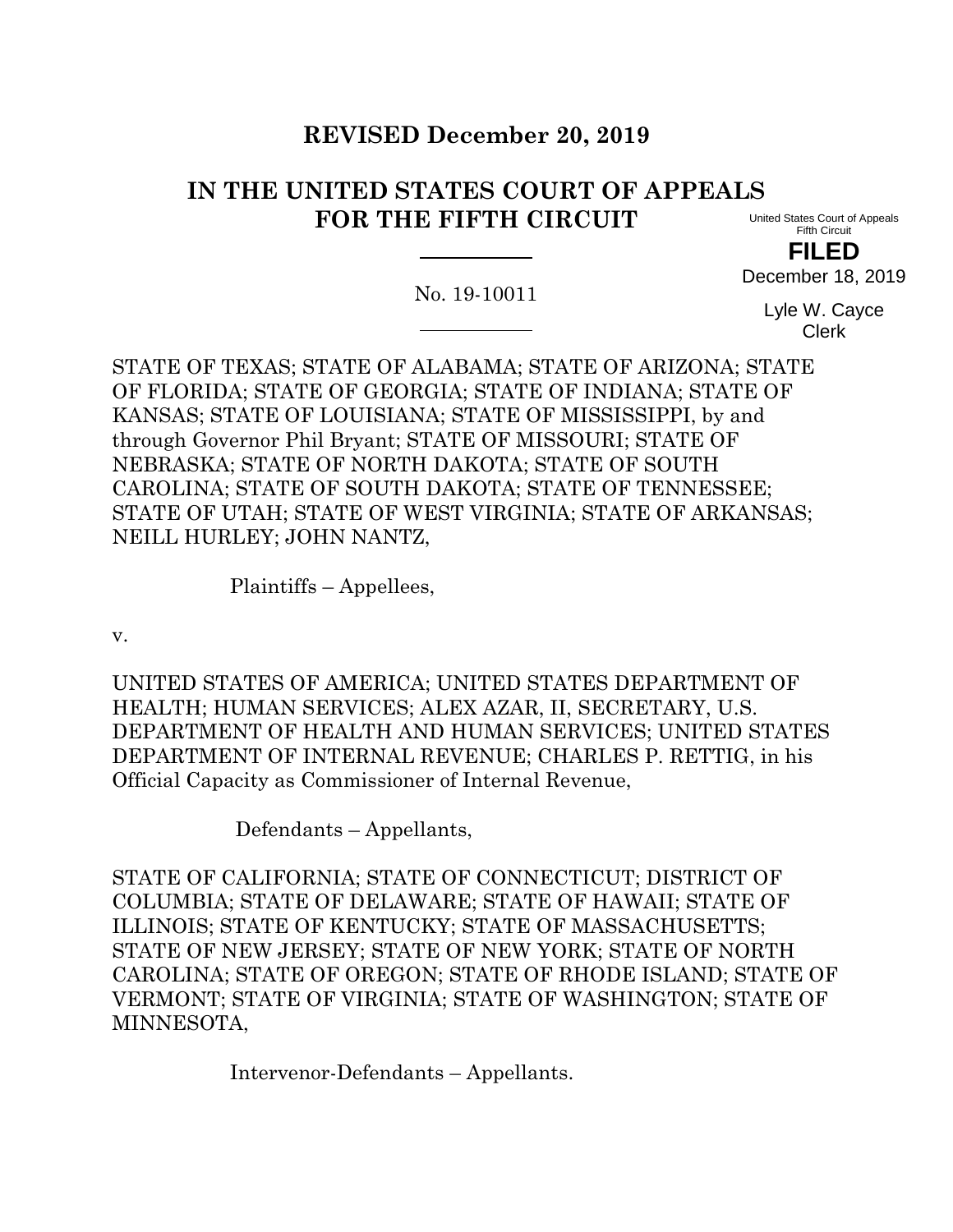Appeals from the United States District Court for the Northern District of Texas

Before KING, ELROD, and ENGELHARDT, Circuit Judges. JENNIFER WALKER ELROD, Circuit Judge:

The Patient Protection and Affordable Care Act (the Act or ACA) is a monumental piece of healthcare legislation that regulates a huge swath of the nation's economy and affects the healthcare decisions of millions of Americans. The law has been a focal point of our country's political debate since it was passed nearly a decade ago. Some say that the Act is a much-needed solution to the problem of increasing healthcare costs and lack of healthcare availability. Many of the amici in this case, for example, argue that the law has extensively benefitted everyone from children to senior citizens to local governments to small businesses. Others say that the Act is a costly exercise in burdensome governmental regulation that deprives people of economic liberty. Amici of this perspective argue, for example, that the Act "has deprived patients nationwide of a competitive market for affordable high-deductible health insurance," leaving "patients with no alternative to . . . skyrocketing premiums." Association of American Physicians & Surgeons Amicus Br. at 15.

None of these policy issues are before the court. And for good reason the courts are not institutionally equipped to address them. These issues are far better left to the other two branches of government. The questions before the court are far narrower: questions of law, not of policy. Those questions are: First, is there a live case or controversy before us even though the federal defendants have conceded many aspects of the dispute; and, relatedly, do the intervenor-defendant states and the U.S. House of Representatives have standing to appeal? Second, do the plaintiffs have standing? Third, if they do,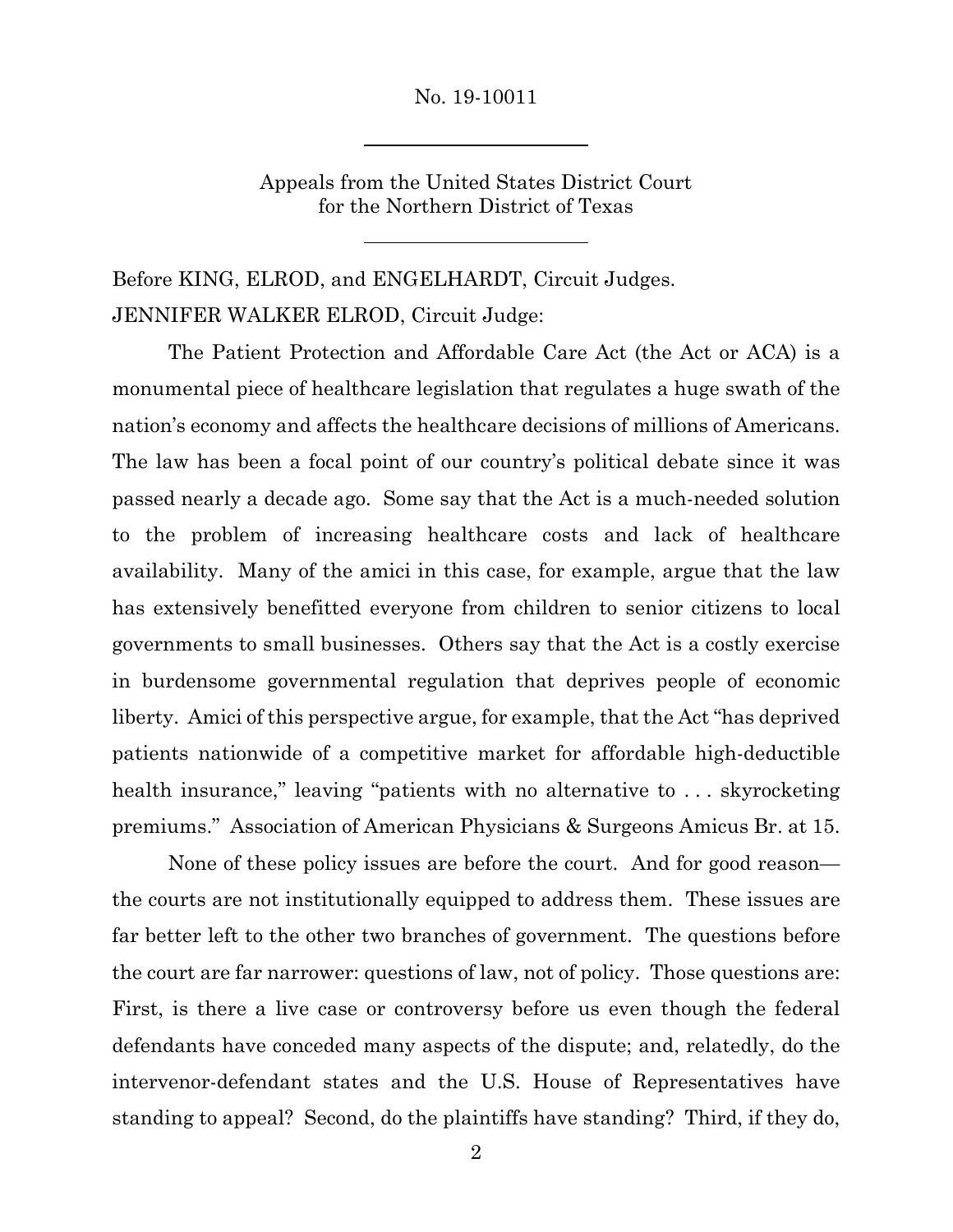is the individual mandate unconstitutional? Fourth, if it is, how much of the rest of the Act is inseverable from the individual mandate?

We answer those questions as follows: First, there is a live case or controversy because the intervenor-defendant states have standing to appeal and, even if they did not, there remains a live case or controversy between the plaintiffs and the federal defendants. Second, the plaintiffs have Article III standing to bring this challenge to the ACA; the individual mandate injures both the individual plaintiffs, by requiring them to buy insurance that they do not want, and the state plaintiffs, by increasing their costs of complying with the reporting requirements that accompany the individual mandate. Third, the individual mandate is unconstitutional because it can no longer be read as a tax, and there is no other constitutional provision that justifies this exercise of congressional power. Fourth, on the severability question, we remand to the district court to provide additional analysis of the provisions of the ACA as they currently exist.

I.

On March 23, 2010, President Barack Obama signed the ACA into law. *See* Patient Protection and Affordable Care Act, Pub. L. No. 111-148, 124 Stat. 119 (2010). The Act sought to "increase the number of Americans covered by health insurance and decrease the cost of health care" through several key reforms. *See Nat'l Fed'n of Indep. Bus. v. Sebelius (NFIB)*, 567 U.S. 519, 538 (2012).

Some of those reforms implemented new consumer protections, aiming primarily to protect people with preexisting conditions. For example, the law prohibits insurers from refusing to cover preexisting conditions. 42 U.S.C. § 300gg-3. The "guaranteed-issue requirement" forbids insurers from turning customers away because of their health. *See* 42 U.S.C. §§ 300gg, 300gg-1. The "community-rating requirement" keeps insurers from charging people more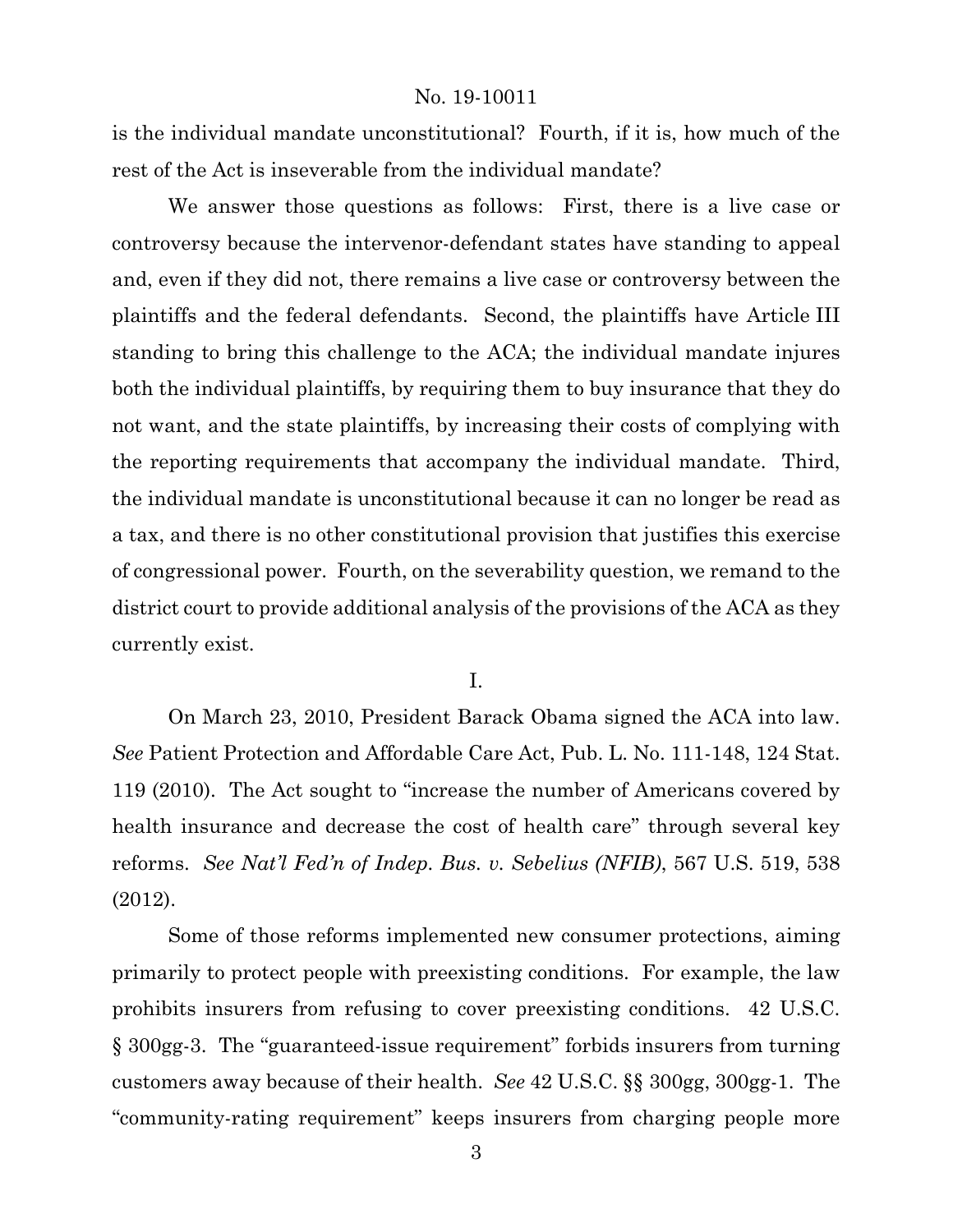because of their preexisting health issues.  $42 \text{ U.S.C.}$  §  $300$  gg-4.<sup>[1](#page-3-0)</sup> The law also requires insurers to provide coverage for certain types of care, including women's and children's preventative care.  $42 \text{ U.S.C.}$  $42 \text{ U.S.C.}$  $42 \text{ U.S.C.}$  §  $300 \text{gg-13(a)(3)}$ –(4).<sup>2</sup>

Other reforms sought to lower the cost of health insurance by using both policy "carrots" and "sticks."[3](#page-3-2) On the stick side, the individual mandate which plaintiffs challenge in the instant case—requires individuals to "maintain [health insurance] coverage." 26 U.S.C. § 5000A(a). If individuals do not maintain this coverage, they must make a payment to the IRS called a "shared responsibility payment."[4](#page-3-3) *Id.*; *see also King v. Burwell*, 135 S. Ct. 2480, 2486 (2015).

<span id="page-3-4"></span> $\overline{a}$ 

<span id="page-3-1"></span><sup>2</sup> The women's preventative care provision was at issue in a trio of recent Supreme Court cases. *See Zubik v. Burwell*, 136 S. Ct. 1557 (2016); *Wheaton College v. Burwell*, 573 U.S. 958 (2014); *Burwell v. Hobby Lobby Stores, Inc.*, 573 U.S. 682 (2014); *see also California v. U.S. Dep't of Health & Human Servs.*, No. 19-15072, 2019 WL 5382250 (9th Cir. Oct. 22, 2019); *Pennsylvania v. President United States*, 930 F.3d 543 (3d Cir. 2019), *as amended* (July 18, 2019); *DeOtte v. Azar*, 393 F. Supp. 3d 490, 495 (N.D. Tex. 2019).

<span id="page-3-2"></span><sup>3</sup> Some opponents of the ACA assert that the goal was not to lower health insurance costs, but that the entire law was enacted as part of a fraud on the American people, designed to ultimately lead to a federal, single-payer healthcare system. In a hearing before the House Committee on Oversight and Government Reform, for example, Representative Kerry Bentivolio suggested that Jonathan Gruber, who assisted in crafting the legislation, had "help[ed] the administration deceive the American people on this healthcare act or [told] the truth in [a] video . . . about how [the Act] was a fraud upon the American people." *Examining Obamacare Transparency Failures: Hearing Before the H. Comm. on Oversight and Government Reform*, 113th Cong. 83 (2014) (statement of Rep. Kerry Bentivolio).

<span id="page-3-3"></span><sup>4</sup> The Act exempts several groups of people from the shared responsibility payment. Specifically, the Act provides that "[n]o penalty shall be imposed" on those "who cannot afford [insurance] coverage," on "[t]axpayers with income below [the] filing threshold," on

<span id="page-3-0"></span><sup>&</sup>lt;sup>1</sup> The ACA features a few other consumer-protection reforms of note. For example, the Act requires insurance companies to allow young adults to stay on their parents' health insurance plans until they turn 26; prohibits insurers from imposing caps on the value of benefits provided; and mandates that the insurance plans cover at least ten "essential health benefits," including emergency services, prescription drugs, and maternity and newborn care. *See* 42 U.S.C. §§ 300gg-14 (young adults), 300gg-11 (restriction on benefit caps), 18022 (essential health benefits). The ACA also requires employers with at least fifty full-time employees to pay the federal government a penalty if they fail to provide their employees with ACA-compliant coverage. 26 U.S.C. § 4980H.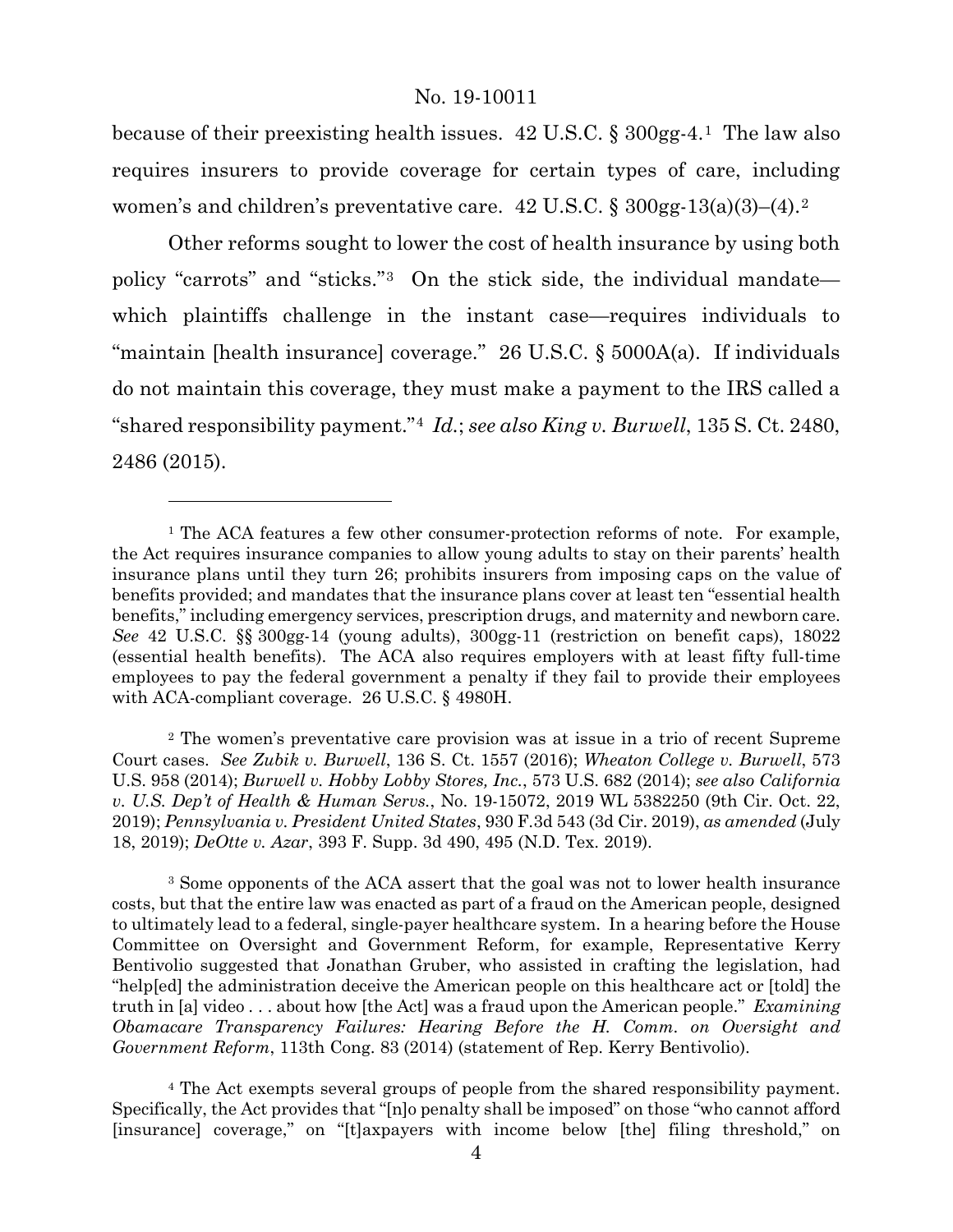The individual mandate was designed to lower insurance premiums by broadening the insurance pool. *See* 42 U.S.C. § 18091(2)(J) ("By significantly increasing . . . the size of purchasing pools, . . . the [individual mandate] will significantly . . . lower health insurance premiums."). When the young and healthy must buy insurance, the insurance pool faces less risk, which, at least in theory, leads to lower premiums for everyone. *See* 42 U.S.C. § 18091(2)(I) (positing that the individual mandate will "broaden the health insurance risk pool to include healthy individuals, which will lower health insurance premiums"). The individual mandate thus serves as a counterweight to the ACA's protections for preexisting conditions, which push riskier, costlier individuals into the insurance pool. Under the protections for consumers with preexisting conditions, if there were no individual mandate, there would arguably be an "adverse selection" problem: "many individuals would," in theory, "wait to purchase health insurance until they needed care." *Id.*[5](#page-4-0)

The Act also sought to lower insurance costs for some consumers through policy "carrots," providing tax credits to offset the cost of insurance to those with incomes under 400 percent of the federal poverty line. *See* 26 U.S.C. § 36B; 42 U.S.C. §§ 18081, 18082. The Act also created government-run, taxpayer-funded health insurance marketplaces—known as "Exchanges" which allow customers "to compare and purchase insurance plans." *King*, 135

<sup>&</sup>quot;[m]embers of Indian tribes," on those who had only "short coverage gaps," or on anyone who, in the Secretary of Health and Human Services' determination, has "suffered a hardship." 26 U.S.C. § 5000A(e).

<span id="page-4-0"></span><sup>5</sup> Opponents of the ACA, however, argue that the Act goes too far in limiting individuals' freedom to choose healthcare coverage. For example, at a House committee hearing, Representative Darrell Issa argued that one of the "false claims" that the Obama administration made in passing the Act was that "[i]f you like your doctor, you will be able to keep your doctor, period. . . . [And i]f you like your [insurance] plan, you can keep your plan." *Examining Obamacare Transparency Failures: Hearing Before the H. Comm. on Oversight and Government Reform*, 113th Cong. 2 (2014) (statement of Rep. Darrell Issa, Chairman, H. Comm. on Oversight and Government Reform).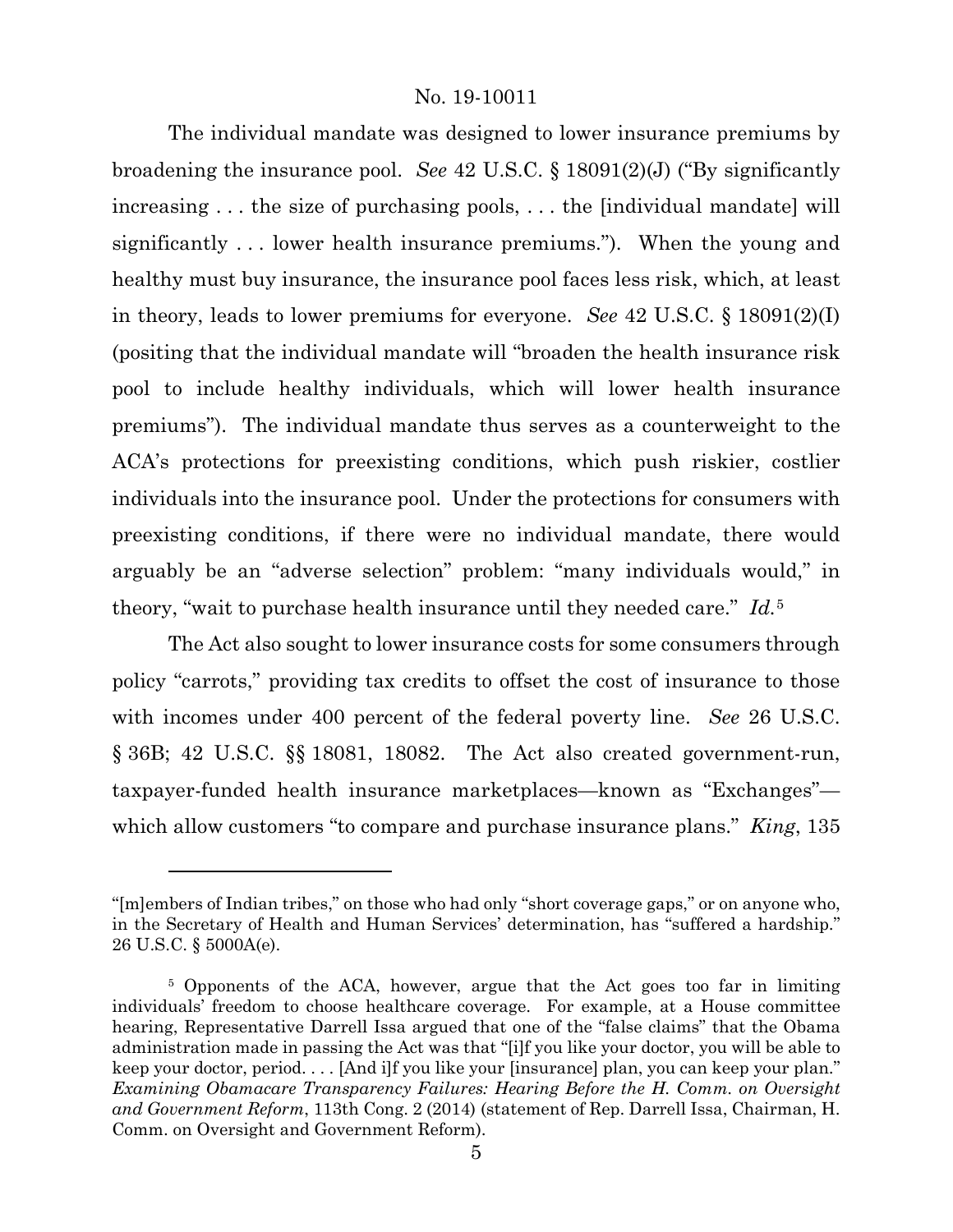S. Ct. at 2485; *see also* 42 U.S.C. § 18031. Opponents of the law argue that the law has led to unintended subsidies to keep plans afloat and insurance companies in the black. Texas points in its brief, for example, to a Congressional Budget Office study estimating that federal outlays for health insurance subsidies and related spending will rise by about 60 percent over the next ten years, from \$58 billion in 2018 to \$91 billion by 2028. CBO, *The Budget and Economic Outlook: 2018 to 2028* at 51 (April 2018), *available at* https://tinyurl.com/CBOBudgetEconOutlook-2018-2028; State Plaintiffs' Br. at 13–14.

The ACA also enlarged the class of people eligible for Medicaid to include childless adults with incomes up to 133 percent of the federal poverty line. 42 U.S.C. §§ 1396a(a)(10)(A)(i)(VII), 1396a(e)(14)(I)(i); *NFIB*, 567 U.S. at 541–42. The ACA originally required each state to expand its Medicaid program or risk losing "all of its federal Medicaid funds." *NFIB*, 567 U.S. at 542. In *NFIB*, however, the Supreme Court held that this exceeded Congress' powers under the Spending Clause. *Id.* at 585 (plurality opinion). But the Court allowed those states that wanted to accept Medicaid expansion funds to do so. *See id.* at 585–86 (plurality opinion); *id.* at 645–46 (Ginsburg, J., concurring in part, concurring in the judgment in part, and dissenting in part). As a result, the states that have not participated in the expansion now subsidize, through their general tax dollars, the states that have participated in expansion.

Since the Act was passed, its opponents have attempted to attack it both through congressional amendment and through litigation. Between 2010 and 2016, Congress considered several bills to repeal, defund, delay, or amend the ACA. *See* Intervenor-Defendant States' Br. at 10. Except for a few modest changes, these efforts were closely fought but ultimately failed. Intervenor-Defendant States' Br. at 10–11. In 2017, the shift in presidential administrations reinvigorated opposition to the law, but many of these later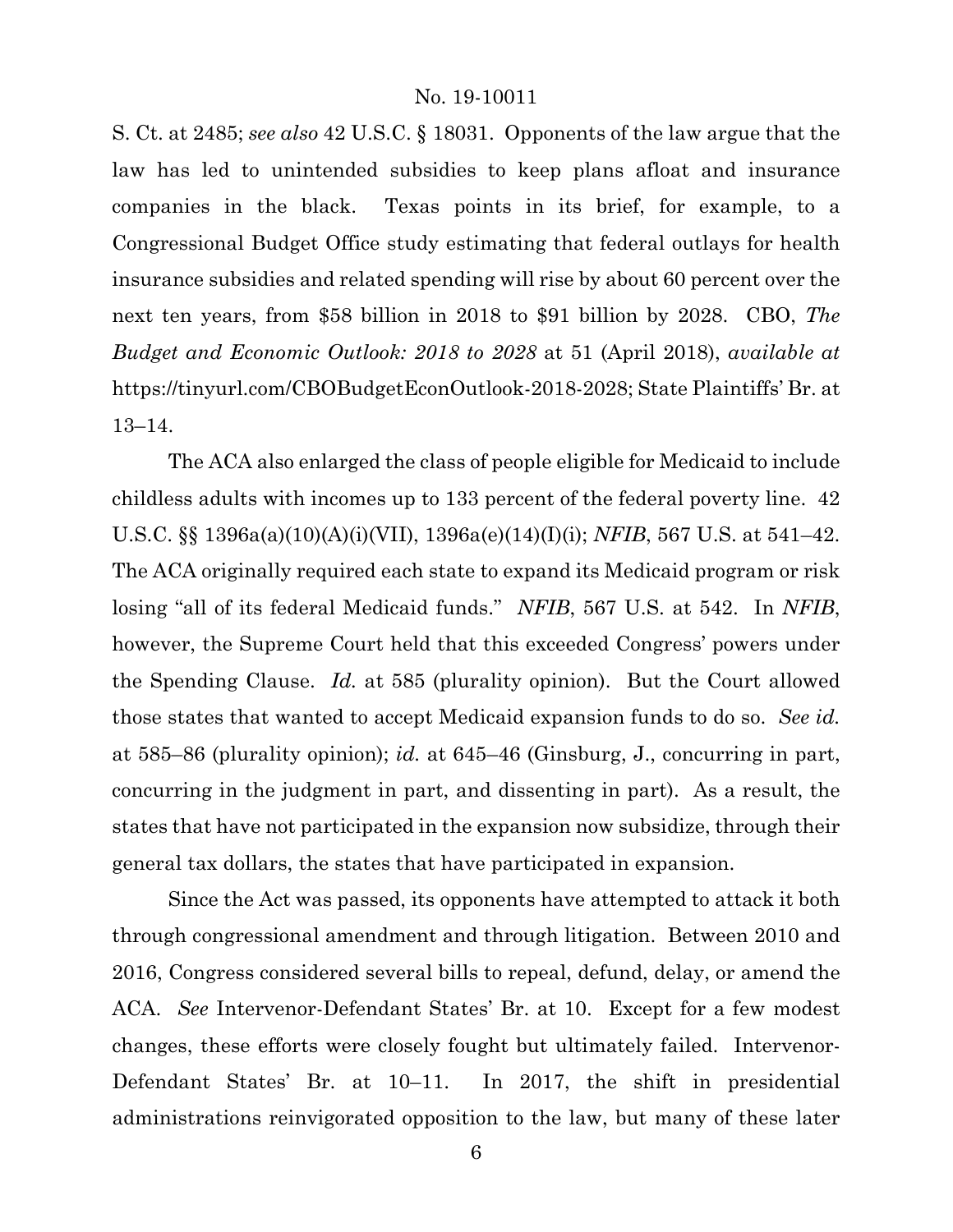legislative efforts failed as well. In March 2017, House leaders pulled a bill that would have repealed many of the ACA's essential provisions. In July 2017, the Senate voted on three separate bills that similarly would have repealed major provisions of the Act, but each vote failed.[6](#page-6-0) Finally, in September 2017, several Senators introduced another bill that would have repealed some of the ACA's most significant provisions, but Senate leaders ultimately chose not to bring it to the floor for a vote. Intervenor-Defendant States' Br. at 11.

The ACA's opponents also took their cause to the courts in a series of lawsuits, some of which reached the Supreme Court. Particularly relevant here, the Court, in *NFIB*, upheld the law's individual mandate. 567 U.S. at 574. Through fractured voting and shifting majorities—explained in more detail in Part V of this opinion—the Court decided that the ACA's individual mandate could be read as a tax on an individual's decision not to purchase insurance, which was a constitutional exercise of Congress' taxing powers under Article I of the U.S. Constitution. *Id.*; U.S. Const. art. I, § 8, cl. 1. The Court favored this tax interpretation to save the provision from unconstitutionality. Reading the provision as a standalone command to purchase insurance would have rendered it unconstitutional. This reading could not have been justified under the Commerce Clause because it would have done more than "regulate commerce ... among the several states." U.S. Const. art. I, § 8, cl. 3. It would have *compelled* individuals to enter commerce in the first place.[7](#page-6-1) *NFIB*, 567 U.S. at 557–58. The Court also held that the

<span id="page-6-0"></span><sup>6</sup> One of these bills failed by a razor-thin vote of fifty-one against, forty-nine in favor. *See* 163 Cong. Rec. S4415 (daily ed. July 27, 2017).

<span id="page-6-1"></span><sup>7</sup> Chief Justice Roberts cautioned that concluding otherwise would empower the government to compel Americans into all kinds of behavior that the government thinks is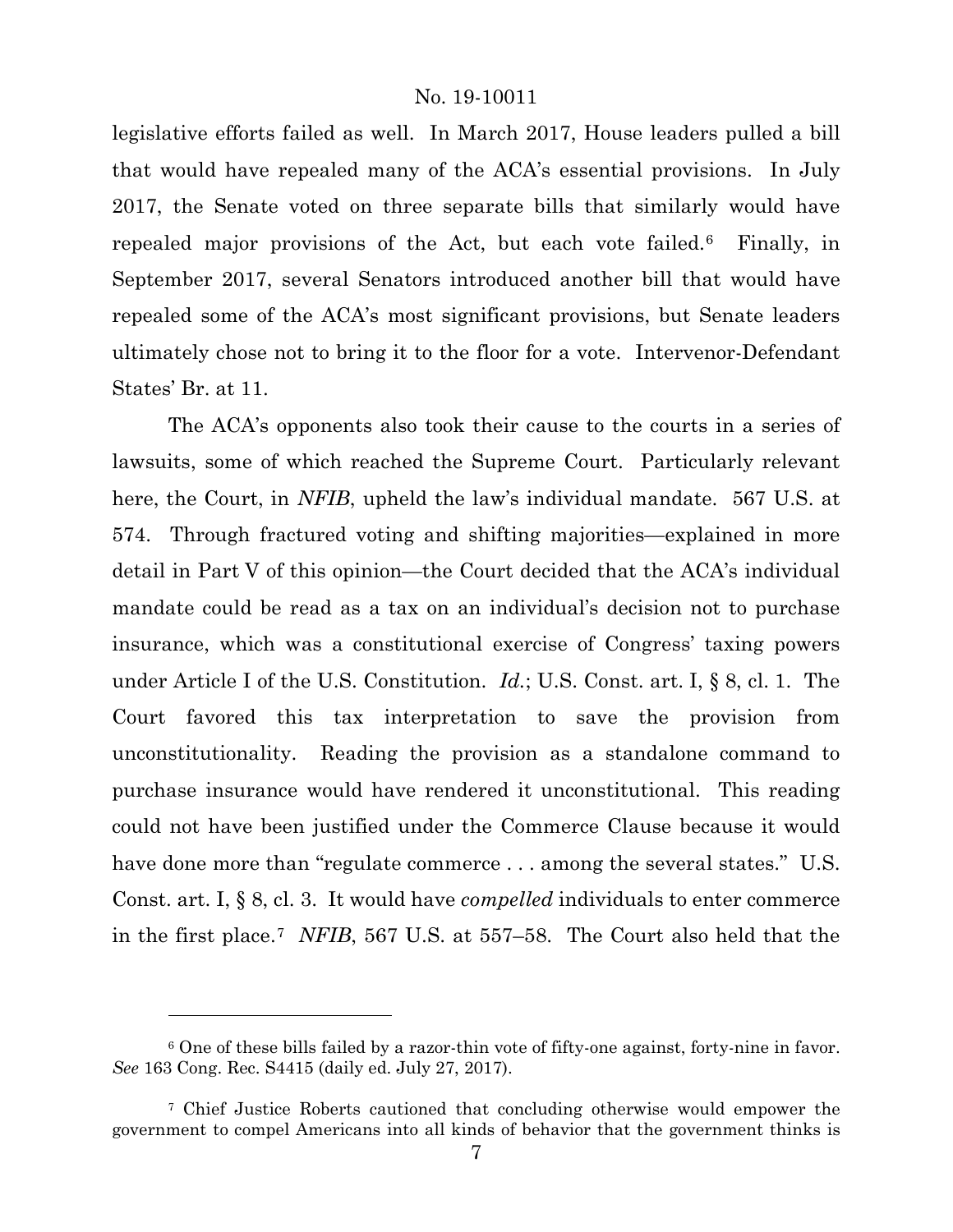provision could not be justified under the Constitution's Necessary and Proper Clause. *Id.* at 561 (Roberts, C.J.); *id.* at 654–55 (Scalia, Kennedy, Thomas, and Alito, JJ., dissenting).

In December 2017, the ACA's opponents achieved some legislative success. As part of the Tax Cuts and Jobs Act, Congress set the "shared responsibility payment" amount—the amount a person must pay for failing to comply with the individual mandate—to the "lesser" of "zero percent" of an individual's household income or "\$0," effective January 2019. Pub. L. No. 115- 97, § 11081, 131 Stat. 2054, 2092 (2017); *see also* 26 U.S.C. § 5000A(c). The individual mandate is still "on the books" of the U.S. Code and still consists of the three fundamental components it always featured. Subsection (a) prescribes that certain individuals "shall . . . ensure" that they and their dependents are "covered under minimum essential coverage." 26 U.S.C. § 5000A(a). Subsection (b) "impose[s] . . . a penalty" called a "[s]hared responsibility payment" on those who fail to ensure they have minimum essential coverage. 26 U.S.C. § 5000A(b). Subsection (c) sets the amount of that payment. All Congress did in 2017 was change the amount in subsection (c) to zero dollars.  $26$  U.S.C.  $\S$  5000A(c).

Two months after the shared responsibility payment was set at zero dollars, the plaintiffs here—two private citizens<sup>[8](#page-7-0)</sup> and eighteen states<sup>[9](#page-7-1)</sup>—filed this lawsuit against several federal defendants: the United States of America,

beneficial for them, including, for example, compelling them to purchase broccoli. *See NFIB*, 567 U.S. at 558 (Roberts, C.J.).

<sup>8</sup> Namely, Neill Hurley and John Nantz.

<span id="page-7-1"></span><span id="page-7-0"></span><sup>9</sup> Namely, Texas, Alabama, Arizona, Florida, Georgia, Indiana, Kansas, Louisiana, Mississippi, Missouri, Nebraska, North Dakota, South Carolina, South Dakota, Tennessee, Utah, West Virginia, and Arkansas. Wisconsin, which was originally a plaintiff state, sought and was granted dismissal from the appeal.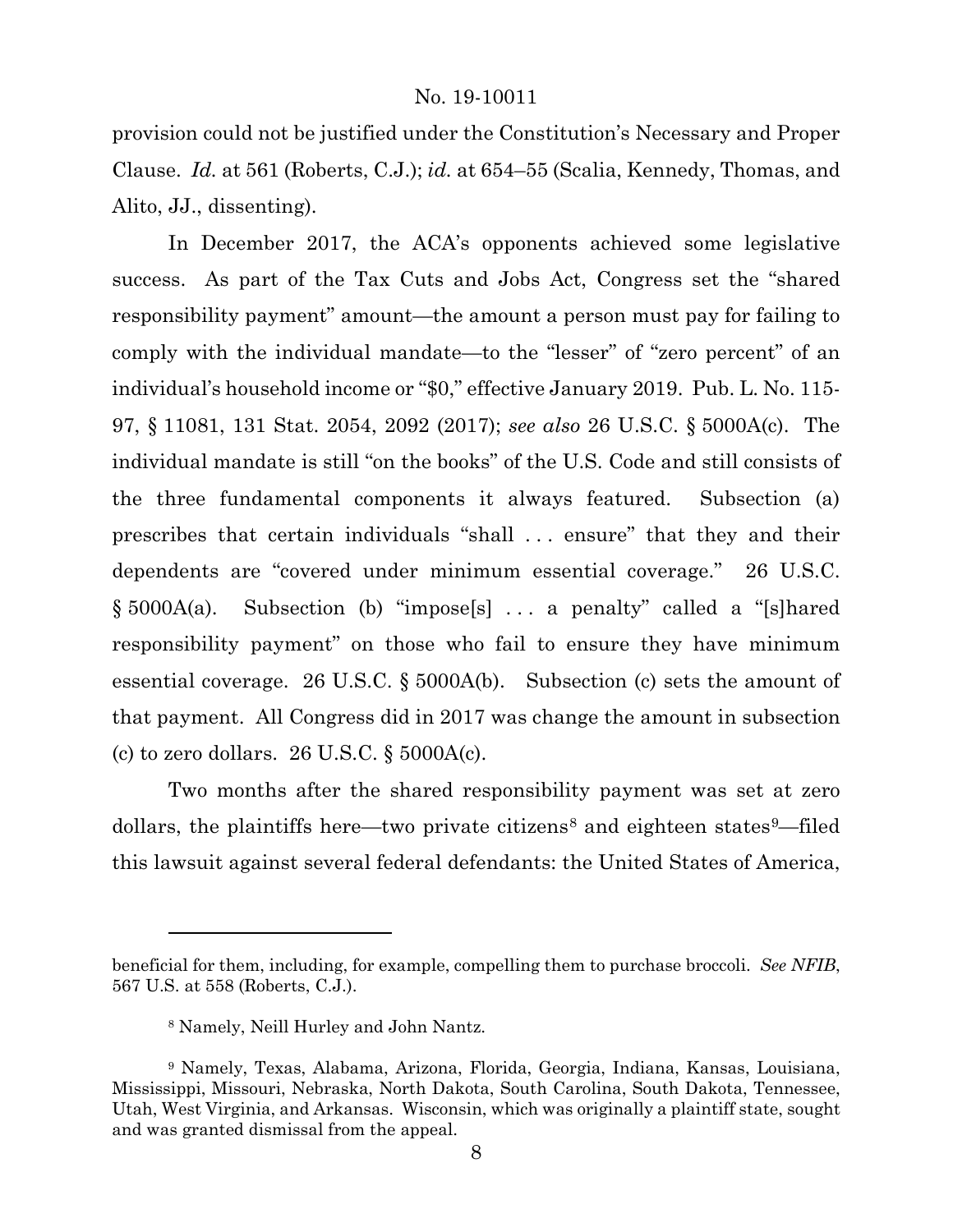the Department of Health and Human Services and its Secretary, Alex Azar, as well as the Internal Revenue Service and its Acting Commissioner, David J. Kautter. The plaintiffs argued that the individual mandate was no longer constitutional because: (1) *NFIB* rested the individual mandate's constitutionality exclusively on reading the provision as a tax; and (2) the 2017 amendment undermined any ability to characterize the individual mandate as a tax because the provision no longer generates revenue, a requirement for a tax. The plaintiffs argued further that, because the individual mandate was essential to and inseverable from the rest of the ACA, the entire ACA must be enjoined. On this theory, the plaintiffs sought declaratory relief that the individual mandate is unconstitutional and the rest of the ACA is inseverable. The plaintiffs also sought an injunction prohibiting the federal defendants from enforcing any provision of the ACA or its regulations.

The federal defendants agreed with the plaintiffs that once the shared responsibility payment was reduced to zero dollars, the individual mandate was no longer constitutional. They also agreed that the individual mandate could not be severed from the ACA's guaranteed-issue and community-rating requirements. Unlike the plaintiffs, however, the federal defendants contended in the district court that those three provisions could be severed from the rest of the Act.Driven by the federal defendants' decision not to fully defend against the lawsuit, sixteen states<sup>[10](#page-8-0)</sup> and the District of Columbia intervened to defend the ACA.

The district court agreed with the plaintiffs' arguments on the merits. Specifically, the court held that: (1) the individual plaintiffs had standing

<span id="page-8-0"></span><sup>10</sup> Namely, California, Connecticut, Delaware, Hawaii, Illinois, Kentucky, Massachusetts, New Jersey, New York, North Carolina, Oregon, Rhode Island, Vermont, Virginia, Washington, and Minnesota.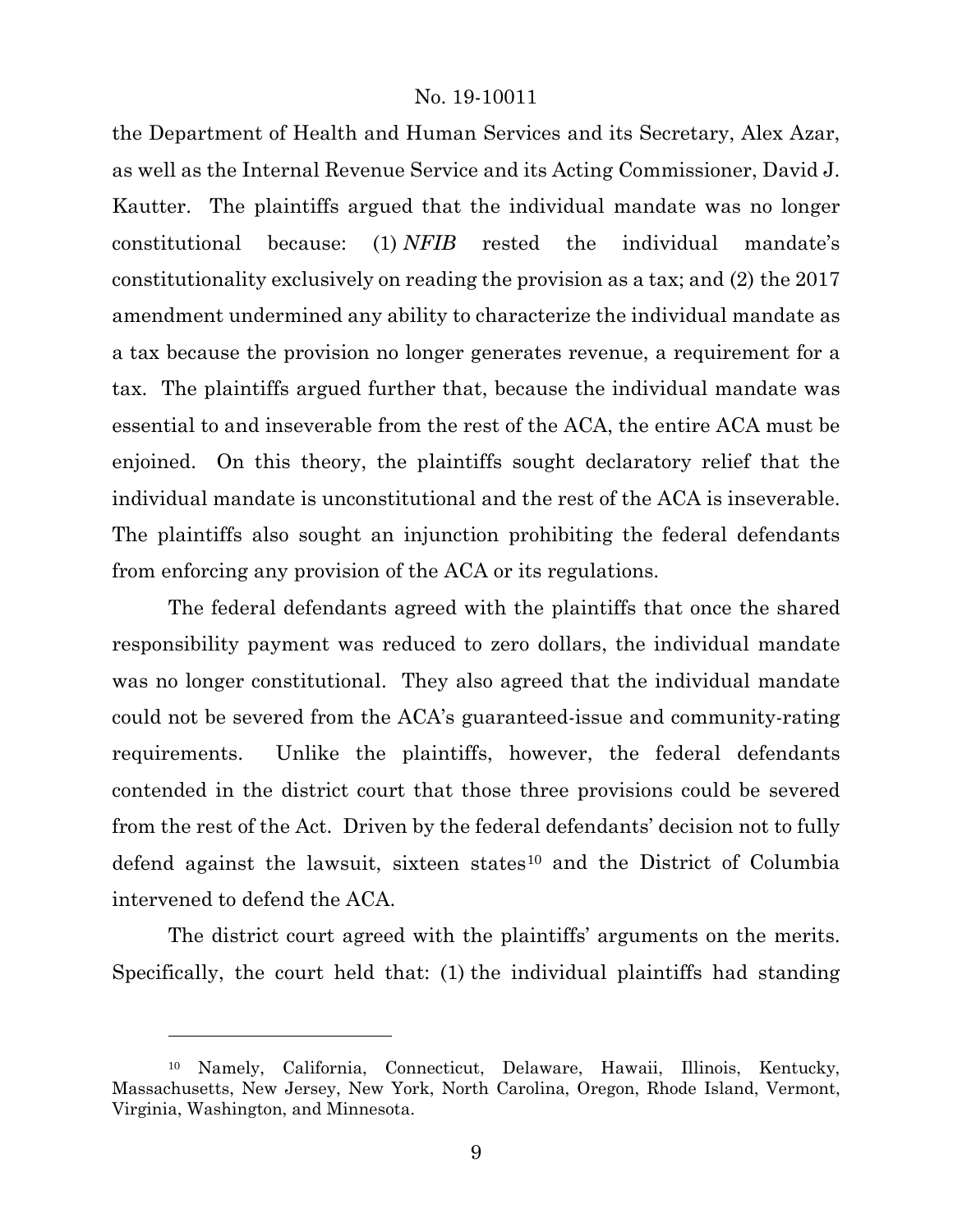because the individual mandate compelled them to purchase insurance; (2) setting the shared responsibility payment to zero rendered the individual mandate unconstitutional; and (3) the unconstitutional provision could not be severed from any other part of the ACA. The district court granted the plaintiffs' claim for declaratory relief. Specifically, the district court's order "declares the Individual Mandate, 26 U.S.C. § 5000A(a), UNCONSTITUTIONAL," and the order further declares that "the remaining provisions of the ACA, Pub L. 111-148, are INSEVERABLE and therefore INVALID." The district court, however, denied the plaintiffs' application for a preliminary injunction. The district court entered partial final judgment<sup>[11](#page-9-0)</sup> as to the grant of summary judgment for declaratory relief, but stayed judgment pending appeal. This appeal followed.

On appeal, the U.S. House of Representatives intervened to join the intervenor-defendant states in defending the ACA.[12](#page-9-1) Also on appeal, the federal defendants changed their litigation position. After contending in the district court that only a few provisions of the ACA were inseverable from the individual mandate, the federal defendants contend in their opening brief for the first time that all of the ACA is inseverable. *See* Fed. Defendants' Br. at 43–49. Moreover, the federal defendants contend for the first time on appeal

<span id="page-9-0"></span><sup>11</sup> The final judgment is only partial because it addresses only Count One of the plaintiffs' amended complaint. Count One requests a declaratory judgment that the individual mandate exceeds Congress' constitutional powers. The district court has not yet ruled on the other counts in the amended complaint. In Count Two, the plaintiffs request a declaratory judgment that the ACA violates the Due Process Clause of the Fifth Amendment. In Count Three, the plaintiffs request a declaratory judgment that the ACA violates the Tenth Amendment. In Count Four, the plaintiffs request a declaratory judgment that agency rules promulgated pursuant to the ACA are unlawful. In Count Five, the plaintiffs request an injunction prohibiting federal officials from "implementing, regulating, or otherwise enforcing any part of the ACA."

<span id="page-9-1"></span><sup>12</sup> In addition to the U.S. House, four other states intervened on appeal to join the original group that defended the Act in the district court: Colorado, Iowa, Michigan, and Nevada.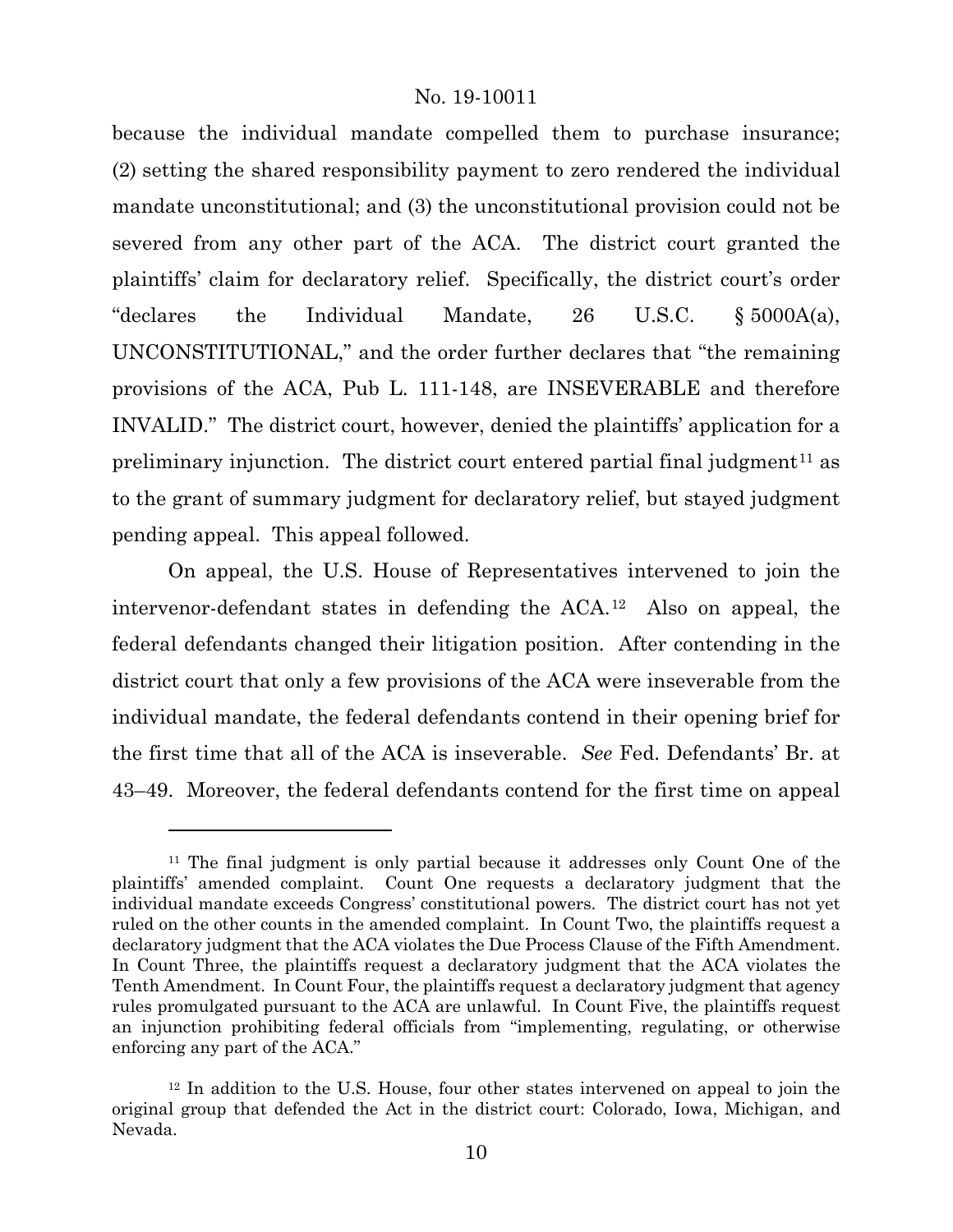that—even though the entire ACA is inseverable—the court should not enjoin the enforcement of the entire ACA. The federal defendants now argue that the district court's judgment should be affirmed "except insofar as it purports to extend relief to ACA provisions that are unnecessary to remedy plaintiffs' injuries."[13](#page-10-0) Fed. Defendants' Br. at 49. They also now argue that the district court's judgment "cannot be understood as extending beyond the plaintiff states to invalidate the ACA in the intervenor states." Fed. Defendants' Supp. Br. at 10. Simply put, the federal defendants have shifted their position on appeal more than once.

#### II.

We review a district court's grant of summary judgment *de novo*. *Time Warner Cable, Inc. v. Hudson*, 667 F.3d 630, 638 (5th Cir. 2012). Summary judgment is appropriate when "the movant shows that there is no genuine dispute as to any material fact and the movant is entitled to judgment as a matter of law." Fed. R. Civ. P. 56(a); *see also Dialysis Newco, Inc. v. Cmty. Health Sys. Grp. Health Plan*, 938 F.3d 246, 250 (5th Cir. 2019). A dispute about a material fact is genuine if "the evidence is such that a reasonable jury could return a verdict for the non-moving party." *Amerisure Ins. v. Navigators Ins.*, 611 F.3d 299, 304 (5th Cir. 2010) (quoting *Gates v. Tex. Dep't of Protective & Regulatory Servs.*, 537 F.3d 404, 417 (5th Cir. 2008)). When ruling on a motion for summary judgment, the court views all inferences drawn from the

<span id="page-10-0"></span><sup>&</sup>lt;sup>13</sup> The federal defendants do not specify which precise provisions, in their view, injure the plaintiffs and which do not.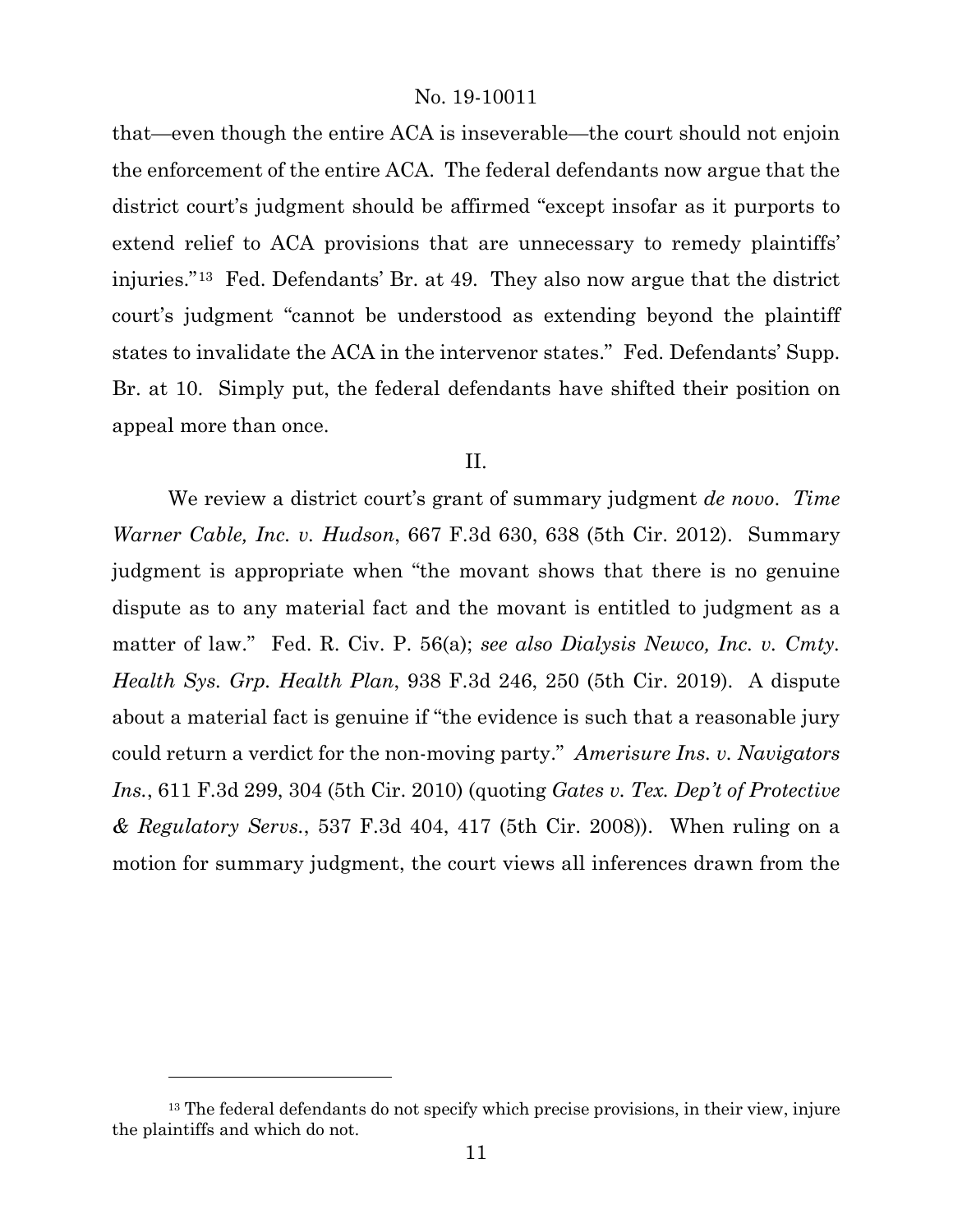factual record "in the light most favorable to the non-moving parties below." *Trent v. Wade*, 776 F.3d 368, 373 n.1 (5th Cir. 2015).

# III.

We first must consider whether there is a live "[c]ase" or "[c]ontroversy" before us on appeal, as Article III of the U.S. Constitution requires. U.S. Const. art. III, § 1. A case or controversy does not exist unless the person asking the court for a decision—in this case, asking us to decide whether the district court's judgment was correct—has standing, which requires a showing of "injury, causation, and redressability." *Sierra Club v. Babbitt*, 995 F.2d 571, 574 (5th Cir. 1993). When "standing to appeal is at issue, appellants must demonstrate some injury from the judgment below." *Id.* at 575 (emphasis omitted).

We conclude, as all parties agree, that there is a case or controversy before us on appeal. Two groups of parties appealed from the district court's judgment: the federal defendants, and the intervenor-defendant states.<sup>[14](#page-11-0)</sup> There is a case or controversy before us because both of these groups have their own independent standing to appeal.[15](#page-11-1)

The federal defendants have standing to appeal. The instant case is on all fours with the Supreme Court's decision in *United States v. Windsor*, 570 U.S. 744 (2013). In that case, the executive branch of the federal government declined to defend a federal statute that did not allow the surviving spouse of

<span id="page-11-0"></span><sup>&</sup>lt;sup>14</sup> The U.S. House of Representatives, also a party in this case, intervened in our court after the intervenor-defendant states and the federal government had filed notices of appeal.

<span id="page-11-1"></span><sup>&</sup>lt;sup>15</sup> Even if only one of these parties had standing to appeal, that would be enough to sustain the court's jurisdiction. An intervenor needs standing only "in the absence of the party on whose side the intervenor intervened." *Sierra Club*, 995 F.2d at 574 (alteration omitted) (quoting *Diamond v. Charles*, 476 U.S. 54, 68 (1986)); *see also Vill. of Arlington Heights v. Metro. Hous. Dev. Corp.*, 429 U.S. 252, 264 & n.9 (1977) (exercising jurisdiction because "at least one" plaintiff had standing to sue).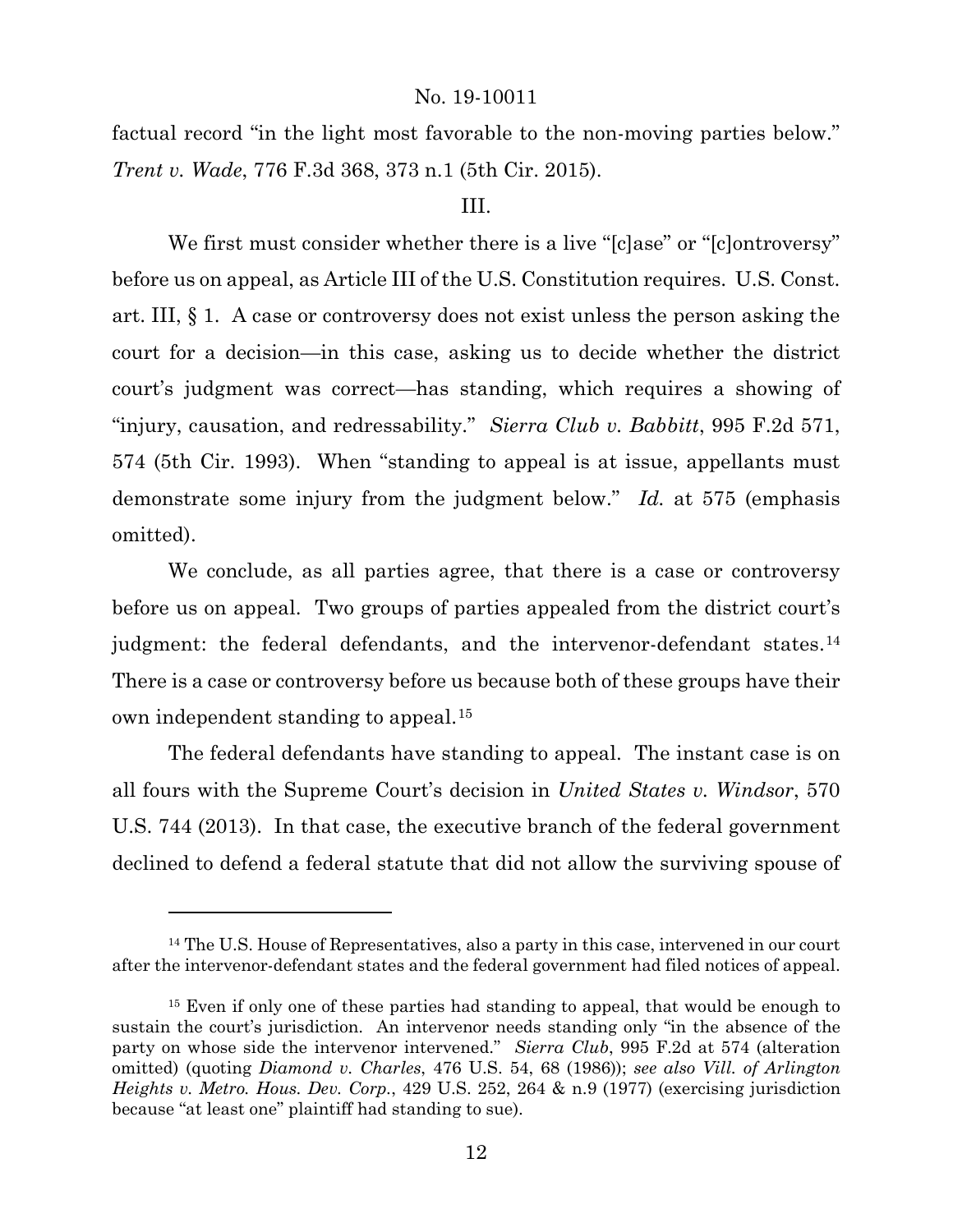a same-sex couple to receive a spousal tax deduction. *Id.* at 749–53. The district court ruled that the statute was unconstitutional and ordered the executive branch to issue a tax refund to the surviving spouse. *Id.* at 754–55. The executive branch agreed with the district court's legal conclusion, but it appealed the judgment and continued to enforce the statute by withholding the tax refund until a final judicial resolution. *Id.* at 757–58.

The Supreme Court ruled that "the United States retain[ed] a stake sufficient to support Article III jurisdiction." *Id.* at 757. That stake was the tax refund, which the federal government refused to pay. This threat of payment of money from the Treasury constituted "a real and immediate economic injury" to the federal government, which was sufficient for standing purposes. *Id.* at 757–58 (quoting *Hein v. Freedom From Religion Found., Inc.*, 551 U.S. 587, 599 (2007) (plurality opinion)). As the Court explained, "the refusal of the Executive to provide the relief sought suffices to preserve a justiciable dispute as required by Article III." *Windsor*, 570 U.S. at 759; *see also Food Mktg. Inst. v. Argus Leader Media*, 139 S. Ct. 2356, 2362 (2019) (concluding that there was a justiciable controversy because the government "represented unequivocally" that it would not voluntarily moot the controversy absent a final judicial order, and "[t]hat is enough to satisfy Article III"); *INS v. Chadha*, 462 U.S. 919, 939 (1983) (holding that there was "adequate Art. III adverseness" because the executive branch determined that a federal statute was unconstitutional and refused to defend it but simultaneously continued to abide by it).

The instant case is similar. Though the plaintiffs and the federal defendants are in almost complete agreement on the merits of the case, the government continues to enforce the entire Act. The federal government has made no indication that it will begin dismantling any part of the ACA in the absence of a final court order. Just as in *Windsor*, then, effectuating the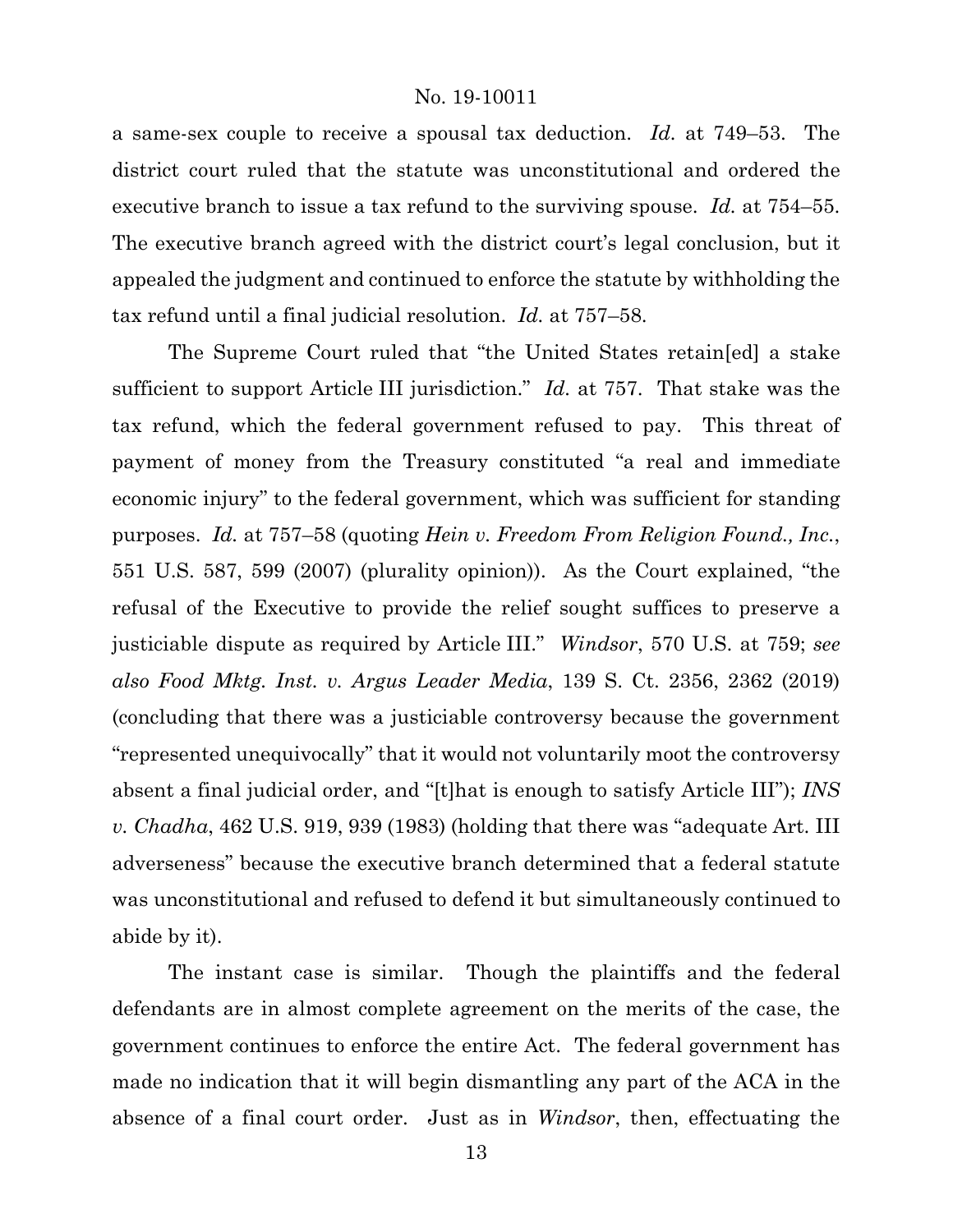district court's order would require the federal government to take actions that it would not take "but for the court's order." *Windsor*, 570 U.S. at 758. And just as in *Windsor*, the federal defendants stand to suffer financially if the district court's judgment is affirmed.[16](#page-13-0) As just one example, the district court's judgment declares the Act's Medicare reimbursement schedules unlawful, which, if given effect, would require Medicare to reimburse healthcare providers at higher rates. *See, e.g.*, 42 U.S.C. § 1395ww(b)(3)(B)(xi)–(xii). Therefore, just as in *Windsor*, an appellate decision here will "have real meaning." 570 U.S. at 758 (quoting *Chadha*, 462 U.S. at 939).[17](#page-13-1)

The intervenor-defendant states also have standing to appeal. While a party's mere "status as an intervenor below . . . does not confer standing," *Diamond v. Charles*, 476 U.S. 54, 68 (1986), intervenors may appeal if they can demonstrate injury from the district court's judgment. *Sierra Club*, 995 F.2d at 574; *see also Va. House of Delegates v. Bethune-Hill*, 139 S. Ct. 1945, 1951 (2019); *Cooper v. Tex. Alcoholic Beverage Comm'n*, 820 F.3d 730, 737 (5th Cir. 2016). The intervenor-defendant states have made this showing because the district court's judgment, if ultimately given effect, would: (1) strip these states of funding that they receive under the ACA; and (2) threaten to hamstring these states in possible future litigation because of the district court judgment's potentially preclusive effect.[18](#page-13-2)

<span id="page-13-0"></span><sup>16</sup> The dissenting Justices in *Windsor* objected to the *Windsor* majority's approach to standing. Justice Scalia, for example, said that this approach to standing "would have been unrecognizable to those who wrote and ratified our national charter." *Windsor*, 570 U.S. at 779 (Scalia, J., dissenting). We are bound by the *Windsor* majority opinion.

<span id="page-13-1"></span><sup>17</sup> Just as in *Windsor*, moreover, principles of prudential standing weigh in favor of exercising jurisdiction despite the government's alignment with the plaintiffs. Just like the intervenors in *Windsor*, the intervenor-defendant states and the U.S. House both put on a "sharp adversarial presentation of the issues." *Id.* at 761.

<span id="page-13-2"></span><sup>&</sup>lt;sup>18</sup> At first glance, it may not be entirely clear how a mere partial summary judgment on the issuance of a declaratory judgment would aggrieve anyone. But at oral argument, all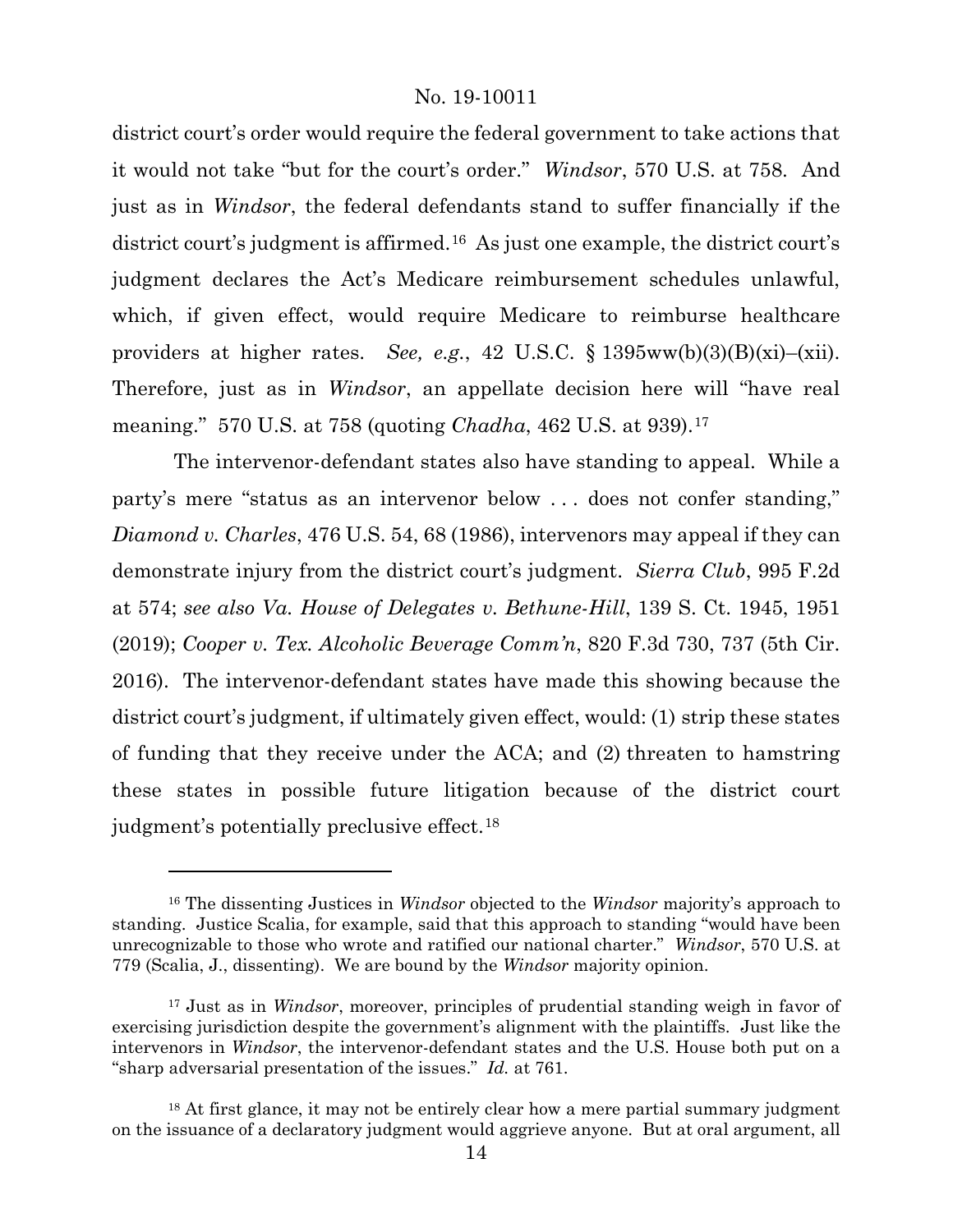First, the intervenor-defendant states receive significant funding from the ACA, which would be discontinued if we affirmed the district court's judgment declaring the entire Act unconstitutional. "[F]inancial loss as a result of" a district court's judgment is an injury sufficient to support standing to appeal. *United States v. Fletcher ex rel. Fletcher*, 805 F.3d 596, 602 (5th Cir. 2015). In their supplemental briefing, the intervenor-defendant states identify a few examples of the funding sources they would lose under the district court's judgment. Evidence in the record shows that eliminating the Act's Medicaid expansion provisions alone would cost the original sixteen intervening state defendants and the District of Columbia a total of more than \$418 billion in the next decade. *See* 42 U.S.C. §§ 1396a(a)(10)(A)(i)(VIII), (e)(14)(I)(i), 1396d(y)(1). Moreover, the Act's Community First Choice Option program gives states funding to care for the disabled and elderly at home or in their communities instead of in institutions. *See* 42 U.S.C. § 1396n(k). Record evidence shows that eliminating this program would cost California \$400 million in 2020, and that Oregon and Connecticut have already received \$432.1 million under this program. This evidence is more than enough to show that the intervenor-defendant states would suffer financially if the district court's judgment is given effect, an injury sufficient to confer standing to appeal. *See Dep't of Commerce v. New York*, 139 S. Ct. 2551, 2565 (2019).

The district court's judgment, if given effect, also threatens to injure the intervenor-defendant states with the judgment's potentially preclusive effect in future litigation. We have held that "[a] party may be aggrieved by a district court decision that adversely affects its legal rights or position vis-à-vis other

parties agreed that the district court's partial summary judgment would have binding effect. Indeed, this is partly why the district court issued a stay. The district court acknowledged that the intervenor-defendant states would be prejudiced by the judgment, which means that the district court understood it to be binding.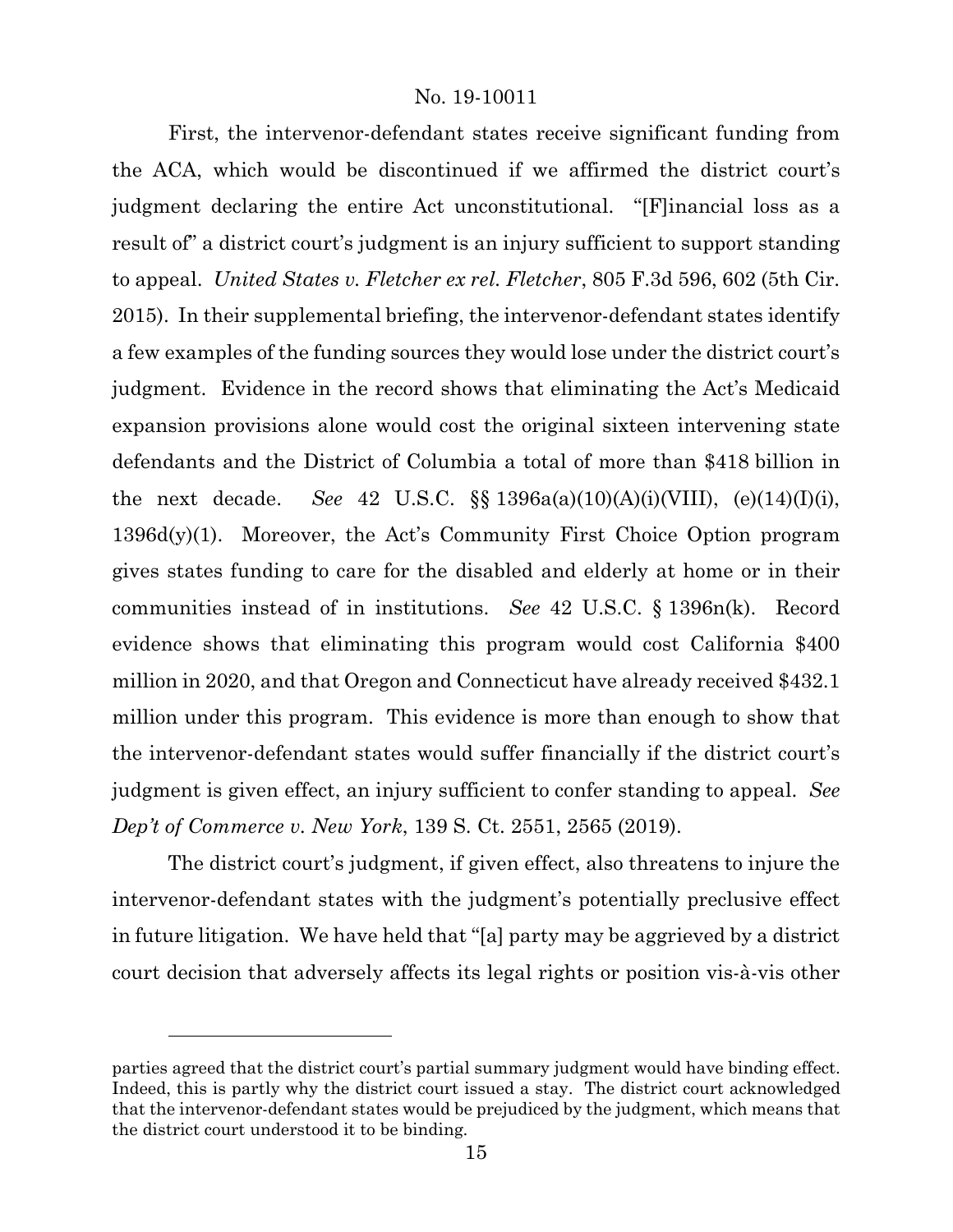parties in the case or other potential litigants." *Leonard v. Nationwide Mut. Ins.*, 499 F.3d 419, 428 (5th Cir. 2007) (quoting *Custer v. Sweeney*, 89 F.3d 1156, 1164 (4th Cir. 1996)). If the federal defendants began unwinding the ACA, either in reliance on the district court's judgment or on their own, the district court's judgment would potentially estop the intervenor-defendant states from challenging that action in court. This case thus stands in contrast to the cases in which there was no chance whatsoever of a preclusive effect. *See Klamath Strategic Inv. Fund ex rel. St. Croix Ventures v. United States*, 568 F.3d 537, 546 (5th Cir. 2009) (holding that there was no threatened injury from potential estoppel from the appealed-from judgment because that judgment was interlocutory, not final, and therefore could not estop the appealing party).

Finally, we examine the standing of the U.S. House of Representatives, which intervened after the case had been appealed. The Supreme Court's recent decision in *Virginia House of Delegates v. Bethune-Hill* calls the House's standing to intervene into doubt. 139 S. Ct. at 1953 ("This Court has never held that a judicial decision invalidating a state law as unconstitutional inflicts a discrete, cognizable injury on each organ of government that participated in the law's passage."). However, we need not resolve the question of the House's standing. "Article III does not require intervenors to independently possess standing" when a party already in the lawsuit has standing and seeks the same "ultimate relief" as the intervenor. *Ruiz v. Estelle*, 161 F.3d 814, 830 (5th Cir. 1998). That is the case here: the intervenor-defendant states have standing to appeal, and the House seeks the same relief as those states. We accordingly pretermit the issue of whether the House has standing to intervene.

# IV.

We now turn to the issue of whether any of the plaintiffs had Article III standing to bring this case at the time they brought the lawsuit. To be a case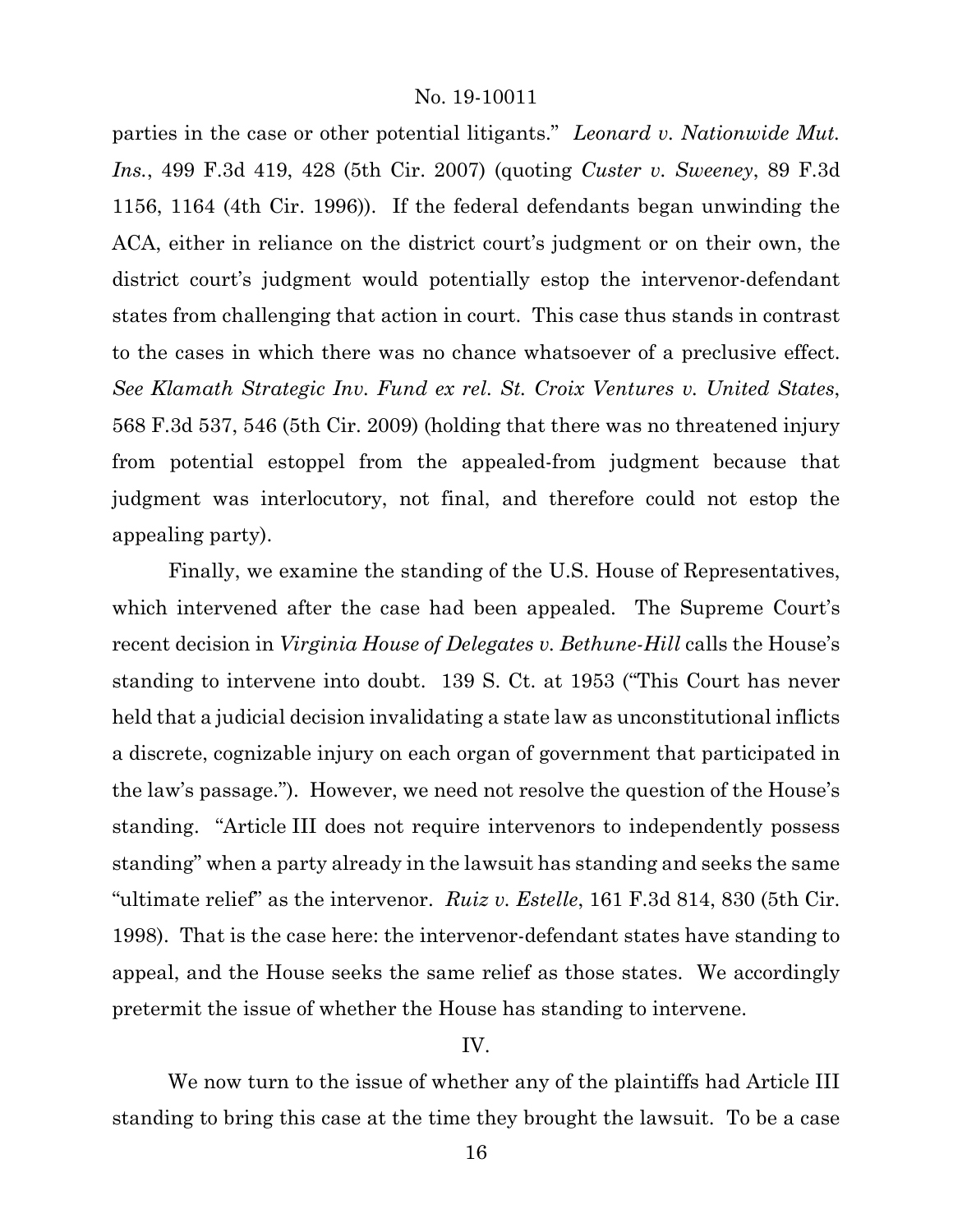or controversy under Article III, the plaintiffs must satisfy the same three requirements listed above. First, a plaintiff must have suffered an "injury in fact"—a violation of a legally protected interest that is "concrete and particularized," as well as "actual or imminent, not 'conjectural' or 'hypothetical.'" *Lujan v. Defs. of Wildlife*, 504 U.S. 555, 560 (1992) (quoting *Whitmore v. Arkansas*, 495 U.S. 149, 155 (1990)). Second, that injury must be "fairly . . . trace[able] to the challenged action of the defendant, and not . . . th[e] result [of] the independent action of some third party not before the court." *Id.* (alterations in original) (quoting *Simon v. E. Ky. Welfare Rights Org.*, 426 U.S. 26, 41–42 (1976)). Third, it must be "likely"—not merely "speculative"—that the injury will be "redressed by a favorable decision." *Id.* at 561 (quoting *Simon*, 426 U.S. at 38, 43).

The instant case has two groups of plaintiffs: the individual plaintiffs and the state plaintiffs. Only one plaintiff need succeed because "one party with standing is sufficient to satisfy Article III's case-or-controversy requirement."[19](#page-16-0) *Texas v. United States (DAPA)*, 809 F.3d 134, 151 (5th Cir. 2015) (quoting *Rumsfeld v. Forum for Acad. & Institutional Rights, Inc.*, 547 U.S. 47, 52 n.2 (2006)).<sup>20</sup> The individual plaintiffs and the state plaintiffs allege different injuries. We evaluate each in turn and conclude that both the individual plaintiffs and the state plaintiffs have standing.

# A.

The standing issues presented by the individual plaintiffs are not novel. The Supreme Court faced a similar situation when it decided *NFIB* in 2012.

<span id="page-16-0"></span><sup>19</sup> For an academic critique of this approach, *see* Aaron-Andrew P. Bruhl, *One Good Plaintiff Is Not Enough*, 67 Duke L. J. 481 (2017).

<span id="page-16-1"></span><sup>20</sup> We refer to this 2015 case as "*DAPA*"—after Deferred Action for Parents of Americans, the policy at issue there—to prevent confusion with the present case of the same name.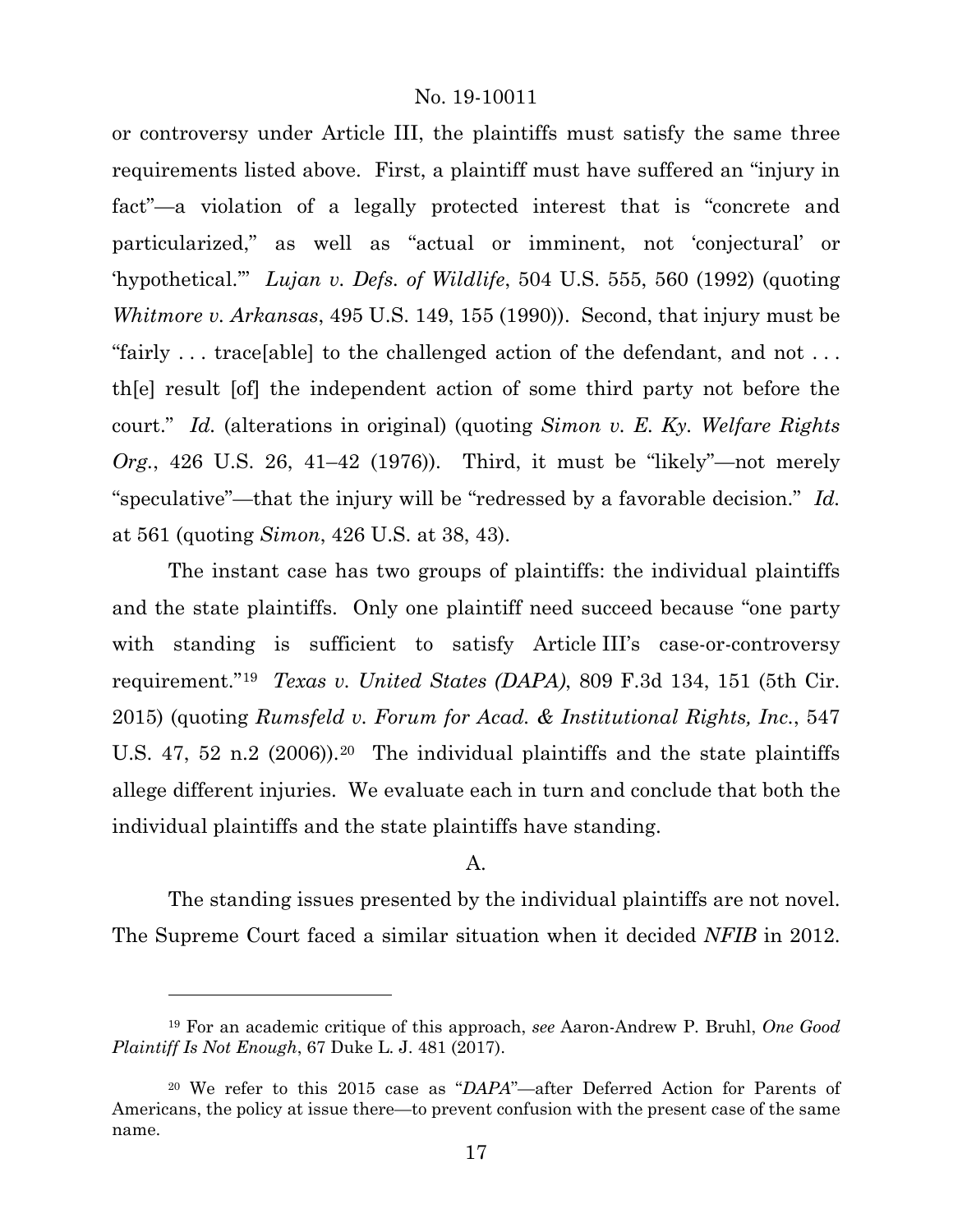At oral argument in that case, Justice Kagan asked Gregory Katsas, representing NFIB, whether he thought "a person who is subject to the [individual] mandate but not subject to the [shared responsibility payment] would have standing." Transcript of Oral Argument at 68, *Dep't of Health and Human Servs. v. Florida*, 567 U.S. 519 (2012) (No. 11-398). Mr. Katsas replied, "Yes, I think that person would, because that person is injured by compliance with the mandate." *Id.* Mr. Katsas explained, "the injury—when that person is subject to the mandate, that person is required to purchase health insurance. That's a forced acquisition of an unwanted good. It's a classic pocketbook injury." *Id.* at 68–69.

In 2012, this questioning made sense because neither the individual mandate nor the shared responsibility payment would be assessed for another two years. Patient Protection and Affordable Care Act, Pub. L. No. 111-148, § 1501, 124 Stat. 119, 244 (2012) (requiring insurance coverage "for each month beginning after 2013" and applying the shared responsibility payment for any failure to purchase insurance "during any calendar year beginning after 2013"). It was thus certainly imminent that the private plaintiffs would be subject to the individual mandate, which applies to everyone, but not certain that they would be subject to the shared responsibility payment, which exempts certain people. 26 U.S.C. § 5000A(e) (prescribing that "[n]o penalty shall be imposed" on certain groups of people).<sup>[21](#page-17-0)</sup> The distinction was important because a plaintiff "must demonstrate standing for each claim he seeks to press." *Davis v. Fed. Election Comm'n*, 554 U.S. 724, 734 (2008) (quoting *DaimlerChrysler Corp. v. Cuno*, 547 U.S. 332, 352 (2006)). To bring a claim

<span id="page-17-0"></span><sup>21</sup> For the full list of exemptions, *see supra* note [4.](#page-3-4)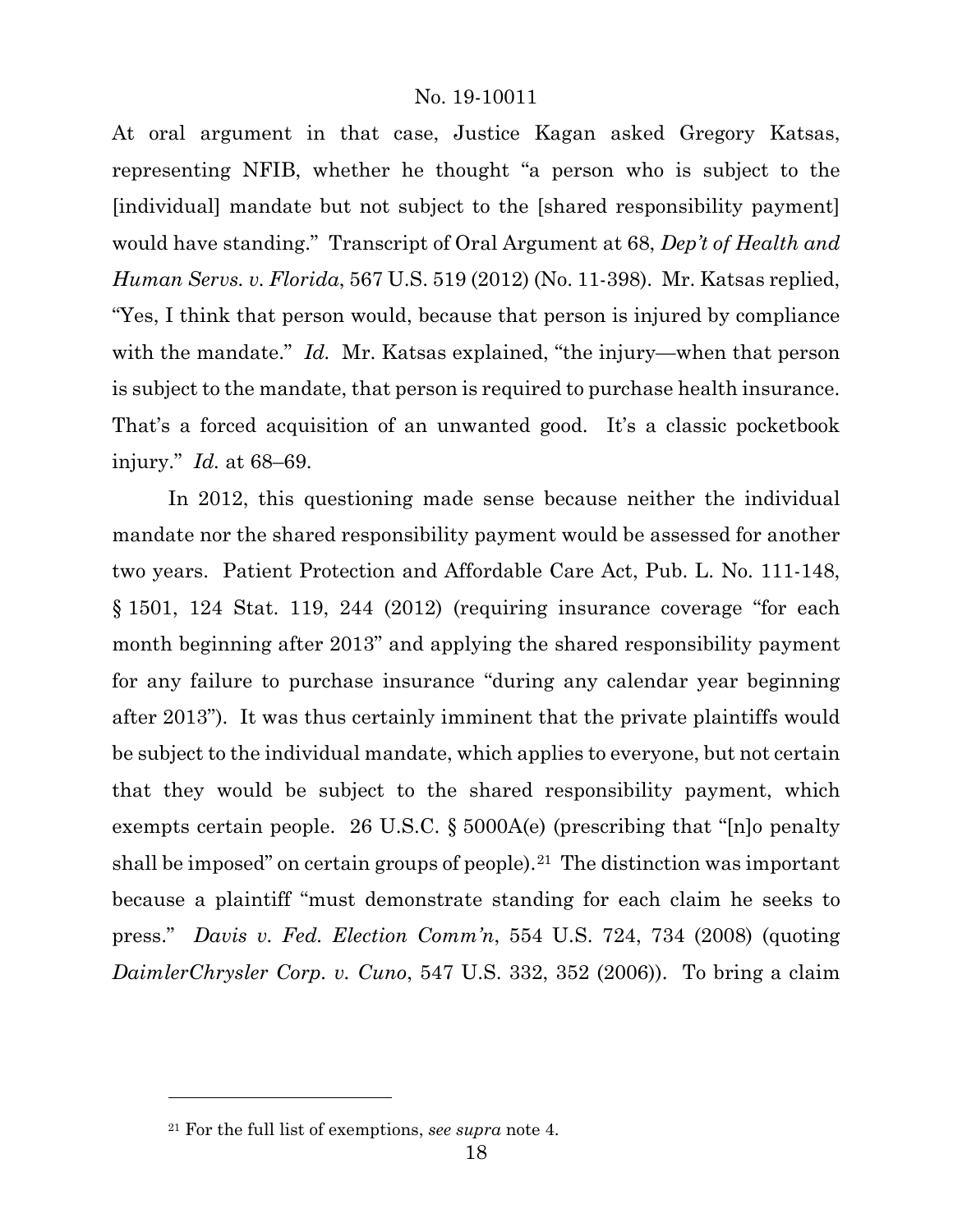against the individual mandate, therefore, the plaintiffs needed to show injury *from the individual mandate*—not from the shared responsibility payment.

Accordingly, the district court in *NFIB* ruled that the private plaintiffs were injured by the ACA "because of the financial expense [they would] definitively incur under the Act in 2014," and the private plaintiffs' need "to take investigatory steps and make financial arrangements now to ensure compliance then." *Florida ex rel. Bondi v. U.S. Dep't of Health & Human Servs.*, 780 F. Supp. 2d 1256, 1271 (N.D. Fla. 2011), *aff'd in part and rev'd in part*, 648 F.3d 1235 (11th Cir. 2011), *aff'd in part and rev'd in part*, 567 U.S. 519 (2012). The record evidence in that case supported this conclusion. Mary Brown, one of the private plaintiffs in that case, for example, had declared that "to comply with the individual insurance mandate, and well in advance of 2014, I must now investigate whether and how to rearrange my personal finance affairs." Appendix of Exhibits in Support of Plaintiffs' Motion for Summary Judgment, *Florida v. U.S. Dep't of Health & Human Servs.*, No. 3:10-cv-91- RV/EMT (N.D. Fla. Nov. 10, 2010), ECF No. 80-6. At the Eleventh Circuit, all parties agreed that Mary Brown had standing. *Florida ex rel. Atty. Gen. v. U.S. Dep't of Health & Human Servs.*, 648 F.3d 1235, 1243 (11th Cir. 2011), *aff'd in part and rev'd in part*, 567 U.S. 519 (2012) ("Defendants do not dispute that plaintiff Brown's challenge to the minimum coverage provision is justiciable."). Congress could have reasonably contemplated people like Mary Brown. As Mr. Katsas explained at oral argument in the Supreme Court, "Congress reasonably could think that at least some people will follow the law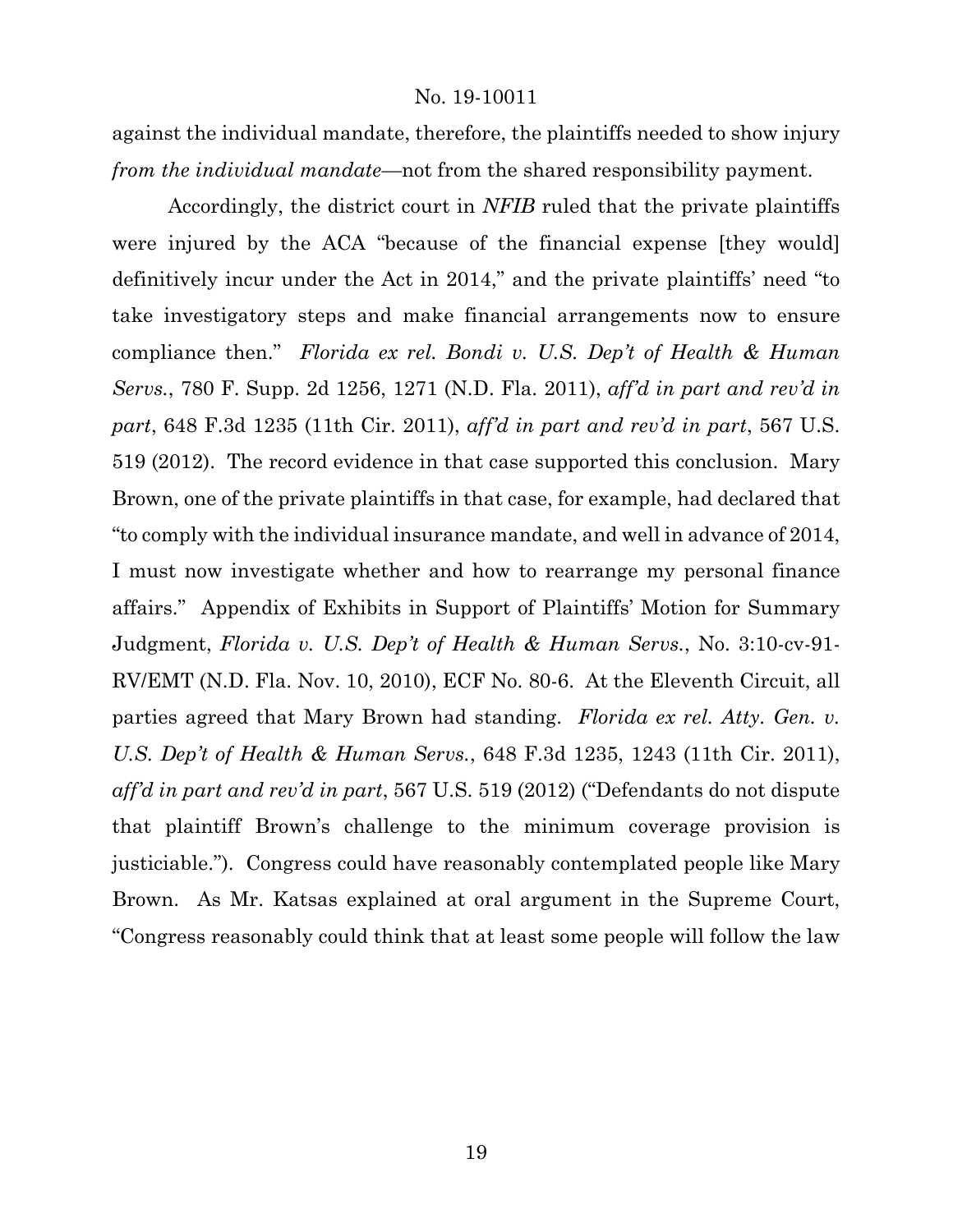precisely because it is the law." Transcript of Oral Argument at 67, *Dep't of Health & Human Servs. v. Florida*, 567 U.S. 519 (2012) (No. 11-398).

The district court in the instant case followed a similar approach with regard to the individual plaintiffs' standing.<sup>22</sup> It concluded that because the individual plaintiffs are the object of the individual mandate, which requires them to purchase health insurance that they do not want, those plaintiffs have demonstrated two types of "injury in fact": (1) the financial injury of buying that insurance; and (2) the "increased regulatory burden" that the individual mandate imposes. In concluding that these injuries were caused by the individual mandate, the court made specific fact findings that both Nantz and Hurley purchased insurance solely because they are "obligated to comply with the . . . individual mandate." The district court made these findings based on Nantz's and Hurley's declarations, which the intervenor-defendant states never challenged. Because the undisputed evidence showed that the individual mandate caused these injuries, the district court reasoned that a favorable judgment would redress both injuries, allowing the individual plaintiffs to forgo purchasing health insurance and freeing them "from what they essentially allege to be arbitrary governance."

We agree with the district court. The Supreme Court has held that when a lawsuit challenges "the legality of government action or inaction, the nature and extent of facts that must be averred (at the summary judgment stage) or proved (at the trial stage) in order to establish standing depends considerably upon whether" the plaintiffs are themselves the "object[s] of the action (or forgone action) at issue." *Lujan*, 504 U.S. at 561; *see also Texas v. EEOC*, 933 F.3d 433, 446 (5th Cir. 2019). "Whether someone is in fact an object of a

<span id="page-19-0"></span><sup>&</sup>lt;sup>22</sup> No party initially questioned the plaintiffs' standing in the district court. An amicus brief raised the issue, and the intervenor-defendant states addressed it at oral argument.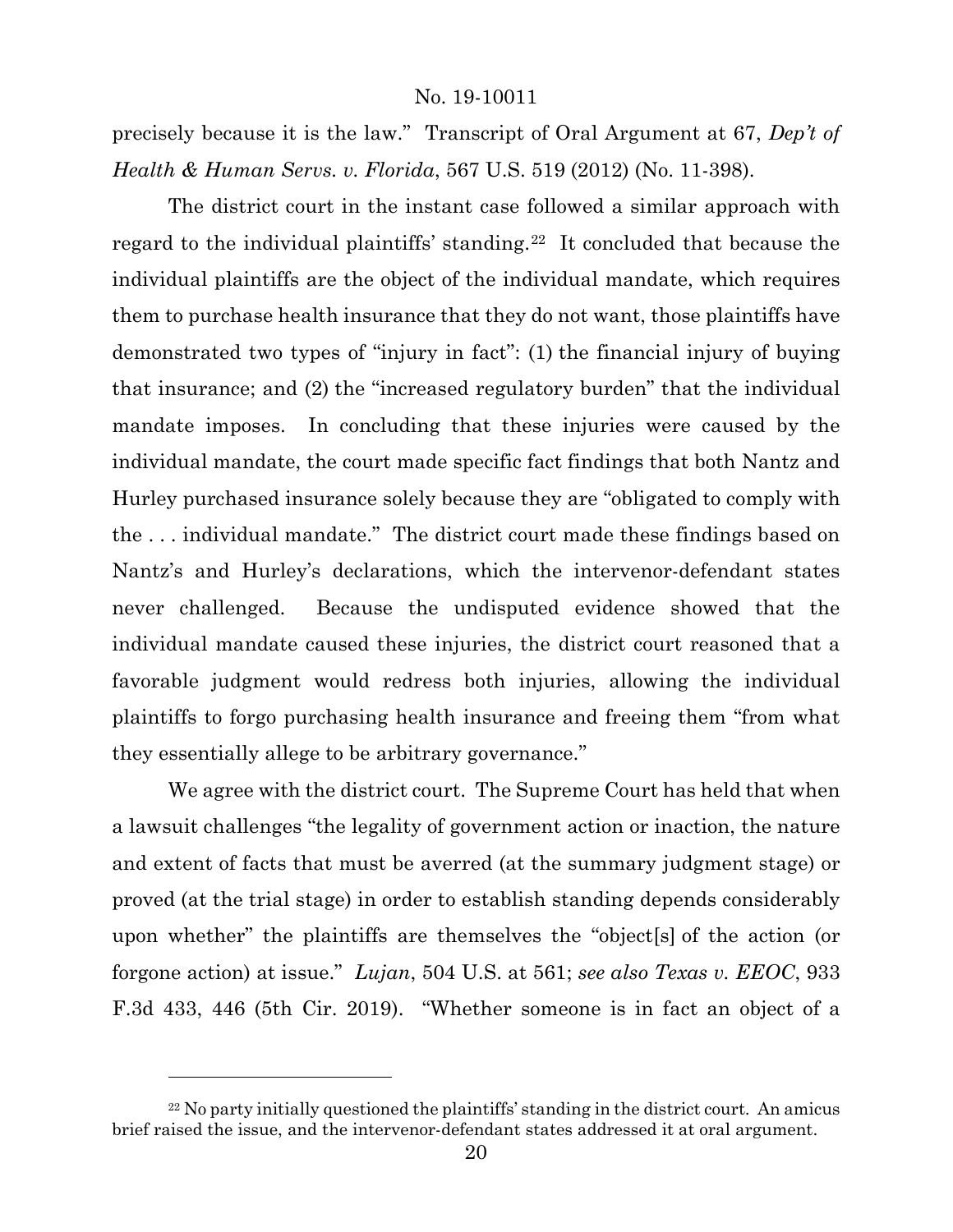regulation is a flexible inquiry rooted in common sense." *EEOC*, 933 F.3d at 446 (quoting *Contender Farms, L.L.P. v. U.S. Dep't of Agric.*, 779 F.3d 258, 265 (5th Cir. 2015)). If a plaintiff is indeed the object of a regulation, "there is ordinarily little question that the action or inaction has caused [the plaintiff] injury, and that a judgment preventing or requiring the action will redress it." *Lujan*, 504 U.S. at 561–62.

It is undisputed that Hurley and Nantz are the objects of the individual mandate and that they have purchased insurance in order to comply with that mandate. Record evidence supports these conclusions. In his declaration in the district court, Nantz stated, "I continue to maintain minimum essential health coverage because I am obligated." Similarly, Hurley averred in his declaration that he is "obligated to comply with the ACA's individual mandate." They both explain in their declarations that they "value compliance with [their] legal obligations" and bought insurance because they "believe that following the law is the right thing to do." Accordingly, the district court expressly found that Hurley and Nantz bought health insurance because they are obligated to, and we must defer to that factual finding. The evidentiary basis for this injury is even stronger than it was in *NFIB*. In the instant case, the individual mandate has already gone into effect, compelling Nantz and Hurley to purchase insurance *now* as opposed to two years in the future.

The intervenor-defendant states fail to point to any evidence contradicting these declarations, and they did not challenge this evidence in the district court. In fact, some of the evidence these parties rely on actually supports the conclusion that Nantz and Hurley purchased insurance to comply with the individual mandate. The intervenor-defendant states acknowledge a 2017 report from the Congressional Budget Office indicating that "a small number of people" would continue to buy insurance without a penalty "solely because" of a desire to comply with the law. Cong. Budget Office, *Repealing*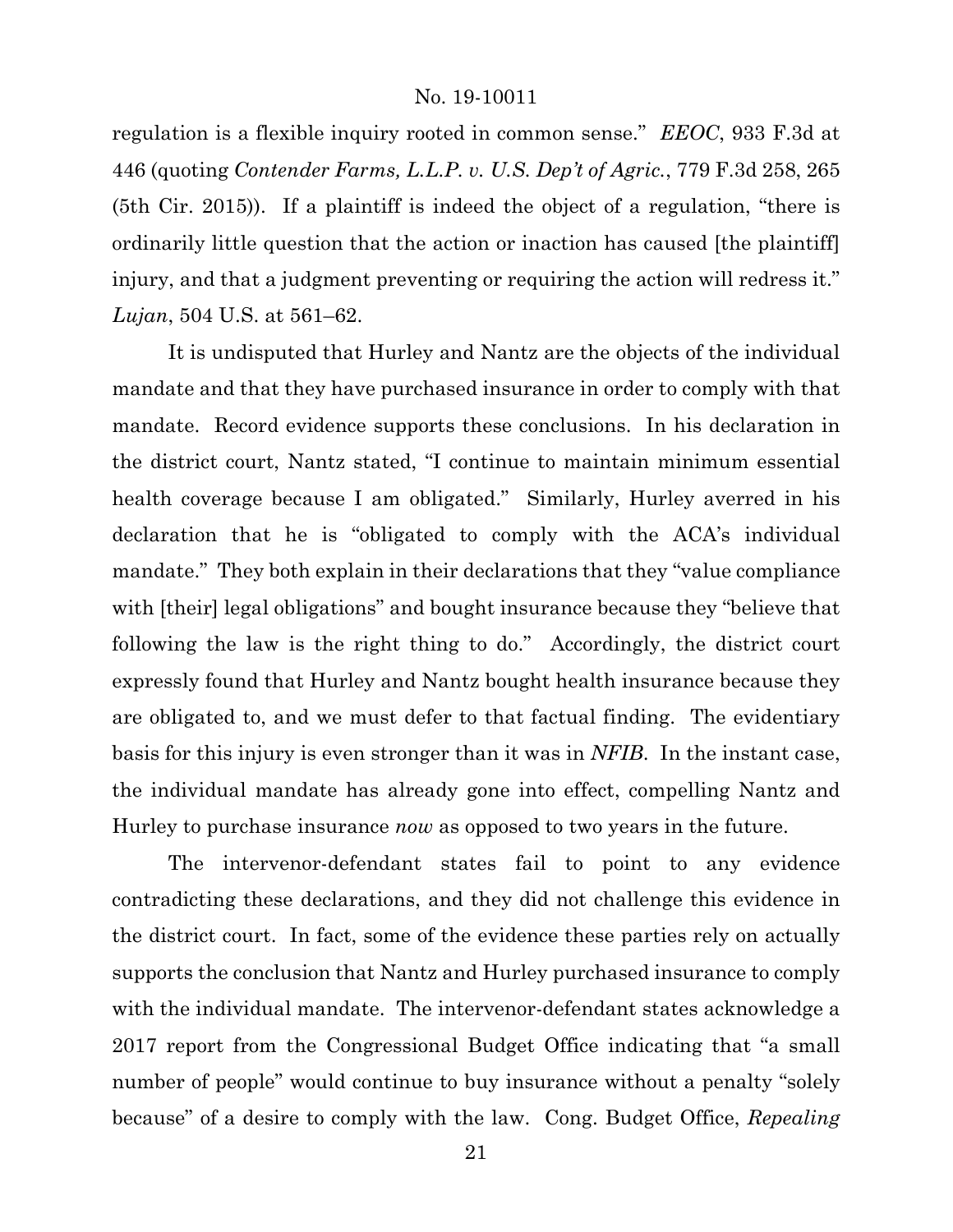*the Individual Health Insurance Mandate: An Updated Estimate* 1 (Nov. 2017). This report is at least somewhat consistent with a 2008 Congressional Budget Office report, relied on by the state plaintiffs, that "[m]any individuals" subject to the mandate, but not the shared responsibility payment, will obtain coverage to comply with the mandate "because they believe in abiding by the nation's laws." Cong. Budget Office, *Key Issues in Analyzing Major Health Insurance Proposals* 53 (Dec. 2008). Whether this group of law-abiding citizens includes "many individuals" or "a small number of people," Nantz and Hurley have undisputed evidence showing that they are a part of this group.

In this context, being required to buy something that you otherwise would not want is clearly within the scope of what counts as a "legally cognizable injury." "Economic injury" of this sort is "a quintessential injury upon which to base standing." *Tex. Democratic Party v. Benkiser*, 459 F.3d 582, 586 (5th Cir. 2006); *see also Vt. Agency of Nat. Res. v. United States*, 529 U.S. 765, 772–77 (1998) (finding Article III injury from financial harm); *Clinton v. New York*, 524 U.S. 417, 432 (1998) (same); *Sierra Club v. Morton*, 405 U.S. 727, 733–34 (1972) (same); *DAPA*, 809 F.3d at 155 (same). In *Benkiser*, for example, we held that a political party would suffer an injury in fact because it would need to "expend additional funds" in order to comply with the challenged regulation. 459 F.3d at 586. In the instant case, the undisputed record evidence shows that the individual plaintiffs have spent "additional funds" to comply with the statutory provision that they challenge on constitutional grounds.

This injury, moreover, is "actual," not merely a speculative fear about future harm that may or may not happen. *Lujan*, 504 U.S. at 560. The record shows that, at the time of the complaint, Hurley and Nantz held health insurance, spending money every month that they did not want to spend. Nantz reports that his monthly premium is \$266.56, and Hurley says his is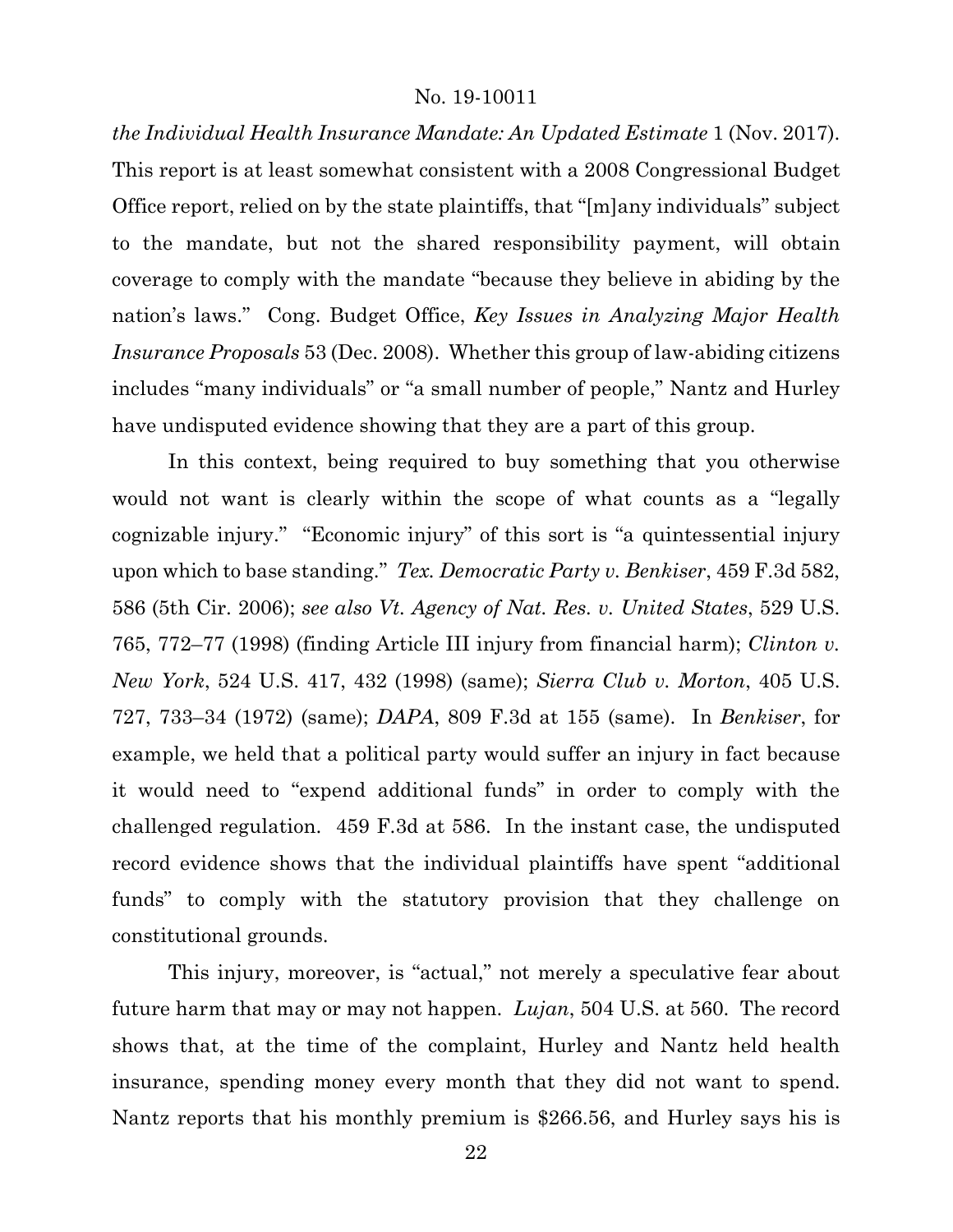\$1,081.70. The injury is also "concrete" because it involves the real expenditure of those funds. *See Barlow v. Collins*, 397 U.S. 159, 162–63, 164 (1970) (finding a concrete injury when a regulation caused economic harm from lost profit).

Causation and redressability "flow naturally" from this concrete, particularized injury. *Contender Farms*, 779 F.3d at 266. The evidence in the record from Hurley's and Nantz's declarations show that they would not have purchased health insurance but for the individual mandate, and the intervenor-defendant states have no evidence to the contrary. A judgment declaring that the individual mandate exceeds Congress' powers under the Constitution would allow Hurley and Nantz to forgo the purchase of health insurance that they do not want or need. They could purchase health insurance below the "minimum essential coverage" threshold, or even decide not to purchase any health insurance at all.

The intervenor-defendant states make several arguments against this straightforward injury, and all of them come up short. They first argue that there is no legally cognizable injury because there is no longer any penalty for failing to comply. In one sense, this argument misses the point. The threat of a penalty that Hurley and Nantz would face under the pre-2017 version of the statute is one potential form of injury, but it is far from the only one. We have held that the costs of compliance can constitute an injury just as much as the injuries from failing to comply. *See, e.g., Benkiser*, 459 F.3d at 586. Thus, in this instance, it is this injury—the time and money spent complying with the statute, not the penalty for failing to do so—that constitutes the plaintiffs' injury.

But the intervenor-defendant states also argue that even the costs of compliance cannot count as an injury in fact if there is no consequence for failing to comply. The individual mandate's compulsion cannot inflict a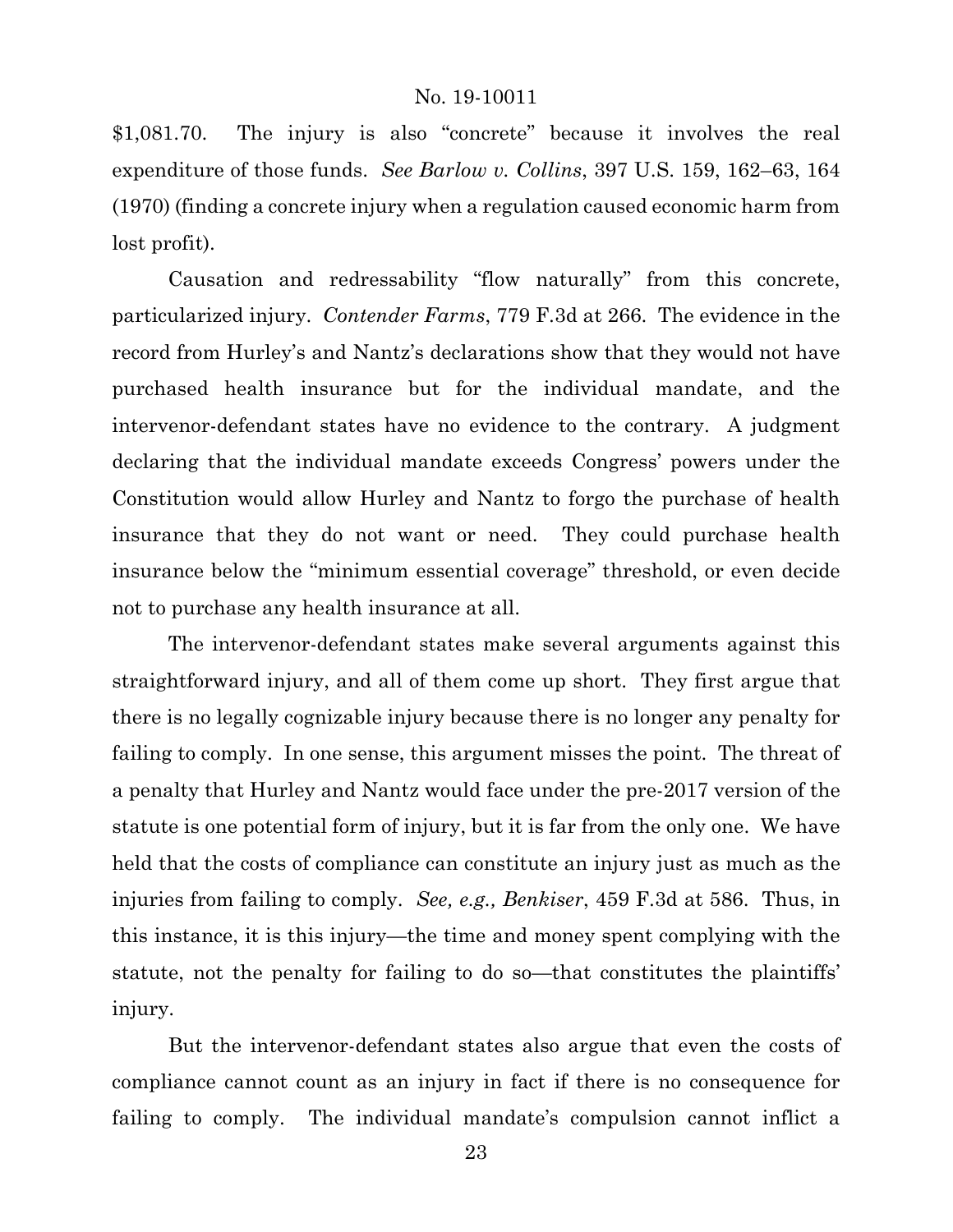cognizable injury, they say, because it is not a compulsion at all. Because the enforcement mechanism has been removed, the U.S. House contends, it is now merely a suggestion, at most. We recently rejected this argument in *Texas v. EEOC*, when the Equal Employment Opportunity Commission tried to argue that Texas could not challenge its allegedly non-final administrative guidance because "the Guidance does not compel Texas to do anything." 933 F.3d at 448. We concluded that it would "strain credulity to find that an agency action targeting current 'unlawful' discrimination among state employers—and declaring presumptively unlawful the very hiring practices employed by state agencies—does not require action immediately enough to constitute an injuryin-fact."[23](#page-23-0) *Id.* The individual mandate is no different. Just like the agency guidance, the individual mandate targets as "unlawful" the decision to go without health insurance.

The dissenting opinion grounds its discussion of the issue in the Supreme Court's decision in *Poe v. Ullman*, 367 U.S. 497 (1961). There, the Supreme Court rejected a challenge to Connecticut's criminal prohibition on contraception. The dissenting opinion states that if there was no standing in *Ullman*, then there cannot be standing here. The dissenting opinion seems to treat *Ullman* as part of the "pre-enforcement challenge" line of cases in which the Supreme Court analyzed claims of injury based on future enforcement to determine whether the future enforcement was sufficiently imminent. *Ullman*, however, is not cited in the seminal Supreme Court cases of that line.

<span id="page-23-0"></span><sup>23</sup> The dissenting opinion states that Texas had standing in *Texas v. EEOC* because of the "consequences for disobeying the [challenged] guidance—including the possibility that the Attorney General would enforce Title VII against it." This depiction of *Texas v. EEOC* ignores that opinion's emphasis on the fact that Texas was "the object of the Guidance." 933 F.3d at 446; *see also id.* ("If, in a suit 'challenging the legality of government action,' 'the plaintiff is himself an object of the action . . . there is ordinarily little question that the action or inaction has caused him injury . . . .'" (quoting *Lujan*, 504 U.S. at 561–62)). As explained above, the individual plaintiffs in this case are the objects of the individual mandate.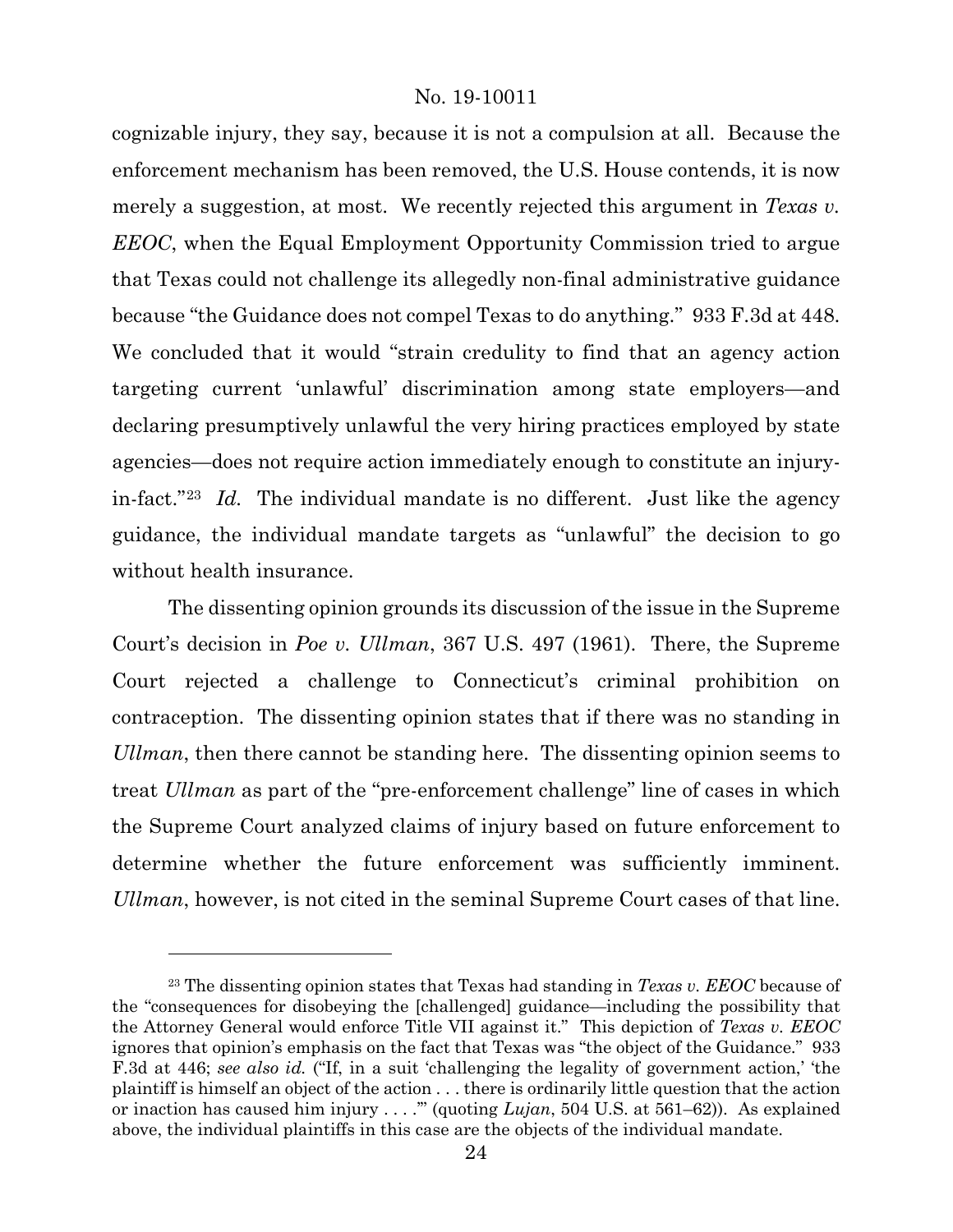*See, e.g.*, *Susan B. Anthony List v. Driehaus*, 573 U.S. 149, 158–61 (2014); *Holder v. Humanitarian Law Project*, 561 U.S. 1, 15 (2010); *Virginia v. Am. Booksellers Ass'n, Inc.*, 484 U.S. 383, 392–93 (1988); *Babbitt v. United Farm Workers Nat'l Union*, 442 U.S. 289, 298 (1979); *see also Abbott Labs. v. Gardner*, 387 U.S. 136, 154 (1967). More importantly, as we have explained, this case is not a pre-enforcement challenge because the plaintiffs have already incurred a financial injury.[24](#page-24-0)

The plurality opinion in *Ullman* said there was insufficient adversity between the parties because there was overwhelming evidence—eighty years' worth of no enforcement of the statute—of "tacit agreement" between prosecutors and the public not to enforce the anti-contraceptive laws that the plaintiffs challenged. 367 U.S. at 507–08. As a result, the Court held that the lawsuit before it was "not such an adversary case as will be reviewed here." *Id.* The fifth, controlling vote in that case—Justice Brennan, who concurred in the judgment—emphasized that this adverseness was lacking because of the case's "skimpy record," devoid of evidence that the "individuals [were] truly caught in an inescapable dilemma." *Id.* at 509 (Brennan, J., concurring).

By contrast, as documented above, the record in the instant case contains undisputed evidence that Nantz and Hurley feel compelled by the individual mandate to buy insurance and that they bought insurance solely for that

<span id="page-24-0"></span><sup>&</sup>lt;sup>24</sup> The dissenting opinion also relies on *City of Austin v. Paxton*, No. 18-50646,  $\quad$  F.3d \_\_\_, 2019 WL 6520769 (5th Cir. Dec. 4, 2019). That reliance is confusing because *City of Austin* is an *Ex parte Young* case, not a standing case. For the *Ex parte Young* exception to Eleventh Amendment sovereign immunity to apply, the state official sued "must have 'some connection with enforcement of the challenged act.'" *Id.* at \*2 (alteration omitted) (quoting *Ex parte Young*, 209 U.S. 123, 157 (1908)). In *City of Austin*, the City's claims against the Texas Attorney General failed because the City failed to show the requisite connection to enforcement under *Ex parte Young*. Of course, because this is a lawsuit against the federal government, neither the Eleventh Amendment nor *Ex parte Young* applies. Moreover, even if *City of Austin* had been a pre-enforcement challenge standing case, it would still be irrelevant because this case is not a pre-enforcement challenge.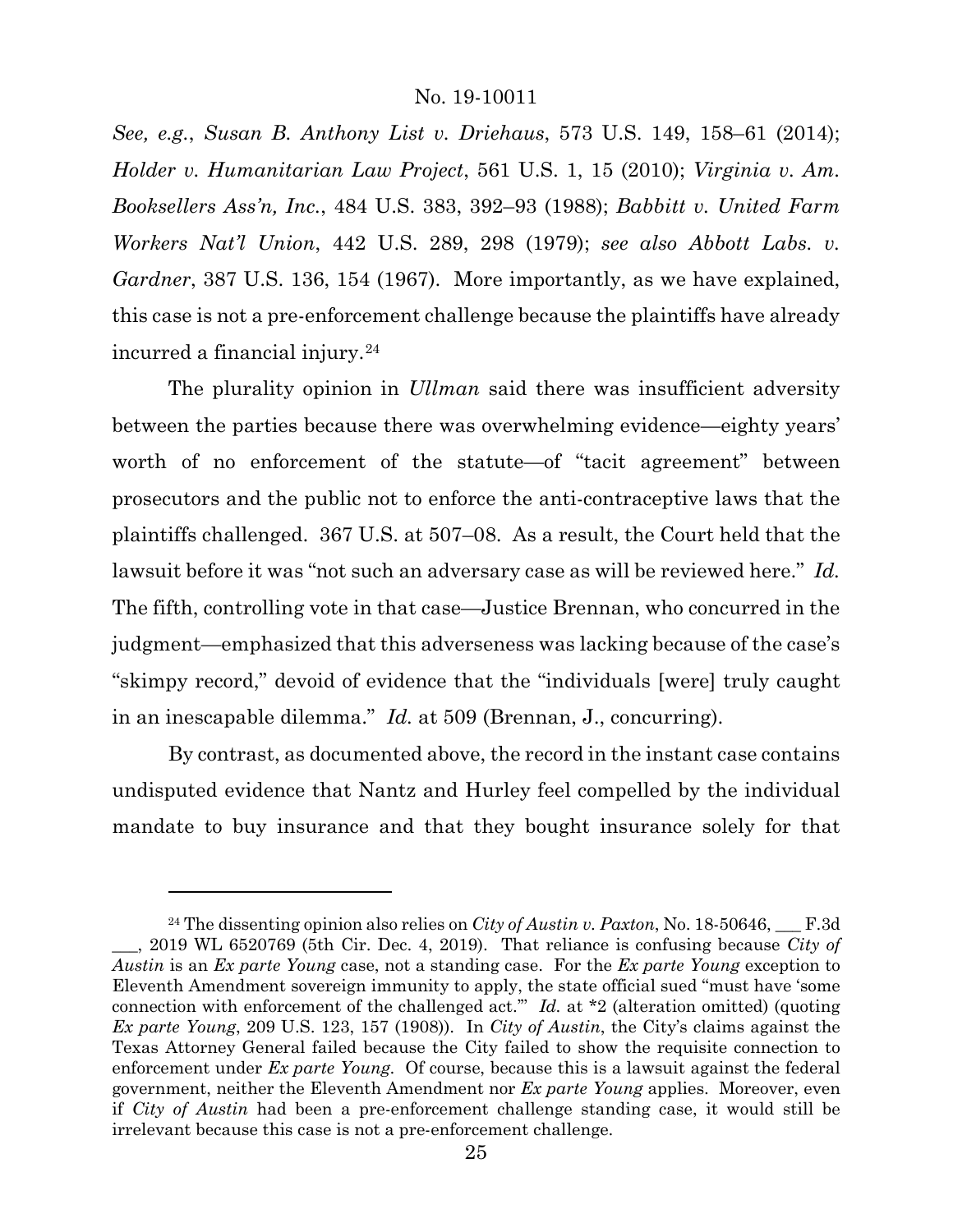reason. Especially in light of the fact that the individual mandate lacks a similar eighty-year history of nonenforcement, Nantz and Hurley have gone much further in demonstrating that they are caught in the "inescapable dilemma" that the *Ullman* plaintiffs were not.

The intervenor-defendant states also argue that there is no causation between the individual mandate and Hurley and Nantz's purchase of insurance because Hurley and Nantz exercised a voluntary "choice" to purchase insurance. Because Nantz and Hurley would face no consequence if they went without insurance, the intervenor-defendant states argue that their purchase of insurance is not fairly traceable to the federal defendants. Instead, they claim that Nantz and Hurley impermissibly attempt to "manufacture standing merely by inflicting harm on themselves." *Glass v. Paxton*, 900 F.3d 233, 239 (5th Cir. 2018) (quoting *Clapper v. Amnesty Int'l USA*, 568 U.S. 398, 416 (2013)).

This argument fails, however, because it conflates the merits of the case with the threshold inquiry of standing. The argument assumes that 26 U.S.C. § 5000A presents not a legal command to purchase insurance, but an option between purchasing insurance and doing nothing. Because this option exists, the argument goes, any injury arising from Hurley's and Nantz's decisions to buy insurance instead of doing nothing (the other putative option) is entirely self-inflicted. This, however, is a merits question that can be reached only after determining the threshold issue of whether plaintiffs have standing.

*Texas v. EEOC* makes clear that courts cannot fuse the standing inquiry into the merits in this way. There, in addition to the injury described above from the Guidance's rebuke of Texas's employment practices as "unlawful," Texas claimed it was injured by the EEOC's curtailing of Texas's procedural right to notice and comment before being subject to a regulation. *EEOC*, 933 F.3d at 447. In rejecting the suggestion that Texas was not truly injured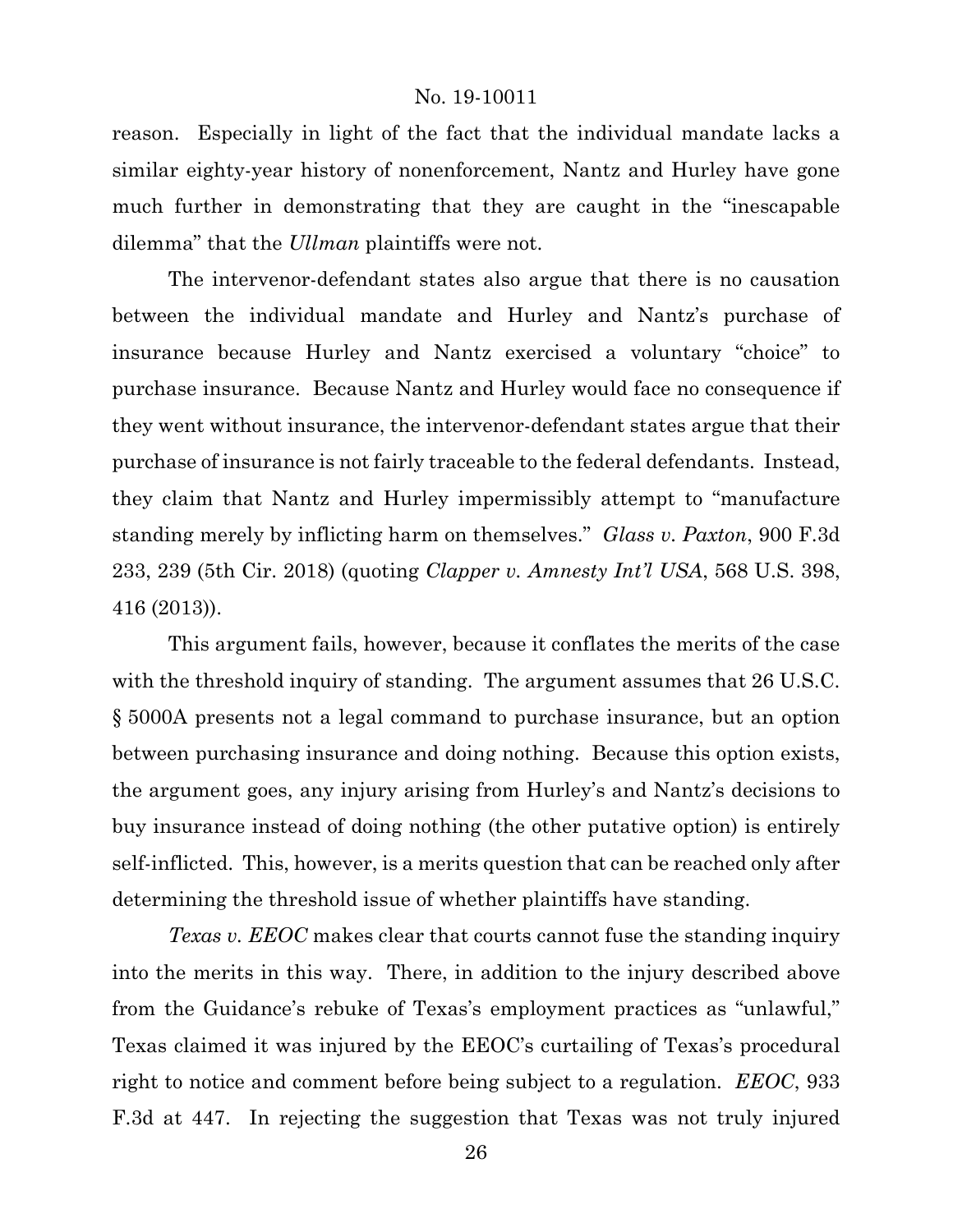because the EEOC had not in fact violated the Administrative Procedure Act's notice-and-comment rules, we held that "[w]e assume, for purposes of the standing analysis, that Texas is correct on the merits of its claim that the Guidance was promulgated in violation of the APA." *Id.* (citing *Sierra Club v. EPA*, 699 F.3d 530, 533 (D.C. Cir. 2012)); *see also Bennett v. Spear*, 520 U.S. 154, 177–78 (1997) (treating constitutional standing and finality as distinct inquiries).

Indeed, allowing a consideration of the merits as part of a jurisdictional inquiry would conflict with the Supreme Court's express decision in *Steel Co v. Citizens for a Better Environment* to not abandon "two centuries of jurisprudence affirming the necessity of determining jurisdiction before proceeding to the merits." 523 U.S. 83, 98 (1998). That case presented both the question of Article III standing and the merits question of whether the relevant statute authorized lawsuits for purely past violations. *Id.* at 86. The Court rejected any "attempt to convert the merits issue . . . into a jurisdictional one." *Id.* at 93. The Court further rejected the "doctrine of hypothetical jurisdiction," under which certain courts of appeals had "proceed[ed] immediately to the merits question, despite jurisdictional objections" in certain circumstances. *Id.* at 93–94. As the district court correctly noted, that is exactly what the appellants ask this court to do. They urge us to "skip ahead to the merits to determine  $\S 5000A(a)$  is non-binding and therefore constitutional and then revert to the standing analysis to use its merits determination to conclude there was no standing to reach the merits in the first place."

Moreover, even if we were to consider the merits as part of our jurisdictional inquiry, it would not make a difference in this case. Because we conclude in Part IV of this opinion that the individual mandate is best read as a command to purchase insurance (and an unconstitutional one at that), rather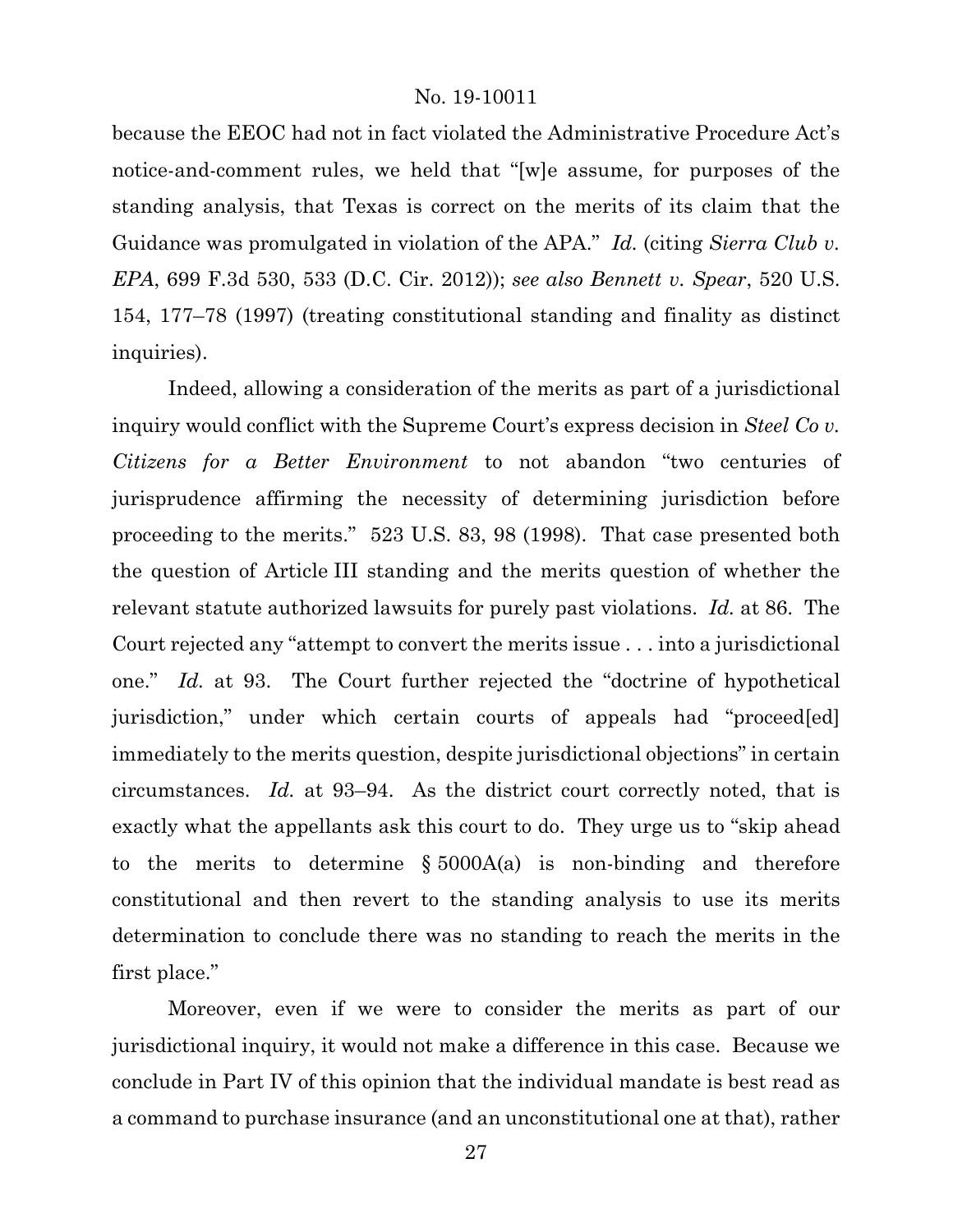than as an option between buying insurance or doing nothing, the individual plaintiffs would have standing even if we considered the merits.[25](#page-27-0)

#### B.

We next consider whether the eighteen state plaintiffs have standing, and we conclude that they do.<sup>[26](#page-27-1)</sup> The state plaintiffs allege that the ACA causes them both a fiscal injury as employers and a sovereign injury "because it prevents them from applying their own laws and policies governing their own healthcare markets." State Plaintiffs' Br. at 25. In *DAPA*, we determined that the state of Texas was entitled to special solicitude because it was "exercising a procedural right created by Congress and protecting a 'quasi-sovereign' interest." *DAPA*, 809 F.3d at 162 (quoting *Massachusetts v. EPA*, 549 U.S. 497, 520 (2007)); *see also id.* at 154–55. Because the state plaintiffs in this case have suffered fiscal injuries as employers, we need not address special solicitude or the alleged sovereign injuries.

Employers, including the state plaintiffs, are required by the ACA to issue forms verifying which employees are covered by minimum essential coverage and therefore do not need to pay the shared responsibility payment. *See* 26 U.S.C. § 6055(a) ("Every person who provides minimum essential coverage to an individual during a calendar year shall, at such time as the Secretary may prescribe, make a return described in subsection (b)."); 26 U.S.C. § 6056(a) ("Every applicable large employer [that meets certain

<span id="page-27-0"></span><sup>&</sup>lt;sup>25</sup> Even if the individual plaintiffs did not have standing, this case could still proceed because the state plaintiffs have standing. *DAPA*, 809 F.3d at 151 (holding that only one plaintiff needs standing for the court to exercise jurisdiction). "This circuit follows the rule that alternative holdings are binding precedent and not obiter dictum." *Id.* at 178 n.158 (quoting *United States v. Potts*, 644 F.3d 233, 237 n.3 (5th Cir. 2011)).

<span id="page-27-1"></span><sup>&</sup>lt;sup>26</sup> Likewise, even if the state plaintiffs did not have standing, this case could still proceed because the individual plaintiffs have standing. *DAPA*, 809 F.3d at 151 (holding that only one plaintiff needs standing for the court to exercise jurisdiction).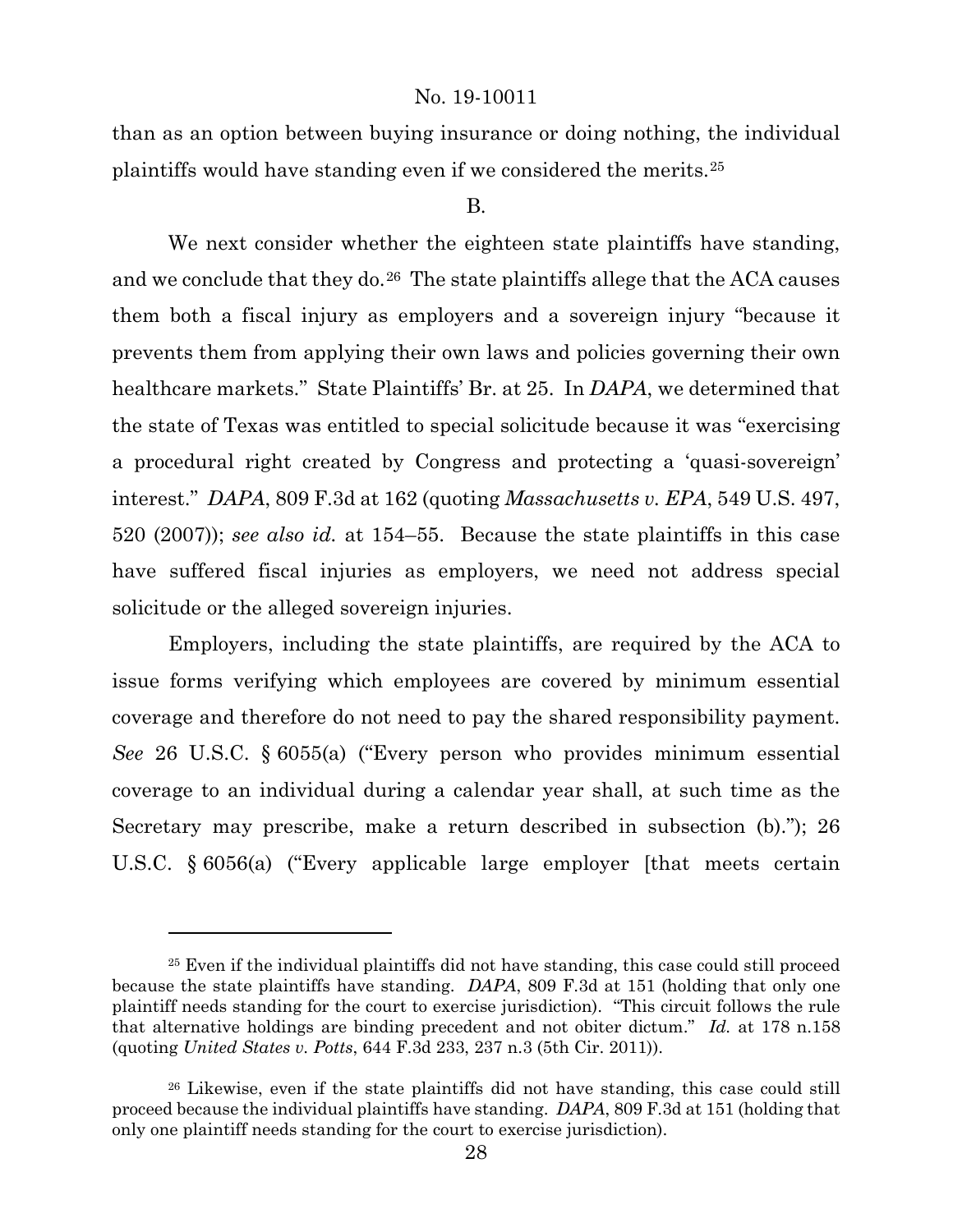statutory requirements] shall . . . make a return described in subsection (b)."). These provisions have led to Form 1095-B and 1095-C statements that employees receive from their employers around tax time, which include a series of check boxes indicating the months that employees had health coverage that complies with the ACA. State Plaintiffs' Br. at 23. These legally required reporting practices exist on top of state employers' own in-house administrative systems for managing and tracking their employees' health insurance coverage.

The record is replete with evidence that the individual mandate itself has increased the cost of printing and processing these forms and of updating the state employers' in-house management systems. For example, Thomas Steckel, the director of the Division of Employee Benefits within the South Dakota Bureau of Human Resources, submitted a declaration documenting the administrative costs that the individual mandate has imposed by way of these reporting requirements. He said, "[t]he individual mandate caused significant administrative burdens and expenses to program our IT system to track and report ACA eligible employees and complete mandatory IRS Form 1095 annual reports." Steckel noted specifically that "the individual mandate caused . . . \$100,000.00 [in] ongoing costs" for Form 1095-C administration alone. The dissenting opinion discards this evidence as conclusory. But as even counsel for the intervenor-defendant states admitted at oral argument, nobody challenged this evidence as conclusory in the district court or in the appellate court.[27](#page-28-0) Oral Argument at 5:12.

South Dakota is far from the only state that has been harmed from the financial cost of the reporting requirements that the individual mandate

<span id="page-28-0"></span> $27$  The reason why is obvious: the evidence is not conclusory. This is bread-and-butter summary judgment practice, not, as the dissenting opinion contends, any "new summaryjudgment rule." Of course, a properly-included affidavit must be based on personal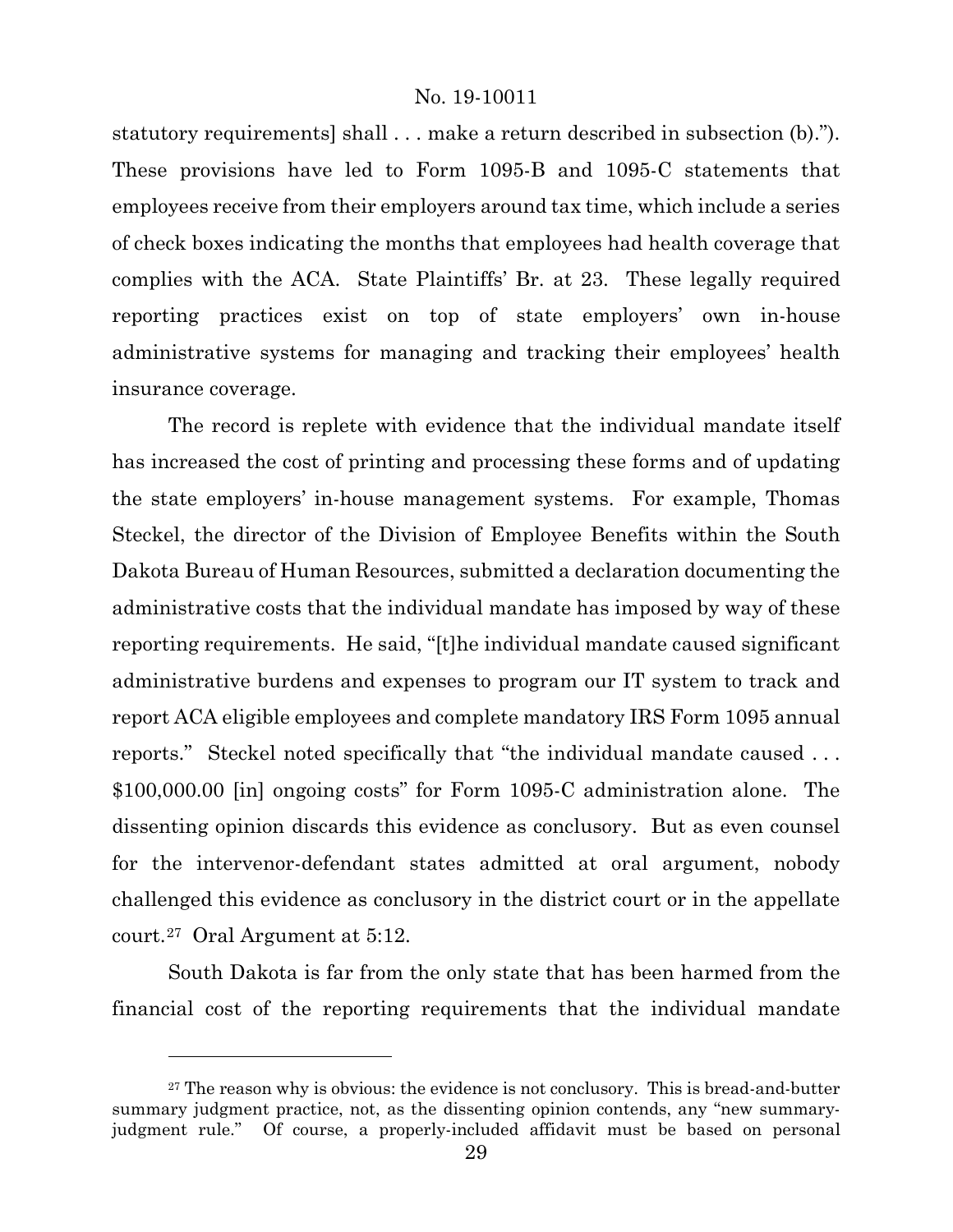aggravates. Judith Muck, the Executive Director of the Missouri Consolidated Health Care Plan, reported that Missouri's costs for preparing 1095-B forms, along with 1094-B forms, are projected to be \$47,300 in fiscal year 2019 and \$49,200 in fiscal year 2020. Similarly, Teresa MacCartney, the Chief Financial Officer of the State of Georgia and the Director of the Georgia Governor's Office of Planning and Budget, reported that Georgia's overall cost of compliance with the ACA's reporting requirements "is an estimated net \$3.6 million to date." MacCartney also reported that after the ACA's implementation, Georgia's Department of Community Health "experienced increased enrollment of individuals already eligible for Medicaid benefits under pre-ACA eligibility standards." This enrollment increase required the Department to enhance its management systems, which was "very costly." Blaise Duran, who is the Manager for Underwriting, Data Analysis and Reporting for the Employees Retirement System of Texas, further documented Texas' costs of the reporting requirements. He declared that the Texas Employees Group Benefits Program "has made administrative process changes in connection with its ACA

knowledge, and conclusory facts and statements on information and belief cannot be utilized. *See* Charles Alan Wright and Arthur R. Miller, Federal Practice and Procedure, § 2738 (4th ed. 2019). The Steckel affidavit easily satisfies this standard: it is a detailed 8-page declaration. Steckel attested, under penalty of perjury, that he is "responsible for developing and implementing the State's health plan for state employees" and that he is "particularly familiar with changes in costs, plans, and policies related to the enactment of the ACA because of my role as the Director of the Division [of Employee Benefits]." He estimates the financial costs the individual mandate has caused in nine different categories, including ongoing costs of \$10,400 for review of denied appeals, ongoing costs of \$100,000 for Form 1095-C administration, and a one-time cost of \$3,302,942 as a Transitional Reinsurance Program fee. For other costs, such as the pre-existing conditions prohibition and the expanded eligibility for adult dependent children to age 26, he conceded that he was "unable to accurately estimate the ongoing costs of this mandate." A determination of standing is supported by the administration of Form 1095-C, the CBO's prediction that some individuals will continue to purchase insurance in the absence of a shared responsibility payment, the fact that two such individuals are before this court, and the Supreme Court's observation that "third parties will likely react in predictable ways." *Department of Commerce*, 139 S. Ct. at 2566.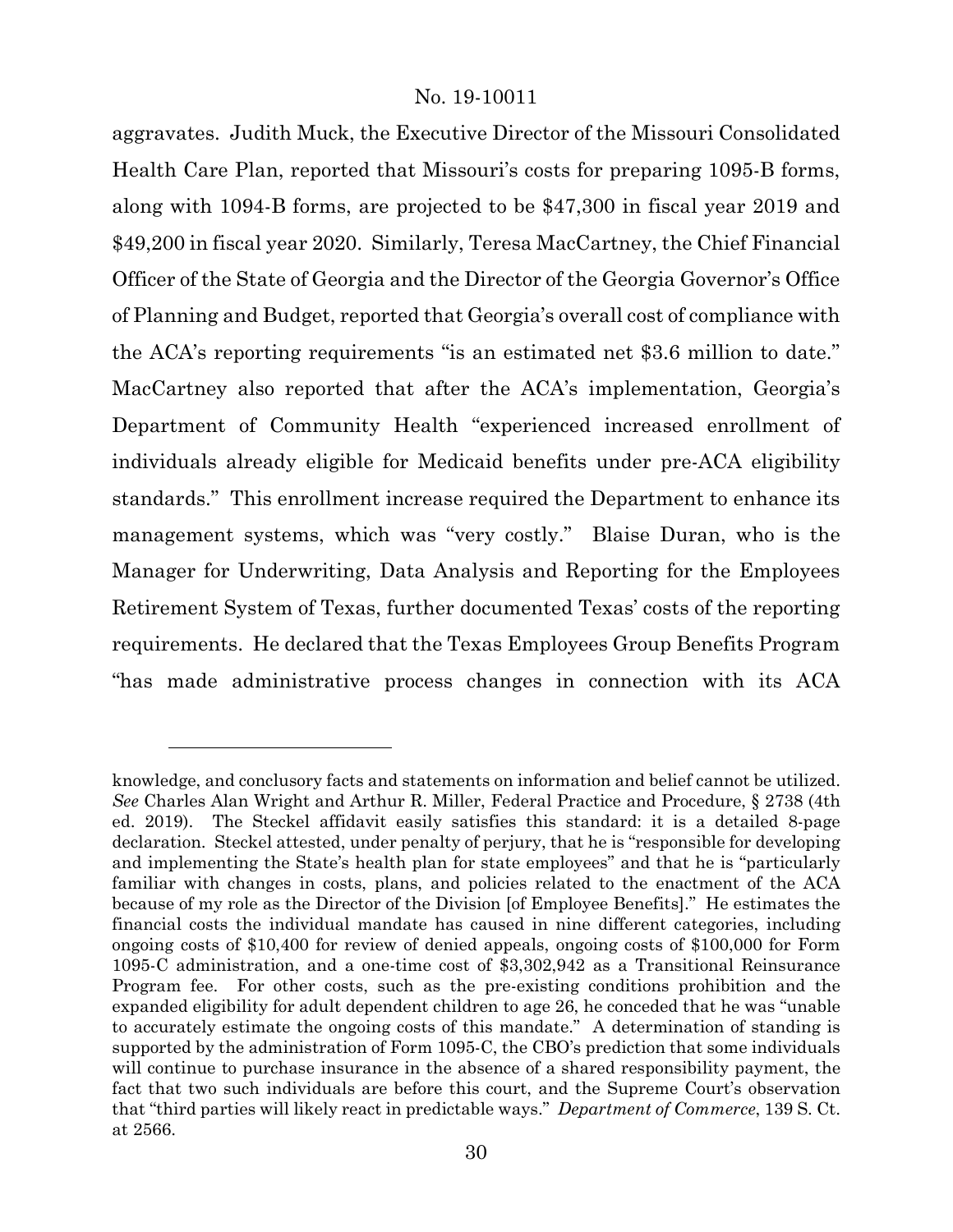compliance, such as those related to the provision of Form 1095-Bs to plan participants and the Internal Revenue Service."[28](#page-30-0)

The intervenor-defendant states and the U.S. House have not challenged the state plaintiffs' evidence or presented any evidence to the contrary. Instead, they argue that the reporting requirements set forth in Sections 6055(a) and 6056(a) "are separate from the mandate and serve independent purposes." U.S. House Reply Br. at 19. Therefore, they claim, "any resulting injury is thus neither traceable to Section 5000A nor redressable by its invalidation." U.S. House Reply Br. at 19.But this misreads the undisputed evidence in the record. The individual mandate commands individuals to get insurance. Every time an individual gets that insurance through a state employer, the state employer must send the individual a form certifying that he or she is covered and otherwise process that information through in-house management systems.[29](#page-30-1) Thus, the reporting requirements in Sections 6055(a) and 6056(a) flow from the individual mandate set forth in Section 5000A(a).

<span id="page-30-0"></span><sup>28</sup> This list is not exhaustive. For instance, Arlene Larson, Manager of Federal Health Programs and Policy for Wisconsin Employee Trust Funds, declared that the state expended funds by "hir[ing] a vendor to issue 343 Form 1095-Cs" in 2017. And Mike Michael, Director of the Kansas State Employee Health Plan, averred that reporting for Form 1094 and 1095 cost the state \$43,138 in 2017 and \$38,048 in 2018. No record evidence indicates that these reporting requirements have been eliminated. Moreover, the "standing inquiry remains focused on whether the party invoking jurisdiction had the requisite stake in the outcome when the suit was filed." *Davis v. Fed. Election Comm'n*, 554 U.S. 724, 734 (2008).

<span id="page-30-1"></span><sup>29</sup> Relying on this injury, therefore, does not run afoul of *Nat'l Fed. of the Blind of Texas v. Abbott*, 647 F.3d 202 (5th Cir. 2011). That case prevents plaintiffs from claiming injury based on provisions whose enforcement would be enjoined only if they are inseverable from an unconstitutional provision that does not harm the plaintiff. *Id.* at 210–11. The state plaintiffs' injuries stem from the increased administrative costs created by the individual mandate itself, not from other provisions. To be sure, those costs are created in part by the individual mandate's practical *interaction* with other ACA provisions, like the reporting requirements. But this is no different from the injuries in *DAPA*, where the challenged action interacted with Texas's driver's license regulations. It is also no different from *Department of Commerce*, where the challenged census question interacted with constitutional rules tying political representation to a state's population.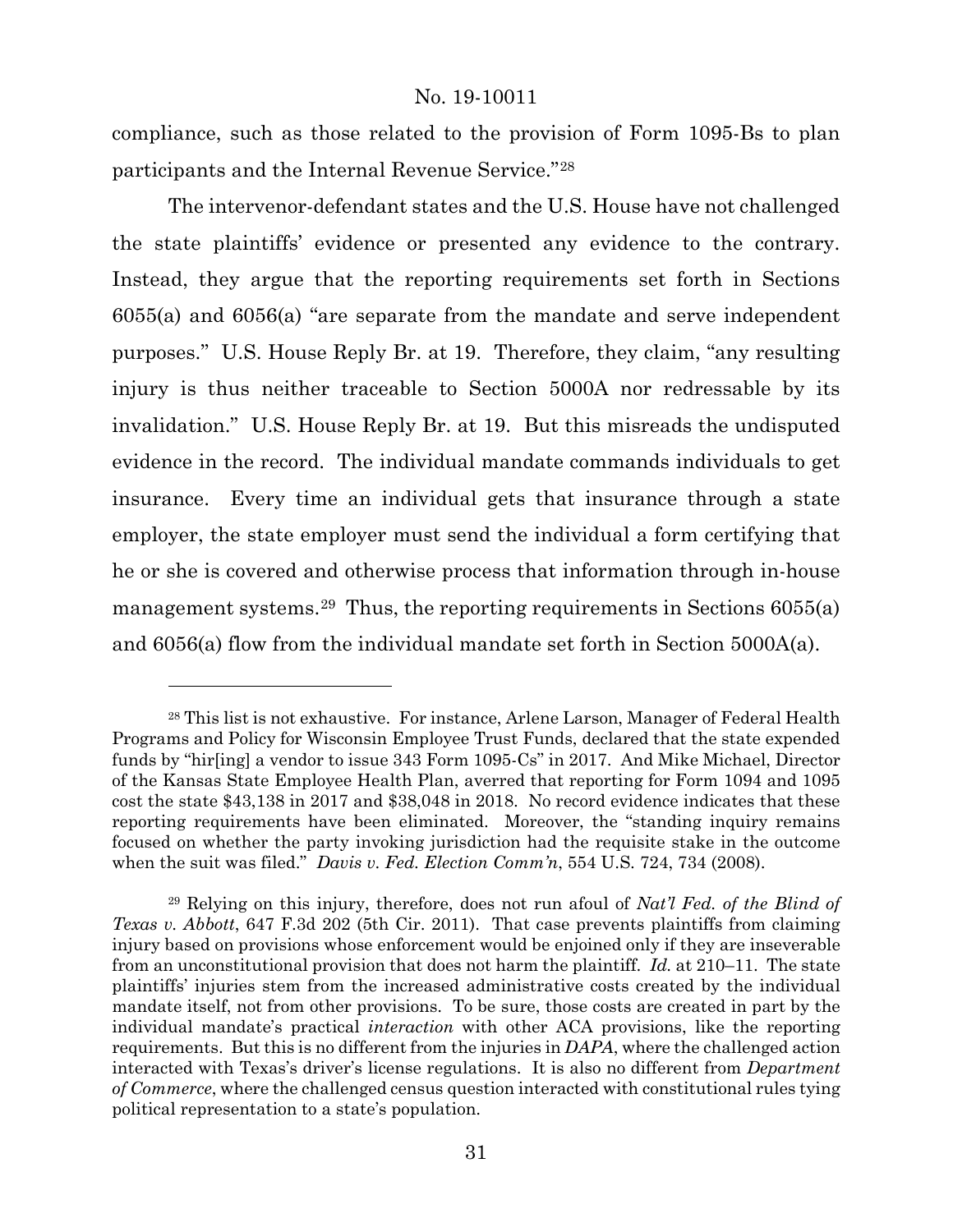These costs to the state plaintiffs are well-established.<sup>[30](#page-31-0)</sup> Moreover, the continuing nature of these fiscal injuries is consistent with Fifth Circuit and Supreme Court precedent.

In *DAPA*, we held that the state of Texas had standing to challenge the federal government's DAPA program because it stood to "have a major effect on the states' fisc." *Id.* at 152. This was because, if DAPA were permitted to go into effect, it would have "enable[d] at least 500,000 illegal aliens in Texas" to satisfy Texas's requirements that the Department of Public Safety "'shall issue' a license to a qualified applicant," including noncitizens who present "documentation issued by the appropriate United States agency that authorizes the applicant to be in the United States." *Id.* at 155 (quoting Tex. Transp. Code §§ 521.142(a), 521.181). Evidence in the record showed that Texas, which subsidizes its licenses, would "lose a minimum of \$130.89 on each one it issued to a DAPA beneficiary." *Id.* Even a "modest estimate" of

<span id="page-31-0"></span><sup>30</sup> The dissenting opinion, citing no authority, contends that the state plaintiffs need evidence that at least one specific "employee enrolled in one of state plaintiffs' health insurance programs solely because of the unenforceable coverage requirement." We have already explained why the uncontested affidavits suffice. We note, moreover, that the *DAPA* court found that Texas had standing because "it would incur significant costs in issuing driver's licenses to DAPA beneficiaries"—without requiring that Texas first show that it had issued a specific license to a specific illegal alien because of DAPA. Finally, the dissenting opinion's rule would create a split with our sister circuits. *See Massachusetts v. United States Dep't of Health & Human Servs.*, 923 F.3d 209, 225 (1st Cir. 2019) ("[Massachusetts] need not point to a specific person who will be harmed in order to establish standing in situations like this."); *California v. Azar*, 911 F.3d 558, 572 (9th Cir. 2018), *cert. denied sub nom. Little Sisters of the Poor Jeanne Jugan Residence v. California*, 139 S. Ct. 2716 (2019) ("Appellants fault the states for failing to identify a specific woman likely to lose coverage. Such identification is not necessary to establish standing."); *Pennsylvania v. President United States*, 930 F.3d 543, 564 (3d Cir. 2019), *as amended* (July 18, 2019) ("The Government faults the States for failing to identify a specific woman who will be affected by the Final Rules, but the States need not define injury with such a demanding level of particularity to establish standing.").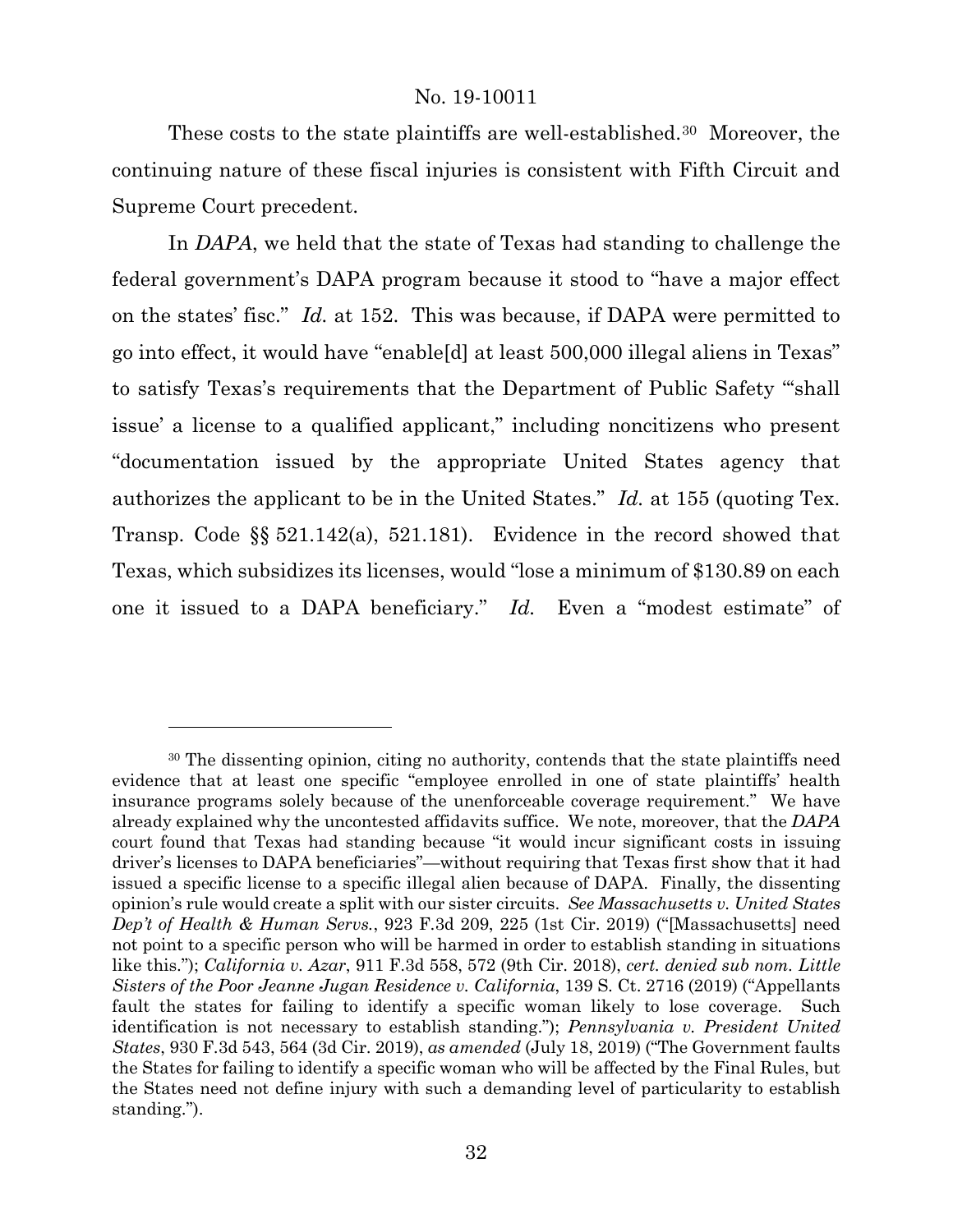predictable third-party behavior would rack up costs of "several million dollars." *Id.*

The Supreme Court recently applied a similar analysis in *Department of Commerce v. New York*, 139 S. Ct. 2551 (2019). In that case, a group of state and local governments sued to prevent the federal government from including a question about citizenship status on the 2020 census. *Id.* at 2563. The Supreme Court held that these plaintiffs had standing because they met their burden "of showing that third parties will likely react in predictable ways to the citizenship question." *Id.* at 2566. The census question would likely lead to "noncitizen households responding . . . at lower rates than other groups, which in turn would cause them to be undercounted." *Id.* at 2565. This undercounting of third parties would injure the state and local governments by "diminishment of political representation, loss of federal funds, degradation of census data, and diversion of resources." *Id.*

In both *DAPA* and *Department of Commerce*, the state plaintiffs demonstrated injury by showing that the challenged law would cause third parties to behave in predictable ways, which would inflict a financial injury on the states. The instant case is no different. The individual mandate commands people to ensure that they have minimum health insurance coverage. That predictably causes more people to buy insurance, which increases the administrative costs of the states to report, manage, and track the insurance coverage of their employees and Medicaid recipients. [31](#page-32-0)

#### V.

Having concluded that both groups of plaintiffs have standing to bring this lawsuit, we must next determine whether the individual mandate is a

<span id="page-32-0"></span><sup>&</sup>lt;sup>31</sup> The dissenting opinion contends that our opinion is inconsistent because we rely on *Department of Commerce*, in which the Court found that some individuals will predictably violate the law, in explaining why some individuals will predictably "follow the law regardless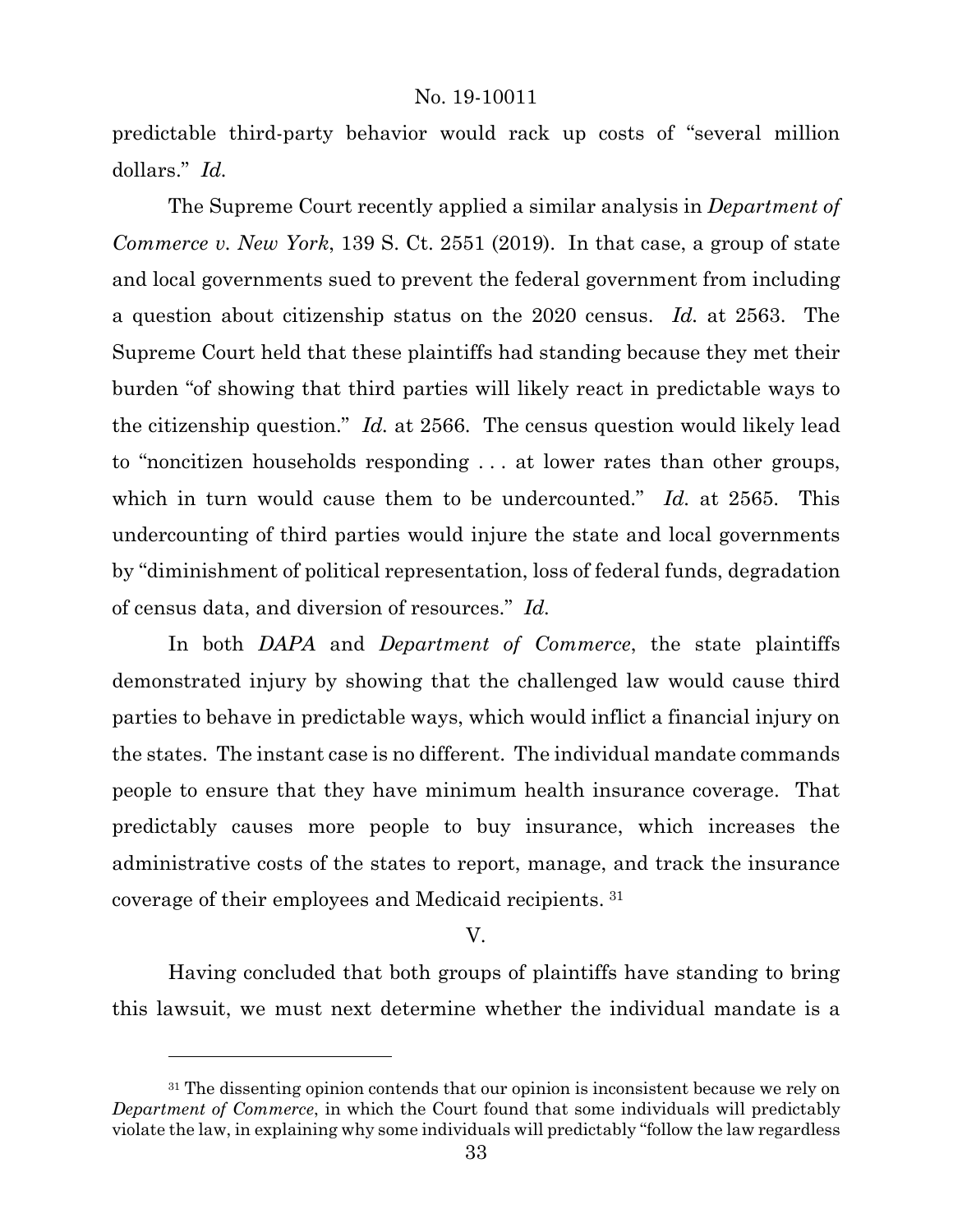constitutional exercise of congressional power. We conclude that it is not. We first discuss the Supreme Court's holding in *NFIB*, and then we explain why, under that holding, the individual mandate is no longer constitutional.

#### A.

The *NFIB* opinion was extremely fractured. In that case, Chief Justice Roberts wrote an opinion addressing several issues. Parts of that opinion garnered a majority of votes and served as the opinion of the Court.<sup>32</sup> In relevant part, Part III-A of the Chief Justice's opinion, joined by no other Justice, observed that "[t]he most straightforward reading of the [individual] mandate is that it commands individuals to purchase insurance," and that, using that reading of the statute, the individual mandate is not a valid exercise of Congress' power under the Interstate Commerce Clause. *NFIB*, 567 U.S. at 562, 546–61 (Roberts, C.J.). The Constitution, he explained, "gave Congress the power to *regulate* commerce, not to *compel* it." *Id.* at 555 (Roberts, C.J.). For similar reasons, the Chief Justice concluded that this command to

of the incentives." In a large group, there will predictably be some individuals in each category. Even the dissenting opinion accepts the Congressional Budget Office's projection that some people will buy insurance solely because of a desire to comply with the law. *See* Cong. Budget Office, *Repealing the Individual Health Insurance Mandate: An Updated Estimate* 1 (Nov. 2017).

<span id="page-33-0"></span><sup>32</sup> As a general overview, Chief Justice Roberts's opinion functioned in the following way. In Part III-A, Chief Justice Roberts said that the individual mandate was most naturally read as a command to buy insurance, which could not be sustained under either the Interstate Commerce Clause or the Necessary and Proper Clause. Though no Justice joined this part of the opinion, the four dissenting Justices—Justices Scalia, Kennedy, Thomas, and Alito—agreed with Part III-A in a separate opinion. In Part III-B, the Chief Justice wrote that even though the most natural reading of the individual mandate was unconstitutional, the Court still needed to determine whether it was "fairly possible" to read the provision in a way that saved it from being unconstitutional. In Part III-C, the Chief Justice—joined by Justices Ginsburg, Breyer, Kagan, and Sotomayor—concluded that the provision could be construed as constitutional by reading the individual mandate, in conjunction with the shared responsibility payment, as a legitimate exercise of Congress' taxing power. This last part of the opinion supported the Court's ultimate judgment: that the individual mandate was constitutional as saved.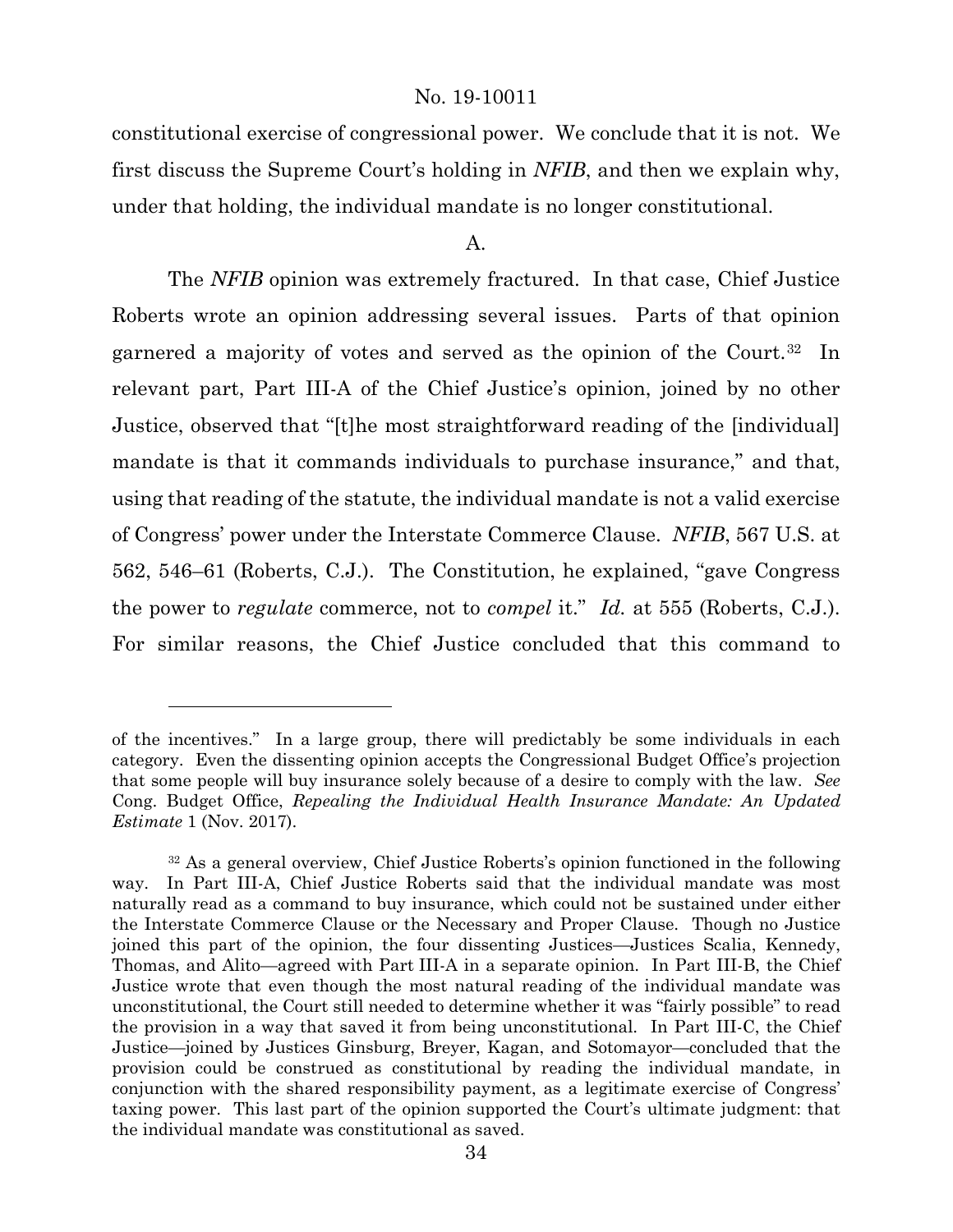purchase insurance could not be sustained under the Constitution's Necessary and Proper Clause. *Id.* The individual mandate was not "proper" because it expanded federal power, "vest[ing] Congress with the extraordinary ability to create the necessary predicate to the exercise of" its Interstate Commerce Clause powers. *Id.* at 560.

Though no other Justices joined this part of the Chief Justice's opinion, the "joint dissent"—joined by Justices Scalia, Kennedy, Thomas, and Alito reached the same conclusions on the Interstate Commerce Clause and Necessary and Proper Clause questions. *Id.* at 650–60 (joint dissent). A majority of the court, therefore, concluded that the individual mandate is not constitutional under either the Interstate Commerce Clause or the Necessary and Proper Clause.

This limited reading of the Interstate Commerce Clause—and, by extension, of the Necessary and Proper Clause—was necessary to preserving "the country [that] the Framers of our Constitution envisioned." *Id.* at 554 (Roberts, C.J.). As Chief Justice Roberts observed, if the individual mandate were a proper use of the power to regulate interstate commerce, that power would "justify a mandatory purchase to solve almost any problem." *Id.* at 553 (Roberts, C.J.). If Congress can compel the purchase of health insurance today, it can, for example, micromanage Americans' day-to-day nutrition choices tomorrow. *Id.* (Roberts, C.J.); *see also id.* at 558 (Roberts, C.J.) (reasoning that, under an expansive view of the Commerce Clause, nothing would stop the federal government from compelling the purchase of broccoli).

An expansive reading of the Interstate Commerce Clause would be foreign to the Framers, who saw the clause as "an addition which few oppose[d] and from which no apprehensions [were] entertained." *Id.* at 554 (Roberts, C.J.) (quoting The Federalist No. 45, at 293 (J. Madison) (C. Rossiter ed., 1961)). Elevating Congress' power to "regulate commerce . . . among the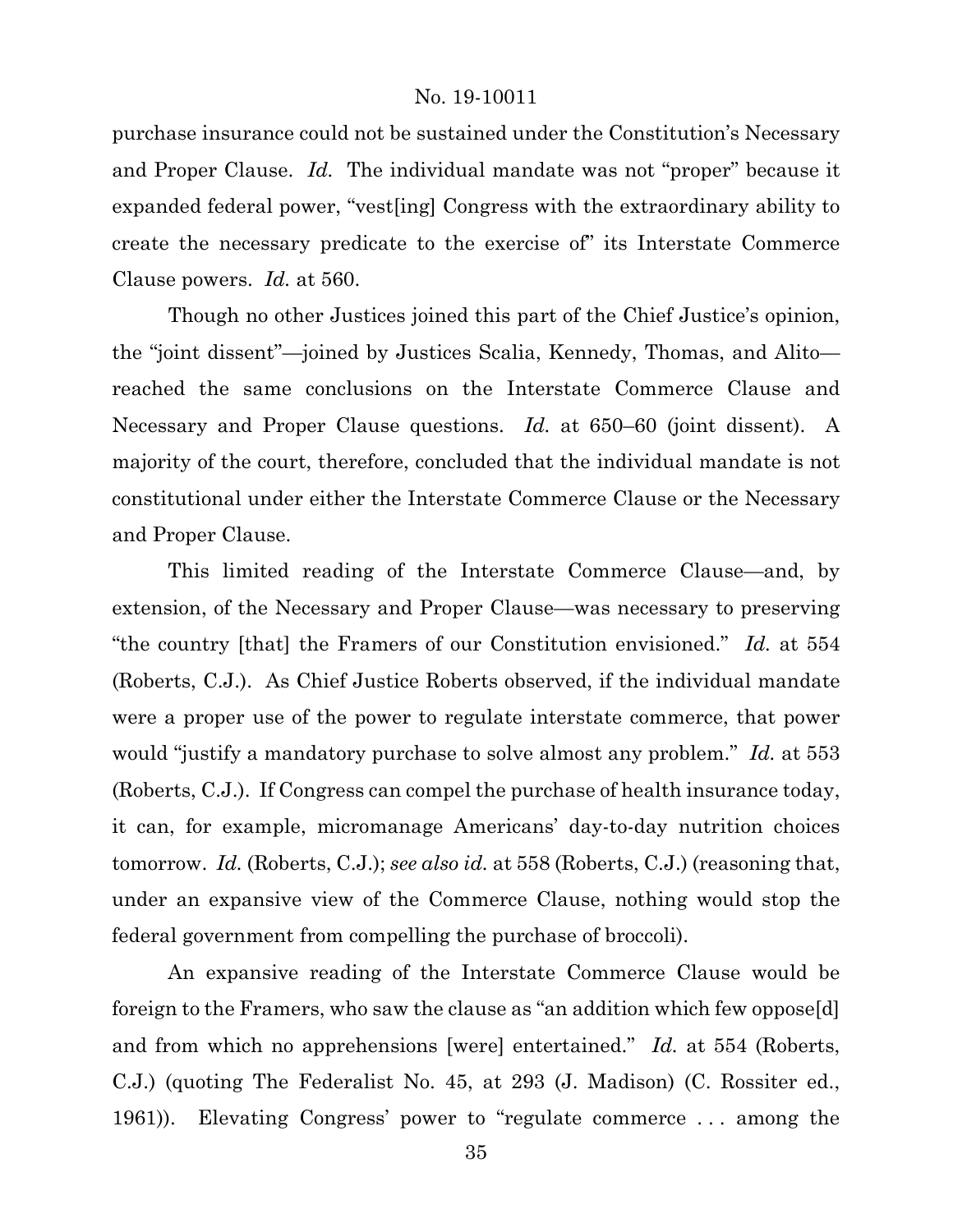several states," U.S. Const. art. I, § 8, cl. 3, to a power to *create* commerce among the several states would make a Leviathan of the federal government, "everywhere extending the sphere of its activity and drawing all power into its impetuous vortex." *NFIB*, 567 U.S. at 554 (Roberts, C.J.) (quoting The Federalist No. 48, at 309 (J. Madison) (C. Rossiter ed., 1961)). Justice Scalia, writing for the joint dissenters, similarly noted that the more expansive reading of the Interstate Commerce Clause would render that provision a "font of unlimited power," *id.* at 653 (joint dissent), or, in the words of Alexander Hamilton, a "hideous monster whose devouring jaws . . . spare neither sex nor age, nor high nor low, nor sacred nor profane," *id.* (quoting The Federalist No. 33, at 202 (C. Rossiter ed., 1961)).

In Part III-B, again joined by no other Justice, Chief Justice Roberts concluded that because the individual mandate found no constitutional footing in the Interstate Commerce or Necessary and Proper Clauses, the Supreme Court was obligated to consider the federal government's argument that, as an exercise in constitutional avoidance, the mandate could be read not as a command but as an *option* to purchase insurance or pay a tax. This "option" interpretation of the statute could save the statute from being unconstitutional, as it would be justified under Congress' taxing power. *Id.* at 561–63 (Roberts, C.J.); *see also id.* at 562 (Roberts, C.J.) ("No court ought, unless the terms of an act rendered it unavoidable, to give a construction to it which should involve a violation, however unintentional, of the constitution.") (quoting *Parsons v. Bedford*, 28 U.S. (3 Pet.) 433, 448–49 (1830)); *see also id.* at 563 (Roberts, C.J.) ("The question is not whether that is the most natural interpretation of the mandate, but only whether it is a 'fairly possible' one.") (quoting *Crowell v. Benson*, 285 U.S. 22, 62 (1932)).

In Part III-C, the Chief Justice—writing for a majority of the Court, joined by Justices Ginsburg, Breyer, Sotomayor, and Kagan—undertook that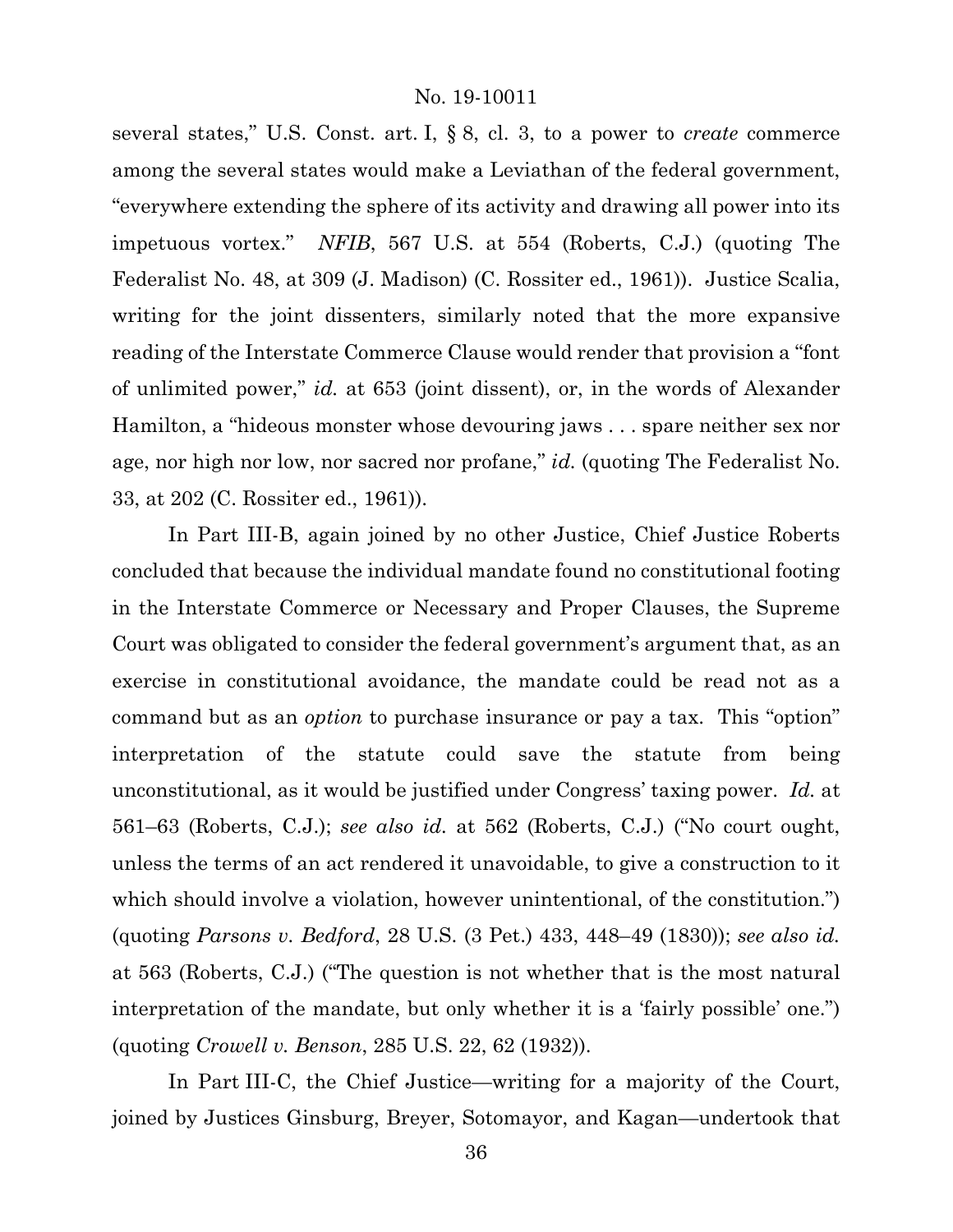inquiry of determining whether it was "fairly possible" to read the individual mandate as an option and thereby save its constitutionality. *See id.* at 563–74 (majority opinion). Chief Justice Roberts reasoned that the individual mandate could be read in conjunction with the shared responsibility payment in order to save the individual mandate from unconstitutionality. Read together with the shared responsibility payment, the entire statutory provision could be read as a legitimate exercise of Congress' taxing power for four reasons.

First and most fundamentally, the shared-responsibility payment "yield[ed] the essential feature of any tax: It produce[d] at least some revenue for the Government." *Id.* at 564. Second, the shared-responsibility payment was "paid into the Treasury by taxpayers when they file their tax returns." *Id.* at 563 (alternations and internal quotation marks omitted). Third, the amount owed under the ACA was "determined by such familiar factors as taxable income, number of dependents, and joint filing status." *Id.* Fourth and finally, "[t]he requirement to pay [was] found in the Internal Revenue Code and enforced by the IRS, which . . . collect[ed] it in the same manner as taxes." *Id.* at 563–64 (internal quotation marks omitted).

Because of these four attributes of the shared responsibility payment, the Court reasoned that "[t]he Federal Government does have the power to impose a tax on those without health insurance." *Id.* at 575. The Court concluded that "[s]ection 5000A is therefore constitutional, because it can reasonably be read as a tax."[33](#page-36-0) *Id.* We agree with the dissenting opinion that "this case begins and ought to end" with *NFIB*.

l

<span id="page-36-0"></span><sup>33</sup> Seven Justices—Chief Justice Roberts and Justices Scalia, Kennedy, Thomas, Breyer, Alito, and Kagan—agreed that the Act's Medicaid-expansion provisions unconstitutionally coerced states into compliance. *NFIB*, 567 U.S. at 575–85 (plurality opinion); *id.* at 671–89 (joint dissent). But, in light of a severability clause, Part IV–B of the Chief Justice's opinion concluded that the unconstitutional portion of the Medicaid provisions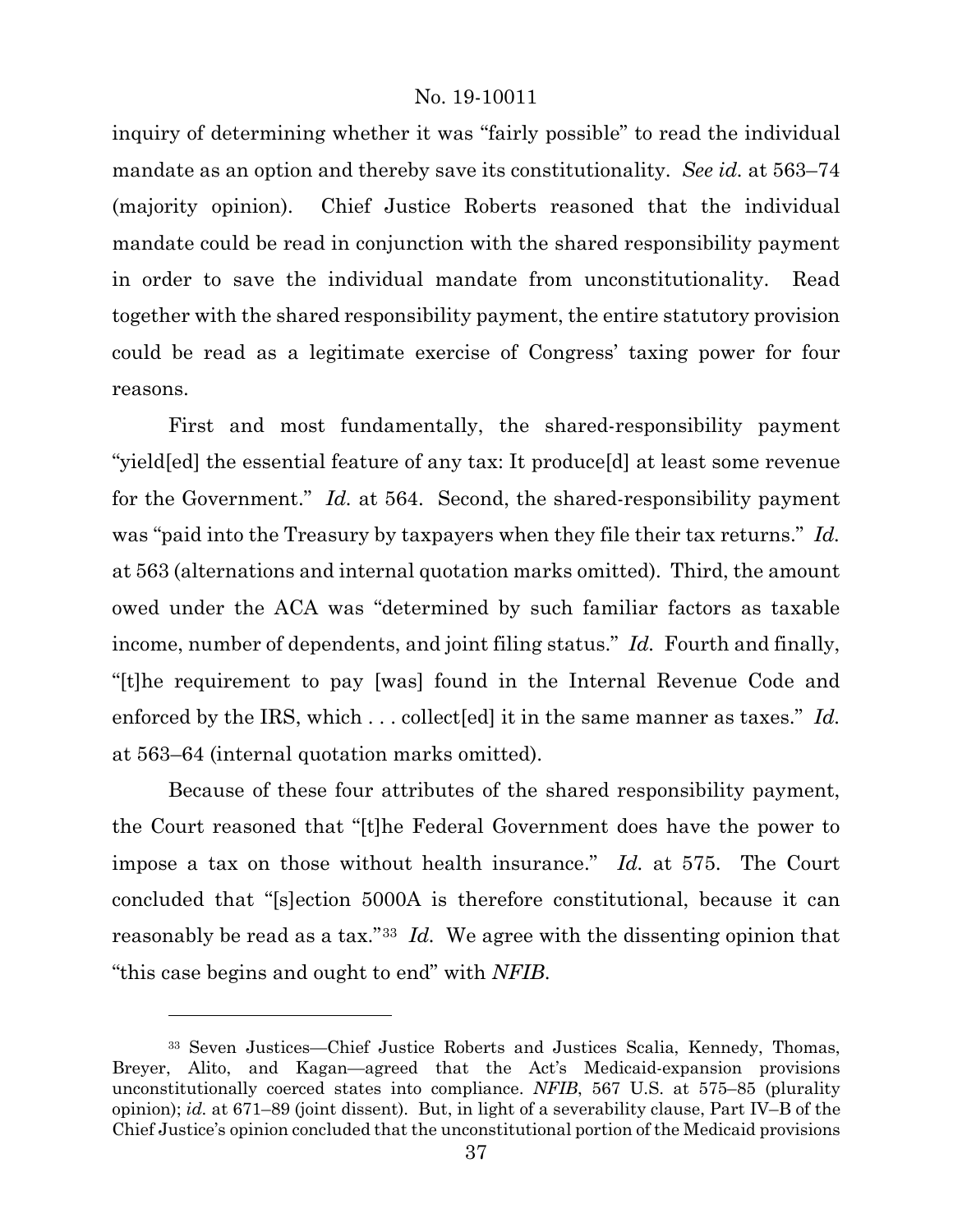B.

Now that the shared responsibility payment amount is set at zero,  $34$  the provision's saving construction is no longer available. The four central attributes that once saved the statute because it could be read as a tax no longer exist. Most fundamentally, the provision no longer yields the "essential feature of any tax" because it does not produce "at least some revenue for the Government." *Id.* at 564. Because the provision no longer produces revenue, it necessarily lacks the three other characteristics that once rendered the provision a tax. The shared-responsibility payment is no longer "paid into the Treasury by taxpayer[s] when they file their tax returns" because the payment is no longer paid by anyone. *Id.* at 563 (alteration in original and internal quotation marks omitted). The payment amount is no longer "determined by such familiar factors as taxable income, number of dependents, and joint filing status." *Id.* The amount is zero for everyone, without regard to any of these factors. The IRS no longer collects the payment "in the same manner as taxes" because the IRS cannot collect it at all. *Id.* at 563–64 (internal quotation marks omitted).

Because these four critical attributes are now missing from the shared responsibility payment, it is, in the words of the state plaintiffs, "no longer 'fairly possible' to save the mandate's constitutionality under Congress' taxing

could be severed. *Id.* at 585–88 (plurality opinion). Meanwhile, Justice Ginsburg, joined by Justice Sotomayor, disagreed that the Act's mandatory Medicaid expansion was unconstitutional. *Id.* at 633 (Ginsburg, J., concurring in the judgment in part, and dissenting in part). Those two Justices concurred in the judgment with respect to the Chief Justice's conclusion that the unconstitutional provisions could be severed from the remainder of the Act. *Id.* at 645–46 (Ginsburg, J., concurring in the judgment in part, and dissenting in part). The four dissenting Justices concluded that the Act's Medicaid-expansion provisions were unconstitutionally coercive and rejected the relief of allowing states to opt into Medicaid expansion. *Id.* at 671–90 (joint dissent).

<span id="page-37-0"></span><sup>34</sup> 26 U.S.C. §§ 5000A(c)(2)(B)(iii), (c)(3)(A).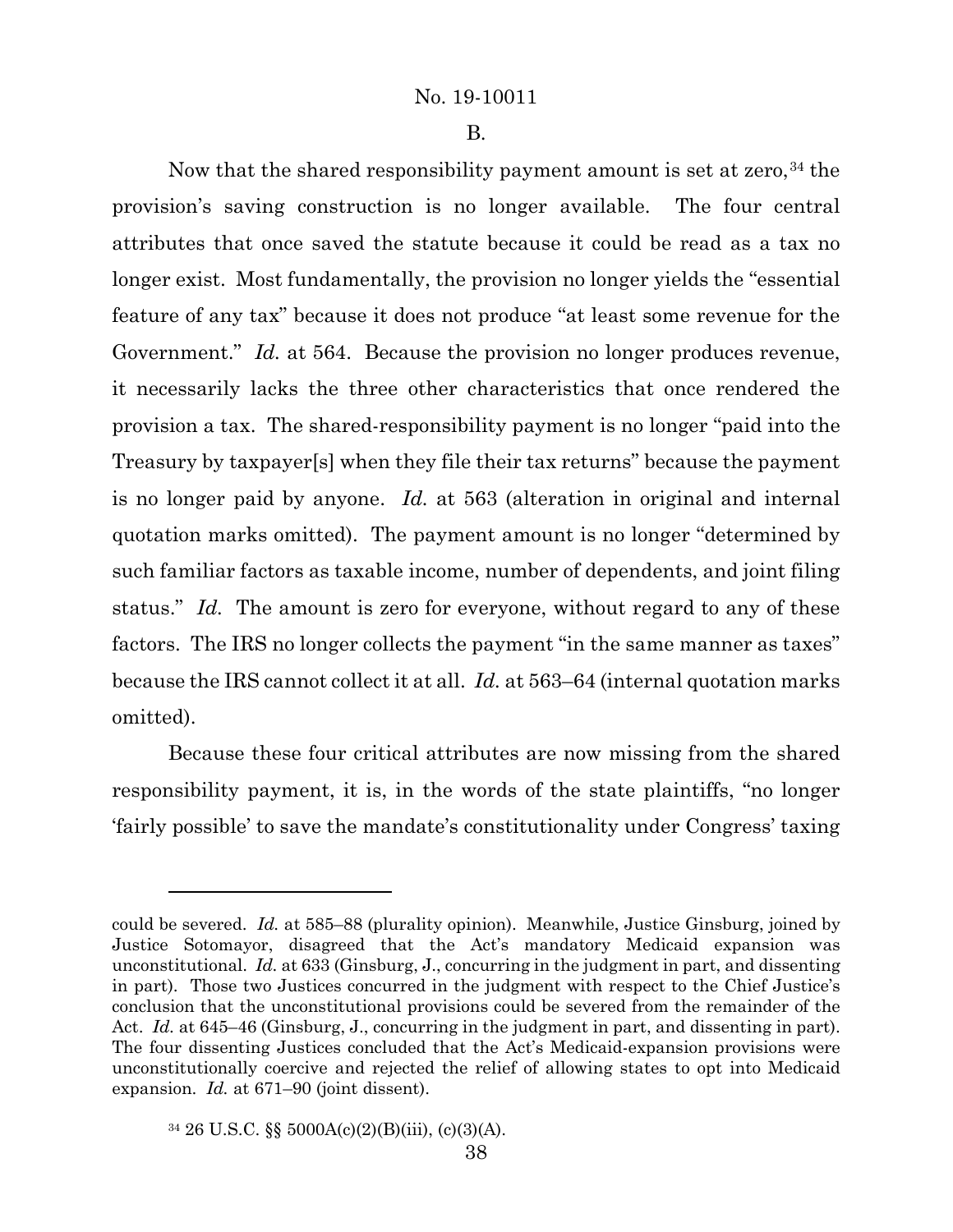power." State Plaintiffs' Br. at 32. The proper application of *NFIB* to the new version of the statute is to interpret it according to what Chief Justice Roberts—and four other Justices of the Court—said was the "most straightforward" reading of that provision: a command to purchase insurance. *Id.* at 562 (Roberts, C.J.). As the district court properly observed, "the only reading available is the most natural one." Under that reading, the individual mandate is unconstitutional because, under *NFIB*, it finds no constitutional footing in either the Interstate Commerce Clause or the Necessary and Proper Clause. *Id.* at 546–61 (Roberts, C.J.); *id.* at 650–60 (joint dissent).

The intervenor-defendant states have several arguments against this conclusion, all of which fail. They first argue that the saving construction of the individual mandate, interpreting the provision as an option to buy insurance or pay a tax, is still "fairly possible." As the individual plaintiffs point out, the Court interpreted the individual mandate as an option only because doing so would save it from being unconstitutional. Accordingly, the intervenor-defendant states must show that the "option" would still be a constitutional exercise of Congress' taxing power. To make that showing, the intervenor-defendant states reject the plaintiffs' attempt to read a "some revenue" requirement into the Constitution's Taxing and Spending Clause, arguing instead for a potential-to-produce-revenue requirement. The individual mandate, they say, is still set out in the Internal Revenue Code. It still provides a "statutory structure through which" Congress could eventually tax people for failing to buy insurance. It still includes references to taxable income, number of dependents, and joint filing status. 26 U.S.C. §§  $5000A(b)(3)$ ,  $(c)(2)$ ,  $(c)(4)$ . Further, it still does not apply to individuals who pay no federal income taxes. 26 U.S.C. § 5000A(e)(2).

The intervenor-defendant states have little support for this reading of the Taxing and Spending Clause. For starters, *NFIB* could not be clearer that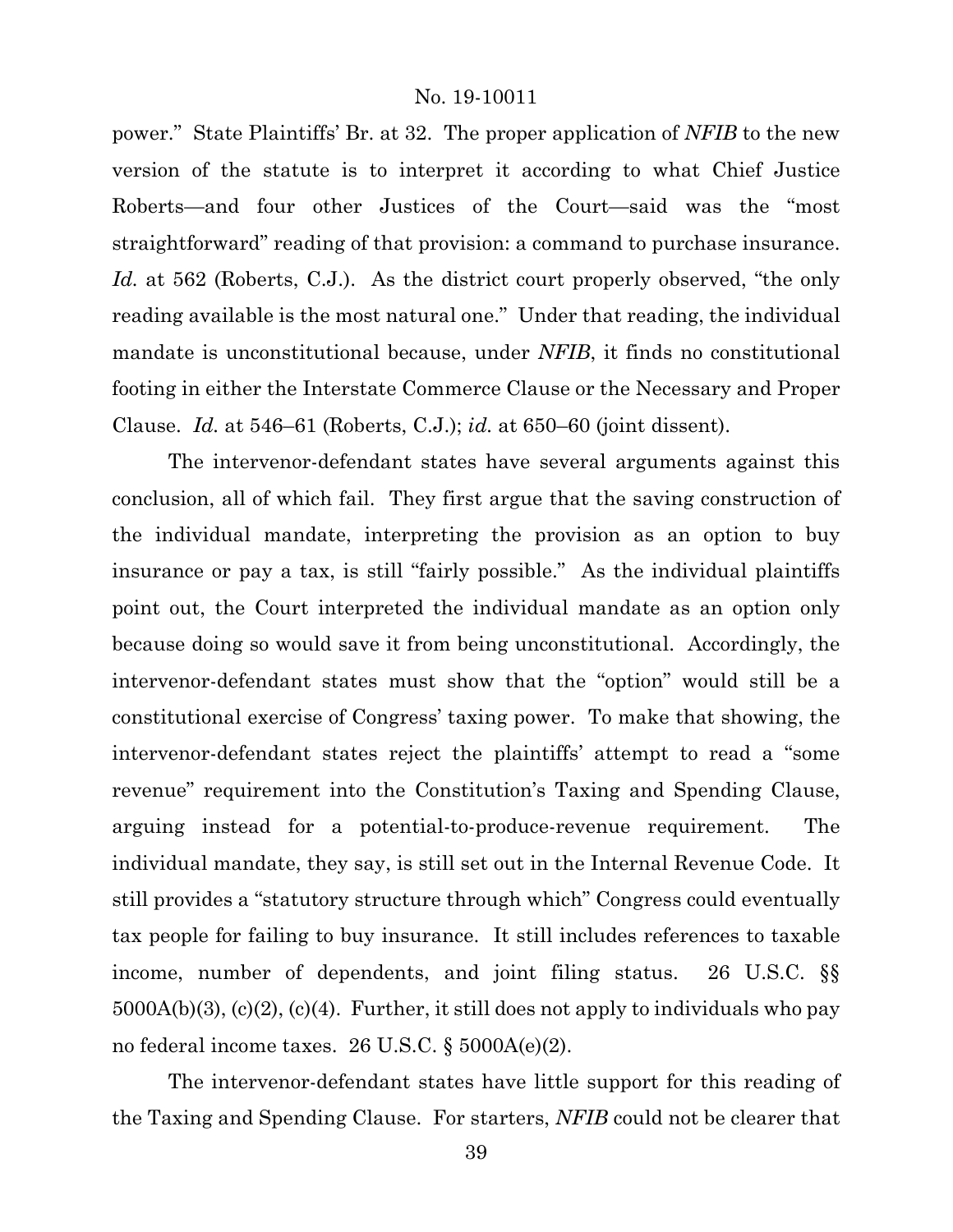the "produc[tion]" of "at least some revenue for the Government"—not the potential to produce that revenue—is "the *essential* feature of any tax." 567 U.S. at 564 (majority opinion) (emphasis added). As the district court observed, when determining whether a statute is a tax, the actual production of revenue is "not indicative, not common—[but] essential."

The intervenor-defendant states also find no support in *United States v. Ardoin*, 19 F.3d 177, 179–80 (5th Cir. 1994). In that unusual case, Congress had imposed a tax on machine guns, but subsequently outlawed machine guns altogether, which prompted the relevant agency to stop collecting the tax. *Id.* at 179–80. The defendant was convicted not only for possessing a machine gun but also for failing to pay the tax, which remained on the books. *Id.* at 178. The court upheld the conviction on the basis that the tax law at issue could "be upheld on the preserved, but unused, power to tax or on the power to regulate interstate commerce." *Id.* at 180. But the taxing power was "preserved" in *Ardoin* because it was non-revenue-producing only in practice whereas the "tax" here is actually \$0.00 as written on the books.[35](#page-39-0) *See* Fed. Defendants' Br. at 32. Expanding *Ardoin* to apply here would, as the federal defendants point out, puzzlingly allow Congress to "prohibit conduct that exceeds its commerce power through a two-step process of first taxing it and then eliminating the tax while retaining the prohibition." Fed. Defendants' Br. at 32.

The intervenor-defendant states argue further that the individual mandate does not even need constitutional justification because it is merely a suggestion, not binding legislative action. The individual mandate, they contend, is no different from the Flag Code, which, though entered into the

l

<span id="page-39-0"></span><sup>35</sup> This distinction also disposes of the intervenor-defendant states' concern about "cast[ing] constitutional doubt on taxes with delayed start dates or that Congress has temporarily suspended for periods of time." Intervenor-Defendant States' Br. at 43. In none of the examples the intervenor-defendant states cite did the statute purport to levy a "tax" of \$0.00.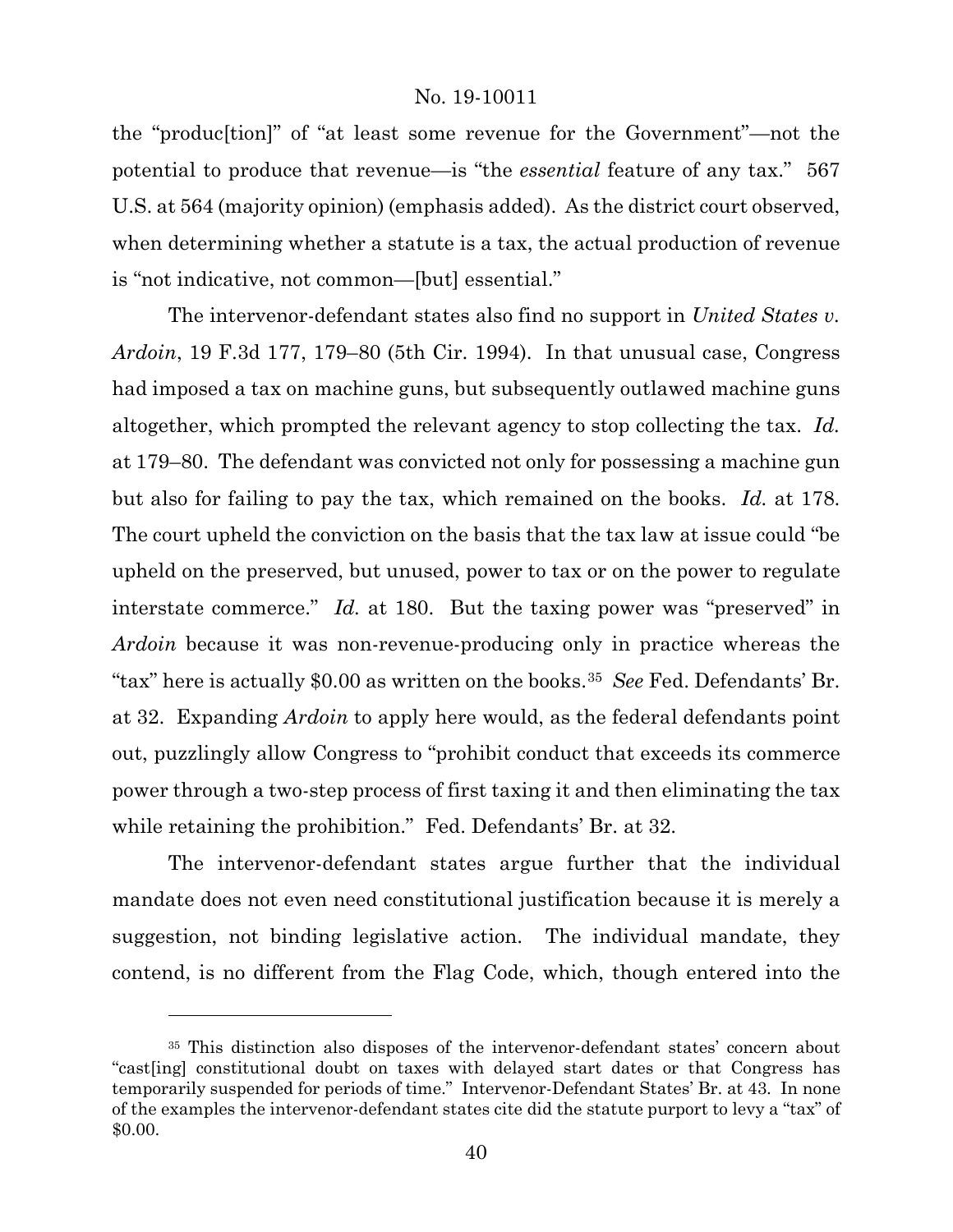pages of the U.S. Code, "was not intended to proscribe conduct." *Dimmitt v. City of Clearwater*, 985 F.2d 1565, 1573 (11th Cir. 1993) (analyzing 36 U.S.C. §§ 174–76). This argument is just a repackaged version of their argument that the individual mandate can still be read as an option. But, as the state plaintiffs, the individual plaintiffs, and the federal defendants point out, the Supreme Court has already held that the "most straightforward" reading of the individual mandate—which emphatically demands that individuals "shall" buy insurance, 26 U.S.C. § 5000A(a)—is as a command to purchase health insurance. The Court then concluded that that command lacked constitutional justification. The zeroing out of the shared responsibility payment does not render the provision any less of a command. Quite the opposite: Chief Justice Roberts concluded that the greater-than-zero shared responsibility payment actually converted the individual mandate into an option. *NFIB*, 567 U.S. at 563–64 (majority opinion). Now that the shared responsibility payment has been zeroed out, the only logical conclusion under *NFIB* is to read the individual mandate as a command, quite unlike the Flag Code. It is an individual *mandate*, not an individual suggestion.

Moreover, it is not true that when the Court adopts a limiting construction to avoid constitutional questions, that construction controls as to all applications of the statute, regardless of whether the original constitutional implications are present. The case on which the U.S. House relies involved different applications of an identical statute to different facts. *Clark v. Martinez*, 543 U.S. 371, 380 (2005) (rejecting the argument that "the constitutional concerns that influenced" a previous interpretation of a provision of the Immigration and Nationality Act were "not present for" the aliens at issue in that case). This case is readily distinguishable because the four characteristics that made the previous interpretation possible—the production of revenue and other tax-like features—have now been legislatively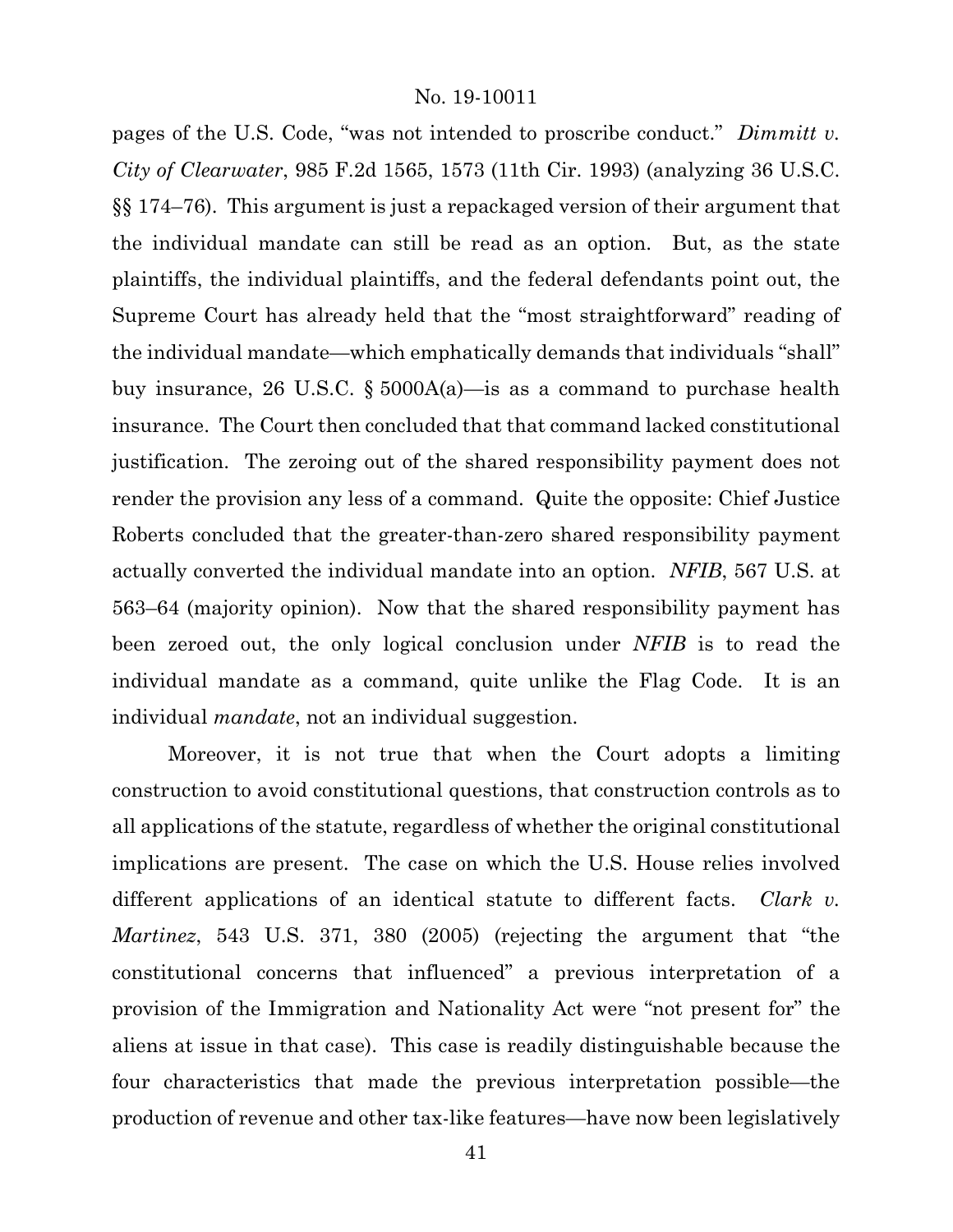removed. The limiting construction is no longer available as a matter of statutory interpretation. The interpretation must accordingly change to comport with what five Justices of the Supreme Court have said is the "most straightforward reading" of that interpretation.[36](#page-41-0)

The dissenting opinion justifies its continued reliance on the saving construction—even though it is no longer applicable—by citing *Kimble v. Marvel Entm't, LLC*, 135 S. Ct. 2401 (2015). This approach fares no better. The dissenting opinion quotes *Kimble* to say that "in whatever way reasoned," the Court's interpretation "effectively become[s] part of the statutory scheme, subject . . . to congressional change." *Id.* at 2409. The dissenting opinion correctly acknowledges that the individual mandate was never changed. But what did change was the provision that actually mattered: the shared responsibility payment. When it was set above zero, it could be saved as a tax, even though five justices agreed this was an unnatural reading. It would be puzzling if Congress could change a statute at will, entirely insulated from constitutional infirmity, just because the Court had previously used constitutional avoidance to save a previous version of the statute.

The intervenor-defendant states argue furthermore that the individual mandate can now be constitutional under the Interstate Commerce Clause because it does not *compel* anyone into commerce. This is again a repackaged version of their argument that the individual mandate is an option even

<span id="page-41-0"></span><sup>36</sup> Contrary to the dissenting opinion's suggestion, a saving construction is no longer available. The canon of constitutional avoidance applies only "when statutory language is susceptible of multiple interpretations." *Jennings v. Rodriguez*, 138 S. Ct. 830, 836 (2018). In *NFIB*, § 5000A was amenable to two possible interpretations. It was either "a command to buy insurance" or "a tax." *NFIB,* 567 U.S. at 574 (Roberts, C.J.). After Congress zeroed out the shared responsibility payment, one of those possible interpretations fell away. What was then the "most straightforward reading" is now the only available reading: it is a "command to buy insurance" and "the Commerce Clause does not authorize such a command." *Id.*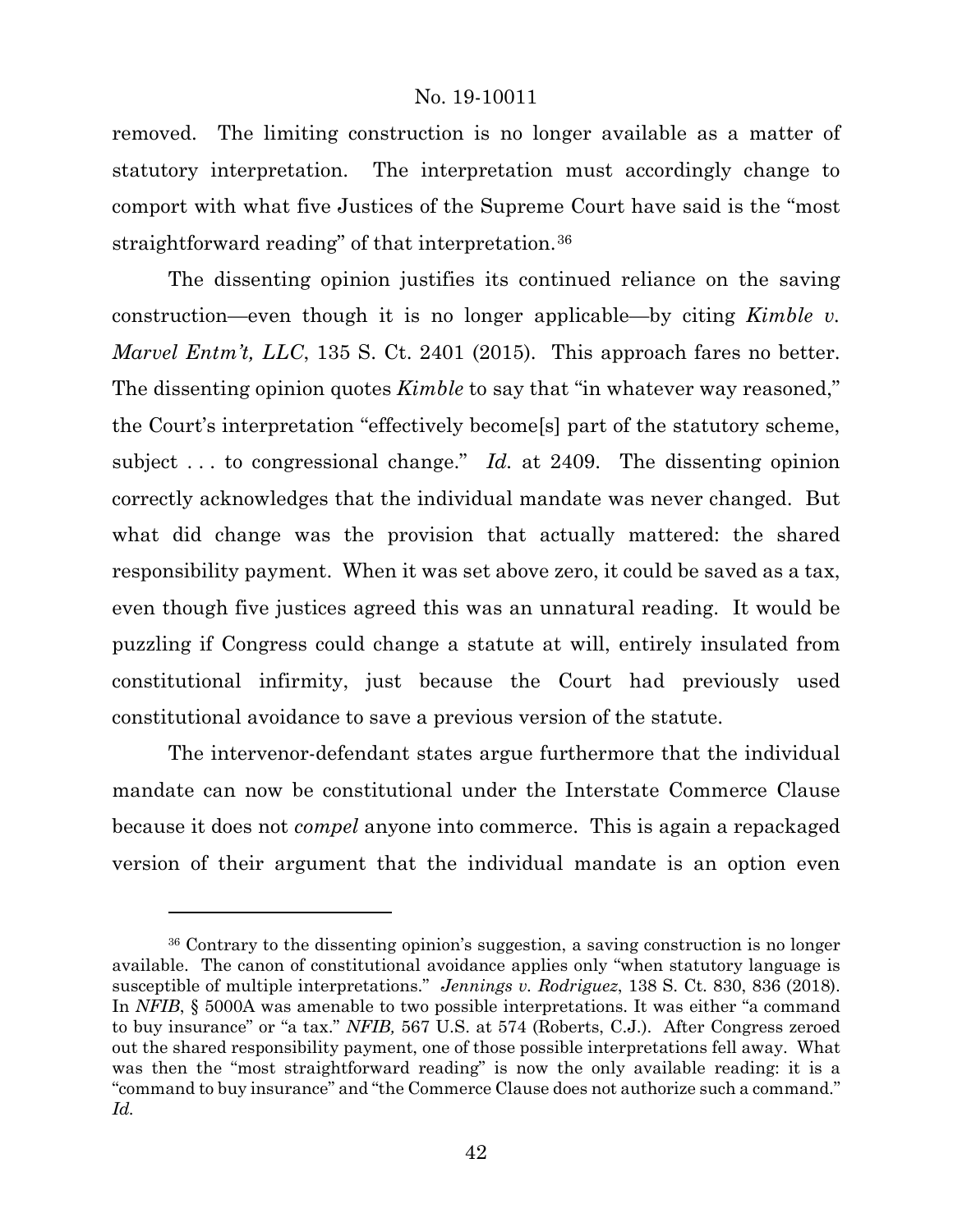without a revenue-generating shared responsibility payment, an argument that, as the state plaintiffs point out, the Supreme Court has already rejected. This argument, as the district court observed, is also logically inconsistent. If the individual mandate no longer truly compels anything, then it can hardly be said to be a "regulat[ion]" of interstate commerce. In the words of the district court, the intervenor-defendant states "hope to have their cake and eat it too."[37](#page-42-0)

Finally, we would be remiss if we did not engage with the dissenting opinion's contention that § 5000A is not an exercise of legislative power. This would likely come as a shock to the legislature that drafted it, the president who signed it, and the voters who celebrated or lamented it. It is not surprising that the dissenting opinion can cite no case in which a federal court deems a duly enacted statute *not* an exercise of legislative power, much less a statute that clearly commands that an individual "shall" do something.[38](#page-42-1) The dissenting opinion is inconsistent on this point: it argues that the provision's status as an exercise of legislative power fluctuates according to the amount of the shared responsibility payment while simultaneously contending that "if the text of the coverage requirement has not changed, its meaning could not

l

<span id="page-42-0"></span><sup>&</sup>lt;sup>37</sup> Any argument that the individual mandate can now be sustained under the Necessary and Proper Clause fails for the same reasons. The individual mandate now must be read as a command, and five Justices in *NFIB* already rejected the argument that such a command could be sustained under the Necessary and Proper Clause. *NFIB*, 567 U.S. at 561 (Roberts, C.J.); *id.* at 654–55 (joint dissent).

<span id="page-42-1"></span><sup>38</sup> The dissenting opinion's theory of the "law that does nothing" results in some bizarre metaphysical conclusions. The ACA was signed into law in 2010. No one questions that when it was signed, § 5000A was an exercise of legislative power. Yet today, the dissenting opinion asserts, § 5000A is not an exercise of legislative power. So did Congress exercise legislative power in 2010, as seen from 2015? As seen from 2018? Does § 5000A ontologically re-emerge should a future Congress restore the shared responsibility payment? Perhaps, like Schrödinger's cat, § 5000A exists in both states simultaneously. The dissenting opinion does not say. Our approach requires no such quantum musings.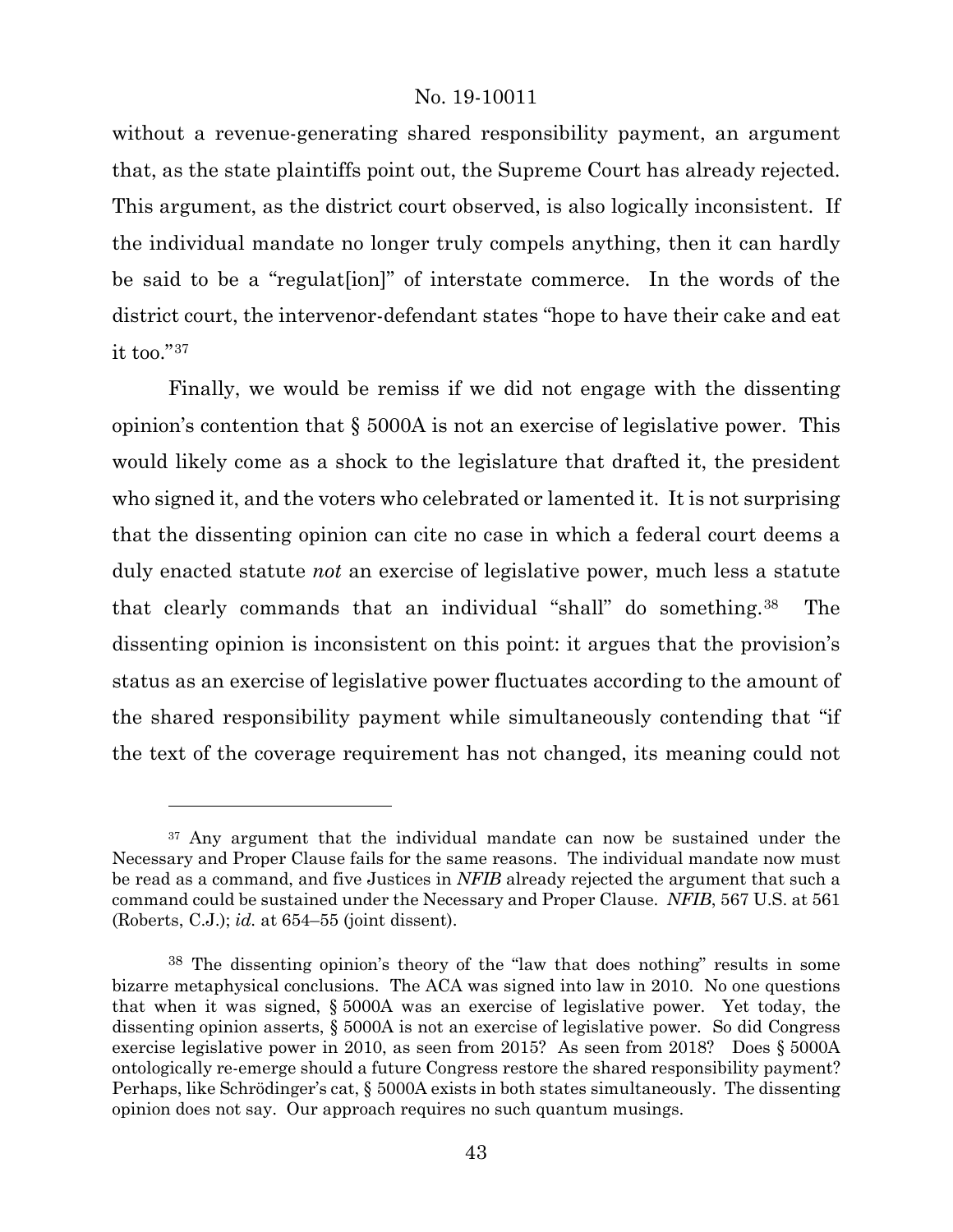have changed either." Our decision breaks no new ground. We simply observe that § 5000A was originally cognizable as either a command or a tax. Today, it is only cognizable as a command. It has always been an exercise of legislative power.

\* \* \*

In *NFIB*, the individual mandate—most naturally read as a command to purchase insurance—was saved from unconstitutionality because it could be read together with the shared responsibility payment as an option to purchase insurance or pay a tax. It could be read this way because the shared responsibility payment produced revenue. It no longer does so. Therefore, the most straightforward reading applies: the mandate is a command. Using that meaning, the individual mandate is unconstitutional.

#### VI.

Having concluded that the individual mandate is unconstitutional, we must next determine whether, or how much of, the rest of the ACA is severable from that constitutional defect. On this question, we remand to the district court to undertake two tasks: to explain with more precision what provisions of the post-2017 ACA are indeed inseverable from the individual mandate; and to consider the federal defendants' newly-suggested relief of enjoining the enforcement only of those provisions that injure the plaintiffs or declaring the Act unconstitutional only as to the plaintiff states and the two individual plaintiffs. We address each issue in turn.

# A.

The Supreme Court has said that the "standard for determining the severability of an unconstitutional provision is well established." *Alaska Airlines, Inc. v. Brock*, 480 U.S. 678, 684 (1987). Unless it is "evident that the Legislature would not have enacted those provisions which are within its power, independently of that which is not, the invalid part may be dropped if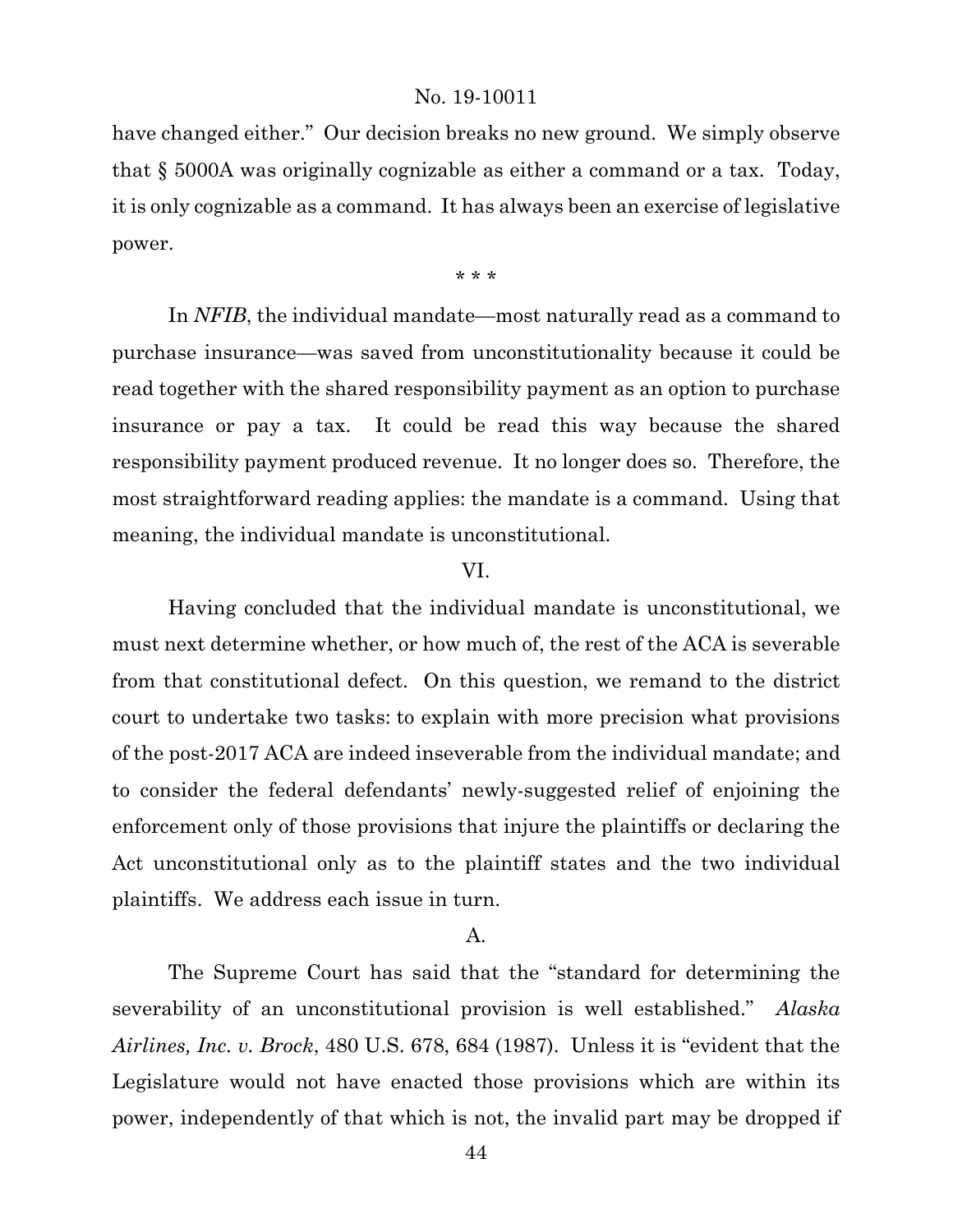what is left is fully operative as a law." *Id.* (quoting *Buckley v. Valeo*, 424 U.S. 1, 108 (1976)).

This inquiry into counterfactual Congressional intent has been crystallized into a "two-part . . . framework." *NFIB*, 567 U.S. at 692 (joint dissent). First, if a court holds a statutory provision unconstitutional, it then determines whether the now-truncated statute will operate in "a manner consistent with the intent of Congress." *Alaska Airlines*, 480 U.S. at 685 (emphasis omitted). This first step asks whether the constitutional provisions—standing on their own, without the unconstitutional provisions are "fully operative as a law," not whether they would simply "operate in some coherent way" not designed by Congress. *Free Enter. Fund v. Pub. Co. Accounting Oversight Bd.*, 561 U.S. 477, 509 (2010) (quoting *New York v. United States*, 505 U.S. 144, 186 (1992)); *NFIB*, 567 U.S. at 692 (joint dissent). Second, even if the remaining provisions can operate as Congress designed them to, the court must determine if Congress would have enacted the remaining provisions without the unconstitutional portion. If Congress would not have done so, then those provisions must be deemed inseverable. *Alaska Airlines*, 480 U.S. at 685 ("[T]he unconstitutional provision must be severed unless the statute created in its absence is legislation that Congress would not have enacted."); *Free Enter. Fund*, 561 U.S. at 509 ("[N]othing in the statute's text or historical context makes it evident that Congress, faced with the limitations imposed by the Constitution, would have preferred no Board at all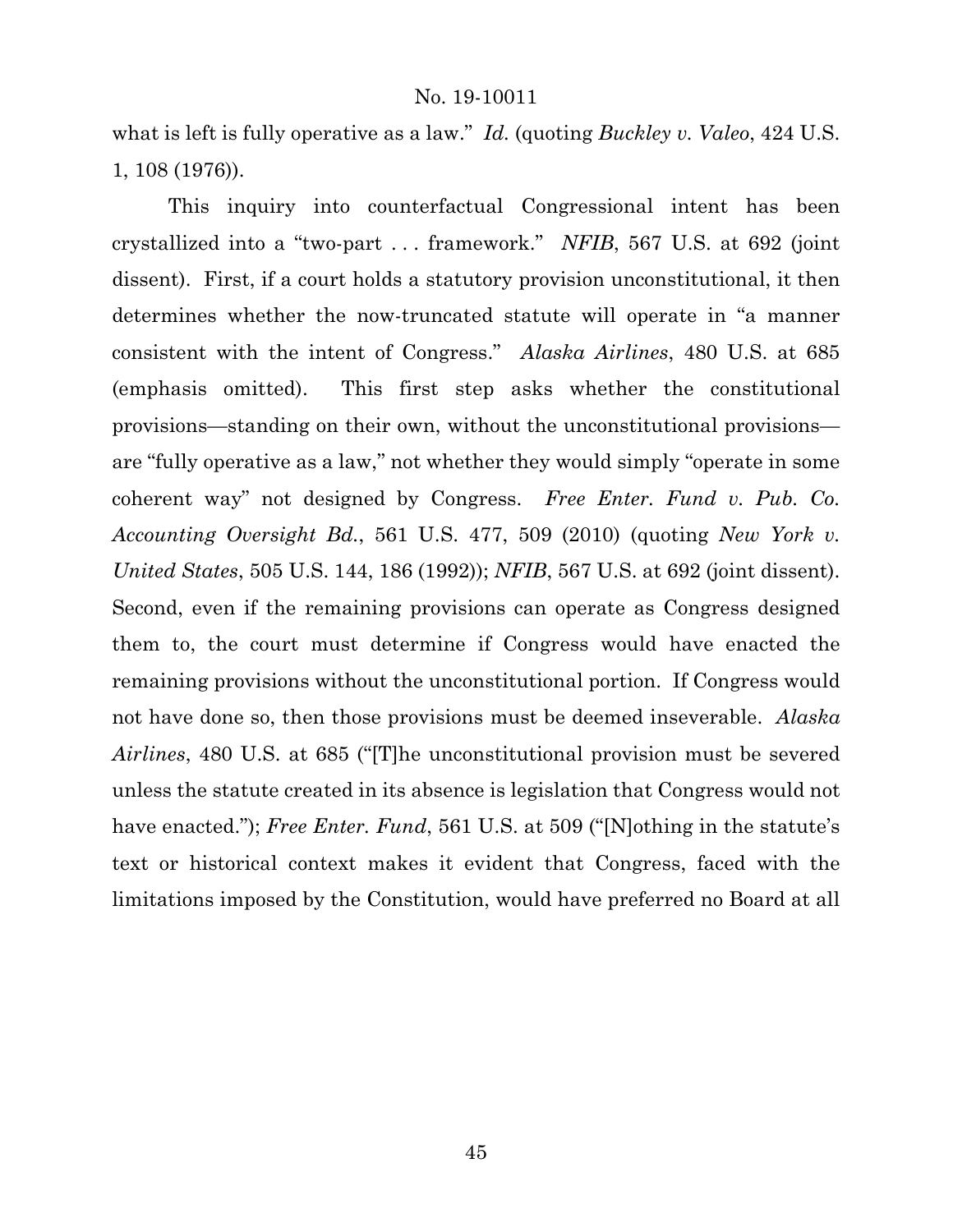to a Board whose members are removable at will." (internal quotation marks omitted)).

Severability doctrine places courts between a rock and a hard place. On the one hand, courts strive to be faithful agents of Congress,<sup>[39](#page-45-0)</sup> which often means refusing to create a hole in a statute in a way that creates legislation Congress never would have agreed to or passed. *See Murphy*, 138 S. Ct. at 1482 ("[Courts] cannot rewrite a statute and give it an effect altogether different from that sought by the measure viewed as a whole." (quoting *R.R. Ret. Bd. v. Alton R.R.*, 295 U.S. 330, 362 (1935))). On the other hand, courts often try to abide by the medical practitioner's maxim of "first, do no harm," aiming "to limit the solution to the problem" by "refrain[ing] from invalidating more of the statute than is necessary." *Ayotte v. Planned Parenthood of N. New England*, 546 U.S. 320, 328 (2006); *Collins v. Mnuchin*, 938 F.3d 553, 592 (5th Cir. 2019) (en banc) (Haynes, J.) (severing unconstitutional removal restriction from remainder of Federal Housing Finance Agency's enabling statute).[40](#page-45-1) In fact, courts have a "duty" to "maintain the act in so far as it is valid" if it "contains unobjectionable provisions separable from those found to be unconstitutional." *Alaska Airlines*, 480 U.S. at 684 (quoting *Regan v. Time, Inc.*, 468 U.S. 641, 652 (1984) (plurality opinion)).

The Supreme Court emphasizes this duty so strongly that commentators have identified "a presumption [of severability] implicit in the Court's" severability jurisprudence. Adrian Vermeule, *Saving Constructions*, 85 Geo. L.J. 1945, 1950 n.28 (1997); *see also* Brian Charles Lea, *Situational* 

<span id="page-45-0"></span><sup>39</sup> *See* Frank H. Easterbrook, *Text, History, and Structure in Statutory Interpretation*, 17 Harv. J. L. & Pub. Pol'y 61, 63 (1994) ("[Courts] are supposed to be faithful agents, not independent principals.").

<span id="page-45-1"></span><sup>40</sup> Judge Haynes wrote the opinion of the court as to the question of remedy. *See Collins*, 938 F.3d at 591.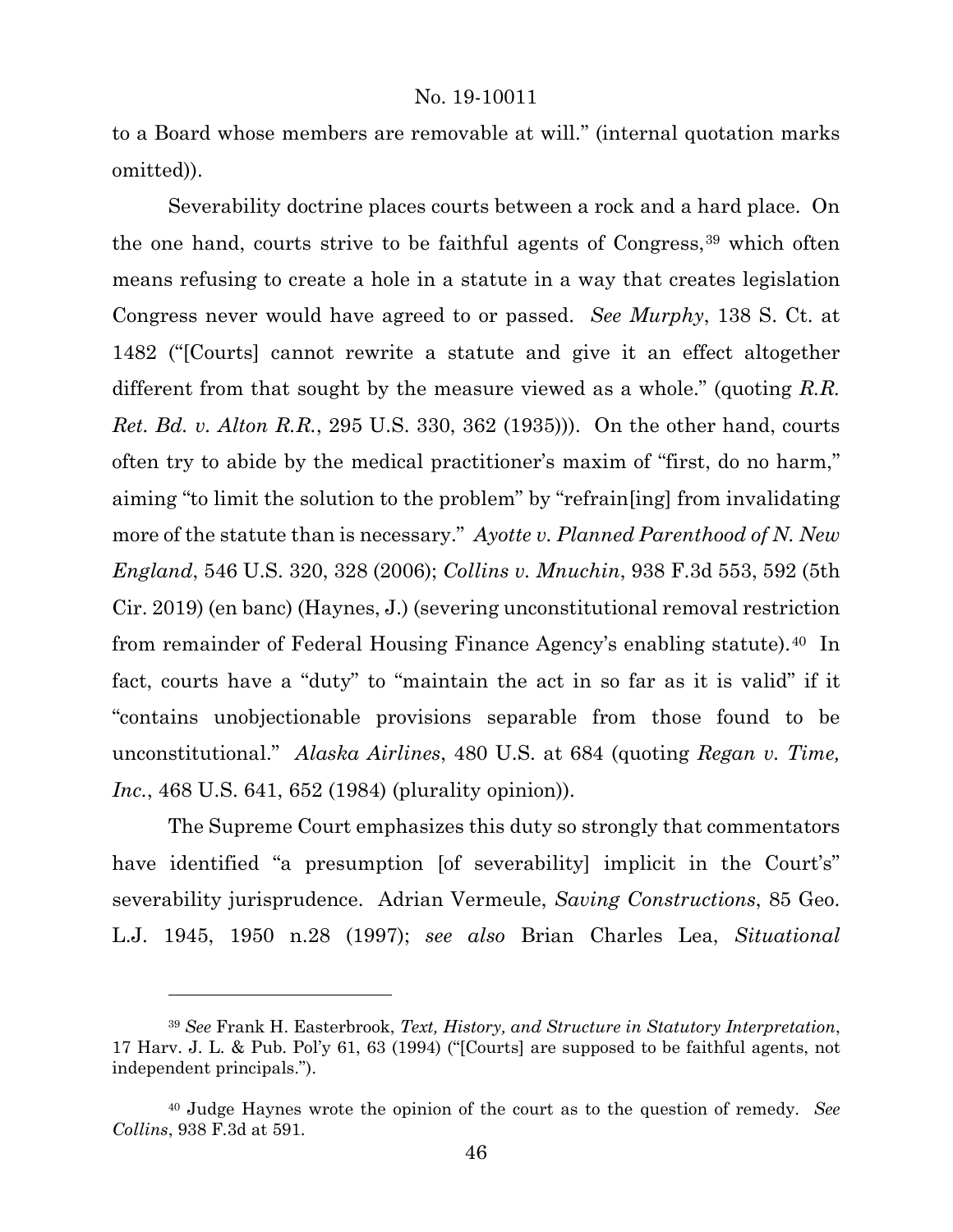*Severability*, 103 Va. L. Rev. 735, 744 (2017) ("[C]ourts assume that a legislature intends for any unlawful part of its handiwork to be severable from all lawful parts in the absence of indicia of a contrary intention."). This presumption is strongest when Congress includes a severability clause in the statutory text; however, "[i]n the absence of a severability clause . . . Congress's silence is just that—silence—and does not raise a presumption against severability." *Alaska Airlines*, 480 U.S. at 686.

Nevertheless, the meticulous analysis required by severability doctrine defies reliance on presumptions or generalities. The Supreme Court's latest venture into severability territory, *Murphy v. NCAA*, 138 S. Ct. 1461 (2018), provides an example. There, the Court held that the entirety of the Professional and Amateur Sports Protection Act was unconstitutional because one of its provisions—authorizing private sports gambling—violated the anticommandeering doctrine. *Id.* at 1484. Justice Alito's majority opinion separately explored each of the other operative provisions in the act, reasoning that all of the act's provisions were "obviously meant to work together" and be "deployed in tandem." *Id.* at 1483. Because Congress would not have wanted the otherwise-valid provisions "to stand alone," the Court declined to sever them. *Id.* This conclusion prompted a dissent from Justice Ginsburg, who characterized the majority as "wield[ing] an ax . . . instead of using a scalpel to trim the statute" and reiterated that "the Court ordinarily engages in a salvage rather than a demolition operation." *Id.* at 1489–90 (Ginsburg, J., dissenting).

These *Murphy* opinions draw attention to one difficulty inherent in severability analysis: selecting the right tool for the job. Justice Thomas' concurring opinion goes further, providing two reasons why navigating between the Scylla of poking small but critical holes in complex, carefully crafted legislative bargains and the Charybdis of invalidating more duly enacted legislation than necessary stands "in tension with traditional limits on

47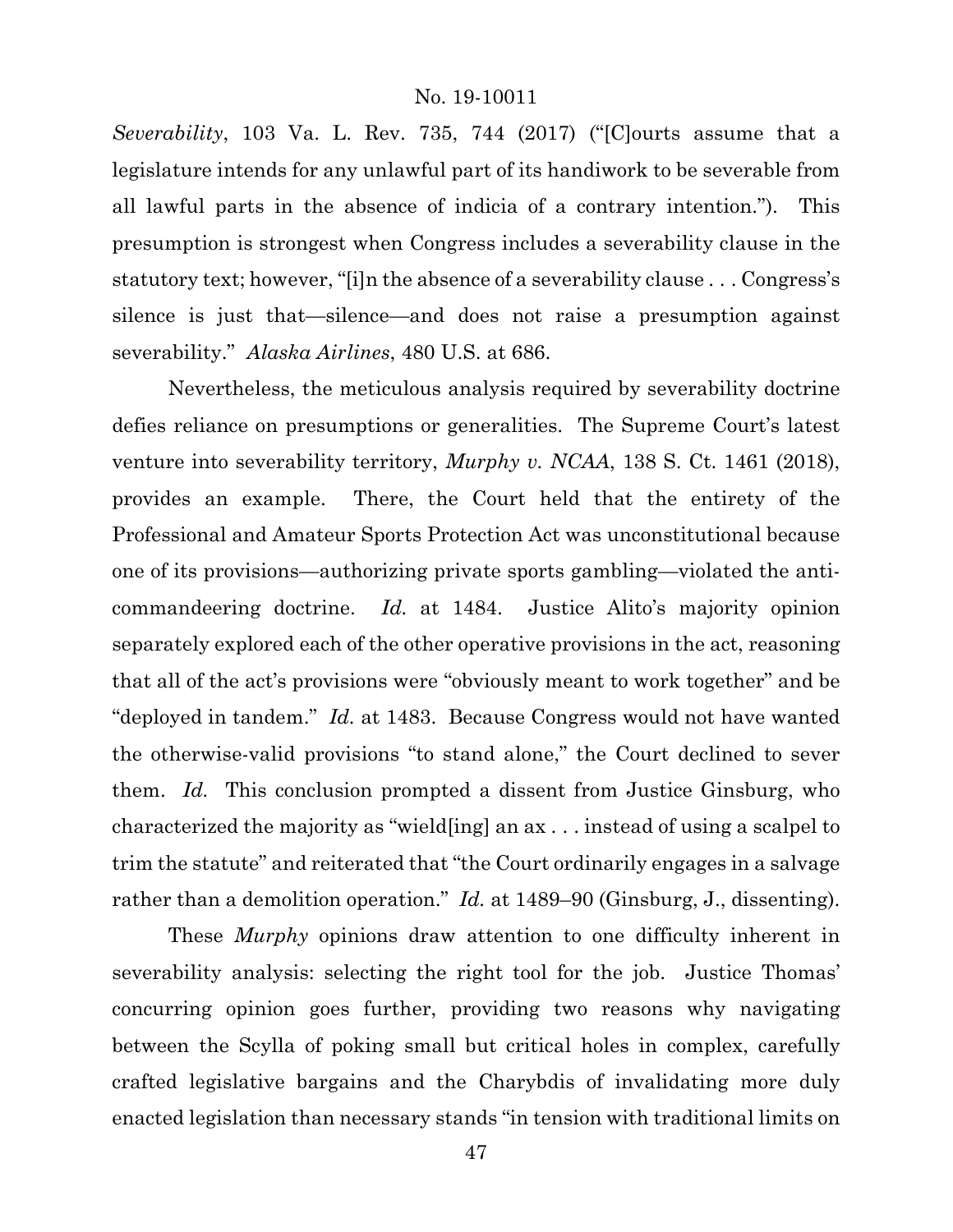judicial authority." *Murphy*, 138 S. Ct. at 1485 (Thomas, J., concurring). "[T]he judicial power is, fundamentally, the power to render judgments in individual cases," and severability doctrine threatens to violate that vital separation-of-powers principle in more than one way. *Id.* (Thomas, J., concurring).

First, severability doctrine requires "a nebulous inquiry into hypothetical congressional intent," as opposed to the usual judicial bread-andbutter of "determin[ing] what a statute means." *Id.* at 1486 (Thomas, J., concurring) (quoting *United States v. Booker*, 543 U.S. 220 at 321 n.7 (2005) (Thomas, J., dissenting in part)). Because "Congress typically does not pass statutes with the expectation that some part will later be deemed unconstitutional," *id.* at 1487, this requirement often leaves courts to exercise their imagination or "intuitions regarding what the legislature would have desired had it considered the severability issue." Lea, *supra*, at 747. This, in turn, "enmeshes the judiciary in making policy choices" the Constitution reserves for the legislature, David H. Gans, *Severability as Judicial Lawmaking*, 76 Geo. Wash. L. Rev. 639, 663 (2008), providing unelected judicial officers with cover to simply implement their own policy preferences.

Second, severability doctrine forces courts to "weigh in on statutory provisions that no party has standing to challenge, bringing courts dangerously close to issuing advisory opinions." *Murphy*, 138 S. Ct. at 1487 (Thomas, J., concurring); *see also* Jonathan F. Mitchell, *The Writ-of-Erasure Fallacy*, 104 Va. L. Rev. 933, 936 (2018) ("The federal courts have no authority to erase a duly enacted law from the statute books, [but can only] decline to enforce a statute in a particular case or controversy."[41\)](#page-47-0). As Justice Thomas

l

<span id="page-47-0"></span><sup>&</sup>lt;sup>41</sup> If that is true, then courts are speaking loosely when they state that they are "invalidating" or "striking down" a law.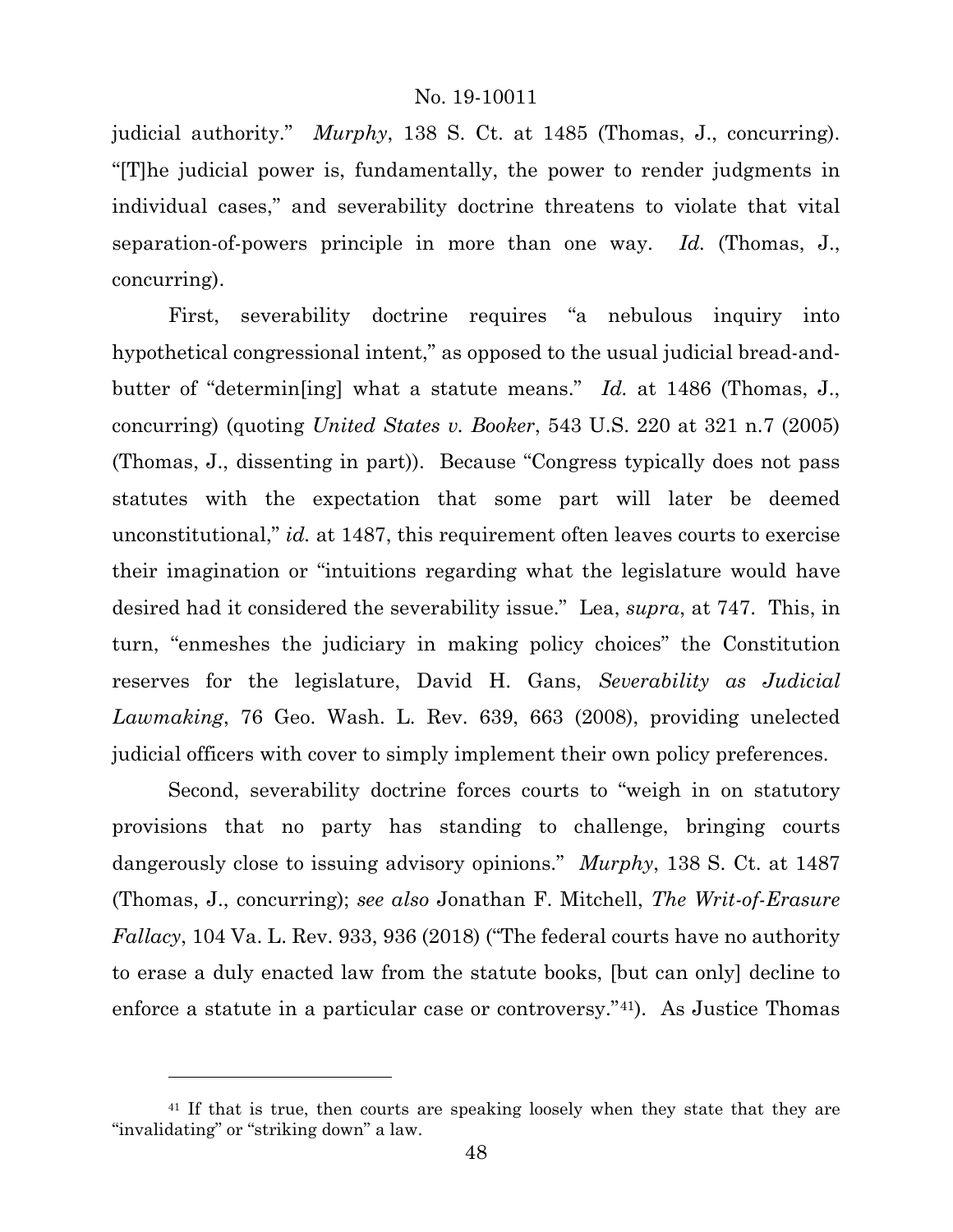points out, when Chief Justice Marshall famously declared that "[i]t is emphatically the province and duty of the judicial department to say what the law is," he justified that assertion by explaining that "[t]hose who apply [a] rule to particular cases, must of necessity expound and interpret that rule." *Marbury v. Madison*, 5 U.S. (1 Cranch) 137, 177 (1803). Yet severability doctrine directs courts to go beyond the necessary—that is, the application of a particular statutory provision to a particular case—to consider the viability of other provisions without even "ask[ing] whether the plaintiff has standing to challenge those other provisions." *Murphy*, 138 S. Ct. at 1487 (Thomas, J., concurring). "[S]everability doctrine is thus an unexplained exception to the normal rules of standing, as well as the separation-of-powers principles that those rules protect." *Id.*

Severability analysis is at its most demanding in the context of sprawling (and amended) statutory schemes like the one at issue here. The ACA's framework of economic regulations and incentives spans over 900 pages of legislative text and is divided into ten titles. Most of the provisions directly regulating health insurance, including the one challenged in this case, are found in Titles I and II. *See, e.g.*, 26 U.S.C. § 5000A(a) (individual mandate); 42 U.S.C. § 300gg-14(a) (requiring insurers offering family plans to cover adult children until age 26), §§ 18031–18044 (creating health insurance exchanges). The other titles generally amend Medicare (Title III), fund preventative healthcare programs (Title IV), seek to expand the supply of healthcare workers (Title V), enact anti-fraud requirements for Medicare/Medicaid facilities (Title VI), establish or expand drug regulations (Title VII), create a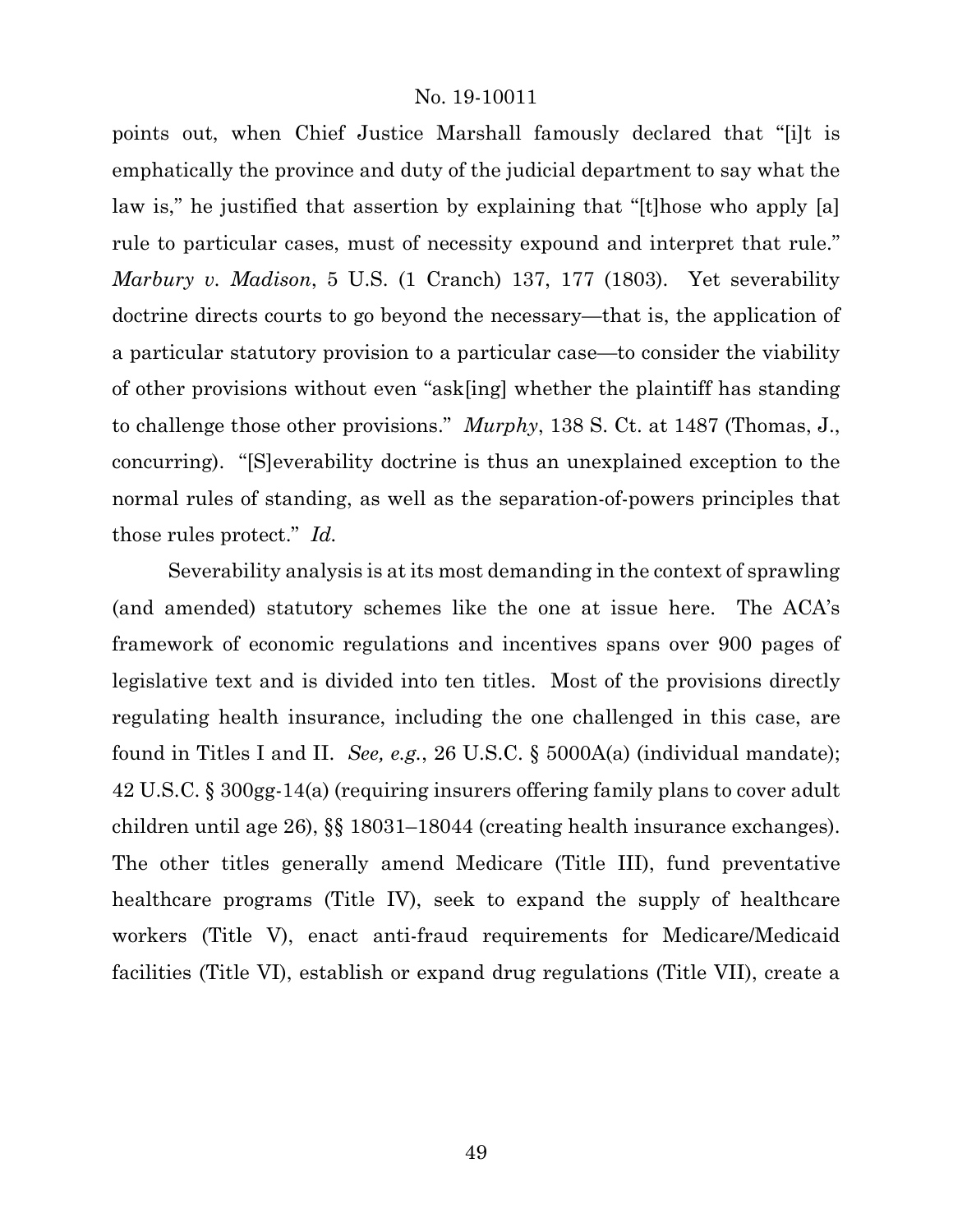voluntary long-term care insurance program (Title VIII), address taxation (Title IX), and improve health care for Native Americans (Title  $X^{42}$ ).

The plaintiffs group this host of provisions into three categories for ease of reference. State Plaintiffs' Br. at 38. The first category includes the three core ACA provisions the Supreme Court has called "closely intertwined": the individual mandate, 26 U.S.C. § 5000A(a), the guaranteed-issue requirement, 42 U.S.C. §§ 300gg, 300gg-1, and the community-rating requirement, 42 U.S.C. § 300gg-4. *King*, 135 S. Ct. at 2487. The second category includes the remaining "[m]ajor provisions of the Affordable Care Act," *NFIB*, 567 U.S. at 697 (joint dissent), namely other provisions dealing with "insurance regulations and taxes," "reductions in federal reimbursements to hospitals and other Medicare spending reductions," the insurance "exchanges and their federal subsidies," and "the employer responsibility assessment." *See, e.g.*, 25 U.S.C. § 4980H; 26 U.S.C. § 36B; 42 U.S.C. §§ 1395ww, 18021–22. The third category includes a variety of minor provisions, for example taxes on certain medical devices or provisions requiring the display of nutritional content at restaurants. *See, e.g.*, 21 U.S.C. § 343(q)(5)(H); 26 U.S.C. § 4191(a).

Moreover, Congress has made a number of substantive amendments to the ACA, revising the statute in 2010, 2011, 2014, 2017, and 2018. *See, e.g.*, Medicare and Medicaid Extenders Act of 2010, Pub. L. No. 111-309, 124 Stat. 3285 (2010) (modifying tax credit scale and Medicaid requirements); Department of Defense and Full-Year Continuing Appropriations Act, 2011, Pub. L. No. 112-10, 125 Stat. 38 (2011) (repealing program that required some employers to provide some employees with vouchers for purchasing insurance); Bipartisan Budget Act of 2015, Pub. L. No. 114-74, 129 Stat. 584 (2015)

l

<span id="page-49-0"></span><sup>42</sup> Title X also includes a number of miscellaneous provisions relating to the other titles.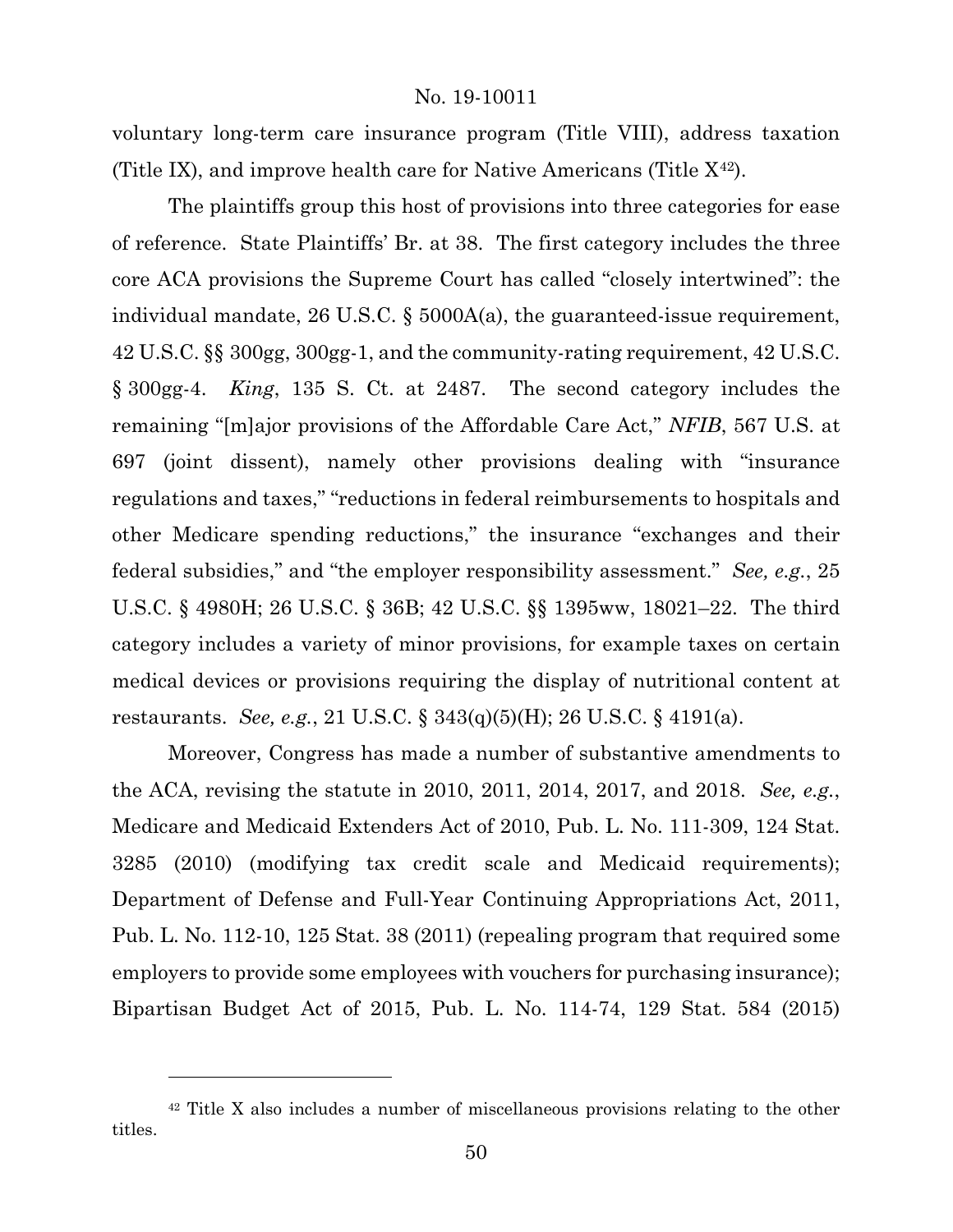(repealing requirement that employers with more than 200 employees enroll new full-time employees in health insurance and continue coverage for current employees). Most of these amendments occurred prior to the 2017 legislation eliminating the shared responsibility payment, but some are more recent. *See, e.g.*, Bipartisan Budget Act of 2018, Pub. L. No. 115-123, 132 Stat. 64 (2018) (repealing Independent Payment Advisory Board).

In summary, then, this issue involves a challenging legal doctrine applied to an extensive, complex, and oft-amended statutory scheme. All together, these observations highlight the need for a careful, granular approach to carrying out the inherently difficult task of severability analysis in the specific context of this case. We are not persuaded that the approach to the severability question set out in the district court opinion satisfies that need. The district court opinion does not explain with precision how particular portions of the ACA as it exists post-2017 rise or fall on the constitutionality of the individual mandate. Instead, the opinion focuses on the 2010 Congress' labeling of the individual mandate as "essential" to its goal of "creating effective health insurance markets," 42 U.S.C. § 18091(2)(I), and then proceeds to designate the entire ACA inseverable. In using this approach, the opinion does not address the ACA's provisions with specificity, nor does it discuss how the individual mandate fits within the post-2017 regulatory scheme of the ACA.

The district court opinion begins by addressing the 2010 version of the ACA. Starting with the text of the ACA, the district court opinion points out that the 2010 Congress incorporated into the text its view that "the absence of the [individual mandate] would undercut Federal regulation of the health insurance market." 42 U.S.C. § 18091(2)(H). The district court opinion notes that the 2010 Congress devised the individual mandate, "together with the other provisions" of the ACA, to "add millions of new customers to the health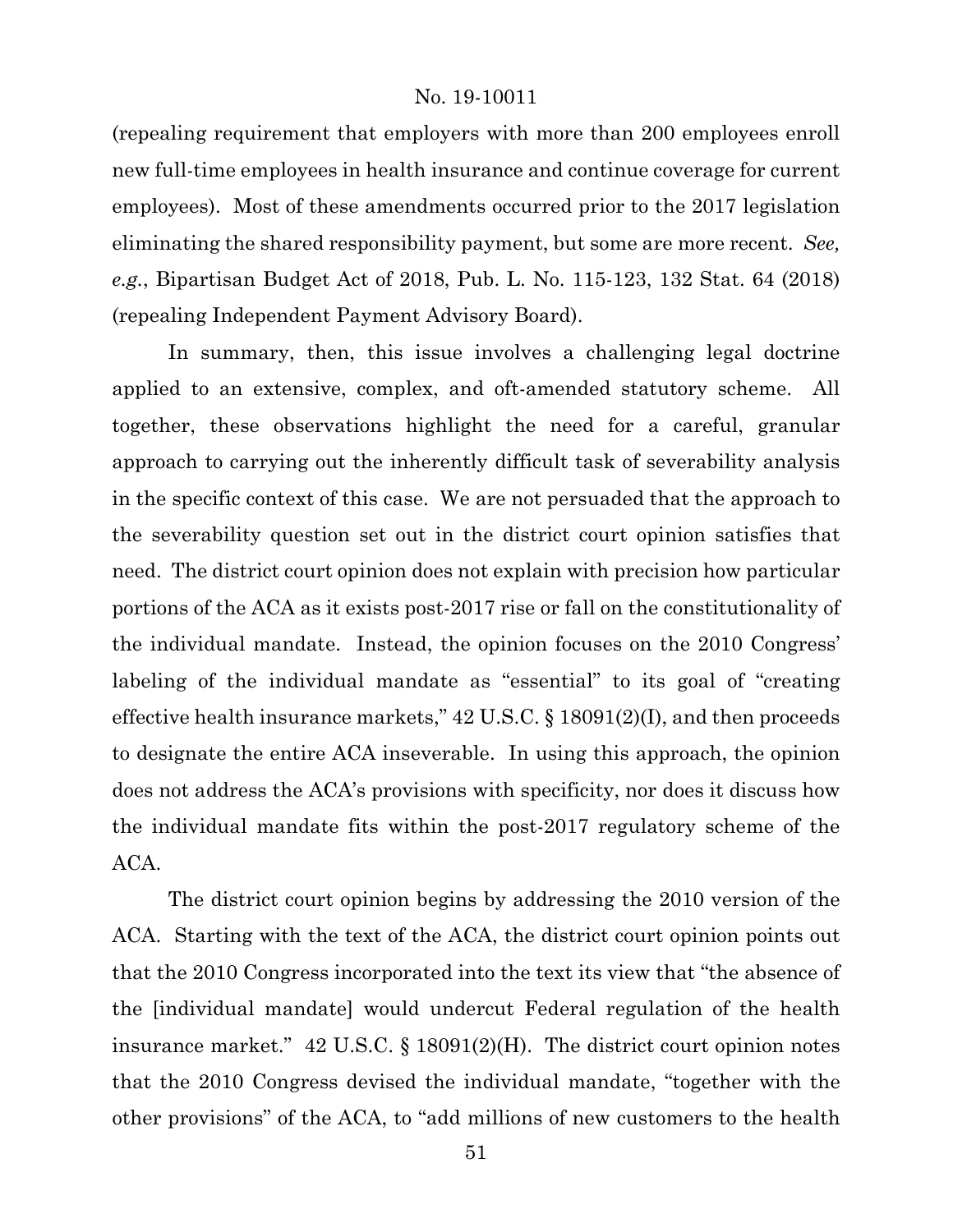insurance market."  $42 \text{ U.S.C.}$  §  $18091(2)(\text{C})$ . In this way, the 2010 Congress sought to "minimize th[e] adverse selection" that might otherwise occur if healthy individuals "wait [ed] to purchase health insurance until they needed care," 42 U.S.C. § 18091(2)(I)—a strategic choice that would otherwise be available given the ACA's guaranteed-issue and community-rating provisions. According to the district court opinion: because the 2010 Congress found the individuate mandate "essential" to this plan to reshape health insurance markets, the individual mandate is inseverable from the rest of the ACA "[o]n the unambiguous enacted text alone."

The district court opinion also addresses ACA caselaw. Citing the Supreme Court's decisions in *NFIB* and *King*, the district court opinion states that "[a]ll nine Justices . . . agreed the Individual Mandate is inseverable from at least the pre-existing-condition provisions." *See NFIB*, 567 U.S. at 548 (Roberts, C.J.), 596–98 (Ginsburg, J., joined by Breyer, Kagan, and Sotomayor, JJ.), 695–96 (joint dissent of Scalia, Kennedy, Thomas, and Alito, JJ.); *King*, 135 S. Ct. at 2487 (stating that the individual mandate is "closely intertwined" with the guaranteed-issue and community-rating provisions). As to the ACA's other provisions, the district court opinion notes that the only group of Justices who fully considered whether the other major and minor provisions were severable was the joint dissent in *NFIB*—and those Justices would have held that "invalidation of the ACA's major provisions requires the Court to invalidate the ACA's other provisions." *NFIB*, 567 U.S. at 704 (joint dissent).

Beyond these points, the district court opinion states that its "conclusion would only be reinforced" if it "parse<sup>[d]</sup> the ACA's provisions one by one." The district court opinion arrives at this conclusion by reasoning that declaring only the individual mandate unlawful would disrupt the Act's careful balance of "shared responsibility." The district court opinion lists a few examples of how it would expect this to happen with regard to the ACA's major provisions.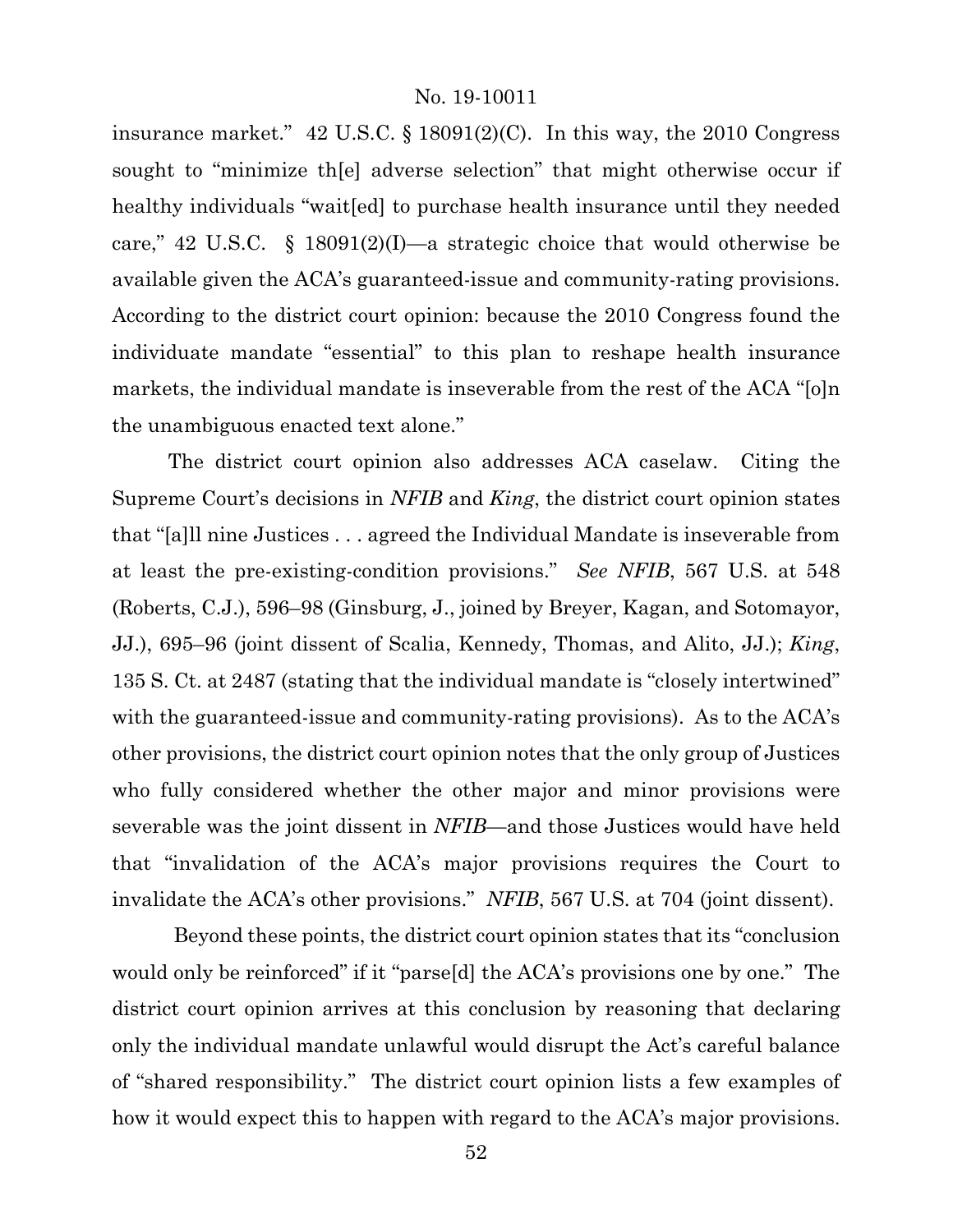First, the district court opinion reasons that "the Individual Mandate reduces the financial risk forced upon insurance companies and their customers by the ACA's major regulations and taxes." If the individual mandate fell and the regulations and taxes did not, insurance companies would suffer a burden without enjoying a countervailing benefit—"a choice no Congress made and one contrary to the text." Second, if a court were to declare just the individual mandate and the protections for preexisting conditions unlawful—but not the subsidies for health insurance—then the Act would be transformed into "a law that subsidizes the kinds of discriminatory products Congress sought to abolish at, presumably, the re-inflated prices it sought to suppress." Third, Congress never intended "a duty on employers, *see* 26 U.S.C. § 4980H, to cover the skyrocketing insurance premium costs" that would "inevitably result from removing" the individual mandate. Fourth, because "the Medicaid-expansion provisions were designed to serve and assist fulfillment of the Individual Mandate," removing the individual mandate would remove the need for that expansion.

As to the ACA's minor provisions, the district court opinion states that it is "impossible to know which minor provisions Congress would have passed absent the Individual Mandate," and that such an inquiry involves too much "legislative guesswork." Relying on the 2010 Congress' labeling of the individual mandate as "essential," the district court opinion ultimately determines that there is "no reason to believe that Congress would have enacted" the minor provisions independently. The district court opinion similarly disclaims the ability to divine the intent of the 2017 Congress—which had zeroed out the shared responsibility payment but left the rest of the ACA untouched—labeling such an inquiry "a fool's errand." To the extent it analyzed the intent of the 2017 Congress, the district court opinion determines that Congress' failure to repeal the individual mandate shows that it "knew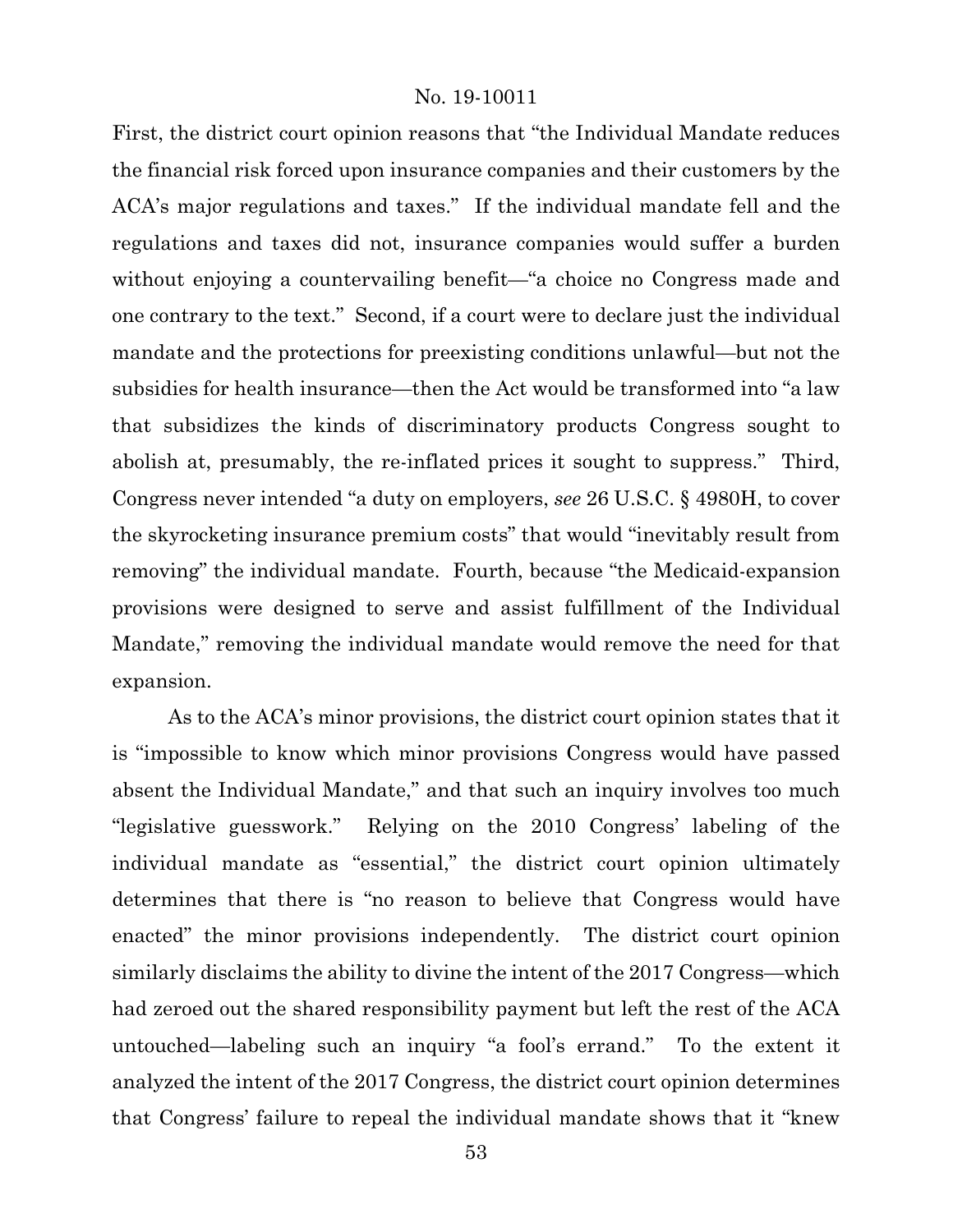that provision is essential to the ACA." In sum, the district court opinion concludes that the entire ACA is inseverable from the individual mandate.

The plaintiffs urge affirmance for essentially the same reasons stated in the district court opinion.[43](#page-53-0) As to the guaranteed-issue and community-rating provisions, they rely primarily on the 2010 Congress' express findings linking those provisions to the individual mandate. State Plaintiffs' Br. at 39–44; Individual Plaintiffs' Br. at 47–48. The 2010 Congress found that, without the individual mandate, "many individuals would wait to purchase health insurance until they needed care," creating an "adverse selection" problem. 42 U.S.C. § 18091(2)(I); *see also id.* (finding that the individual mandate is "essential to creating effective health insurance markets in which improved health insurance products that are guaranteed issue and do not exclude coverage of pre-existing conditions can be sold"). As to the remaining major and some of the minor provisions, the plaintiffs rely primarily on the joint dissent in *NFIB* for the proposition that leaving these provisions standing would "undermine Congress' scheme of shared responsibility," throwing off the balance interlocking insurance market reforms set out in the ACA. 567 U.S. at 698 (joint dissent) (internal quotation marks omitted); State Plaintiffs' Br. at 44–49. As for the most minor provisions, they argue that these were "mere adjuncts" of the more important provisions and would not have been independently enacted. State Plaintiffs' Br. at 50.

On appeal, the federal defendants agree with the plaintiffs that the entirety of the ACA is inseverable from the individual mandate. Fed. Defendants' Br. at 36–49. This marks a significant change in litigation position, as the federal defendants had previously submitted to the district

<span id="page-53-0"></span><sup>43</sup> The individual plaintiffs adopt the state plaintiffs' severability arguments by reference. *See* Fed. R. App. P. 28(i).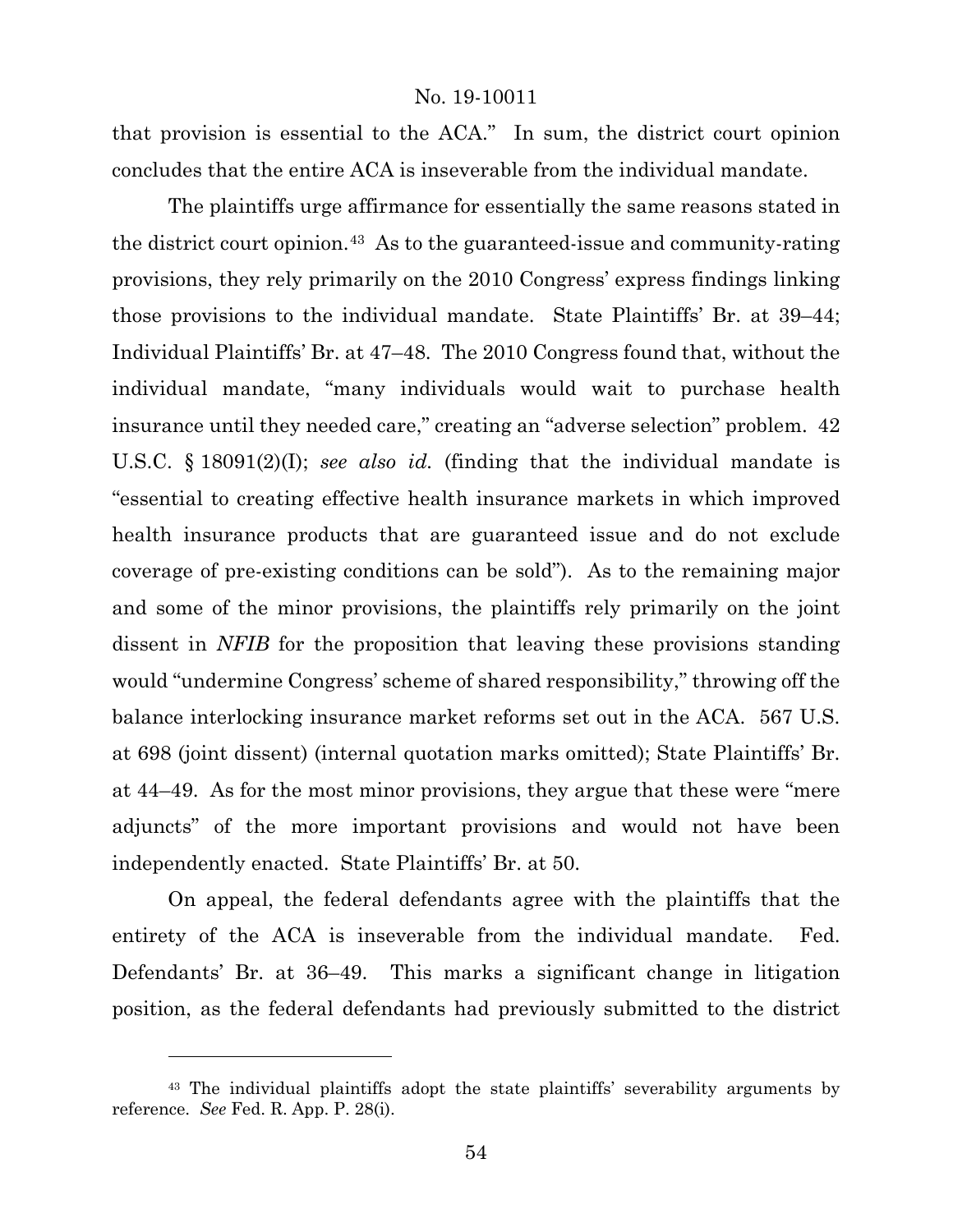court that only the guaranteed-issue and community-rating provisions were inseverable. And that is not the only new argument the federal defendants make on appeal. For the first time on appeal, the federal defendants argue that the remedy in this case should be limited to enjoining enforcement of the ACA only to the extent it harms the plaintiffs. *See* Fed. Defendants' Br. at 26– 29 (arguing that the individual "plaintiffs do not have standing to seek relief against provisions of the ACA that do not in any way affect them"); Fed. Defendants' Supp. Br. at 10 ("[T]he judgment itself, as opposed to its underlying legal reasoning, cannot be understood as extending beyond the plaintiff states to invalidate the ACA in the intervenor states.").

The intervenor-defendant states, meanwhile, argue that *every* provision of the ACA is severable from the individual mandate. They argue that the 2017 Congress' decision not to repeal or otherwise undermine any other provision of the ACA shows that it intended the rest of the ACA to remain operative—and that the court should not focus on the intent of the 2010 Congress. Intervenor-Defendant States' Br. at 34–35, 43. They point to the statements of several legislators in the 2017 Congress that seem to evince an assumption that other parts of the ACA would not be altered,<sup>[44](#page-54-0)</sup> and to Congress' knowledge of reports highlighting the severe consequences a total

<span id="page-54-0"></span><sup>44</sup> Although we decline to opine on the merits of the parties' arguments at this juncture, we caution against relying on individual statements by legislators to determine the meaning of the law. "[L]egislative history is not the law." *Epic Sys. Corp. v. Lewis*, 138 S. Ct. 1612, 1631 (2018); *see also Asadi v. G.E. Energy (USA), LLC*, 720 F.3d 620, 626 n.9 (5th Cir. 2013) ("[T]he authoritative statement is the statutory text, not the legislative history or any other extrinsic material.") (quoting *Exxon Mobil Corp. v. Allapattah Servs., Inc.*, 545 U.S. 546, 568 (2005)); Antonin Scalia & Bryan A. Garner, Reading Law: The Interpretation of Legal Texts 392–93 (2012) ("Each member voting for the bill has a slightly different reason for doing so. There is no single set of intentions shared by all  $\ldots$  [y]et a majority has undeniably agreed on the final language that passes into law . . . and that is the sole means by which the assembly has the authority to make law."). And even among legislative history devotees, "floor statements by individual legislators rank among the least illuminating forms." *N.L.R.B. v. SW Gen., Inc.*, 137 S. Ct. 929, 943 (2017).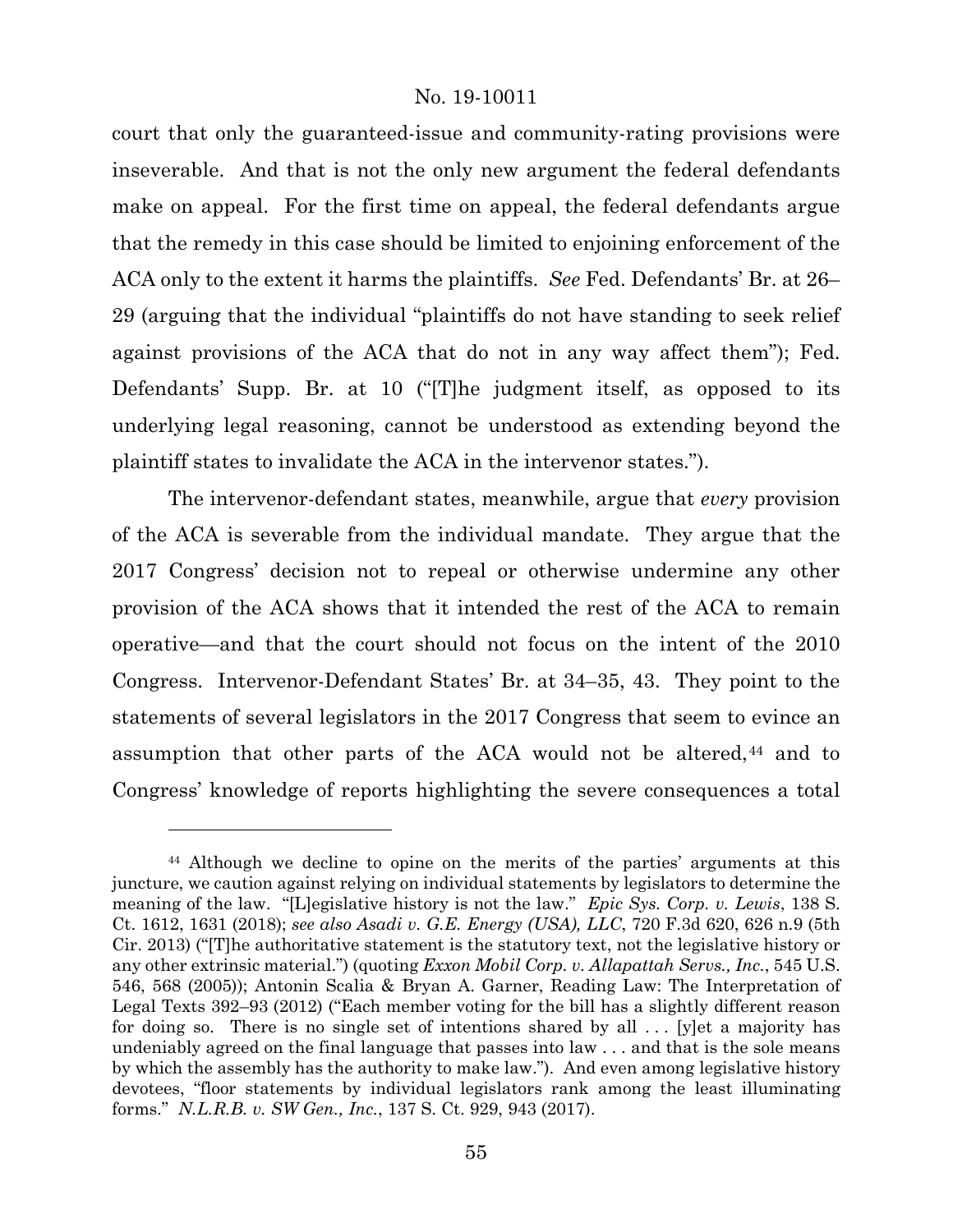invalidation of the ACA would have. Intervenor-Defendant States' Br. at 40. Finally, they argue that the passage of time since the ACA's enactment has shown that the individual mandate is not all that crucial after all, and they provide examples of ACA provisions they say have nothing to do with insurance markets or became operative years before the individual mandate took effect. Intervenor-Defendant States' Br. at 45.

Although we understand and share the district court's general disinclination to engage in what it refers to as "legislative guesswork"—and what a Supreme Court Justice has described as "a nebulous inquiry into hypothetical congressional intent," *Murphy*, 138 S. Ct. at 1486 (Thomas, J., concurring) (quoting *Booker*, 543 U.S. at 321 n.7 (Thomas, J., dissenting in part))—we nevertheless conclude that the severability analysis in the district court opinion is incomplete in two ways.

First, the opinion gives relatively little attention to the intent of the 2017 Congress, which appears in the analysis only as an afterthought despite the fact that the 2017 Congress had the benefit of hindsight over the 2010 Congress: it was able to observe the ACA's actual implementation. Although the district court opinion states that burdening insurance companies with taxes and regulations without giving them the benefit of compelling the purchase of their product is "a choice no Congress made," it only links this observation to the 2010 Congress. It does not explain its statement that the 2017 Congress' failure to repeal the individual mandate is evidence of an understanding that no part of the ACA could survive without it.

Second, the district court opinion does not do the necessary legwork of parsing through the over 900 pages of the post-2017 ACA, explaining how particular segments are inextricably linked to the individual mandate. The opinion lists a few examples of major provisions and cogently explains their link to the individual mandate, at least as it existed in 2010. For example, the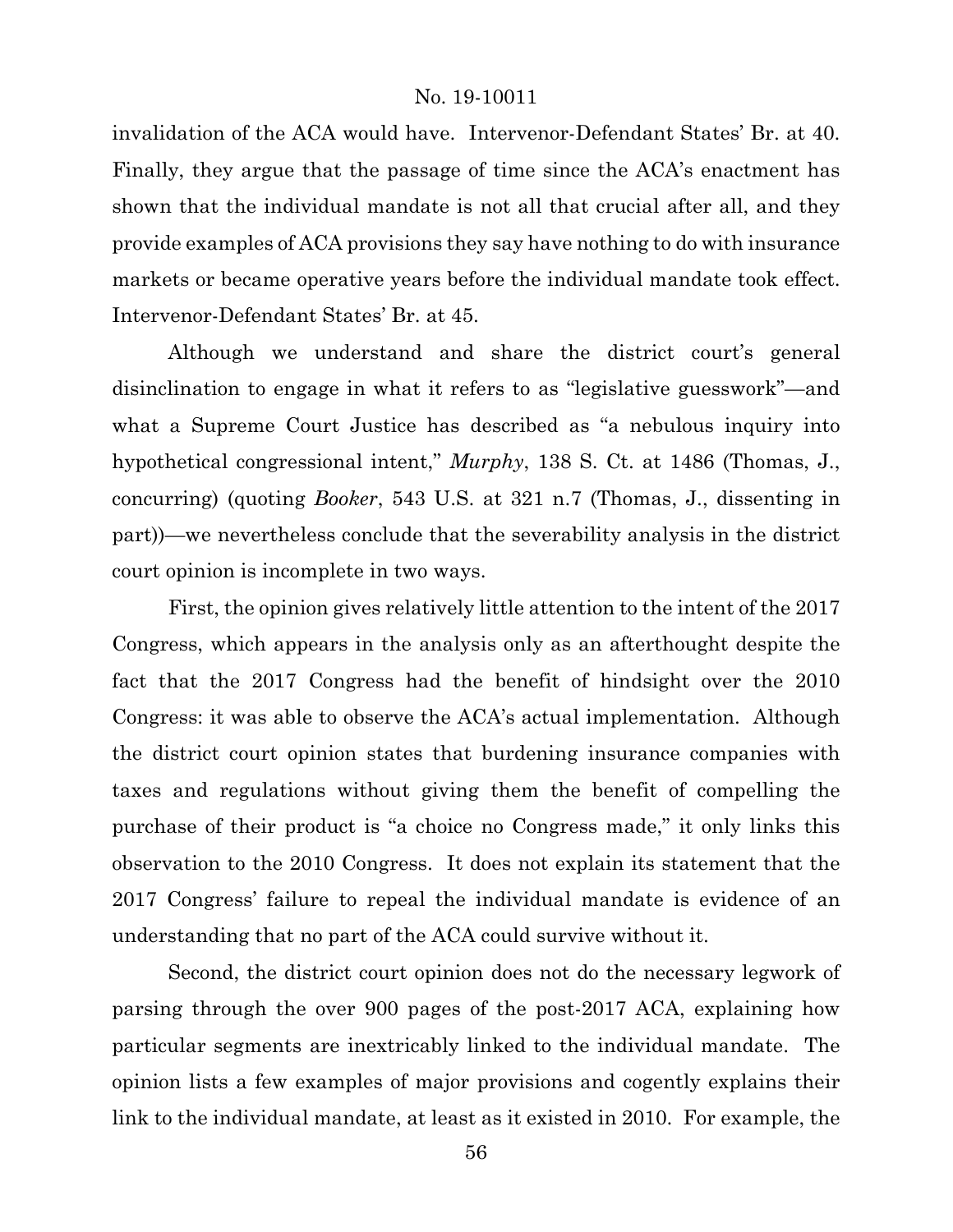opinion discusses the individual mandate's interplay with the guaranteedissue and community-rating provisions—all of which are found in Title I of the ACA—analyzing how Congress intended those provisions to work and how they might be expected to work without the individual mandate. But in order to strike the delicate balance that severability analysis requires, the district court must undertake a similar inquiry for each segment of the post-2017 law that it ultimately declares unlawful—and it has not done so. Instead, the district court opinion focuses on the 2010 Congress' designation of the individual mandate as "essential to creating effective health insurance markets" and intention that, for at least one set of legislative goals, the individual mandate was intended to work "together with the other provisions" of the ACA. *E.g.*, 42 U.S.C. § 18091(2)(I). On this basis, and on the views of the dissenting Justices in *NFIB* addressing the ACA as it stood in 2012, the district court opinion renders the entire ACA inoperative. More is needed to justify the district court's remedy.

Take, for example, the ACA provisions in Title IV requiring certain chain restaurants to disclose to consumers nutritional information like "the number of calories contained in the standard menu item." Patient Protection and Affordable Care Act, Pub. L. No. 111-148, § 4206, 124 Stat. 119, 573–74 (2012) (codified at 21 U.S.C. § 343). Or consider the provisions in Title X establishing the level of scienter necessary to be convicted of healthcare fraud. Patient Protection and Affordable Care Act § 10606, 124 Stat. 119, 1006–09, (codified at 18 U.S.C. § 1347). Without more detailed analysis from the district court opinion, it is unclear how provisions like these—which certainly do not directly regulate the health insurance marketplace—were intended to work "together" with the individual mandate. Similarly, the district court opinion's assertion that "most of the minor provisions" of the ACA "are mere adjuncts of" or "aids to the[] effective execution" of the project of the individual mandate is not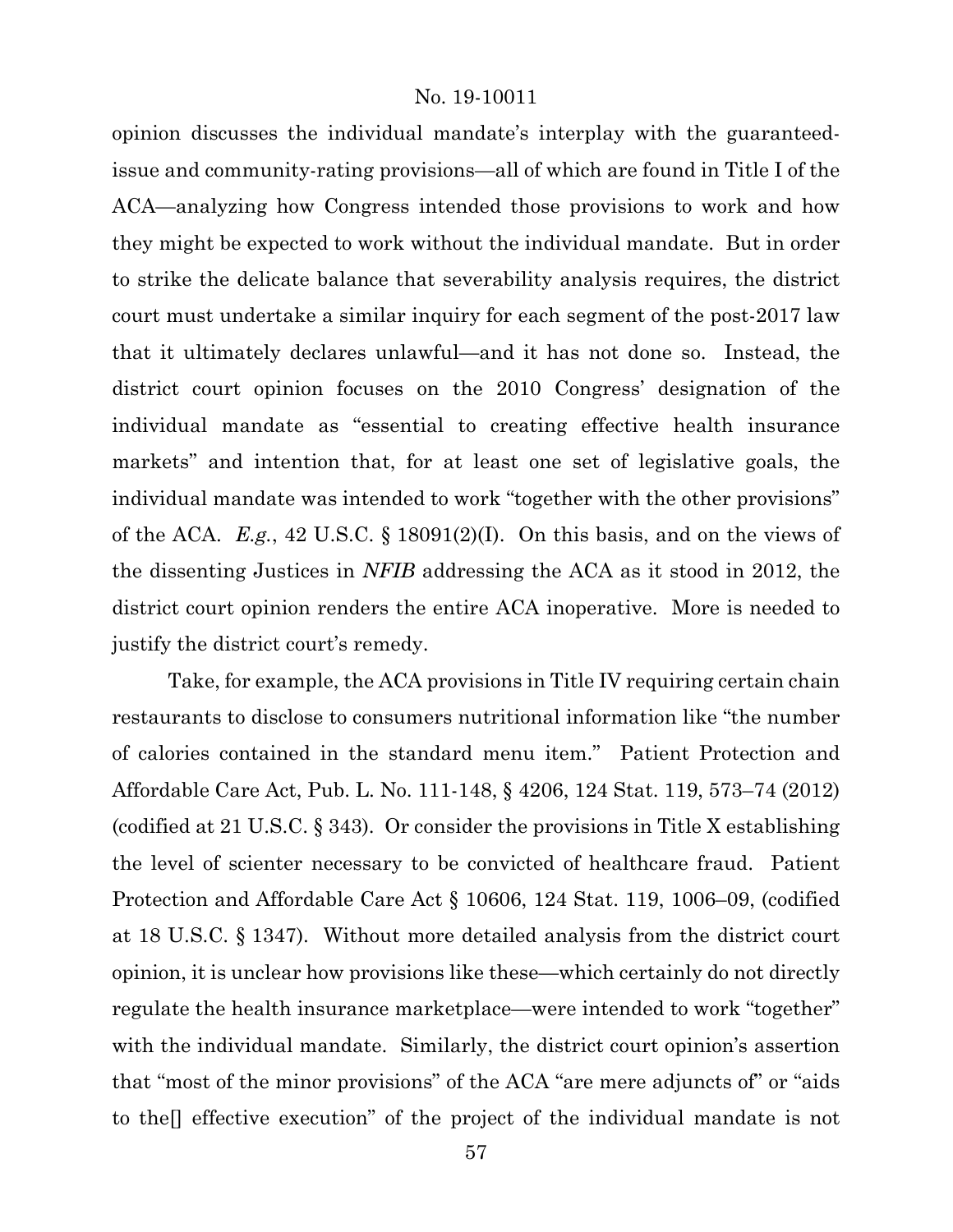supported by the actual analysis in the district court opinion, which does not dive into those provisions. Finally, some insurance-related reforms became law years before the effective date of the individual mandate; the district court opinion does not explain how provisions like these are inextricably linked to the individual mandate. *See, e.g.*, 42 U.S.C. §§ 300gg-11, 300gg-14(a). Whatever the solution to the problem of "legislative guesswork" the district court opinion identifies in severability doctrine as it currently stands, it must include a careful parsing of the statutory scheme at issue to address questions like these.

We have long "require[d] that a district court explain its reasons for granting a motion for summary judgment in sufficient detail for us to determine whether the court correctly applied the appropriate legal test." *Wildbur v. ARCO Chem. Co.*, 974 F.2d 631, 644 (5th Cir. 1992). This is because we have "little opportunity for effective review" when the district court opinion leaves some reasoning "vague" or "unsaid." *Myers v. Gulf Oil Corp.*, 731 F.2d 281, 284 (1984). "In such cases, we have not hesitated to remand . . . ." *Id.* In this case, the analysis the district court opinion provides is substantial and far exceeds the sort of cursory reasoning that normally prompts us to remand. Yet, the vast, wide-ranging statutory scheme at issue in this case also far exceeds the comparatively small number of provisions at issue in other severability cases, *see, e.g.*, *Chadha*, 462 U.S. at 931–35 (considering whether 8 U.S.C.  $\S 244(c)(2)$  could be severed from the rest of  $\S 244$ )—especially cases in which entire legislative acts are determined to be inseverable, *see, e.g.*, *Murphy*, 138 S. Ct. at 1481–84 (considering whether part of 28 U.S.C. § 3702(1) could be severed from §§ 3701–04).

Moreover, the Supreme Court has remanded in the severability context upon a determination that additional analysis was necessary. In *Ayotte v. Planned Parenthood of Northern New England*, 546 U.S. 320 (2006), the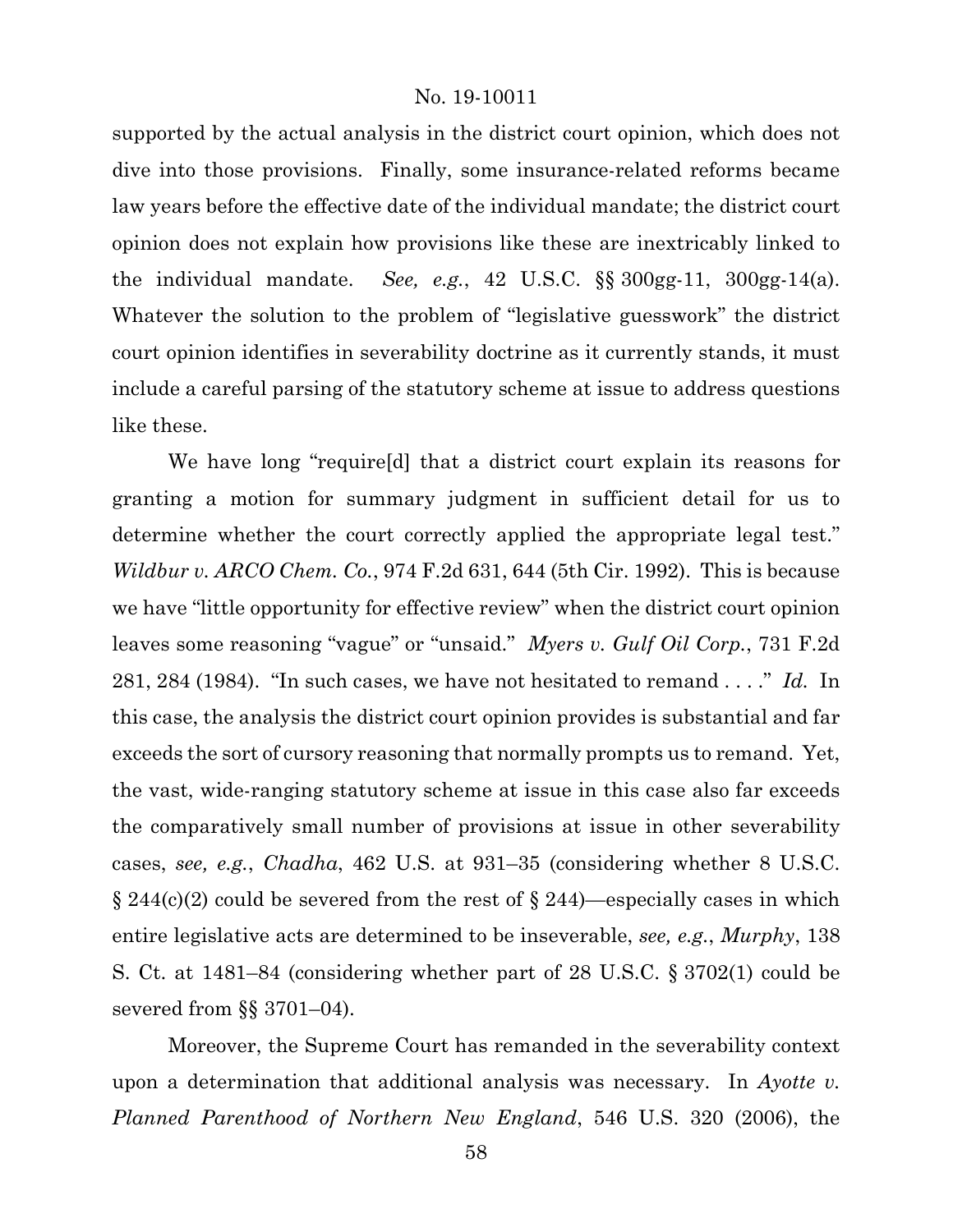Supreme Court took up the issue of what relief was appropriate upon a determination that a New Hampshire provision requiring parental notification prior to abortion was unconstitutional in some applications. *Id.* at 328–32. The Supreme Court determined that, although the district court's choice to use "the most blunt remedy"—total inseverability—was "understandable" under its own precedent, more analysis was needed to determine "whether New Hampshire's legislature intended the statute to be susceptible to" severability. *Id.* at 330–31. As a result, the Supreme Court remanded for "lower courts to determine legislative intent in the first instance." *Id.*

We do the same here, directing the district court to employ a finertoothed comb on remand and conduct a more searching inquiry into which provisions of the ACA Congress intended to be inseverable from the individual mandate. We do not hold forth on just how fine-toothed that comb should be the district court may use its best judgment to determine how best to break the ACA down into constituent groupings, segments, or provisions to be analyzed. Nor do we make any comment on whether the district court should take into account the government's new posture on appeal or what the ultimate outcome of the severability analysis should be.[45](#page-58-0) Although "we cannot affirm the order as it is presently supported," we do not suggest what result will be merited "[a]fter a more thorough inquiry." *Unger v. Amedisys Inc.*, 401 F.3d 316, 325 (5th Cir. 2005). We only note that the inquiry must be made, and that the district court—which has many tools at its disposal—is best positioned to determine in the first instance whether the ACA "remains 'fully operative as a law'" and whether it is evident from "the statute's text or historical context"

<span id="page-58-0"></span><sup>45</sup> The district court should also consider this court's recent severability analysis in *Collins v. Mnuchin*, 938 F.3d 553 (5th Cir. 2019) (en banc). That opinion was issued after both the district court's decision and the oral argument here.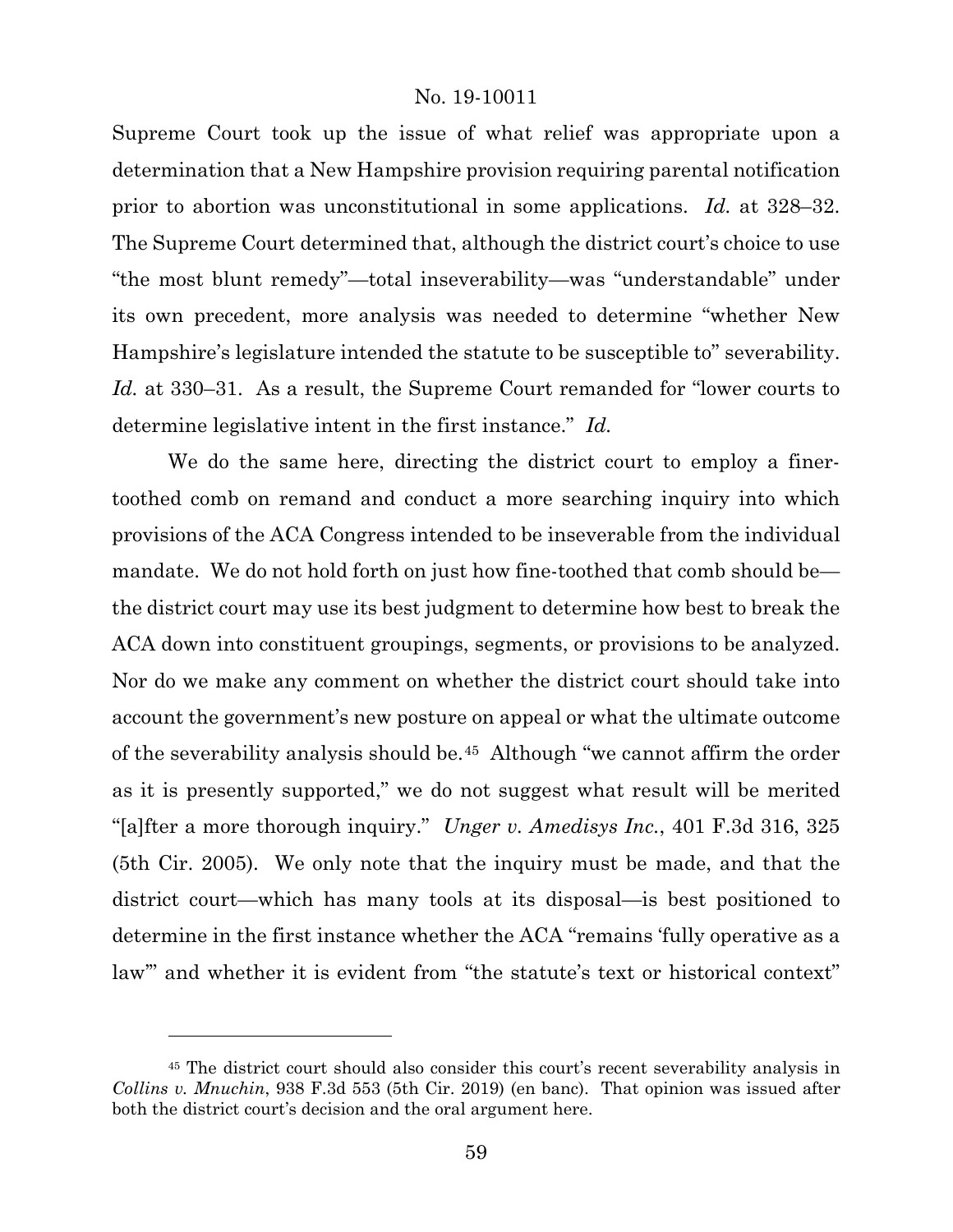that Congress would have preferred no ACA at all to an ACA without the individual mandate. *Free Enter. Fund*, 561 U.S. at 509 (quoting *New York*, 505 U.S. at 186).

It may still be that none of the ACA is severable from the individual mandate, even after this inquiry is concluded. It may be that all of the ACA is severable from the individual mandate. It may also be that some of the ACA is severable from the individual mandate, and some is not.<sup>46</sup> But it is no small thing for unelected, life-tenured judges to declare duly enacted legislation passed by the elected representatives of the American people unconstitutional. The rule of law demands a careful, precise explanation of whether the provisions of the ACA are affected by the unconstitutionality of the individual mandate as it exists today.

#### B.

Remand is appropriate in this case for a second reason: so that the district court may consider the federal defendants' new arguments as to the proper scope of relief in this case. The relief the plaintiffs sought in the district court was a universal nationwide injunction: an order that totally "enjoin[ed] Defendants from enforcing the Affordable Care Act and its associated regulations." Before the district court, the federal defendants urged entry of a declaratory judgment stating that the guaranteed-issue and community-rating provisions—at that time, the only provisions the federal defendants argued were inseverable—were "invalid[ated]" by the zeroing out of the shared

<span id="page-59-0"></span><sup>46</sup> For an explanation of some, but certainly not all, of the potential conclusions with regard to severability, *see* Josh Blackman, *Undone: The New Constitutional Challenge to Obamacare*, 23 Tex. Rev. L. & Pol. 1, 28–51 (2018) (stating that the district court could halt the enforcement of just the individual mandate, halt the enforcement of the entire Act, or halt the enforcement of the community-rating and guaranteed-issue provisions along with the individual mandate, for example). The district court could also issue a declaratory judgment without enjoining any government official.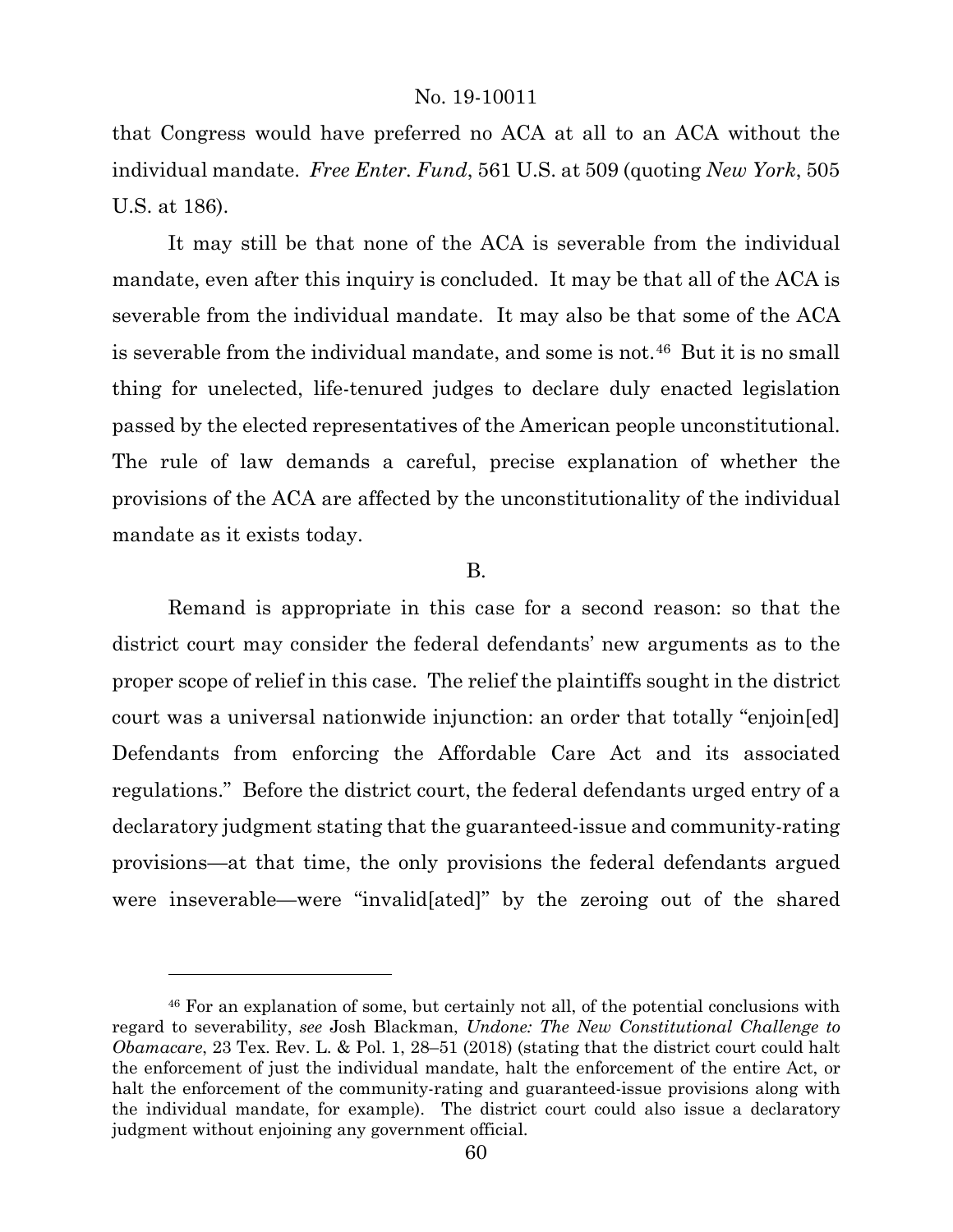responsibility payment. This would be "sufficient relief against the Government," the federal defendants argued, because a declaratory judgment would "operate[] in a similar manner as an injunction" against the federal government, which would be "presumed to comply with the law" once the court provides "a definitive interpretation of the statute."

Ultimately, of course, the district court opinion determined that no ACA provision was severable and resulted in a judgment declaring the entire ACA "invalid." On appeal, the federal defendants first changed their litigation position to agree that no ACA provision was severable. Now they have changed their litigation position to argue that relief in this case should be tailored to enjoin enforcement of the ACA in only the plaintiff states—and not just that, but that the declaratory judgment should only reach ACA provisions that injure the plaintiffs. They argue that the Supreme Court has made clear that "[a] plaintiff's remedy must be tailored to redress the plaintiff's particular injury." *Gill v. Whitford*, 138 S. Ct. 1916, 1934 (2018); *see also Printz v. United States*, 521 U.S. 898, 935 (1997) (reasoning that the Court has "no business answering" questions dealing with enforcement of provisions that "burden ... no plaintiff"); *see also Murphy*, 138 S. Ct. at 1485–86 (Thomas, J., concurring). This argument came as a surprise to the plaintiffs, who explained at oral argument that they saw the government's new position as a possible "bait and switch." The federal defendants admitted at oral argument that they had raised the scope-of-relief issue on appeal "for the first time," but argued that it was necessary to address, as it went to the district court's Article III jurisdiction. The federal defendants therefore suggested that it "would be appropriate to remand to consider the scope of the judgment."

The court agrees that remand is appropriate for the district court to consider these new arguments in the first instance. The district court did not

61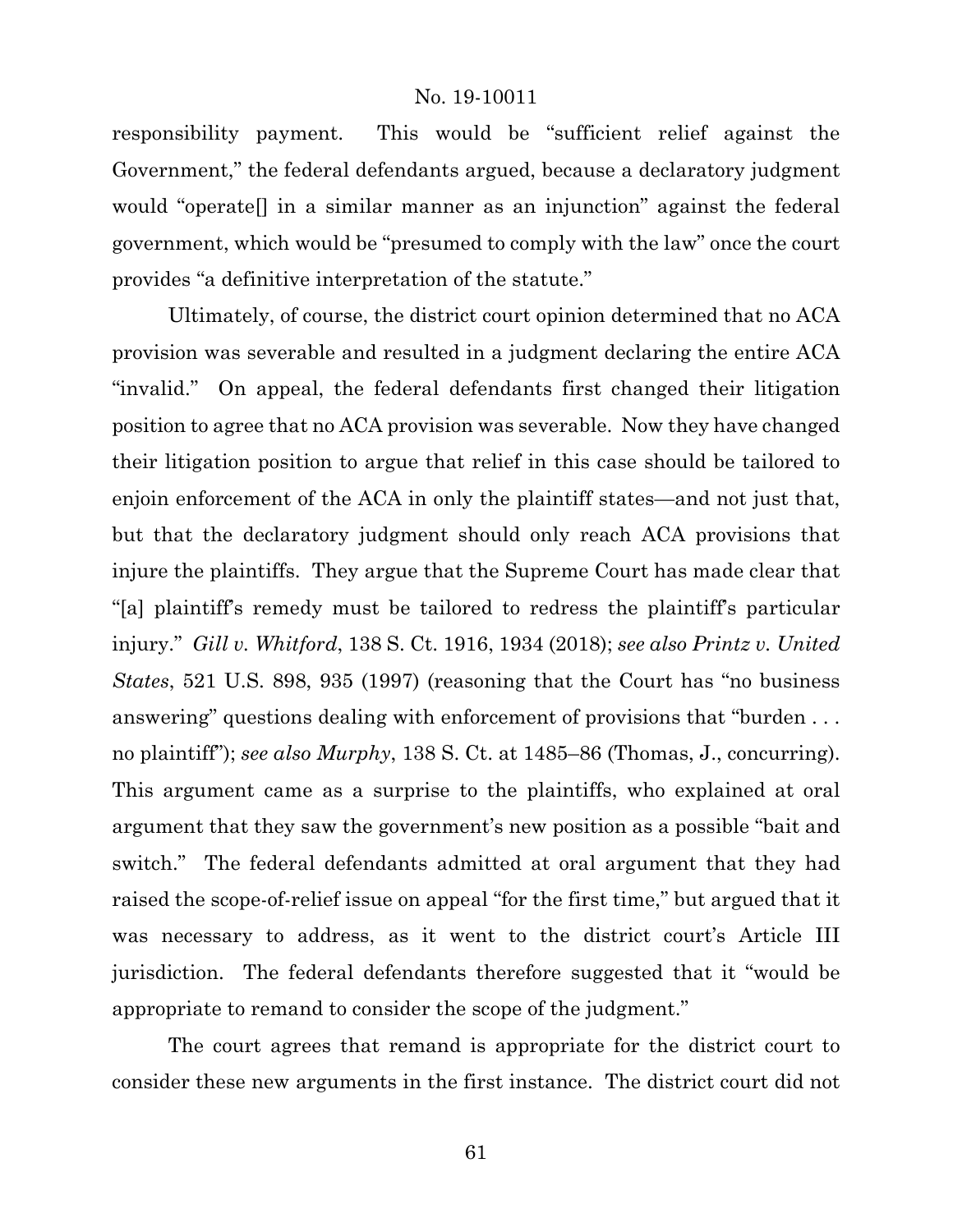have the benefit of considering them when it crafted the relief now on appeal.<sup>[47](#page-61-0)</sup> On remand, the district court—which is in a far better position than this court to determine which ACA provisions actually injure the plaintiffs—may consider the federal defendants' position on the proper relief to be afforded. As part of this inquiry, the district court may consider whether the federal defendants' arguments were timely raised, and whether limiting the remedy in this case is supported by Supreme Court precedent. Once again, we place no thumb on the scale as to the ultimate outcome; the district court is free to weigh the federal defendants' changed arguments as it sees fit.

VII.

For these reasons, the judgment of the district court is AFFIRMED in part and VACATED in part. We REMAND for proceedings consistent with this opinion.

l

<span id="page-61-0"></span> $47$  The consideration of limited relief may affect the intervenors as well. The district court is better suited to resolving these issues in the first instance.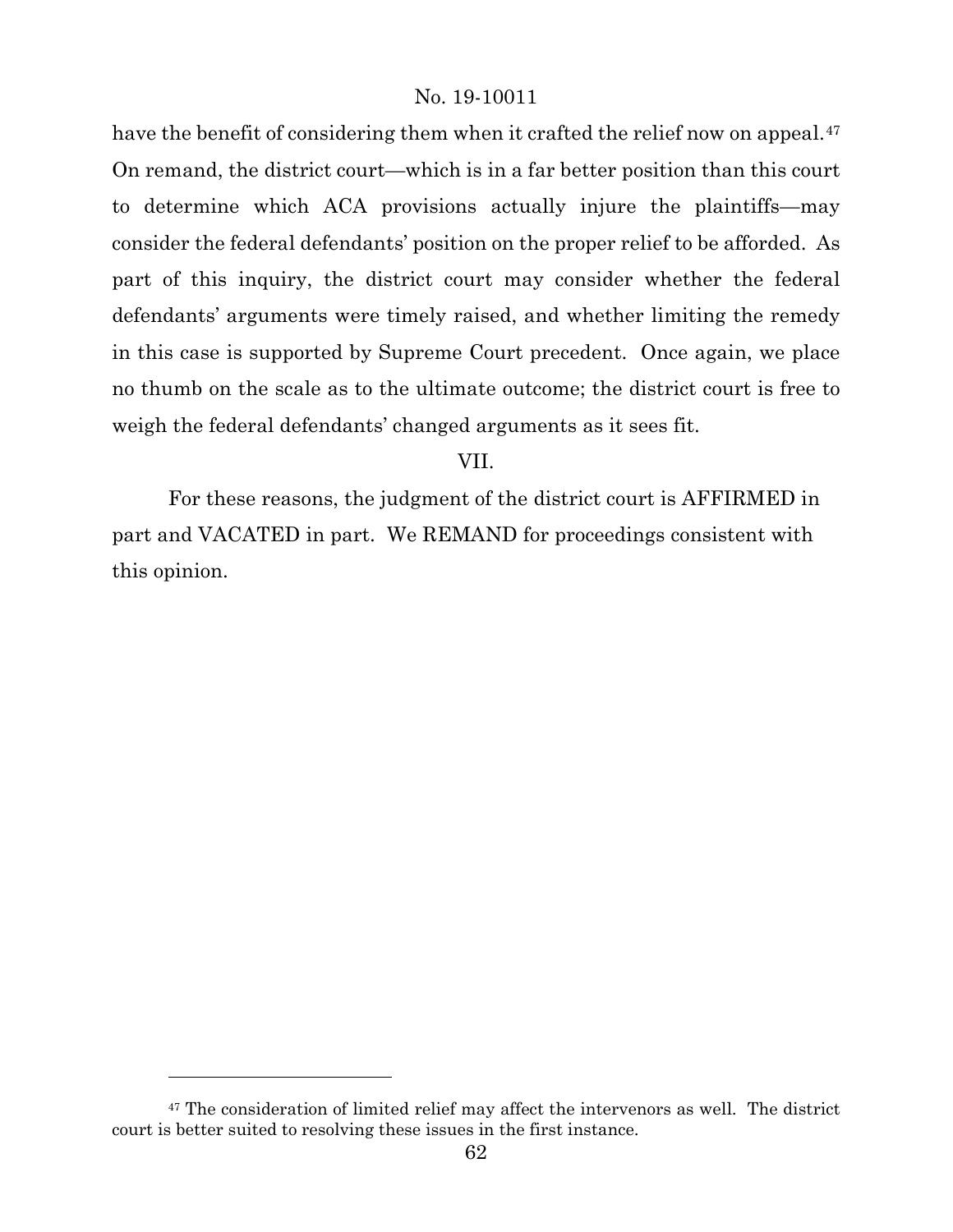KING, Circuit Judge, dissenting:

Any American can choose not to purchase health insurance without legal consequence. Before January 1, 2018, individuals had to choose between complying with the Affordable Care Act's coverage requirement or making a payment to the IRS. For better or worse, Congress has now set that payment at \$0. Without any enforcement mechanism to speak of, questions about the legality of the individual "mandate" are purely academic, and people can purchase insurance—or not—as they please. No more need be said; it has long been settled that the federal courts deal in cases and controversies, not academic curiosities.

The majority sees things differently and today holds that an unenforceable law is also unconstitutional. If the majority had stopped there, I would be confident its extrajurisdictional musings would ultimately prove harmless. What does it matter if the coverage requirement is unenforceable by congressional design or constitutional demand? Either way, that law does not do anything or bind anyone.

But again, the majority disagrees. It feels bound to ask whether Congress would want the rest of the Affordable Care Act to remain in force now that the coverage requirement is unenforceable. Answering that question should be easy, since Congress removed the coverage requirement's only enforcement mechanism but left the rest of the Affordable Care Act in place. It is difficult to imagine a plainer indication that Congress considered the coverage requirement entirely dispensable and, hence, severable. And yet, the majority is unwilling to resolve the severability issue. Instead, it merely identifies serious flaws in the district court's analysis and remands for a doover, which will unnecessarily prolong this litigation and the concomitant uncertainty over the future of the healthcare sector.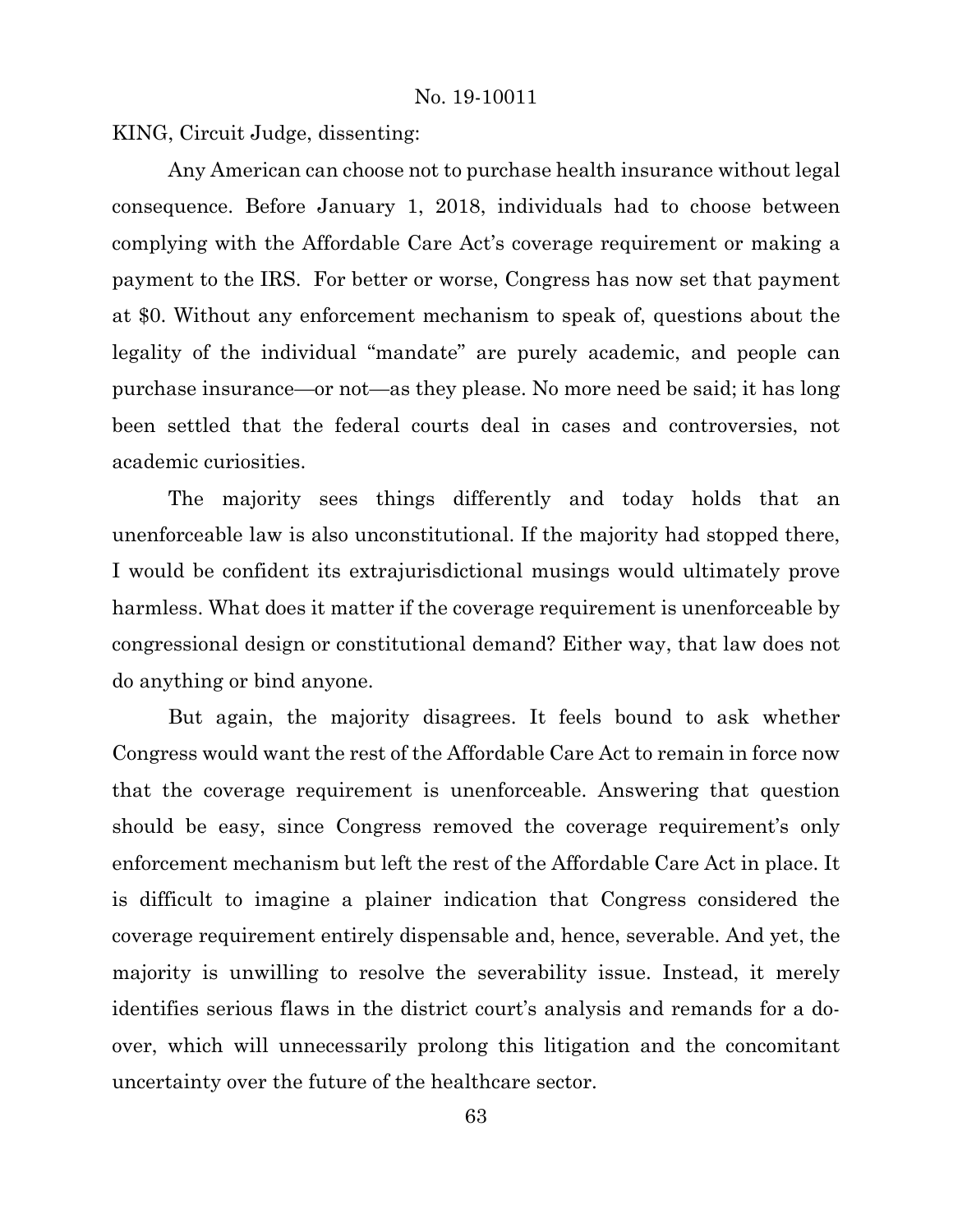I would vacate the district court's order because none of the plaintiffs have standing to challenge the coverage requirement. And although I would not reach the merits or remedial issues, if I did, I would conclude that the coverage requirement is constitutional, albeit unenforceable, and entirely severable from the remainder of the Affordable Care Act.

## **I.**

To my mind, this case begins and ought to end with the Supreme Court's decision in *National Federation of Independent Business v. Sebelius*, 567 U.S. 519 (2012). In that case, the Court held that the coverage requirement would be unconstitutional if it were a legal command, because neither the Commerce Clause nor the Necessary and Proper Clause allows Congress to compel individuals to engage in commerce by purchasing health insurance. *See NFIB*, 567 U.S. at 552, 560 (opinion of Roberts, C.J.); *id.* at 652-53 (joint dissent). The Court concluded, however, that the coverage requirement was constitutional, because—notwithstanding the most natural reading of the provision's text the coverage requirement was not *actually* a legal command to purchase insurance.

Instead, according to the *NFIB* Court, the coverage requirement "leaves an individual with a lawful choice to do or not do a certain act," i.e., purchase health insurance. *Id.* at 574 (Roberts, C.J., majority opinion). All that is required, under this reading, is "a payment to the IRS" if one chooses not to purchase health insurance. *Id.* at 567. Beyond this shared-responsibility payment, there are no further "negative legal consequences to not buying health insurance," and individuals who forgo insurance do not violate the law as long as they make the required payment. *Id.* at 567. "Those subject to the [coverage requirement] may lawfully forgo health insurance and pay higher taxes, or buy health insurance and pay lower taxes. The only thing they may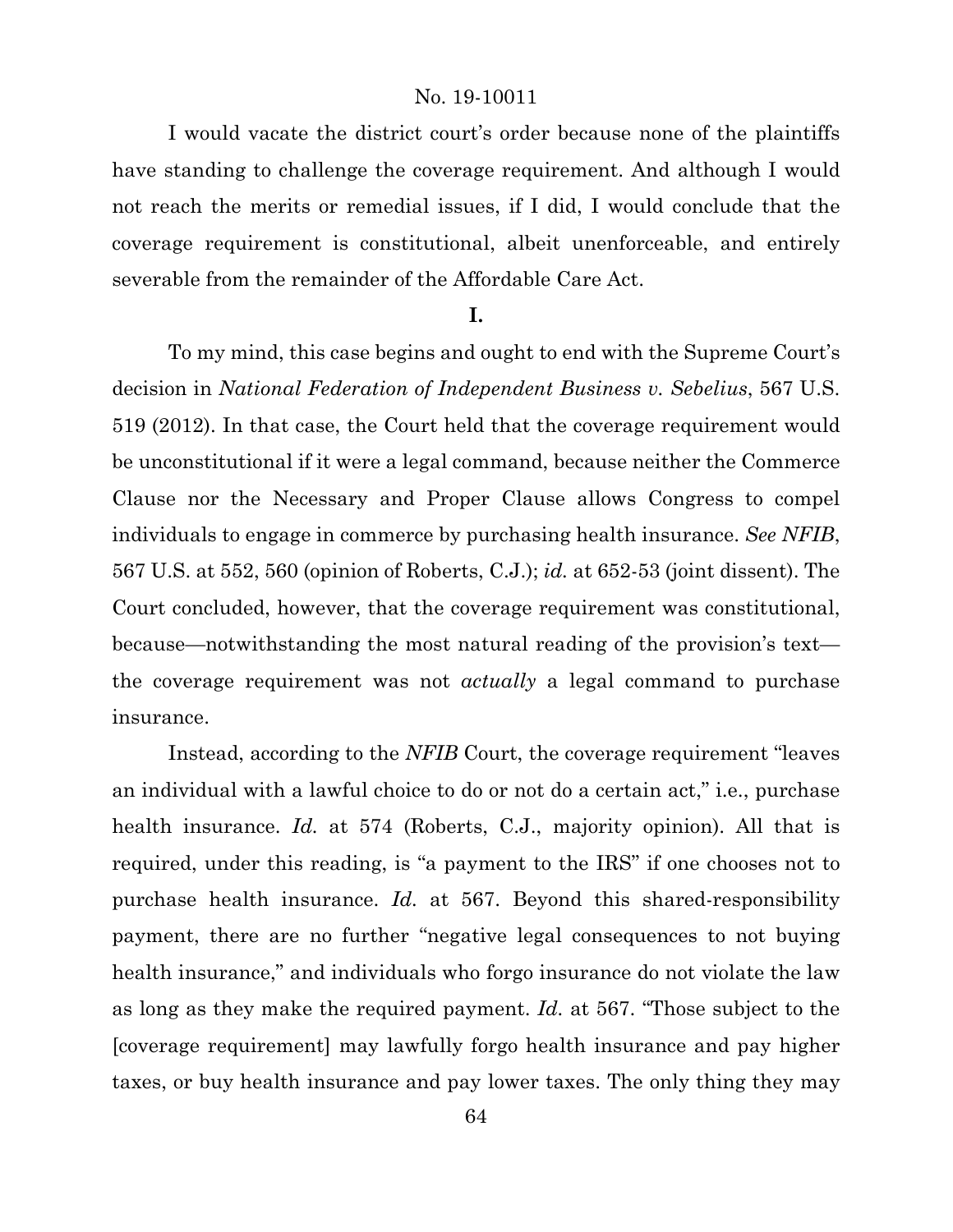not lawfully do is not buy health insurance and not pay the resulting tax." *Id.*  at 574 n.11. Forcing individuals to make that choice was constitutional, per *NFIB*, because Congress could "impose a tax on not obtaining health insurance" by exercising its enumerated power to lay and collect taxes, duties, imposts, and excises. *Id.* at 570.

Contrary to the suggestion of the majority, which I address specifically *infra* at Part III, Congress did not alter the coverage requirement's operation when it amended the ACA in 2017. *See* Tax Cuts and Jobs Act of 2017, Pub. L. No. 115-97, § 11081, 131 Stat. 2054, 2092 ("TCJA"). All the TCJA did, with respect to healthcare, was change the amount of the shared-responsibility payment to zero dollars. Thus, despite textual appearances, the post-TCJA coverage requirement does nothing more than require individuals to pay zero dollars to the IRS if they do not purchase health insurance, which is to say it does nothing at all.

This insight, that the coverage requirement now does nothing, should be the end of this case. Nobody has standing to challenge a law that does nothing. When Congress does nothing, no matter the form that nothing takes, it does not exceed its enumerated powers. And since courts do not change anything when they invalidate a law that does nothing, every other law retains, or at least should retain, its full force and effect.

# **II.**

But as the majority goes well past *NFIB*, I respond. To begin, I emphasize the importance of the rule that a plaintiff must have standing to invoke a federal court's power. This is not an anachronism lingering from some era in which empty formalities abounded in legal practice. Quite the opposite: "[T]he requirement that a claimant have 'standing is an essential and unchanging part of the case-or-controversy requirement of Article III.'" *Davis*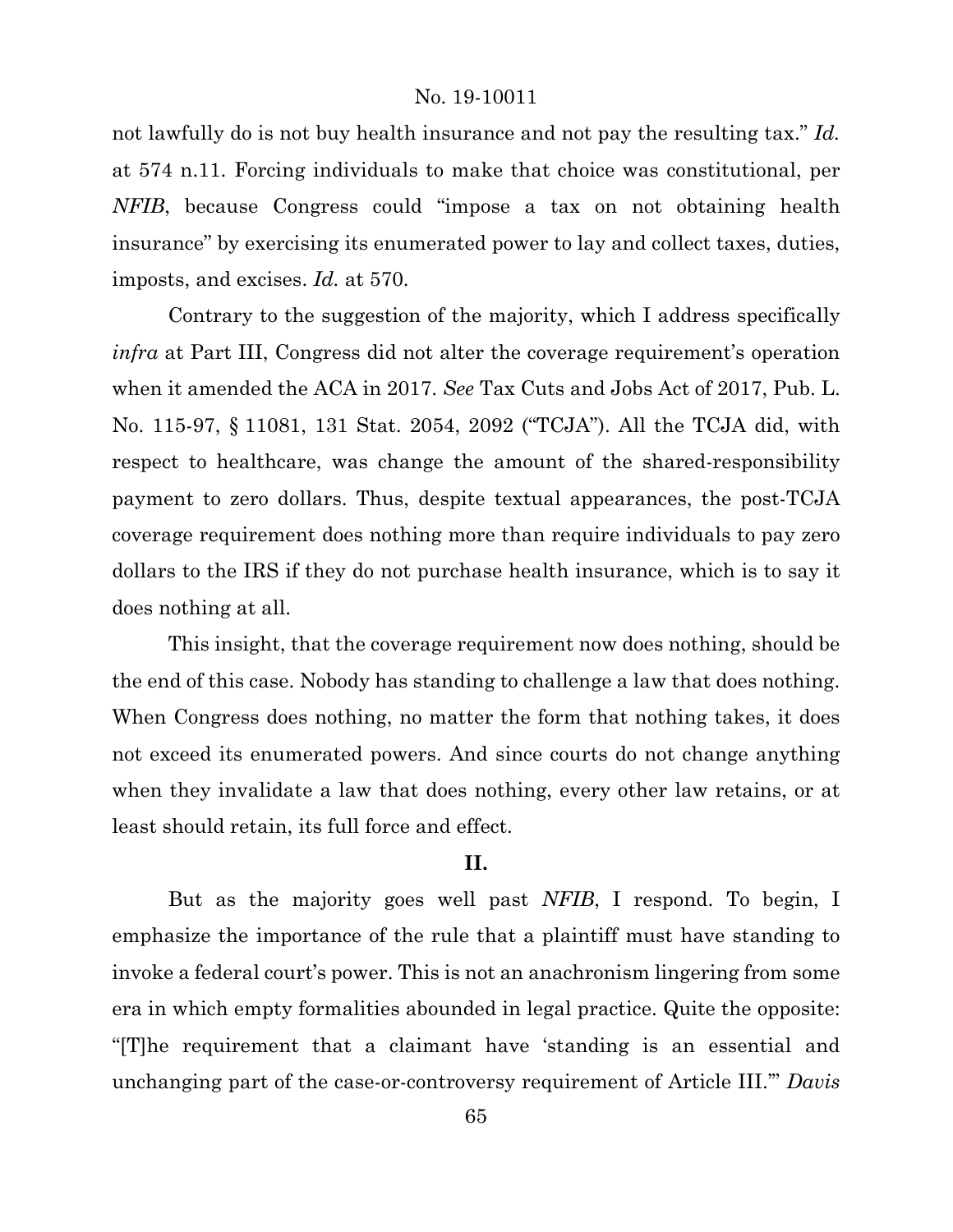*v. FEC*, 554 U.S. 724, 733 (2008) (quoting *Lujan v. Defs. of Wildlife*, 504 U.S. 555, 560 (1992)); *see also Susan B. Anthony List v. Driehaus*, 573 U.S. 149, 157 (2014) ("Article III of the Constitution limits the jurisdiction of federal courts to 'Cases' and 'Controversies.'" (quoting U.S. Const. art. III, § 2)). And "[n]o principle is more fundamental to the judiciary's proper role in our system of government than the constitutional limitation of federal-court jurisdiction to actual cases or controversies." *Clapper v. Amnesty Int'l USA*, 568 U.S. 398, 408 (2013) (alteration in original) (quoting *DaimlerChrysler Corp. v. Cuno*, 547 U.S. 332, 341 (2006)); *accord Raines v. Byrd*, 521 U.S. 811, 818 (1997).

The Constitution's case-or-controversy requirement reflects the Framers' view of the judiciary's place among the coequal branches of the federal government: to fulfill "the traditional role of Anglo–American courts, which is to redress or prevent actual or imminently threatened injury to persons caused by private or official violation of law." *Summers v. Earth Island Inst.*, 555 U.S. 488, 492 (2009). Strict adherence to the case-or-controversy requirement—and to standing in particular—thus "serves to prevent the judicial process from being used to usurp the powers of the political branches." *Clapper*, 568 U.S. at 408; *see also Town of Chester v. Laroe Estates, Inc.*, 137 S. Ct. 1645, 1650 (2017) ("This fundamental limitation preserves the 'tripartite structure' of our Federal Government, prevents the Federal Judiciary from 'intrud[ing] upon the powers given to the other branches,' and 'confines the federal courts to a properly judicial role.'" (alteration in original) (quoting *Spokeo, Inc. v. Robins*, 136 S. Ct. 1540, 1547 (2016))). Thus, "federal courts may exercise power only 'in the last resort, and as a necessity,' and only when adjudication is 'consistent with a system of separated powers and [the dispute is one] traditionally thought to be capable of resolution through the judicial process.'" *Allen v. Wright*, 468 U.S. 737, 752 (1984) (alteration in original)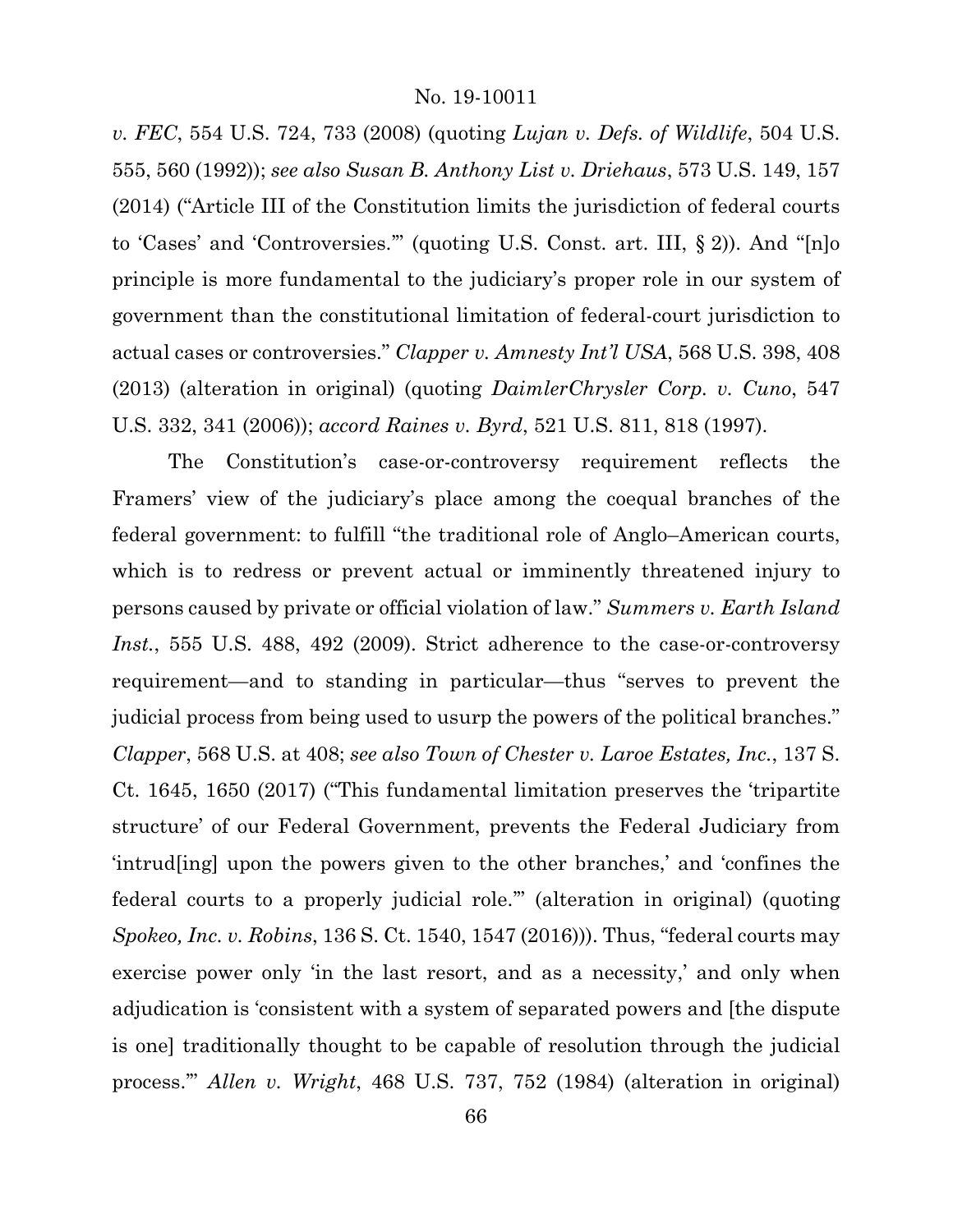(citation omitted) (first quoting *Chi. & Grand Trunk Ry. Co. v. Wellman*, 143 U.S. 339, 345 (1892); then quoting *Flast v. Cohen*, 392 U.S. 83, 97 (1968)), *abrogated on other grounds*, *Lexmark Int'l, Inc. v. Static Control Components, Inc.*, 572 U.S. 118 (2014). And needless to say, a federal court must conduct an "especially rigorous" standing inquiry "when reaching the merits of the dispute would force [it] to decide whether an action taken by one of the other two branches of the Federal Government was unconstitutional." *Amnesty Int'l*, 568 U.S. at 408 (quoting *Raines*, 521 U.S. at 819-20). "The importance of this precondition should not be underestimated as a means of 'defin[ing] the role assigned to the judiciary in a tripartite allocation of power.'" *Valley Forge Christian Coll. v. Ams. United for Separation of Church & State*, 454 U.S. 464, 474 (1982) (alteration in original) (quoting *Flast*, 392 U.S. at 95).

The standing doctrine polices this constitutional limit on the judiciary's power "by 'identify[ing] those disputes which are appropriately resolved through the judicial process.'" *Susan B. Anthony List*, 573 U.S. at 157 (alteration in original) (quoting *Lujan*, 504 U.S. at 560). The party seeking redress in the courts has the burden to establish standing. *See Spokeo*, 136 S. Ct. at 1547. To do so, the plaintiff must show it has "(1) suffered an injury in fact, (2) that is fairly traceable to the challenged conduct of the defendant, and (3) that is likely to be redressed by a favorable judicial decision." *Id.* "To establish injury in fact, a plaintiff must show that he or she suffered 'an invasion of a legally protected interest' that is 'concrete and particularized' and 'actual or imminent, not conjectural or hypothetical.'" *Id.* at 1548 (quoting *Lujan*, 504 U.S. 560). This means the injury must be "personal" to the plaintiff and, although the injury does not need to be "tangible," "it must actually exist." *Id.* at 1548-49.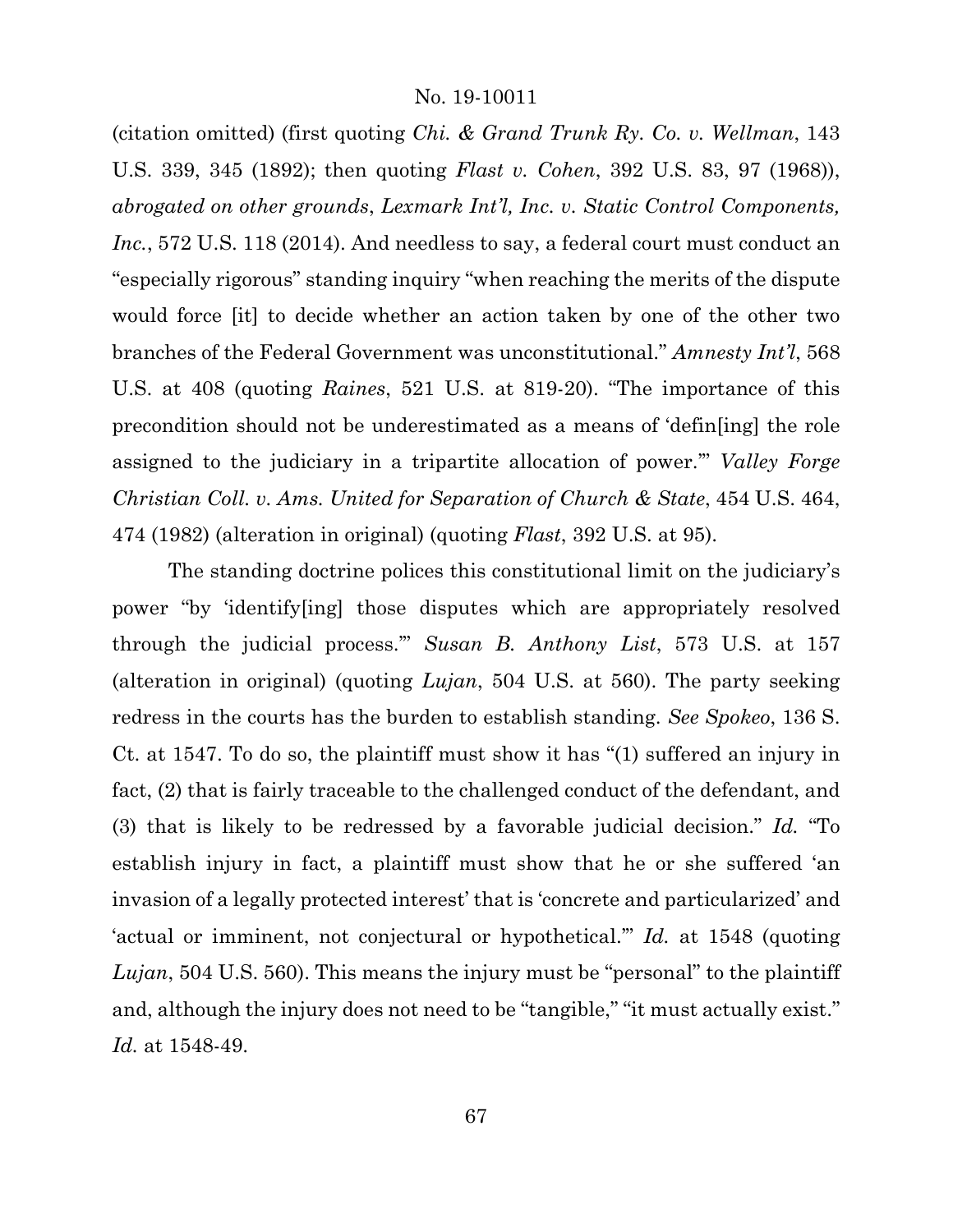The plaintiffs' evidentiary burden depends on the stage of the litigation. At each stage, the plaintiffs must demonstrate standing "with the manner and degree of evidence" otherwise required to establish the plaintiffs' merits case. *Lujan*, 504 U.S. at 561. Thus, because this case comes to us on the plaintiffs' own motion for summary judgment, the plaintiffs must conclusively prove all three elements of standing with evidence that "would 'entitle [them] to a directed verdict if the evidence went uncontroverted at trial.'" *Int'l Shortstop, Inc. v. Rally's, Inc.*, 939 F.2d 1257, 1264-65 (5th Cir. 1991) (quoting *Golden Rule Ins. Co. v. Lease*, 755 F. Supp. 948, 951 (D. Colo. 1991)). If a plaintiff meets its burden, the defendant can nevertheless defeat summary judgment "by merely demonstrating the existence of a genuine dispute of material fact." *Id.* at 1265. In other words, the plaintiffs here must show that, considering the summary-judgment record, all reasonable factfinders would agree that the plaintiffs demonstrate an injury traceable to the coverage requirement and redressable by a favorable decision. *See Alonso v. Westcoast Corp.*, 920 F.3d 878, 885-86 (5th Cir. 2019).

These general principles alone should make the majority's error apparent. More specific authority illuminates it. I explain first why the majority errs in concluding the individual plaintiffs have standing, then I explain why the majority errs in concluding the state plaintiffs have standing.

# **A.**

The majority concludes that the individual plaintiffs have standing to challenge the coverage requirement in the Patient Protection and Affordable Care Act (the "ACA"), 26 U.S.C. §  $5000A(a)$ , because it forces them to purchase

<span id="page-67-0"></span><sup>&</sup>lt;sup>1</sup> The coverage requirement is sometimes colloquially known as the "individual" mandate." For reasons that will become clear, this nickname can be misleading.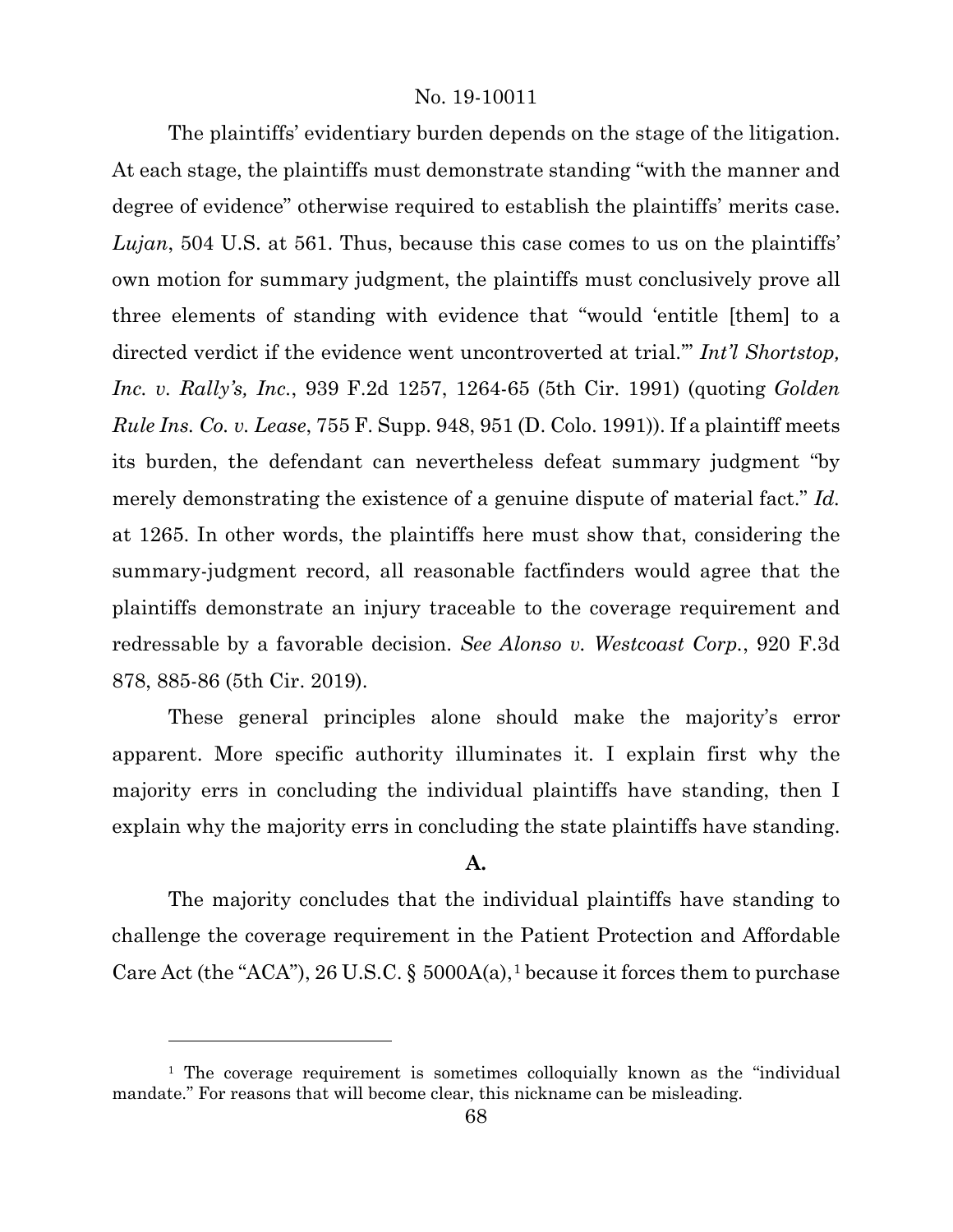health insurance that they would not purchase otherwise. The majority overlooks what will happen if the individual plaintiffs fail to purchase insurance: absolutely nothing. The individual plaintiffs will be no worse off by any conceivable measure if they choose not to purchase health insurance. Thus, whatever injury the individual plaintiffs have incurred by purchasing health insurance is entirely self-inflicted.

A long line of cases establishes that self-inflicted injuries cannot establish standing because a self-inflicted injury, by definition, is not traceable to the challenged action. *See, e.g.*, *Amnesty Int'l*, 568 U.S. at 416 ("[R]espondents cannot manufacture standing merely by inflicting harm on themselves . . . ."); *Pennsylvania v. New Jersey*, 426 U.S. 660, 664 (1976) ("The injuries to the plaintiffs' fiscs were self-inflicted, resulting from decisions by their respective state legislatures. . . . No State can be heard to complain about damage inflicted by its own hand."); *Zimmerman v. City of Austin*, 881 F.3d 378, 389 (5th Cir.) ("[S]tanding cannot be conferred by a self-inflicted injury."), *cert. denied*, 139 S. Ct. 639 (2018). When a plaintiff chooses to incur an expense, the plaintiff must show that the challenged law forced the plaintiff to incur that expense to avoid some other concrete injury. *See Amnesty Int'l*, 568 U.S. at 415-16 (concluding costs plaintiffs incurred trying to avoid surveillance were self-inflicted because plaintiffs' fear of surveillance was speculative); *Contender Farms, L.L.P. v. USDA*, 779 F.3d 258, 266 (5th Cir. 2015) (finding plaintiff had standing to challenge regulations that required plaintiff to either "take additional measures" to comply with regulation or "face harsher, mandatory penalties" and prosecution). In other words, a plaintiff can show standing if the challenged act placed him between the proverbial rock and hard place. But without showing such a dilemma, a plaintiff "cannot manufacture standing" by expending costs to avoid an otherwise noncognizable injury,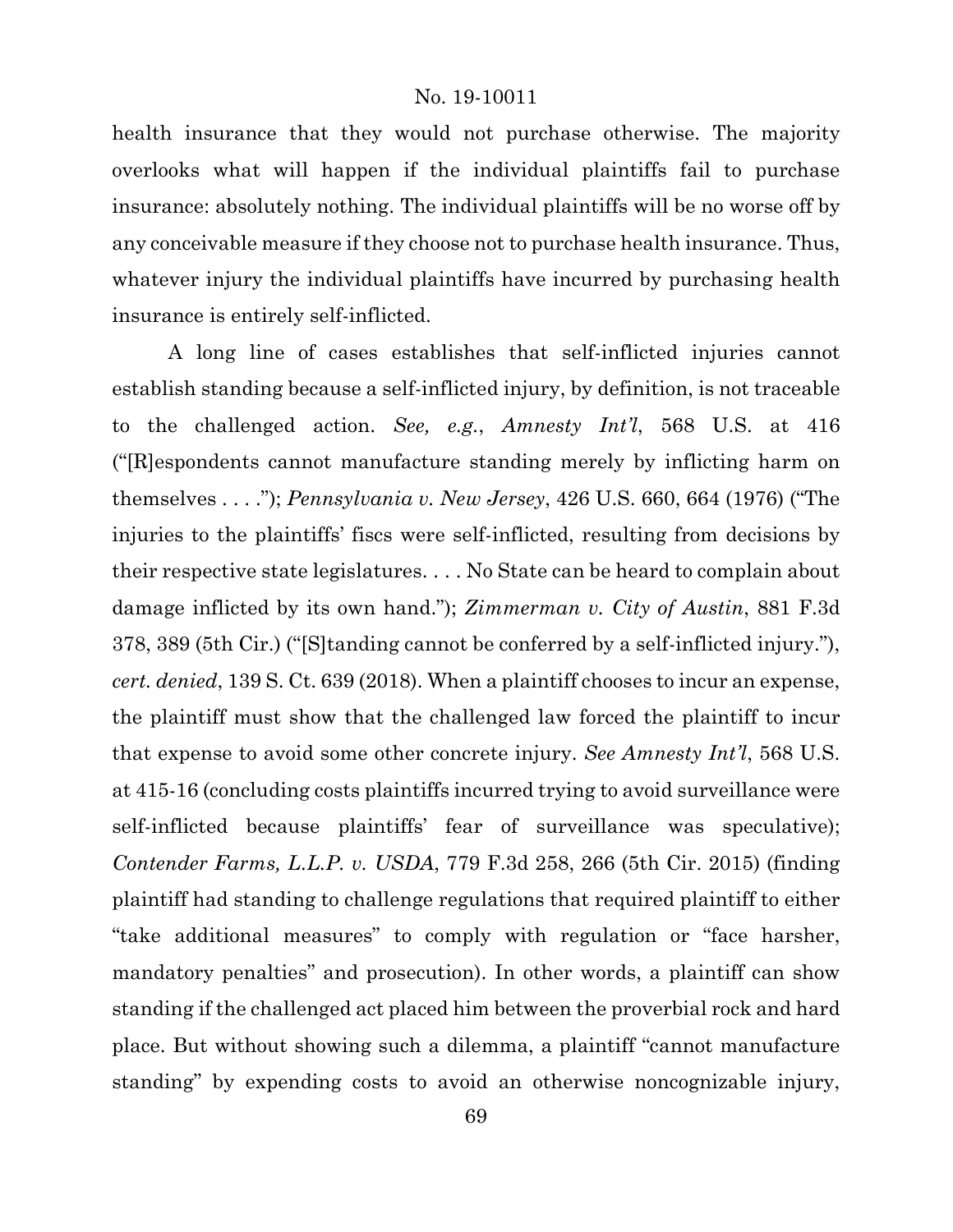which is exactly what the individual plaintiffs did here. *Amnesty Int'l*, 568 U.S. at 416.

The majority brushes off this authority by insisting—without explanation—that labeling the plaintiffs' injuries self-inflicted "assumes" that the coverage requirement does not act as a legal command to purchase insurance, which the majority refuses to question at the standing stage. The majority misunderstands the argument. Even accepting that the coverage requirement acts as a legal command, the individual plaintiffs are still free to disregard that command without legal consequence. Therefore, any injury they incur by freely choosing to obtain insurance is still self-inflicted.

Nor does it matter that to avoid inflicting injury upon themselves, the plaintiffs would have to violate an unenforceable statute. Plaintiffs may challenge a statute that requires them "to take significant and costly compliance measures *or risk criminal prosecution.*" *Virginia v. Am. Booksellers Ass'n*, 484 U.S. 383, 392 (1988) (emphasis added); *see also, e.g.*, *Int'l Tape Mfrs. Ass'n v. Gerstein*, 494 F.2d 25, 28 (5th Cir. 1974) (explaining that standing to challenge a statute requires a "realistic possibility that the challenged statute will be enforced to [the plaintiff's] detriment"). But "[w]hen plaintiffs 'do not claim that they have ever been threatened with prosecution, that a prosecution is likely, or even that a prosecution is remotely possible,' they do not allege a dispute susceptible to resolution by a federal court." *Babbitt v. United Farm Workers Nat'l Union*, 442 U.S. 289, 298-99 (1979) (quoting *Younger v. Harris*, 401 U.S. 37, 42 (1971)); *see also Poe v. Ullman*, 367 U.S. 497, 507 (1961) (Frankfurter, J., plurality) ("It is clear that the mere existence of a state penal statute would constitute insufficient grounds to support a federal court's adjudication of its constitutionality in proceedings brought against the State's prosecuting officials if real threat of enforcement is wanting."); *cf. Zimmerman*,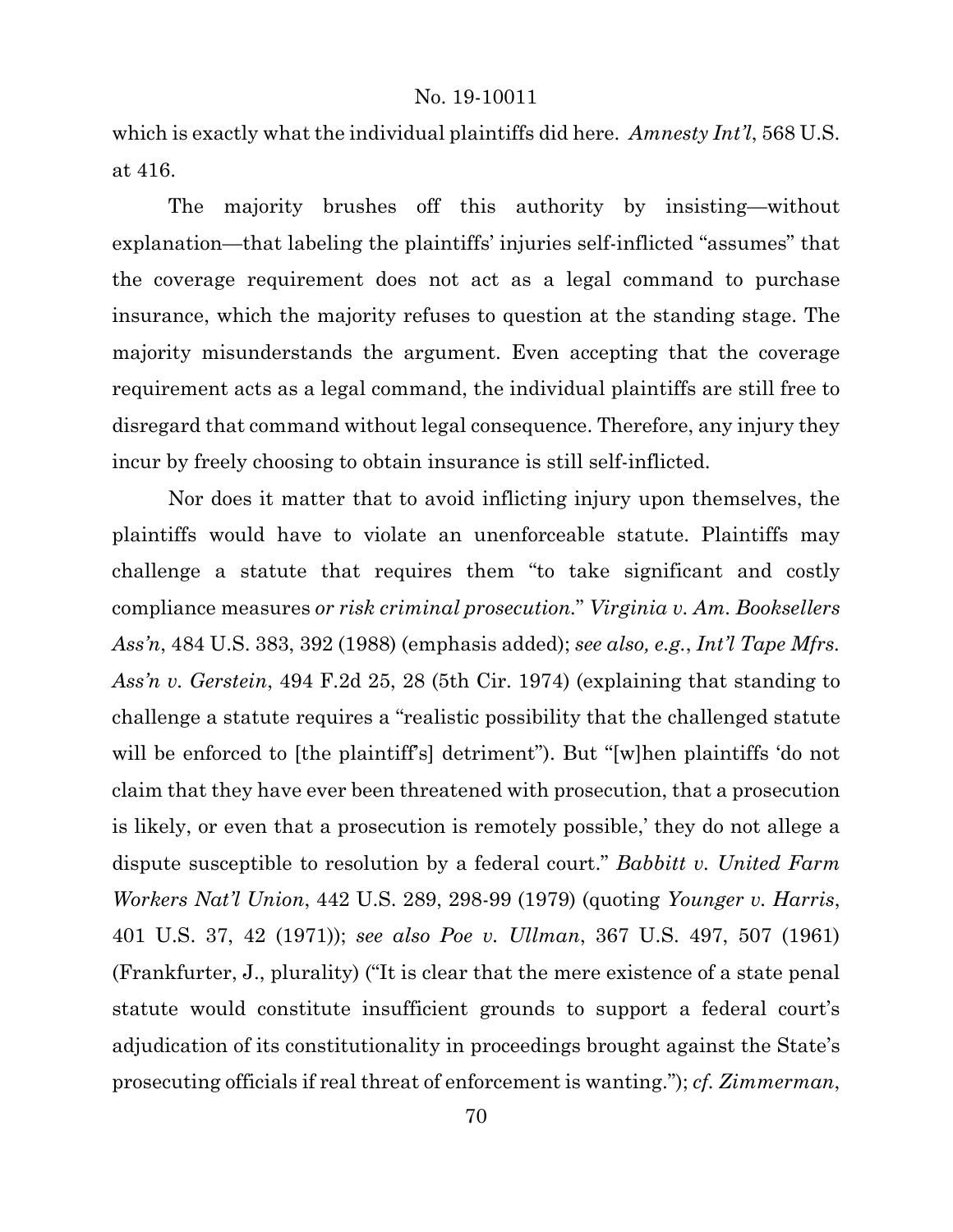881 F.3d at 389-90 ("[T]o confer standing, allegations of chilled speech or 'selfcensorship must arise from a fear of prosecution that is not "imaginary or wholly speculative."" (quoting *Ctr. for Individual Freedom v. Carmouche*, 449 F.3d 655, 660 (5th Cir. 2006))).

*Ullman* illustrates this principle well.[2](#page-70-0) The plaintiffs there sought to challenge Connecticut's criminal prohibition on contraception. *Ullman*, 367 U.S. at 498 (Frankfurter, J., plurality). But in the more than 75 years that the statute had been on the books, only one violation had been prosecuted—and even that was a collusive prosecution brought to challenge the law. *Id.* at 501- 02. The Court dismissed the challenge for lack of standing, holding that "[t]he fact that Connecticut has not chosen to press the enforcement of this statute deprives these controversies of the immediacy which is an indispensable condition of constitutional adjudication." *Id.* at 508. The Court explained that it could not "be umpire to debates concerning harmless, empty shadows." *Id.*[3](#page-70-1)

*Ullman* makes this an easy case. Connecticut's contraception law at least allowed the *possibility* of enforcement, even if it was speculative and unlikely

<span id="page-70-0"></span><sup>2</sup> The majority dismisses *Ullman* as an adversity case. Nonetheless, as this court and the Supreme Court have repeatedly recognized, *Ullman* grounds its analysis in terms of standing and ripeness. *See, e.g.*, *Blum v. Yaretsky*, 457 U.S. 991, 1000 (1982); *Roark & Hardee LP v. City of Austin*, 522 F.3d 533, 544 (5th Cir. 2008); *Thomes v. Equitable Sav. & Loan Ass'n*, 837 F.2d 1317, 1318 (5th Cir. 1988). In any event, *Ullman* is just one example; other cases demonstrate this concept just as well. *See, e.g.*, *Driehaus*, 573 U.S. at 158-59 ("One recurring issue in our cases is determining when the threatened enforcement of a law creates an Article III injury. . . . [W]e have permitted pre-enforcement review under circumstances that render the threatened enforcement sufficiently imminent.").

<span id="page-70-1"></span><sup>3</sup> The lead opinion in *Ullman* garnered only a four-judge plurality. But Justice Brennan, who concurred in the judgment, wrote that he "agree[d] that this appeal must be dismissed for failure to present a real and substantial controversy" and that "until the State makes a definite and concrete threat to enforce these laws . . . this Court may not be compelled to exercise its most delicate power of constitutional adjudication." *Ullman*, 367 U.S. at 509 (Brennan, J., concurring in judgment). Accordingly, five Justices agreed that plaintiffs lacked standing absent any real threat of enforcement.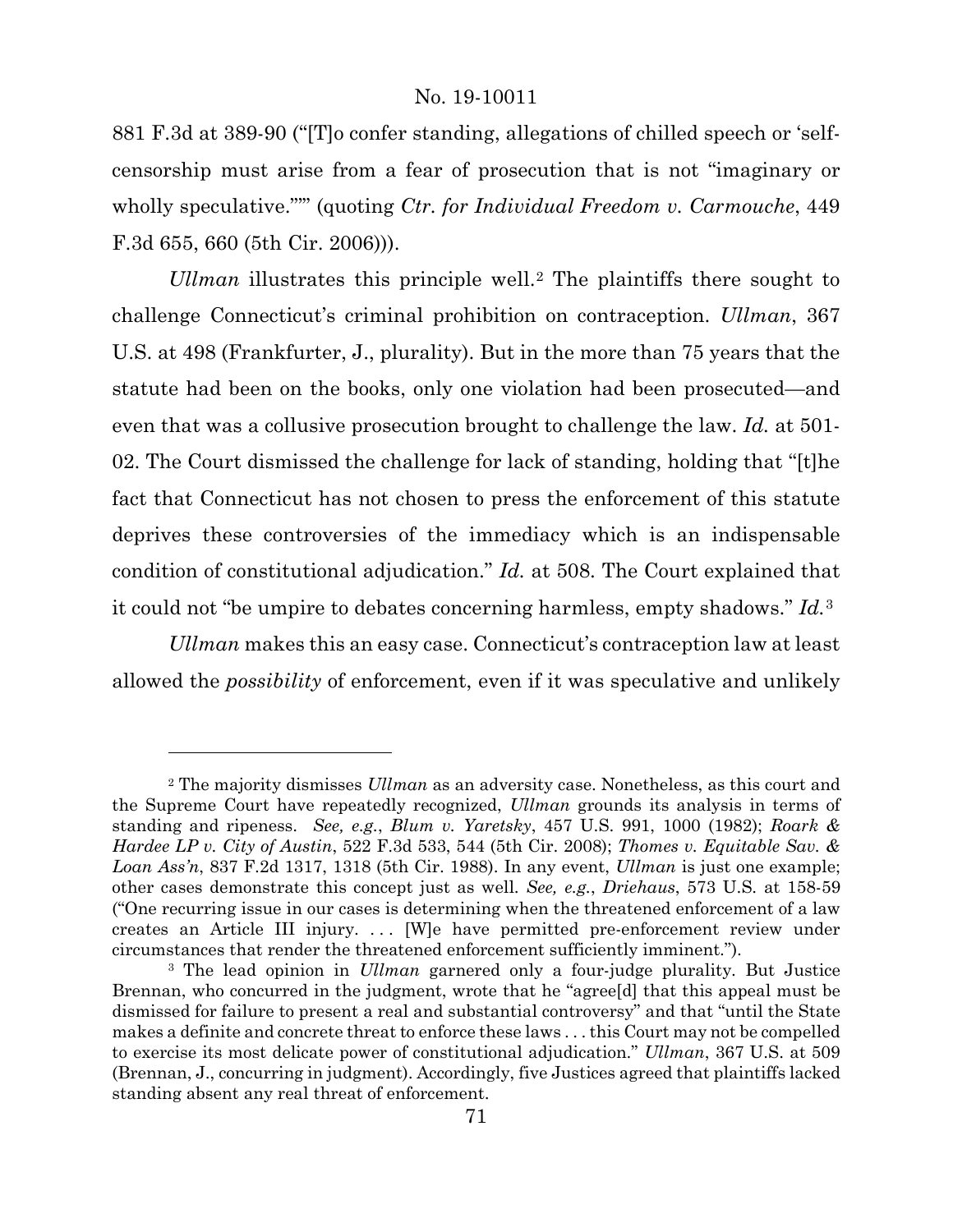to ever occur. Here, as I cannot say often enough, the coverage requirement *has no enforcement mechanism*. It is impossible for the individual plaintiffs to ever be prosecuted (or face any other consequences) for violating it. In "find[ing] it necessary to pass on" the coverage requirement, the majority "close[s] [its] eyes to reality." *Id.*[4](#page-71-0)

The majority does not engage with the lessons of *Ullman* and its progeny. The closest it comes is in its citation to *Texas v. EEOC*, 933 F.3d 433 (5th Cir. 2019). That case does not abrogate *Ullman*, *Younger*, *Babbitt*, *American Booksellers*, or *Tape Manufacturers*—nor could it. In *Texas v. EEOC*, Texas challenged EEOC administrative guidance stating that employers who screen out job applicants with criminal records could be held liable for disparateimpact discrimination. *Id.* at 437-38. The EEOC argued that Texas did not have standing to challenge the guidance because the guidance reflected only the EEOC's interpretation of Title VII, and the Attorney General, not the EEOC, has the sole power to enforce Title VII against states. *See* Brief for Appellants Cross-Appellees at 18-19, *Texas v. EEOC*, 933 F.3d 433 (5th Cir. 2019) (No. 18-10638). In rejecting that argument, this court explained that Title VII's enforcement scheme is not so simple. Although the EEOC may not itself bring enforcement actions against states, it may investigate states and refer cases to the Attorney General for enforcement actions. *EEOC,* 933 F.3d at 447. Therefore, "the possibility of investigation by EEOC and referral to the Attorney General for enforcement proceedings if it fails to align its laws and

<span id="page-71-0"></span><sup>4</sup> For the same reason, it does not matter that the district court "expressly found" that the individual plaintiffs "are obligated to" purchase health insurance. Even ignoring the conclusory nature of this supposed finding of fact, it is not the abstract obligation that matters; it is the concrete consequences, if any, that follow from a violation of that obligation. And the district court did not find (and there would be no basis for it to find) that the individual plaintiffs would face any consequences.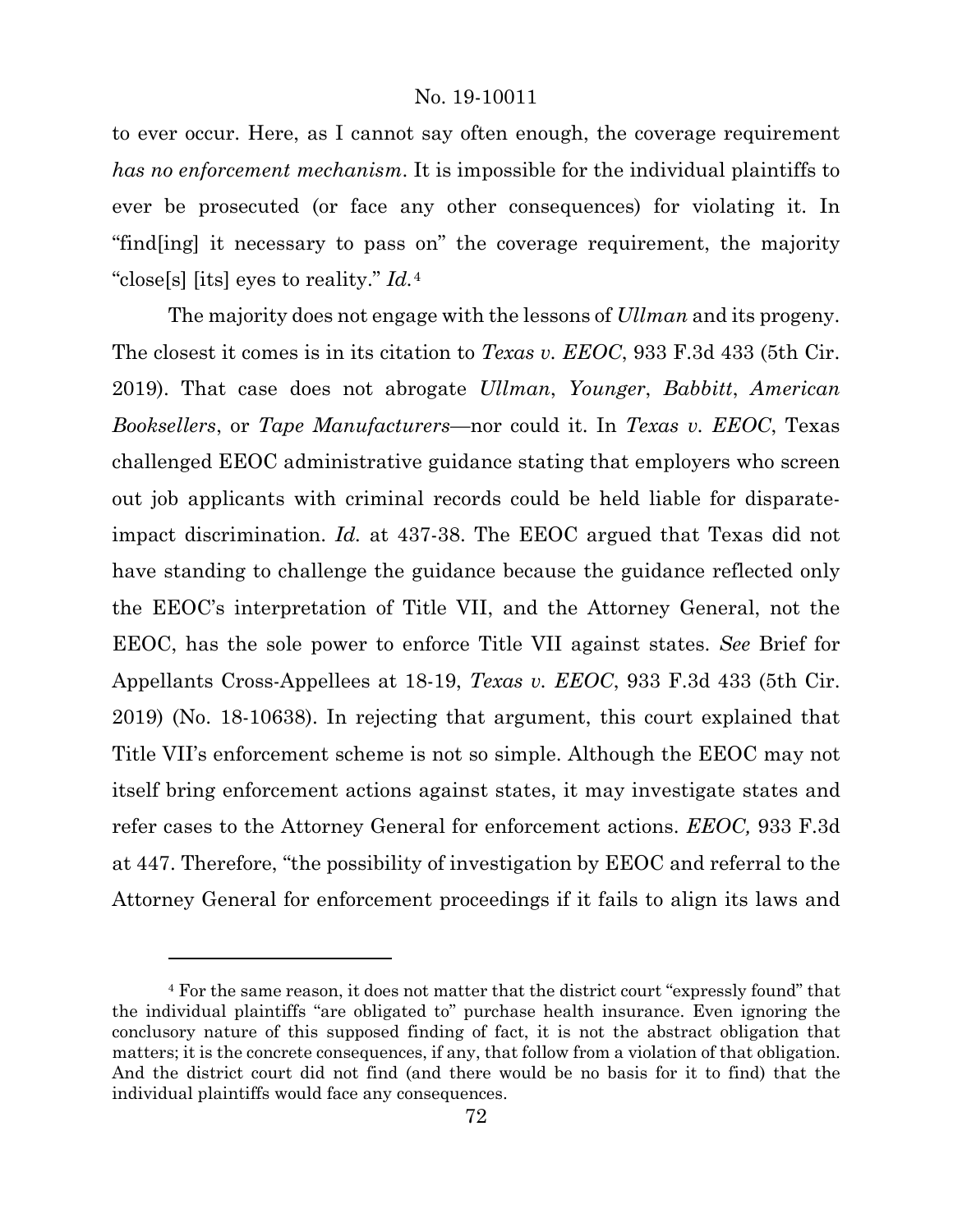policies with the Guidance" put pressure on Texas to conform to the EEOC's guidance. *Id.*

In other words, even absent a direct threat of a formal enforcement action from the EEOC, Texas faced other consequences for disobeying the guidance—including the possibility that the Attorney General would enforce Title VII against it. In fact, we noted that "[o]ne Texas agency ha[d] already been required to respond to a charge of discrimination filed with EEOC based on its no-felon hiring policy." *Id.* at 447 n.26. The majority here cites no similar concrete consequences that will (or even plausibly could) follow if the plaintiffs violate the coverage requirement.

My conclusion that individual plaintiffs lack standing is only bolstered by a unanimous opinion issued mere weeks ago by a panel that included the author of today's majority opinion. In that case, the court held that Austin, Texas could not use a suit against the Texas Attorney General to challenge a state statute, which the Attorney General was authorized to enforce, that barred the city from enforcing one of its ordinances. *City of Austin v. Paxton*, No. 18-50646, F.3d Sample 2019 WL 6520769, at \*6 (5th Cir Dec. 4, 2019). Although the *Paxton* court based its holding on sovereign immunity, it looked to "our standing jurisprudence," and "note[d] that it's unlikely the City had standing," because it did not show that the Attorney General would likely "inflict 'future harm'" by enforcing the statute against Austin. *Id.* at \*6-7. If standing was absent in *Paxton* because enforcement was insufficiently probable, I have no idea why standing should be present in this case, where enforcement of the challenged portion of the ACA is altogether impossible.

In sum, even if the unenforceable coverage requirement must be read as a command to purchase health insurance, it does not harm the individual plaintiffs because they can disregard it without consequence. Binding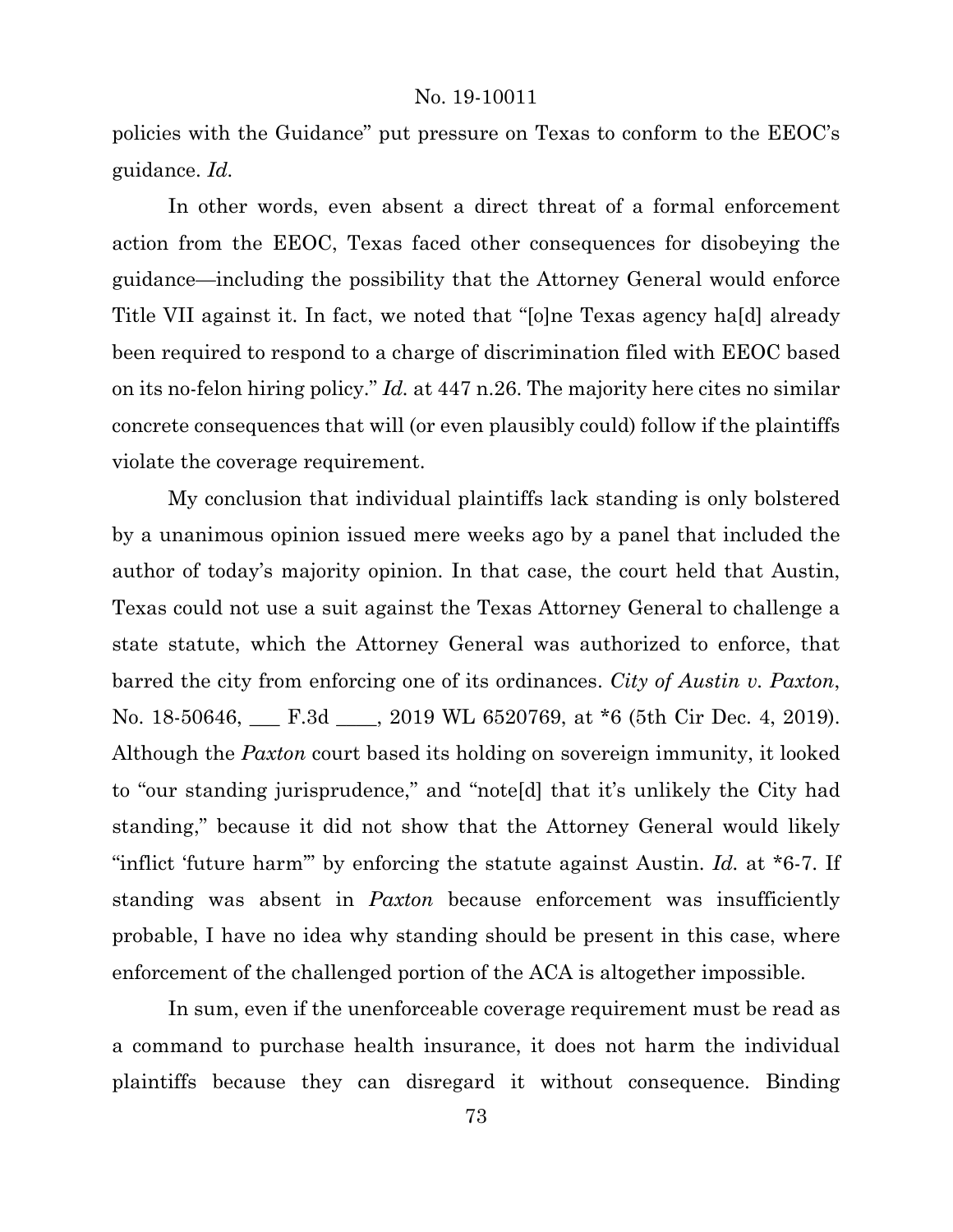precedent squarely establishes that plaintiffs may not sue in such circumstances—and with good reason. The great power of the judiciary should not be invoked to disrupt the work of the democratic branches when the plaintiffs can easily avoid injury on their own.[5](#page-73-0)

### **B.**

The majority's conclusion that the state plaintiffs have standing to challenge the coverage requirement fares no better. I would deny the state plaintiffs standing because there is no evidence in the record, much less conclusive evidence, to support the state plaintiffs' alleged injuries.

**1.**

The majority first concludes that the state plaintiffs have standing because it believes that the coverage requirement increases the number of state employees who enroll in the states' employee healthcare programs. And with more enrollees, the logic goes, the states as employers must file more forms with the IRS at a higher cost to the states.

The majority's biggest mistake is that it ignores the posture of this case: the defendants appeal from the district court's order granting summary judgment *to the plaintiffs*. Accordingly, the state plaintiffs face a tremendous evidentiary burden—they must produce evidence so conclusive of the coverage

l

<span id="page-73-0"></span><sup>5</sup> The majority's suggestion that *NFIB*, 567 U.S. at 552 (opinion of Roberts, C.J.), supports the individual plaintiffs' standing does not warrant above-the-line attention. In short, the *NFIB* Court did not address standing. *See id.* at 530-708. At the time *NFIB* was decided, the coverage requirement was set to take effect with the shared-responsibility payment as an enforcement mechanism. And there is no indication that any of the *NFIB*  plaintiffs were exempt from the shared-responsibility payment. Thus, even if the majority seeks to infer from *NFIB* some jurisdictional ruling in violation of the Supreme Court's "repeated[]" command "that the existence of unaddressed jurisdictional defects has no precedential effect," *Lewis v. Casey*, 518 U.S. 343, 352 n.2 (1996), *NFIB* offers no inferences of value for the majority to draw. Further, counsel's answer to a Justice's hypothetical question does not bind this court.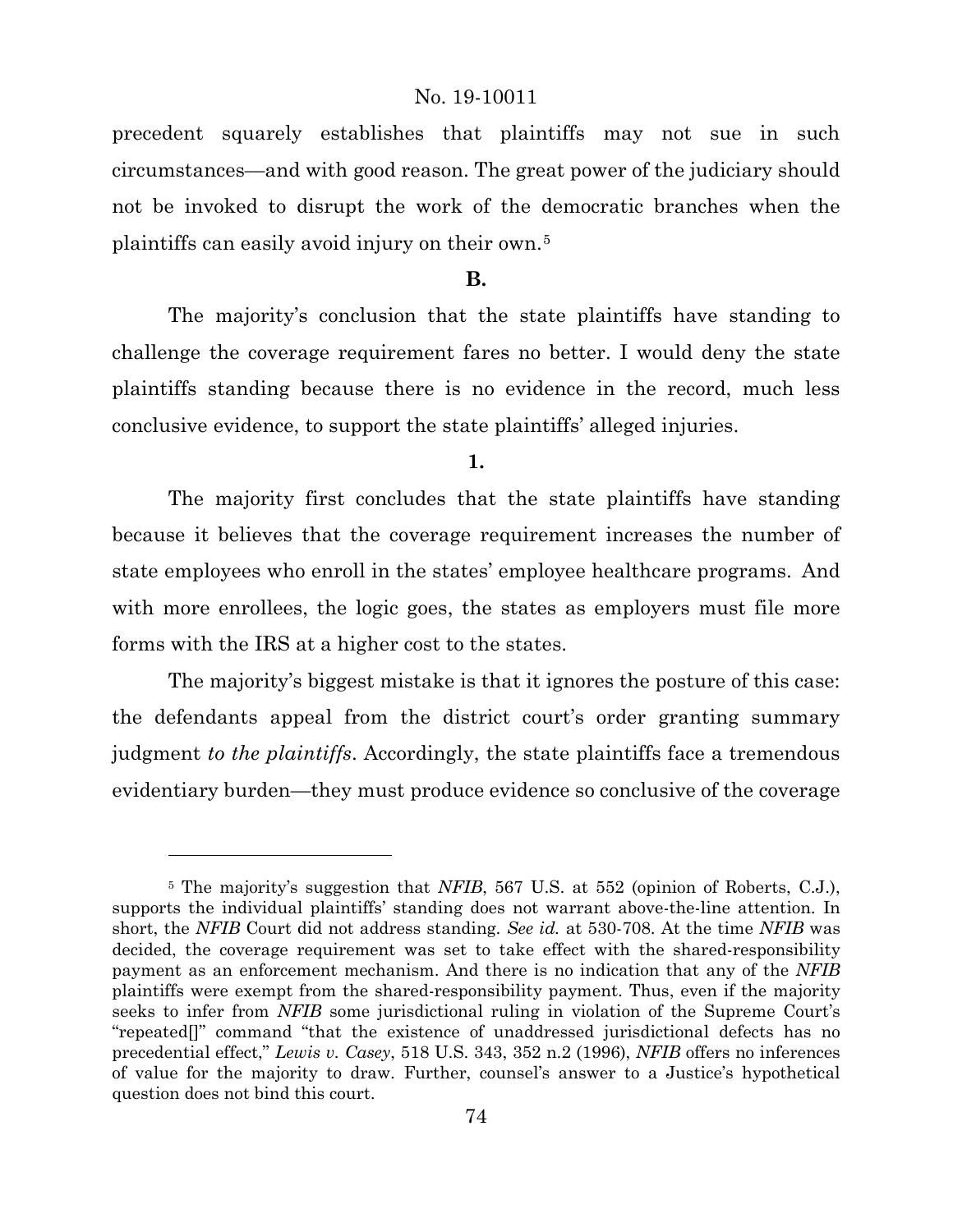requirement's effect on their healthcare-administration costs that the evidence "would 'entitle [them] to a directed verdict if the evidence went uncontroverted at trial.'" *Int'l Shortstop*, 939 F.2d at 1264-65 (quoting *Golden Rule Ins.*, 755 F. Supp. at 951).<sup>[6](#page-74-0)</sup> And the state plaintiffs provided no evidence *at all*, never mind conclusive evidence, to support the dubious notion that even a single state employee enrolled in one of state plaintiffs' health insurance programs solely because of the unenforceable coverage requirement.[7](#page-74-1)

The majority relies on affidavits from several of the state plaintiffs' healthcare administrators. But these affidavits only establish that the state plaintiffs incur costs complying with the IRS reporting requirements found in 26 U.S.C. §§ 6055(a) and 6056(a). And as the majority recognizes, these requirements are distinct from the coverage requirement. Accordingly, to trace the state plaintiffs' reporting burden to the coverage requirement, the majority must additionally show that at least some state employees have enrolled in employer-sponsored health insurance solely because of the unenforceable coverage requirement. The majority comes up empty at this step, pointing only to a conclusory statement from a South Dakota human-resources director claiming that the coverage requirement, not §§ 6055(a) and 6056(a), caused South Dakota to incur its reporting expenses. This will not do. *See, e.g.*, *Lujan v. Nat'l Wildlife Fed'n*, 497 U.S. 871, 888 (1990) ("The object of [summary judgment] is

<span id="page-74-0"></span><sup>6</sup> The district court was free to—but did not—make findings of jurisdictional fact, which we would review for clear error. *See Krim v. pcOrder.com, Inc.*, 402 F.3d 489, 494 (5th Cir. 2005). Indeed, the district court did not address the state plaintiffs' standing at all. Thus, for the state plaintiffs to establish standing on their own motion for summary judgment, they must show the summary-judgment evidence is conclusive.

<span id="page-74-1"></span><sup>7</sup> The majority misunderstands my position. *See* Maj. Op. 32 n.31. The state plaintiffs do not need to identify a "specific" person that is likely to enroll, but they still must establish that at least *one* state employee will enroll as a result of the post-TCJA coverage requirement. Otherwise, the state plaintiffs' injuries are not traceable to the provision they challenge and would not be redressed by its elimination.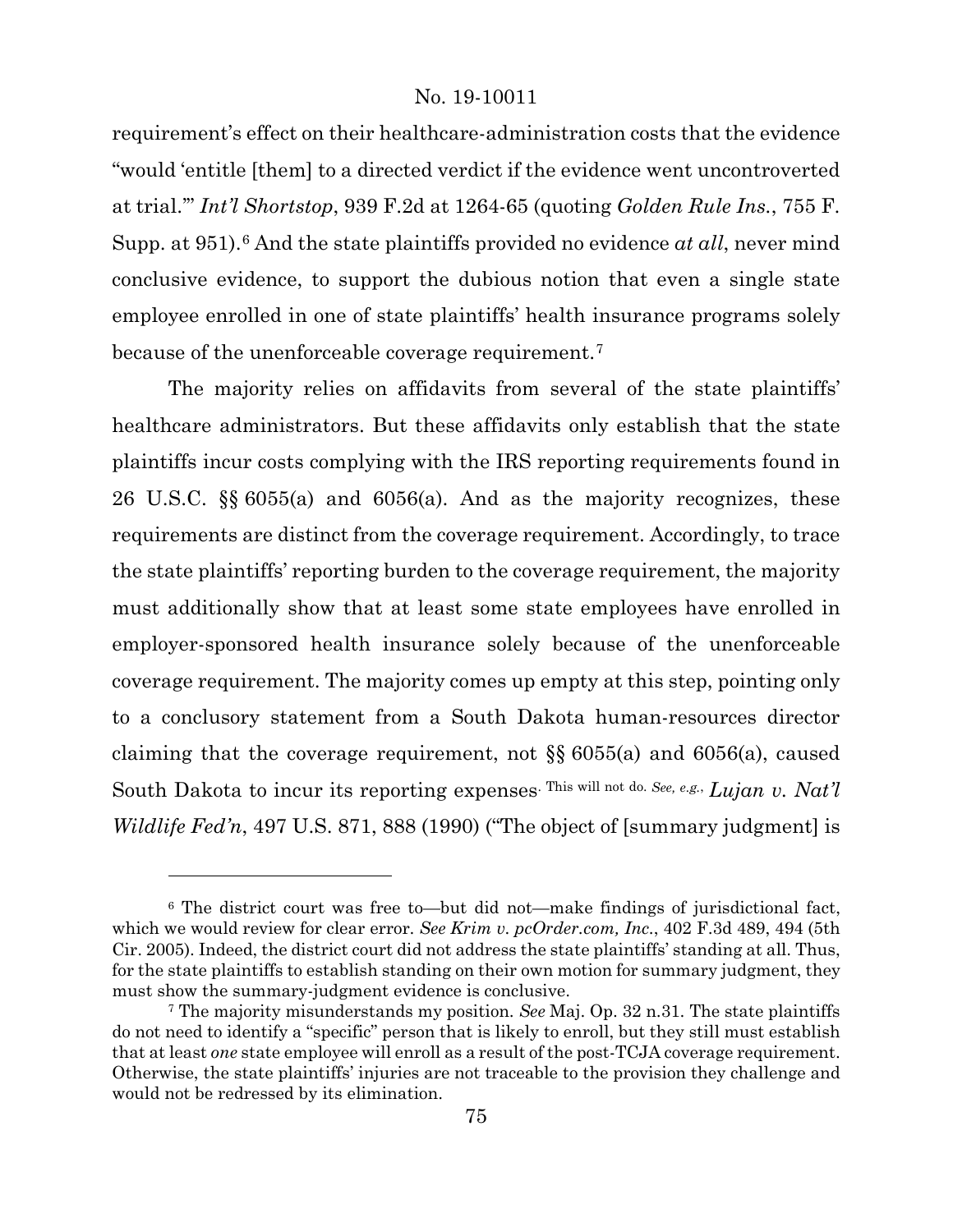not to replace conclusory allegations of the complaint or answer with conclusory allegations of an affidavit."); *Shaboon v. Duncan*, 252 F.3d 722, 737 (5th Cir. 2001) ( "[U]nsupported affidavits setting forth 'ultimate or conclusory facts and conclusions of law' are insufficient to either support or defeat a motion for summary judgment.<sup>"</sup> (alteration in original) (quoting *Orthopedic & Sports Injury Clinic v. Wang Labs., Inc.*, 922 F.2d 220, 225 (5th Cir. 1991))).[8](#page-75-0)

Citing *Department of Commerce v. New York*, 139 S. Ct. 2551 (2019), the majority argues the state plaintiffs can establish standing by "showing that third parties will likely react in predictable ways" to the coverage requirement. Id. at 2566. But the majority fails to explain why state employees who do not want health insurance would nevertheless predictably enroll in health insurance solely because an unenforceable statute, here the coverage requirement, directs them to do so. What the majority fails to mention in its discussion of *Department of Commerce* is that the "predictable" behavior at issue there was individuals "choosing to *violate their legal duty* to respond to

l

<span id="page-75-0"></span><sup>8</sup> The majority suggests we must accept this statement as true because the defendants did not "challenge" this evidence. The majority cites no authority for this proposition, and I am at a loss to understand where the majority came up with its challenge rule. I know of nothing in the Federal Rules of Civil Procedure or the caselaw requiring litigants to "challenge" conclusory statements in declarations. On the contrary, courts in this circuit regularly confront and disregard conclusory statements in the summary-judgment record. *See, e.g.*, *Tex. Capital Bank N.A. v. Dall. Roadster, Ltd. (In re Dall. Roadster, Ltd.)*, 846 F.3d 112, 124 (5th Cir. 2017); *Brown v. Mid-Am. Apartments*, 348 F. Supp. 3d 594, 602-03 (W.D. Tex. 2018). The district courts and litigants of this circuit will be surprised to learn about the majority's new summary-judgment rule.

The majority also claims that the statement is not conclusory. But nothing in the affidavit addresses the post-TCJA coverage requirement. The affiant states that his knowledge is "related to the enactment of the ACA," which occurred in 2010. He focuses on "financial costs associated with ACA regulations" and concludes that "South Dakota would be significantly burdened if the ACA remained law." The affidavit does not explain how the post-TCJA coverage requirement harms South Dakota. Such generalities, untethered to the actual law at issue in this appeal, cannot establish standing—especially not at the summaryjudgment stage.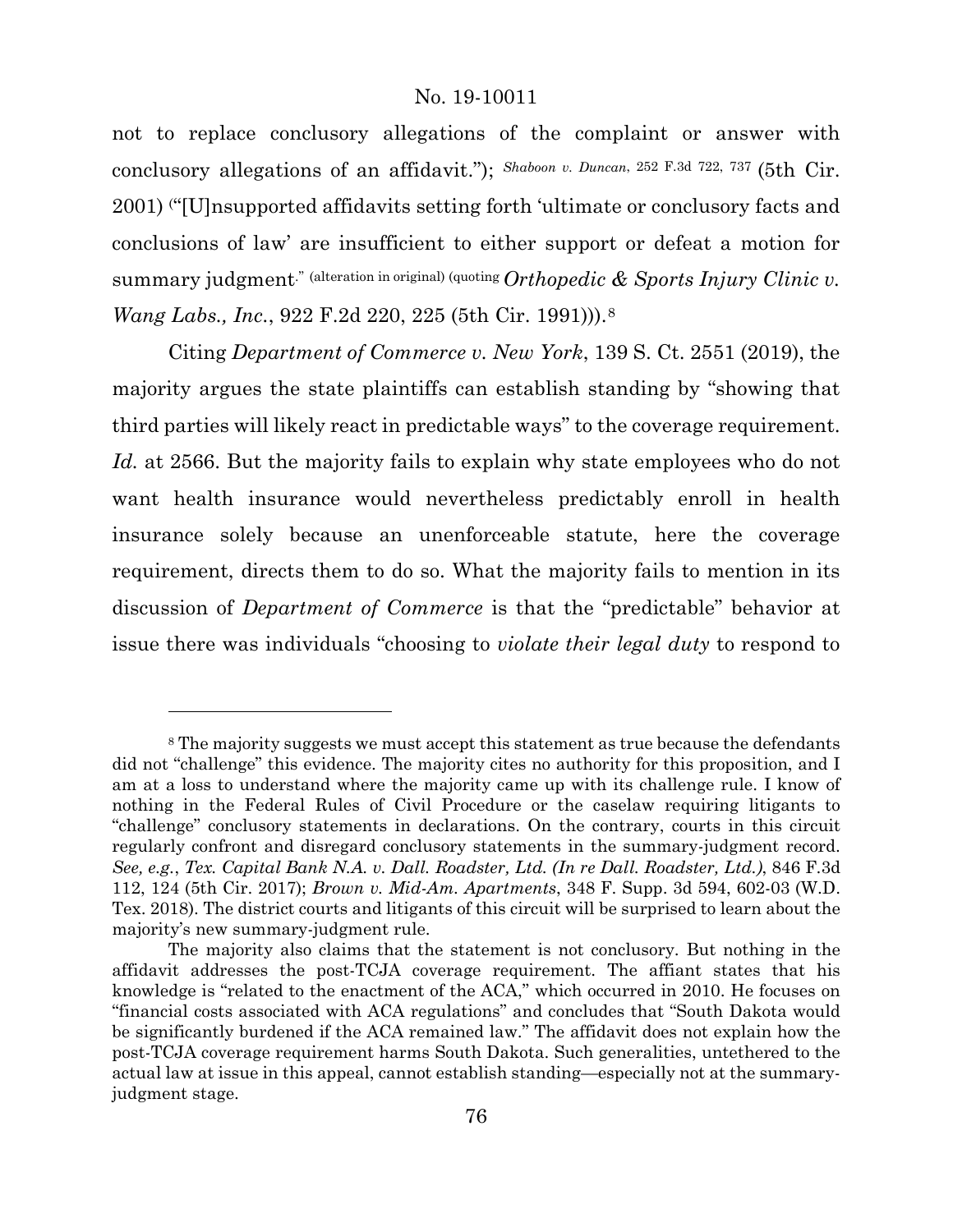the census." *Id.* at 2565 (emphasis added). Thus, *Department of Commerce*  shows that people will predictably violate the law when sufficiently incentivized to do so. This directly contradicts the assumption undergirding much of the majority's analysis—that people tend to follow the law regardless of the incentives. And state employees who do not want to enroll in insurance have every incentive to violate the coverage requirement.<sup>[9](#page-76-0)</sup>

#### **2.**

The majority similarly argues that the coverage requirement increases the number of individuals enrolled in the state plaintiffs' Medicaid programs. This argument fails for the same reason: the state plaintiffs produce no evidence—let alone conclusive evidence—showing that anyone has enrolled in their Medicaid programs solely because of the unenforceable coverage requirement. To this end, the best the majority can scrape up is a statement from Teresa MacCartney, a Georgia budget official, stating that "[a]fter the implementation of the ACA, [Georgia] experienced increased enrollment of individuals already eligible for Medicaid benefits under pre-ACA eligibility standards." The majority's takeaway is that the coverage requirement caused this increase. Maybe so. But MacCartney's statement refers specifically to the coverage requirement at the time of the ACA's enactment, when the coverage

l

<span id="page-76-0"></span><sup>9</sup> A Congressional Budget Office report released shortly before Congress repealed the shared-responsibility payment further supports this notion. It concluded:

If the [shared-responsibility payment] was eliminated but the [coverage requirement] itself was not repealed . . . . only a small number of people who enroll in insurance because of the [coverage requirement] under current law would continue to do so solely because of a willingness to comply with the law.

Cong. Budget Office, Repealing the Individual Health Insurance Mandate: An Updated Estimate at 1 (2017) (hereinafter "CBO Report"). On this record, we have been given no reason to believe that any of the state plaintiffs' employees are among this "small number of people." *Id.*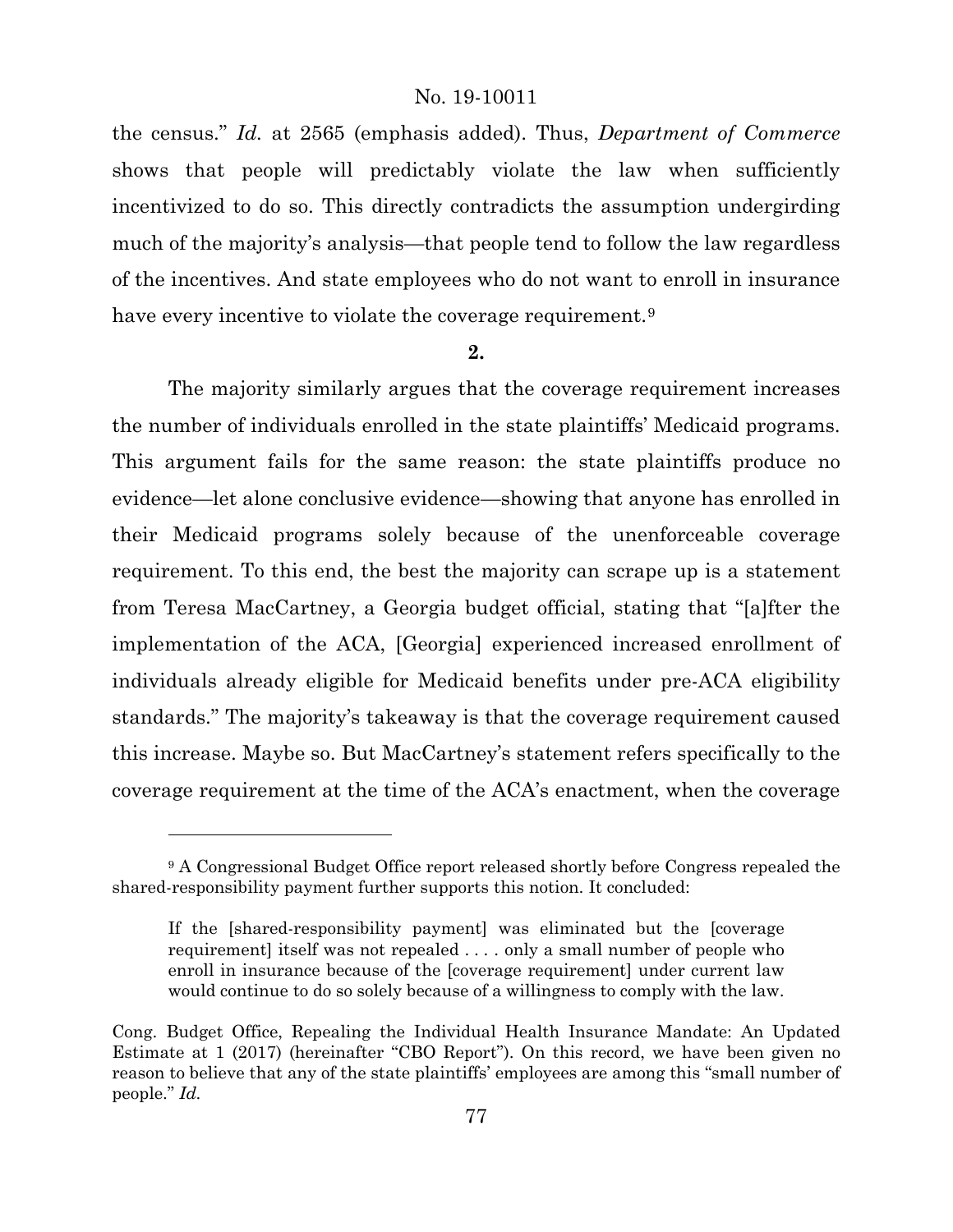requirement interacted with the shared-responsibility payment. This statement provides no insight into how the coverage requirement affects Medicaid rolls after the shared-responsibility payment's repeal. In fact, MacCartney signed her declaration on May 14, 2018, more than seven months before the shared-responsibility payment's repeal went into effect. *See* Budget Fiscal Year, 2018, Pub. L. No. 115-97, § 11081(b), 131 Stat. 2054, 2092 (2017).

Accordingly, the majority's analysis again rests on the necessary assumption that people will obey the coverage requirement regardless of the incentives, in direct contradiction to *Department of Commerce*. And because Medicaid is available to eligible recipients at little to no cost, it is especially unlikely that the unenforceable coverage requirement would play any significant part in anyone's decision to enroll. It belies common sense to conclude that anyone who would otherwise pass on the significant benefits of Medicaid would be motivated to enroll solely because of an unenforceable law.

In sum, the majority cites no actual evidence tying any costs the state plaintiffs have incurred to the unenforceable coverage requirement. The state plaintiffs accordingly cannot show an injury traceable to the coverage requirement, so they do not have standing to challenge the coverage requirement.

#### **III.**

I would not reach the merits of this case because, as explained in Part II, I would vacate the district court's order for lack of standing. But as the majority errs on the merits too, I voice my disagreement.

"Neither the Act nor any other law attaches negative legal consequences to not buying health insurance, beyond requiring a payment to the IRS." *NFIB*, 567 U.S. at 568 (Roberts, C.J., majority opinion). Now that Congress has zeroed out that payment, the coverage requirement affords individuals the same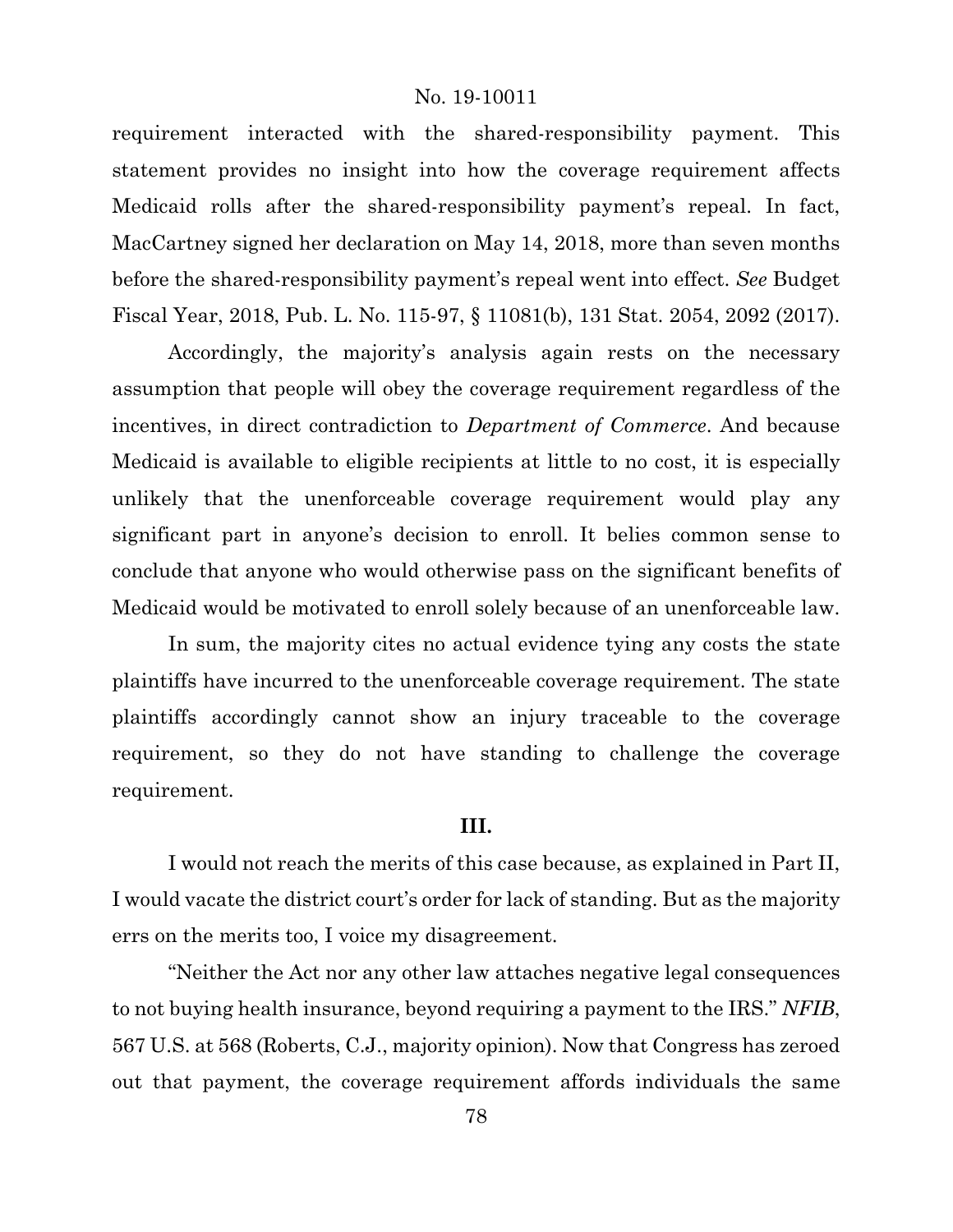choice individuals have had since the dawn of private health insurance, either purchase insurance or else pay zero dollars. Thus, to my mind, the majority's focus on whether Congress's taxing power or the Necessary and Proper Clause authorizes Congress to pass a \$0 tax is a red herring; the real question is whether Congress exceeds its enumerated powers when it passes a law that does nothing.[10](#page-78-0) And of course it does not.[11](#page-78-1) Congress exercises its legislative power when it "alter[s] the legal rights, duties and relations of persons." *INS v. Chadha*, 462 U.S. 919, 952 (1983); *cf. id.* ("Not every action taken by either House is subject to the bicameralism and presentment requirements of Art. I. Whether actions taken by either House are, in law and fact, an exercise of legislative power depends not on their form but upon 'whether they contain matter which is properly to be regarded as legislative in its character and effect.'" (citation omitted) (quoting S. Rep. No. 1335, 54th Cong., 2d Sess., 8  $(1897))$ .

Lest the majority mistake my position and end up shadowboxing with "bizarre metaphysical conclusions," "quantum musings," or ersatz inconsistencies, Maj. Op. at 44 & n.40, I need to make something explicit at the outset. The TCJA did not change the text or the *meaning* of the coverage requirement, but it did change the real-world *effects* it produces. Before the TCJA, the two options afforded by the coverage requirement—purchasing insurance or making a shared-responsibility payment—were both

<span id="page-78-0"></span><sup>&</sup>lt;sup>10</sup> "In litigation generally, and in constitutional litigation most prominently, courts in the United States characteristically pause to ask: Is this conflict really necessary?" *Arizonans for Official English v. Arizona*, 520 U.S. 43, 75 (1997). The majority would do well if it paused to ask whether it is necessary for a federal court to rule on whether the Constitution authorizes a \$0 tax or otherwise prohibits Congress from passing a law that does nothing. The absurdity of these inquiries highlights the severity of the majority's error in finding the plaintiffs have standing to challenge this dead letter.

<span id="page-78-1"></span><sup>&</sup>lt;sup>11</sup> The majority does not argue otherwise.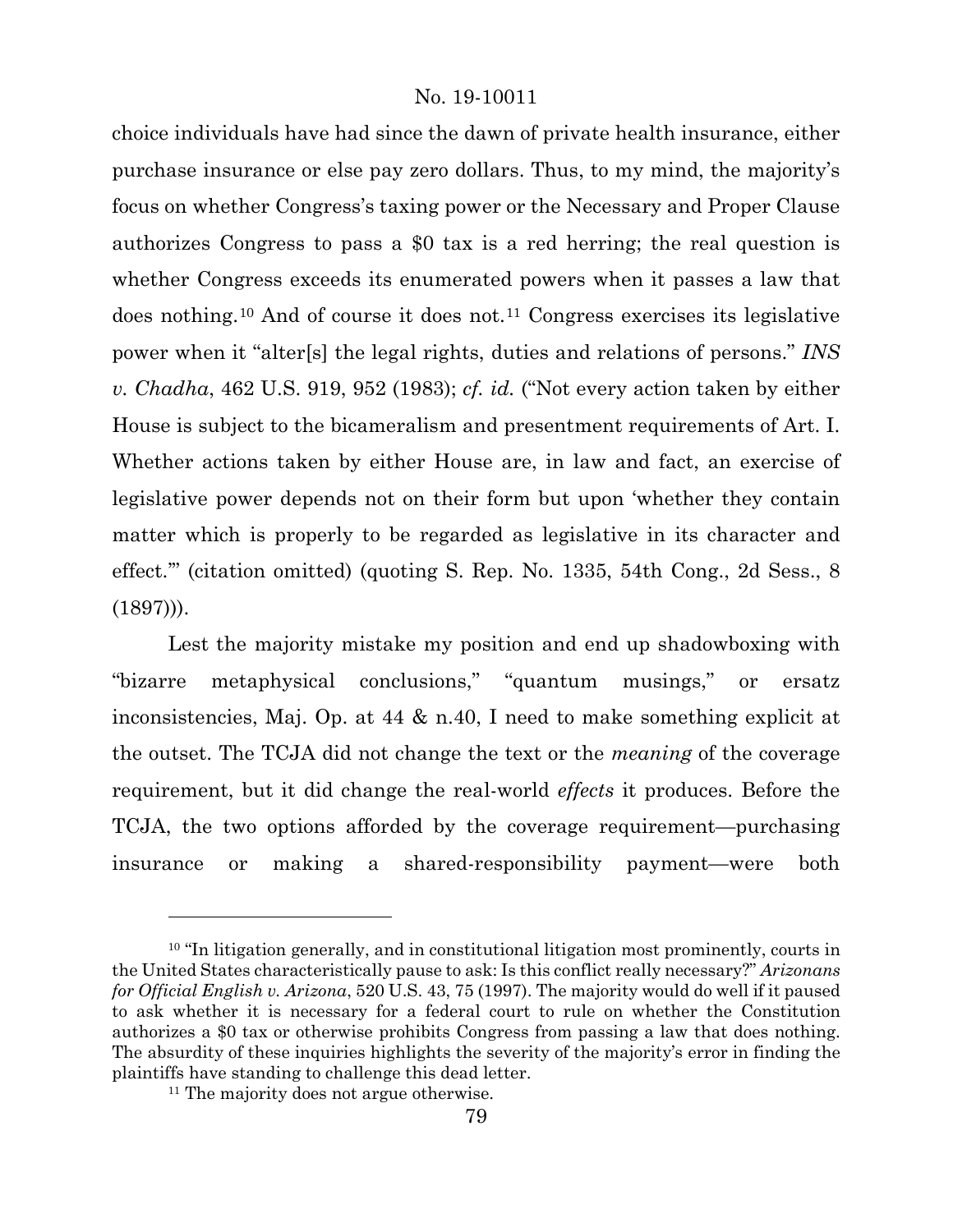burdensome, but Congress could force individuals to choose one of those options by exercising its Taxing Power. Today, the shared-responsibility payment's meaning has not changed—it still gives individuals the choice to purchase insurance or make a shared-responsibility payment—but the amount of that payment is zero dollars, which means that the coverage requirement now does nothing. The majority's contrary conclusion rests on the premise that the coverage requirement compels individuals to purchase health insurance. With this understanding, the majority says that the coverage requirement does exactly what the Supreme Court said it cannot do: compel participation in commerce. *See NFIB*, 567 U.S. at 552 (opinion of Roberts, C.J.); *id.* at 652-53 (joint dissent). This conclusion follows fine from the premise, but the premise is wrong. Despite its seemingly mandatory language, the coverage requirement does not compel anyone to purchase health insurance.

In *NFIB*, although five Justices agreed that "[t]he most straightforward reading of the [coverage requirement] is that it commands individuals to purchase insurance," *id.* at 562 (opinion of Roberts, C.J.); *accord id.* at 663 (joint dissent), applying the canon of constitutional avoidance, the Court rejected this interpretation. Instead, the Court interpreted the coverage requirement to offer applicable individuals a "lawful choice" between purchasing health insurance and paying the shared-responsibility payment, which the Court interpreted as a valid exercise of Congress's taxing power. *Id.*  at 574 (Roberts, C.J., majority opinion). This is a permissible construction, the Court concluded, because "[w]hile the [coverage requirement] clearly aims to induce the purchase of health insurance, it need not be read to declare that failing to do so is unlawful." *Id.* at 567-68. The Court observed that "[n]either the [ACA] nor any other law attaches negative legal consequences to not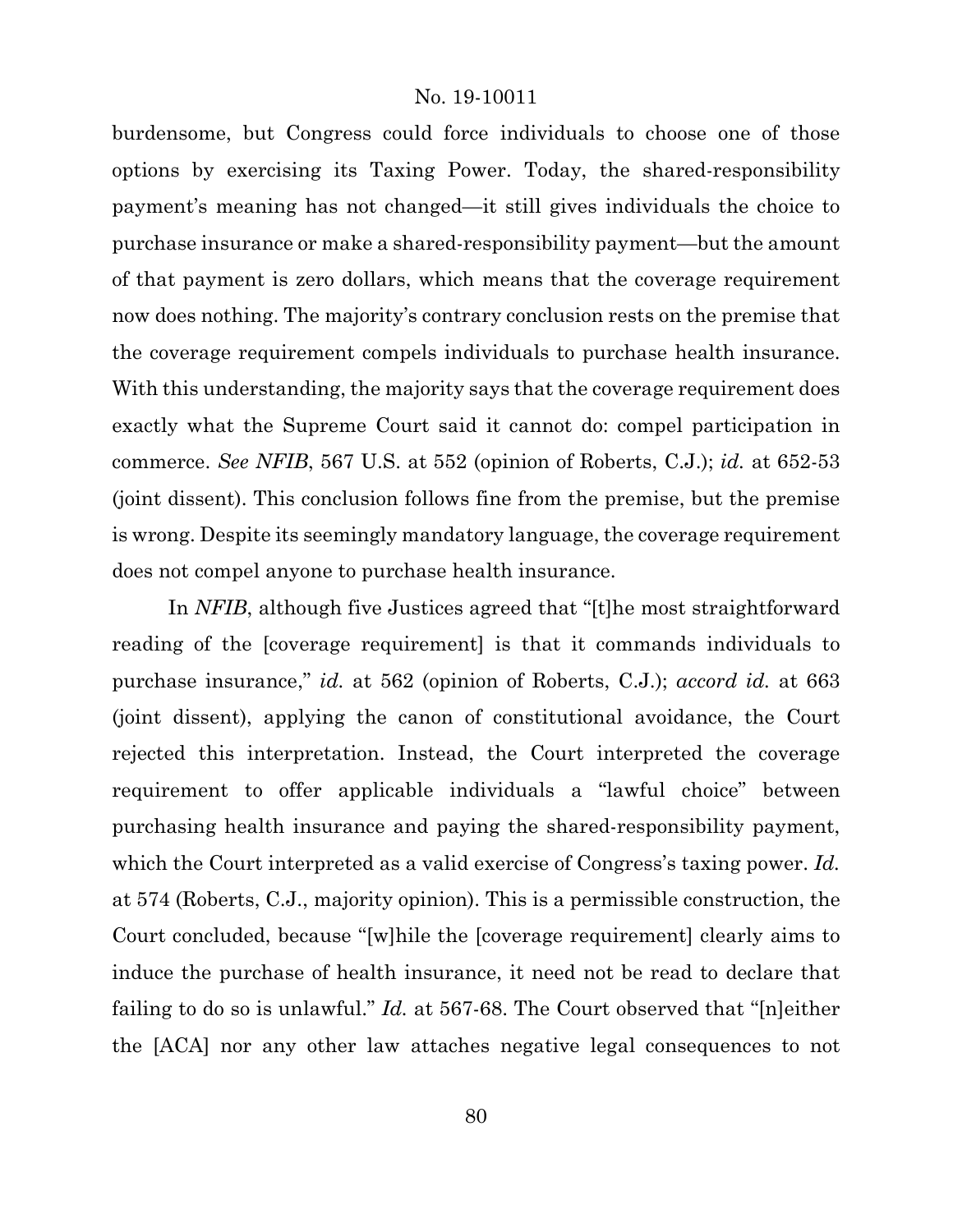buying health insurance, beyond requiring a payment to the IRS." *Id.* at 568. And the Court further explained:

Indeed, it is estimated that four million people each year will choose to pay the IRS rather than buy insurance. We would expect Congress to be troubled by that prospect if such conduct were unlawful. That Congress apparently regards such extensive failure to comply with the [coverage requirement] as tolerable suggests that Congress did not think it was creating four million outlaws.

*Id.* (citation omitted).

The *NFIB* Court's application of constitutional avoidance as an interpretive tool does not mean that the Court rewrote the statute. Only Congress can do that. Rather, the Court was "choosing between competing plausible interpretations of a statutory text, resting on the reasonable presumption that Congress did not intend the alternative which raises serious constitutional doubts." *Clark v. Martinez*, 543 U.S. 371, 381 (2005). "The canon is thus a means of giving effect to congressional intent, not of subverting it." *Id.* at 382. Accordingly, when the Court ruled in *NFIB* that "[t]hose subject to the [coverage requirement] may lawfully forgo health insurance," *NFIB*, 567 U.S. at 574 n.11, that was an authoritative determination regarding what the text of the coverage requirement meant and what Congress intended.

The majority pushes aside *NFIB*'s construction, acting as though the fact that the *NFIB* Court applied the canon of constitutional avoidance means that its interpretation no longer governs following the repeal of the sharedresponsibility payment. But when the Court construes statutes, its "interpretive decisions, *in whatever way reasoned*, effectively become part of the statutory scheme, subject (just like the rest) to congressional change." *Kimble v. Marvel Entm't, LLC*, 135 S. Ct. 2401, 2409 (2015) (emphasis added). While Congress can change its mind and could have amended the coverage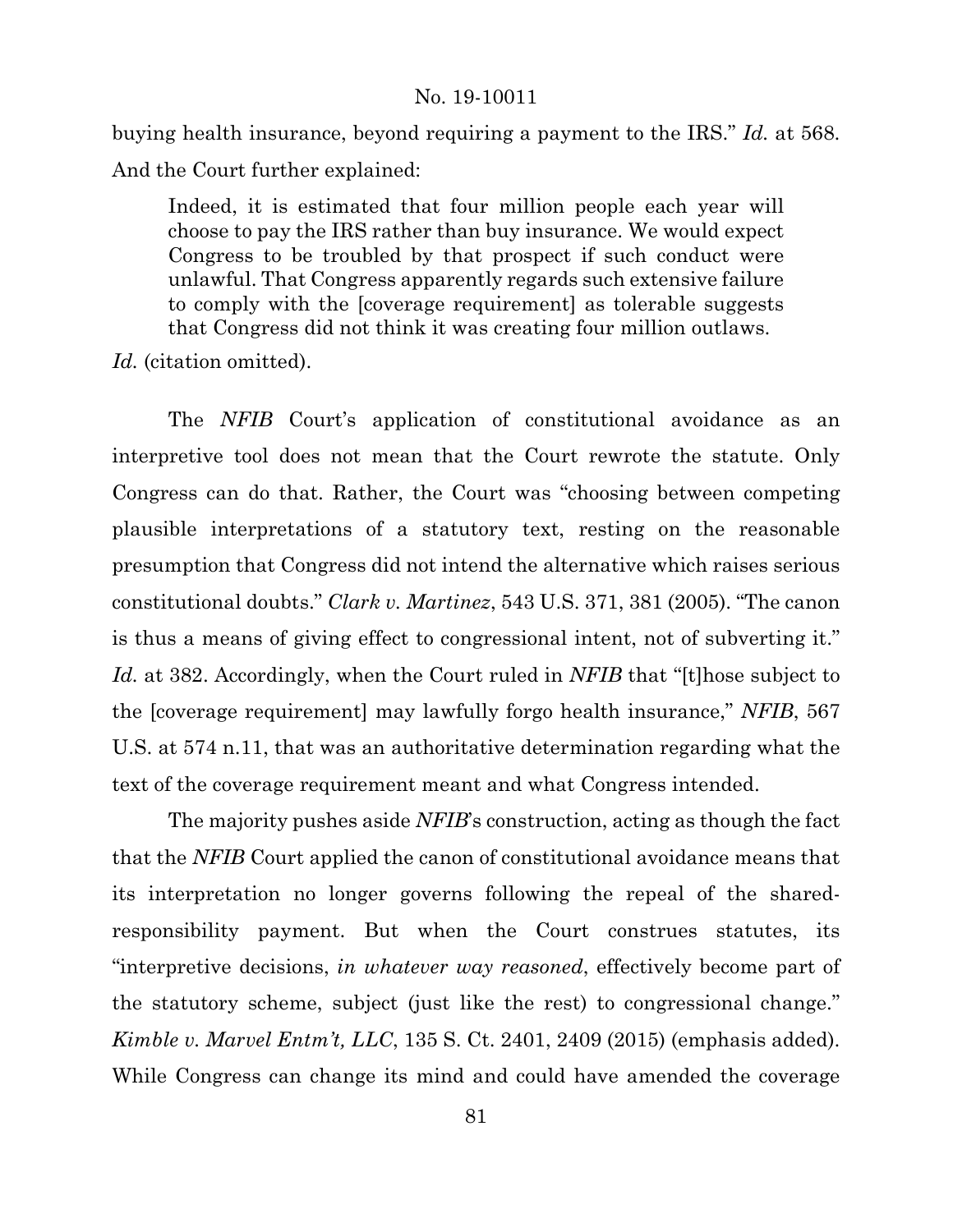requirement to turn the "lawful choice" described by *NFIB*, 567 U.S. at 574, into an unwavering command, the majority does not suggest that Congress ever made such a choice. Sure, Congress amended the *shared-responsibility payment* in 2017. Yet as the district court went to great lengths to establish and the majority is elsewhere eager to point out, the coverage requirement and the shared-responsibility payment are distinct provisions. *See* Maj. Op. at 19 ("To bring a claim against the [coverage requirement], therefore, the plaintiffs needed to show injury *from the individual mandate*—not from the shared responsibility payment."); *Texas v. United States*, 340 F. Supp. 3d 579, 596 (N.D. Tex. 2018) ("It is critical to clarify something at the outset: the sharedresponsibility payment, 26 U.S.C. § 5000A(b), is distinct from the [coverage requirement], *id.* § 5000A(a)."). And Congress did not touch the text of the coverage requirement when it amended the shared-responsibility payment. *See* Budget Fiscal Year, 2018, Pub. L. No. 115-97, § 11081. *Compare*  § 5000A(a), *with* 26 U.S.C. § 5000A(a) (2011). At risk of stating the obvious, if the text of the coverage requirement has not changed, its meaning could not have changed either. By "giv[ing] these same words a different meaning," the majority "invent[s] a statute rather than interpret[s] one." *Clark*, 543 U.S. at 378.

The majority is thus left on unsteady ground: amendment by implication, which "will not be presumed unless the legislature's intent is 'clear and manifest.'" *In re Lively*, 717 F.3d 406, 410 (5th Cir. 2013) (quoting *Nat'l Ass'n of Home Builders v. Defs. of Wildlife*, 551 U.S. 644, 662 (2007)); *see also, e.g.*, *Epic Sys. Corp v. Lewis*, 138 S. Ct. 1612, 1624 (2018) ("[I]n approaching a claimed conflict, we come armed with the 'stron[g] presum[ption]' that repeals by implication are 'disfavored' and that 'Congress will specifically address' preexisting law when it wishes to suspend its normal operations in a later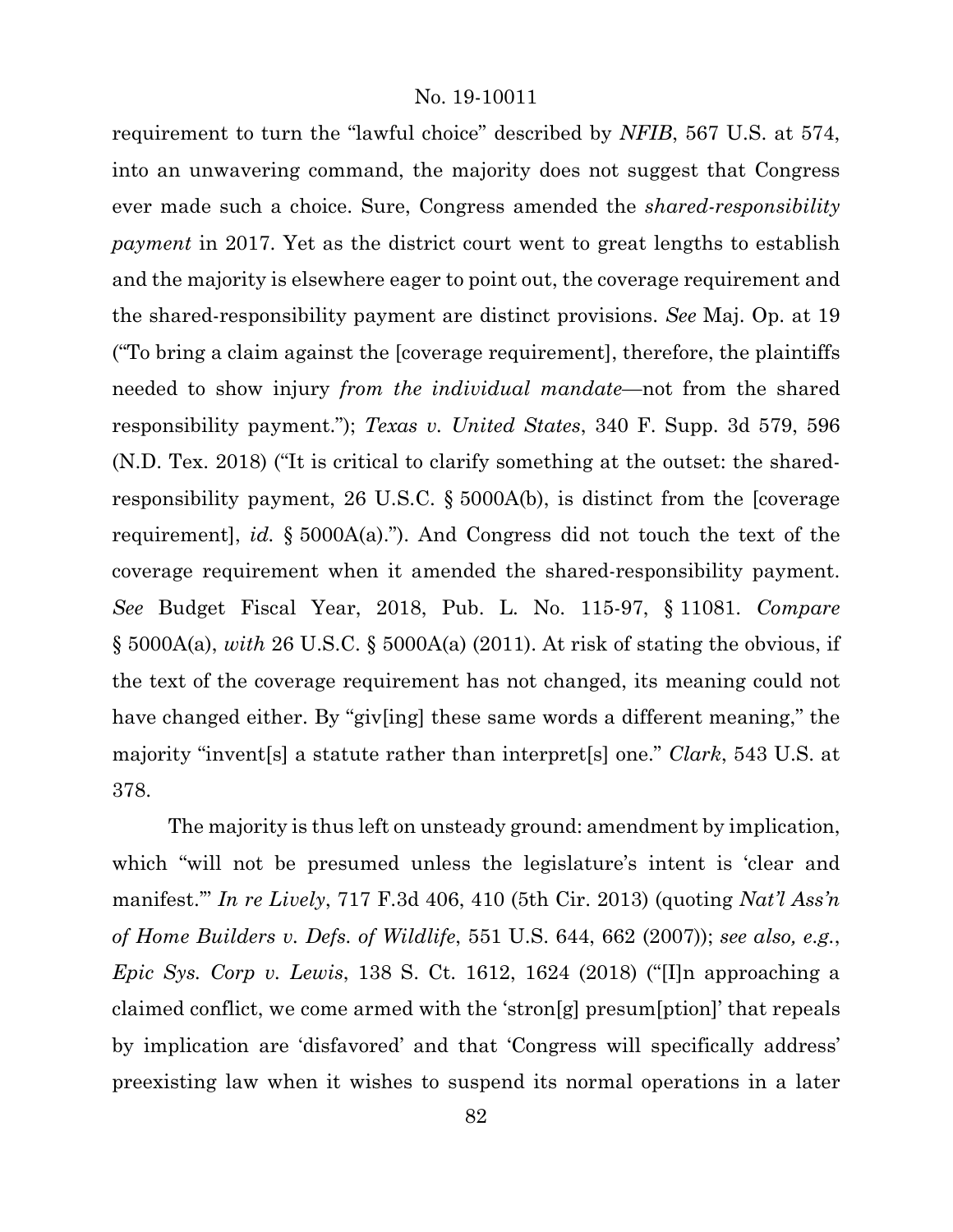statute." (second and third alterations in original) (quoting *United States v. Fausto*, 484 U.S. 439, 452-53 (1988))). This rule operates with equal force when a judicial construction previously illuminated the meaning of the purportedly amended statute. *See TC Heartland LLC v. Kraft Foods Grp. Brands LLC*, 137 S. Ct. 1514, 1520 (2017) ("When Congress intends to effect a change of [a statute's earlier judicial interpretation], it ordinarily provides a relatively clear indication of its intent in the text of the amended provision."); *Midlantic Nat'l Bank v. N.J. Dep't of Envtl. Prot.*, 474 U.S. 494, 501 (1986) ("The normal rule of statutory construction is that if Congress intends for legislation to change the interpretation of a judicially created concept, it makes that intent specific."); *cf. Whitman v. Am. Trucking Ass'n*, 531 U.S. 457, 468 (2001) ("Congress, we have held, does not alter the fundamental details of a regulatory scheme in vague terms or ancillary provisions—it does not, one might say, hide elephants in mouseholes."). Congress's silence on the matter is thus conclusive.

Yet even if one probes further, it boggles the mind to suggest that Congress intended to turn a nonmandatory provision into a mandatory provision by doing away with the only means of incentivizing compliance with that provision. Congress quite plainly intended to relieve individuals of the burden the coverage requirement put on them; it did not intend to *increase* that burden. And if it did, it certainly did not make that intent "clear and manifest." *Lively*, 717 F.3d at 410. Moreover, the considerations that led the *NFIB* Court to conclude that Congress did not intend the coverage requirement to impose a legal command to purchase health insurance are even more compelling in the absence of the shared-responsibility payment. Whereas before the only "negative legal consequence[] to not buying health insurance" was the payment of a tax, *NFIB*, 567 U.S. at 567-68, now there are no consequences *at all*. And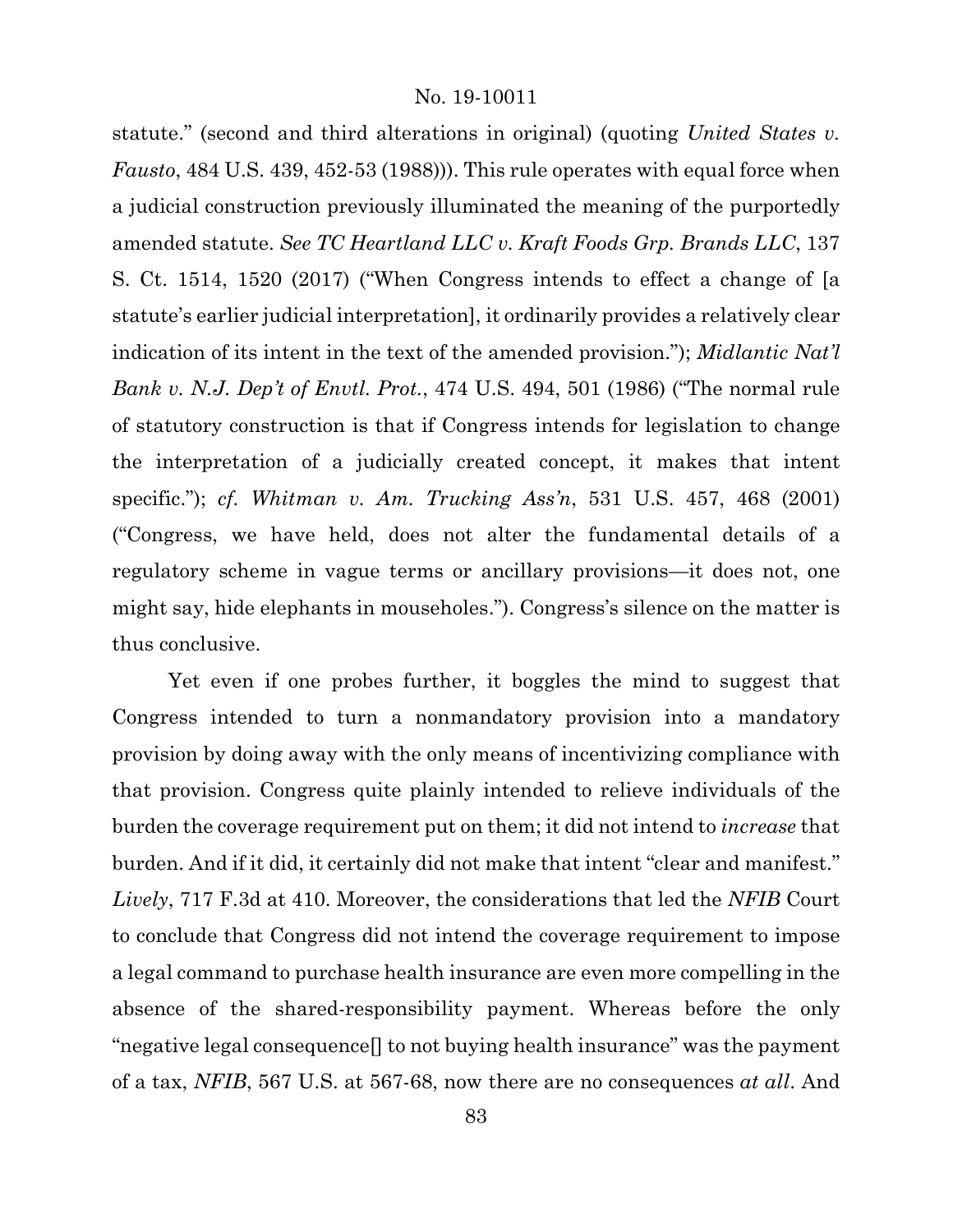as the Congressional Budget Office ("CBO") has predicted, without the sharedresponsibility payment, most applicable individuals will not maintain health insurance solely for the purpose of obeying the coverage requirement. *See*  Cong. Budget Office, Repealing the Individual Health Insurance Mandate: An Updated Estimate at 1 (2017). "That Congress apparently regards such extensive failure to comply with the [coverage requirement] as tolerable suggests that Congress did not think it was creating [millions of] outlaws." *NFIB*, 567 U.S. at 568.

Ergo, when Congress zeroed-out the shared-responsibility payment without amending the coverage requirement, it did not do away with the lawful choice it previously offered applicable individuals; it simply changed the parameters of that choice. Under the old scheme, applicable individuals could lawfully choose between maintaining health insurance and paying a tax. Under the new scheme, applicable individuals can lawfully choose between maintaining health insurance and doing nothing. In other words, the coverage requirement is a dead letter—it functions as an expression of national policy or words of encouragement, at most. Accordingly, although I would not reach the merits, I would reverse if I did.

## **IV.**

I agree with much of what the majority has to say about the district court's severability ruling. But I fail to understand the logic behind remanding this case for a do-over. Severability is a question of law that this court can review de novo. And the answer here is quite simple—indeed, a severability analysis will rarely be easier. After all, "[o]ne determines what Congress would have done by examining what it did," and Congress declawed the coverage requirement without repealing any other part of the ACA. *Legal Servs. Corp v. Velazquez*, 531 U.S. 533, 560 (2001) (Scalia, J., dissenting); *see also Ayotte v.*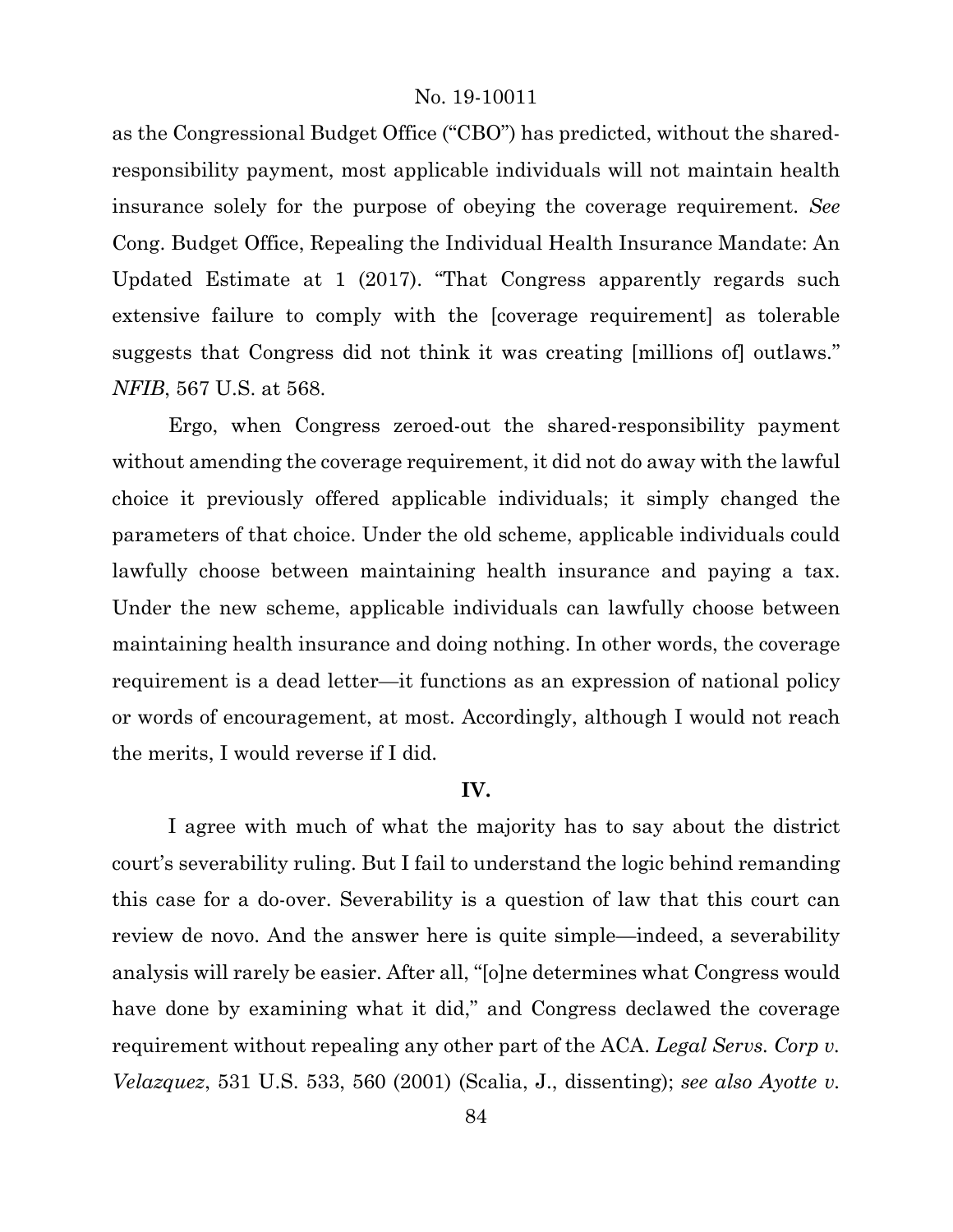*Planned Parenthood of N. New Eng.*, 546 U.S. 320, 330 (2006) ("[T]he touchstone for [severability analysis] is legislative intent."). Consequently, little guesswork is needed to determine that Congress believed the ACA could stand in its entirety without the unenforceable coverage requirement.

The majority suggests that remand is necessary because the district court "has many tools at its disposal" and is thus "best positioned to undertake" the severability inquiry. Maj. Op. at 60. It is true that the district court is better able to assess factual issues than appellate judges, because it can hold evidentiary hearings, but I cannot see how that could be relevant, since severability is a question of law that we review de novo. Further, it is not clear what sort of evidence the district court could receive that would be useful when deciding severability questions except perhaps legislative history, a source which the majority derides. *See* Maj. Op. at 56 n.45 ("[W]e caution against relying on individual statements by legislators to determine the meaning of the law."). When it comes to analyzing the statute's text and historical context, *see id.*, we are just as competent as the district court. There is thus no reason to prolong the uncertainty this litigation has caused to the future of this indubitably significant statute.[12](#page-84-0)

# **A.**

Before I address the more specific problems with the district court's inseverability ruling, some background on the ACA is in order. Congress

<span id="page-84-0"></span><sup>&</sup>lt;sup>12</sup> The majority also suggests that remand is necessary so that the district court can consider remedial issues, raised by the United States for the first time on appeal, regarding the appropriate scope of relief. But such issues are largely moot if, as I believe, the coverage requirement is completely severable from the rest of the ACA. For example, I do not perceive a meaningful difference between a nationwide injunction prohibiting enforcement of the already-unenforceable coverage requirement versus an injunction against enforcement that is limited to the plaintiff states. In any case, this court could—and, in my view, should resolve the severability issue even if remanding remedial issues is appropriate.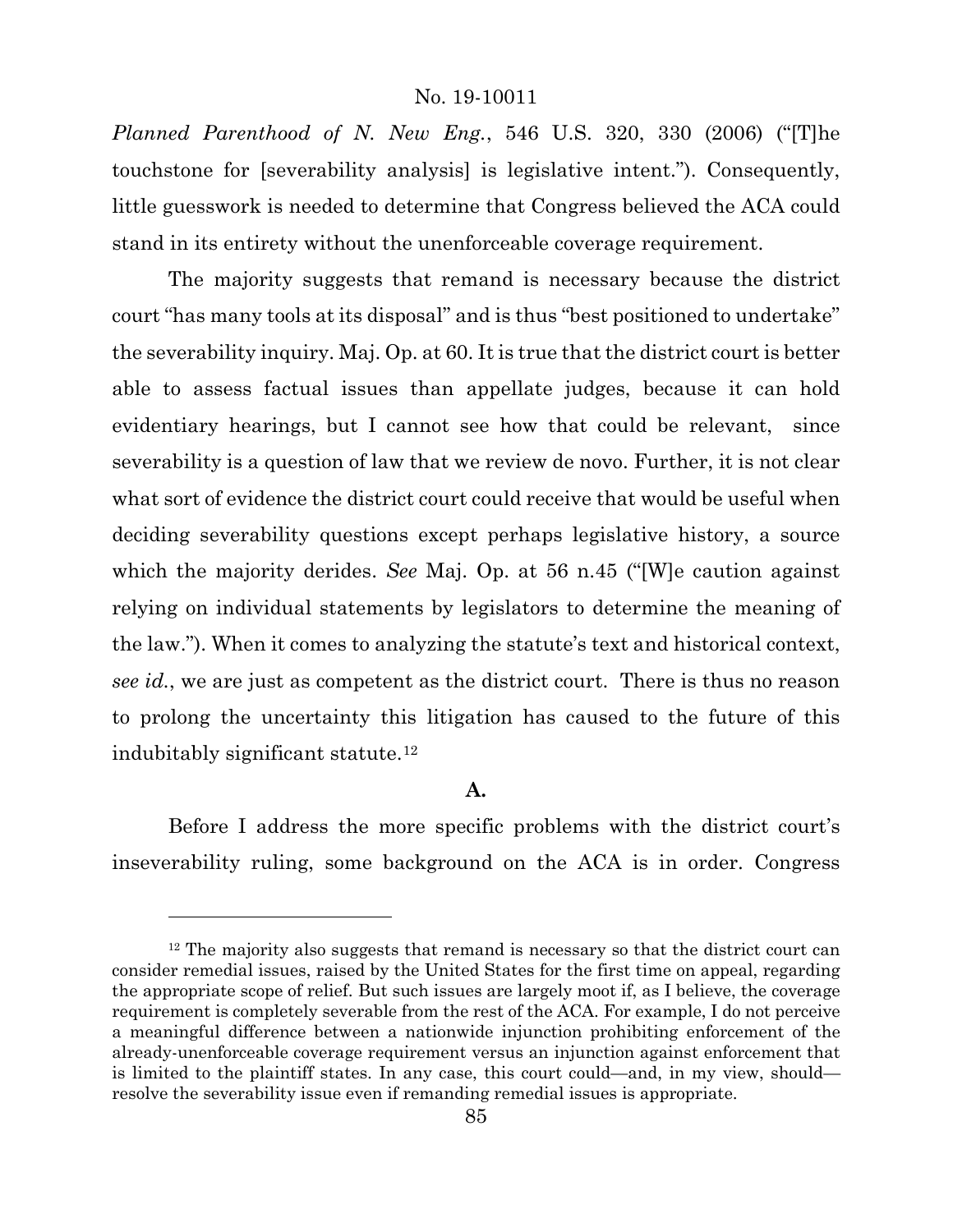passed the ACA in 2010 to address a growing crisis of Americans living without health insurance. Prior to the ACA, nearly 50 million Americans (about 15 percent of the population at the time) were uninsured. *Florida ex rel. Att'y Gen. v. U.S. Dep't of Health & Human Servs.*, 648 F.3d 1235, 1244 (11th Cir. 2011), *rev'd on other grounds*, *NFIB*, 567 U.S. 519. Although many large employers provided health insurance, coverage was often cost prohibitive for small businesses and consumers seeking insurance through the individual market (i.e., directly instead of through an employer). *See* U.S. Gov't Accountability Office, GAO-12-166R, Health Care Coverage: Job Lock and the Potential Impact of the Patient Protection and Affordable Care Act 3-4 (2011). Moreover, insurance companies could—and regularly would—deny coverage to high-risk consumers, especially those with preexisting medical conditions. *Id.* at 4.

The pre-ACA status quo created numerous economic and social problems. Most obviously, America's uninsured population could not afford spiraling healthcare costs, thus exacerbating health problems, leading to an estimated 45,000 premature deaths annually, Andrew P. Wilper et al., *Health Insurance and Mortality in US Adults*, 99 Am. J. Pub. Health 2289, 2292 (2009), and causing "62 percent of all personal bankruptcies," 42 U.S.C. § 18091(2)(G). The uninsured crisis caused some subtler problems too. For one thing, hospitals would have to absorb the costs of treating uninsured patients and would inevitably pass those costs along to insurance companies, which would then pass them along to consumers. *See* § 18091(2)(F) ("The cost of providing uncompensated care to the uninsured was \$43,000,000,000 in 2008. To pay for this cost, health care providers pass on the cost to private insurers, which pass on the cost to families."). *See generally* Amicus Br. of HCA Healthcare, Inc. at 9-13. And dependency on employer-based healthcare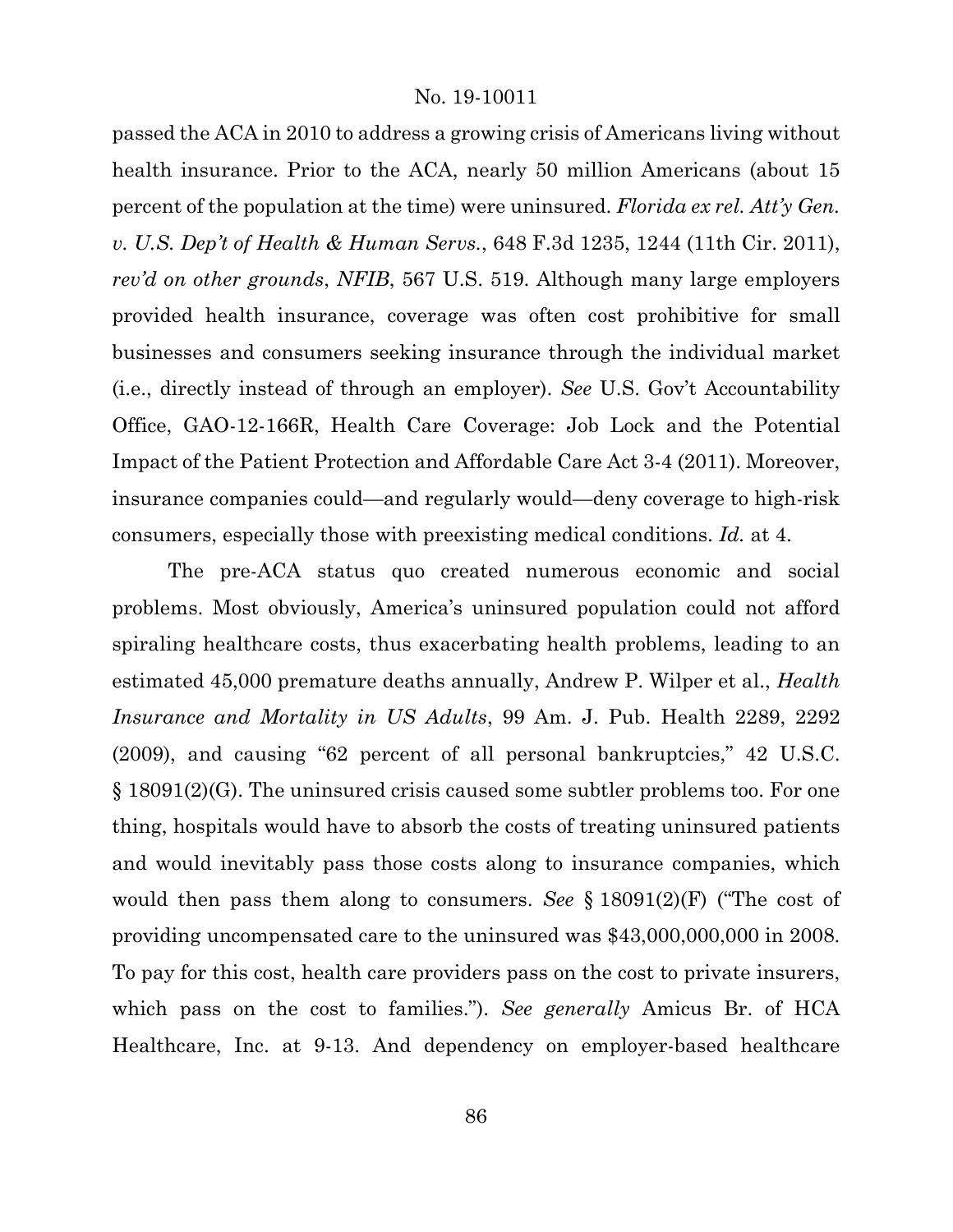decreased labor mobility, discouraged entrepreneurship, and kept potential caregivers away from the home. *See* GAO-12-166R, *supra*, at 5-6.

In enacting the ACA, Congress sought to address these and other problems with the national healthcare system by drastically reducing the number of uninsured and underinsured Americans. To achieve this goal, the ACA undertook a series of reforms, most notably to the individual insurance market. *See generally* Patient Protection and Affordable Care Act, Pub. L. No. 111-148, tit. I, 124 Stat. 119 (2010). Among the ACA's most important (and visible) reforms are two related provisions: guaranteed issue and community rate. *See* 42 U.S.C. §§ 300gg, 300gg-1. The guaranteed-issue provision requires health-insurance providers to accept every individual who applies for coverage, thus preventing insurers from denying coverage based on a consumer's preexisting medical condition. *See* § 300gg-1(a). The community-rate provision prevents insurers from charging a higher rate because of a policyholder's medical condition. *See* § 300gg(a).

Left without some counterbalance, the guaranteed-issue and community-rate provisions threatened to overload insurers' risk pools with high-risk policyholders. Beyond allowing more high-risk consumers to purchase health insurance (as intended), these provisions disincentivized healthy (i.e., low risk) consumers from purchasing health insurance because it allowed them to wait until they developed costly health problems to purchase insurance.[13](#page-86-0) This would have caused premiums to skyrocket, exacerbating many of the problems Congress sought to solve. *See generally* Amicus Br. of Blue Cross Blue Shield Ass'n at 3-4. Thus, the ACA included several provisions to incentivize low-risk consumers to purchase health insurance. It offered tax

<span id="page-86-0"></span><sup>&</sup>lt;sup>13</sup> This is known as the adverse-selection problem.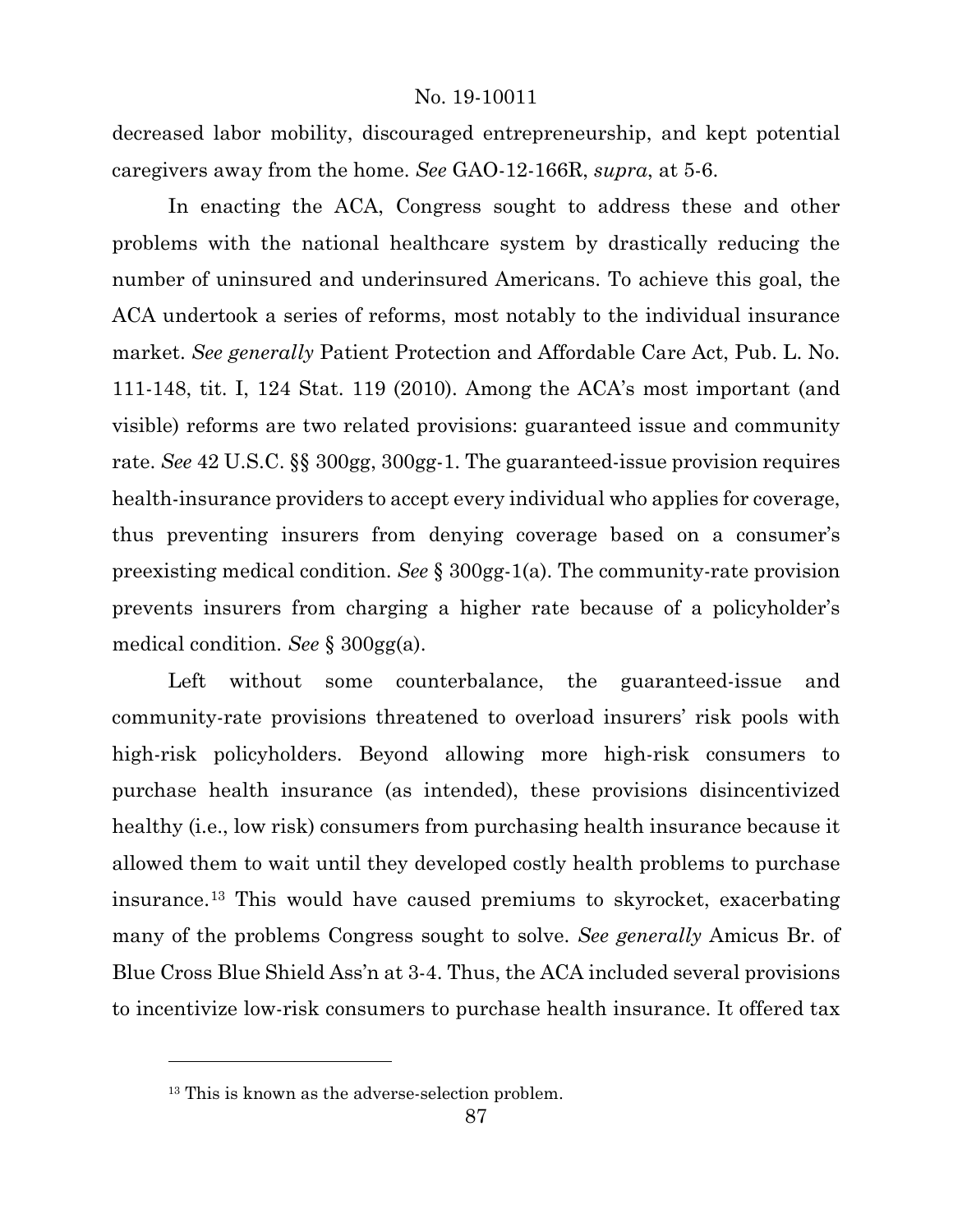credits to offset much of the cost of health insurance for middle-income consumers. *See* 26 U.S.C. § 36B(b). It created healthcare exchanges to facilitate competition among health plans and to lower transaction costs. *See* 42 U.S.C. §§ 18031, 18041. It limited new enrollments to an open-enrollment period set by the Secretary of Health and Human Services, which mitigates the adverseselection problem by preventing consumers from purchasing health insurance only when they need it. *See* § 18031(c)(6). And it included the coverage requirement at issue in this lawsuit. *See* § 5000A(a).

Although the coverage requirement has been among the ACA's bestknown provisions, the ACA's reforms to the private insurance market extend well beyond it. As just mentioned, Congress created other mechanisms to achieve the same goal as the coverage requirement: incentivize low-risk consumers to purchase health insurance. The ACA also included other provisions expanding access to the private insurance market, including a requirement that employers with 50 or more employees offer health insurance, *see* 26 U.S.C. § 4980H, and a requirement that health-insurance providers allow young adults to remain on their parents' insurance until they turn 26, *see* 42 U.S.C. § 300gg-14. And it included provisions designed to make healthinsurance policies more attractive, such as those directly regulating premiums, *see, e.g.*, *id.* § 300gg-18(b), limiting benefits caps, *see id.* § 300gg-11, and prescribing certain minimum-coverage requirements for health plans, *see, e.g.*, *id.* § 300gg-13. Moreover, the ACA contains countless other provisions that are unrelated to the private insurance market—and many that are only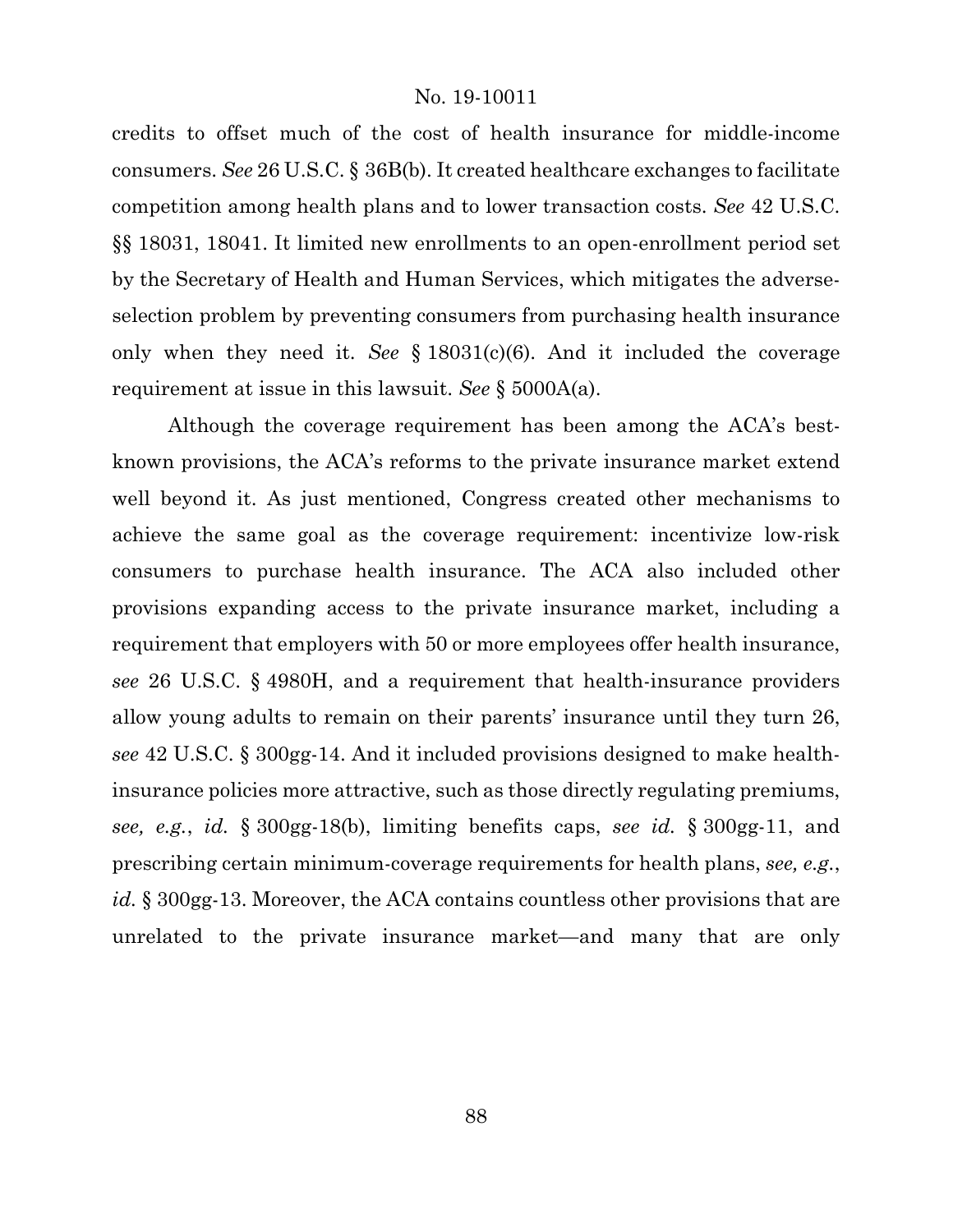tangentially related to health insurance at all.[14](#page-88-0) The following are only some of many possible examples:

- Section 3006, which directs the Secretary of Health and Human Services to "develop a plan to implement a value-based purchasing program for payments under the Medicare program . . . for skilled nursing facilities."
- Section 4205, which requires chain restaurants to conspicuously display "the number of calories contained in . . . standard menu item[s]."
- Section 5204, which creates a student-loan repayment assistance program "to eliminate critical public health workforce shortages in Federal, State, local and tribal public health agencies."
- Section 6402, which, among other things, strengthens criminal laws prohibiting healthcare fraud.
- Title III of Part X, which reauthorizes and amends the Indian Health Care Improvement Act, a decades-old statute creating and maintaining the infrastructure for tribal healthcare services.

Given the breadth of the ACA and the importance of the problems that Congress set out to address, it is simply unfathomable to me that Congress hinged the future of the entire statute on the viability of a single, deliberately unenforceable provision.[15](#page-88-1)

<span id="page-88-0"></span><sup>14</sup> The ACA contains ten titles. Only the first title focuses on the private insurance industry. The other titles address wide-ranging topics from the "prevention of chronic disease," ACA tit. IV, to the "health care work force," *id.* tit. V.

<span id="page-88-1"></span><sup>&</sup>lt;sup>15</sup> I do not mean to suggest that, as a policy matter, Congress chose the best (or even worthwhile) solutions to these problems. Such matters are beyond my job description, so I express no opinion on them. But the district court should have thought more critically about whether Congress likely intended to leave its chosen solution to a serious problem so vulnerable to judicial invalidation.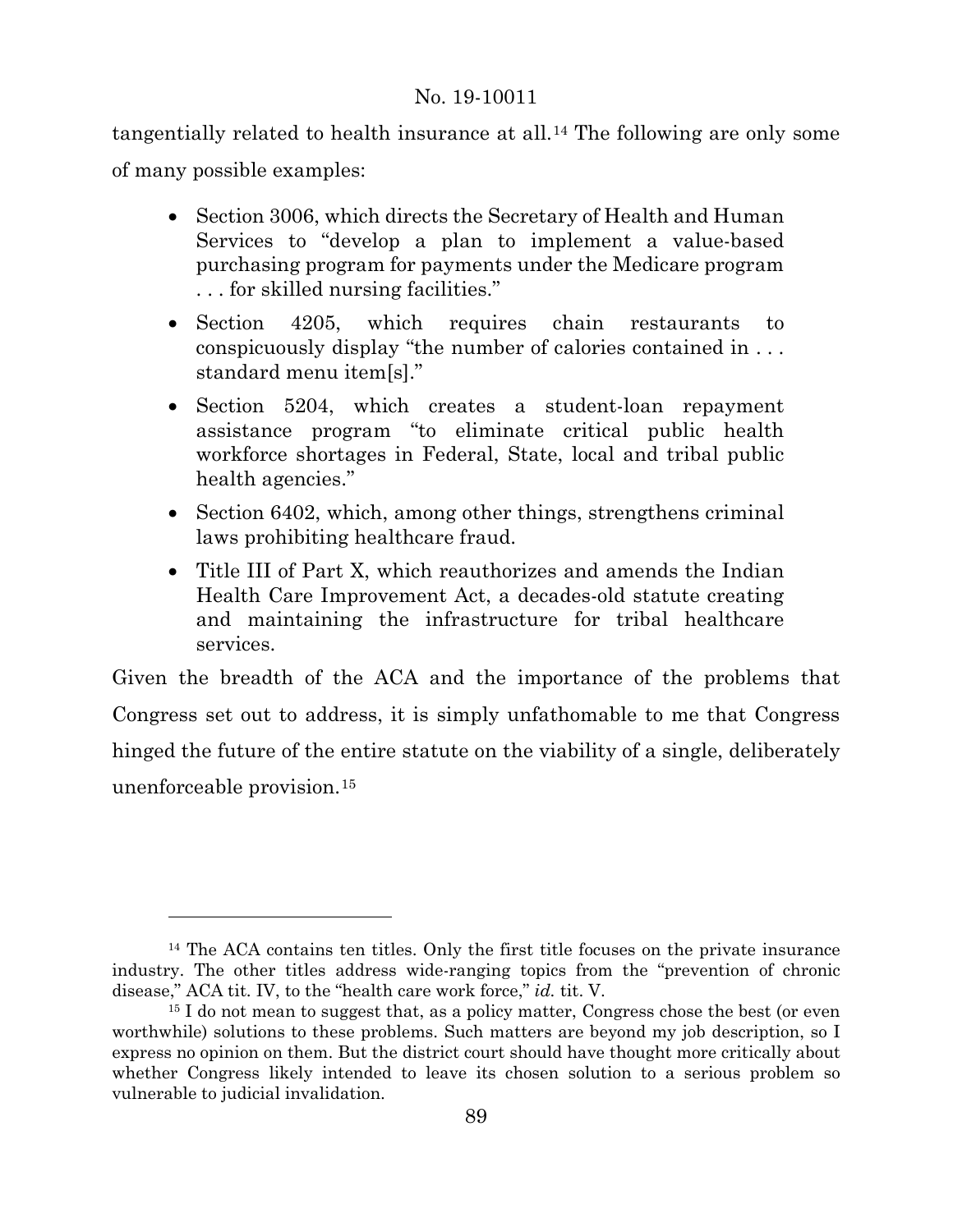#### **B.**

In *Planned Parenthood of Northern New England*, the Court announced the three principles that must guide our severability analysis. "First, we try not to nullify more of a legislature's work than is necessary, for we know that '[a] ruling of unconstitutionality frustrates the intent of the elected representatives of the people.'" *Planned Parenthood of N. New Eng.*, 546 U.S. at 329 (alteration in original) (quoting *Regan v. Time, Inc.*, 468 U.S. 641, 652 (1984) (plurality opinion)). "Second, mindful that our constitutional mandate and institutional competence are limited, we restrain ourselves from 'rewrit[ing] [a] law to conform it to constitutional requirements' even as we strive to salvage it." *Id.* (first alteration in original) (quoting *Am. Booksellers*, 484 U.S. at 397). "Third, the touchstone for any decision about remedy is legislative intent, for a court cannot 'use its remedial powers to circumvent the intent of the legislature.'" *Id.* at 330 (quoting *Califano v. Westcott*, 443 U.S. 76, 94 (1979) (Powell, J., concurring in part and dissenting in part)).

In accordance with these principles, the Court's cases suggest a two-part inquiry. First, we must ask "whether the law remains 'fully operative' without the invalid provisions." *Murphy v. NCAA*, 138 S. Ct. 1461, 1482 (2018); *see also United States v. Booker*, 543 U.S. 220, 258-59 (2005); *Alaska Airlines, Inc. v. Brock*, 480 U.S. 678, 684 (1987). If so, the remaining provisions are "presumed severable" from the invalid provision. *Chadha*, 462 U.S. at 934 (quoting *Champlin Ref. Co. v. Corp. Comm'n*, 286 U.S. 210, 234 (1932)). This presumption is rebutted only if "the statute's text or historical context makes it 'evident' that Congress, faced with the limitations imposed by the Constitution, would have preferred" no statute over the statute with only the permissible provisions. *Free Enter. Fund v. Pub. Co. Accounting Oversight Bd.*, 561 U.S. 477, 509 (2010). And as should be clear by now, "the 'normal rule' is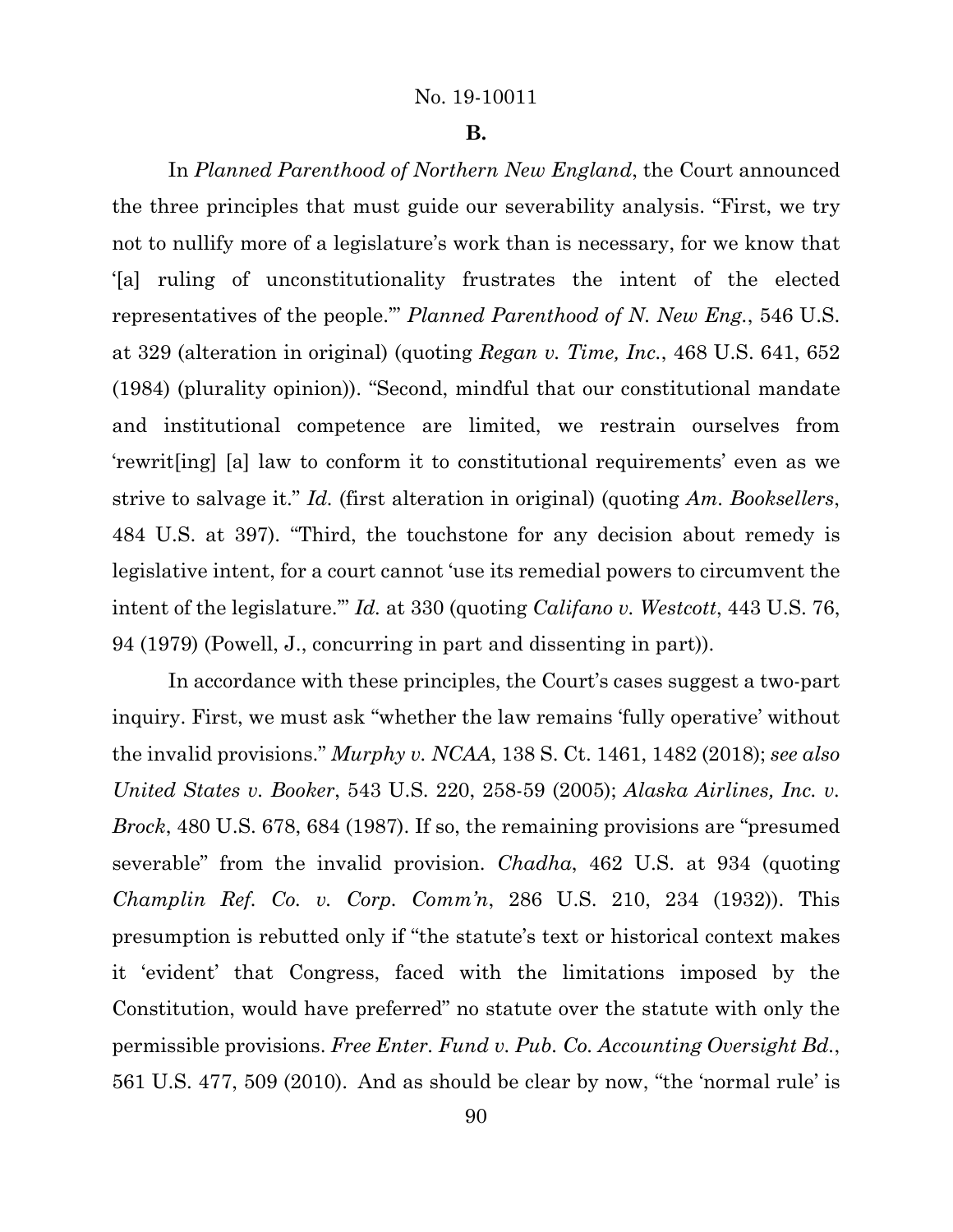'that partial, rather than facial, invalidation is the required course.'" *Id.* at 508 (quoting *Brockett v. Spokane Arcades, Inc.*, 472 U.S. 491, 504 (1985)).

### **1.**

The majority has identified the most glaring flaw in the district court's severability analysis: the district court "gives relatively little attention to the intent of the 2017 Congress, which appears in the analysis only as an afterthought." When one takes this fact into account, there can be little doubt as to Congress's intent.

We have unusual insight into Congress's thinking because Congress was given a chance to weigh in on the ACA's future without an effective coverage requirement and it decided the ACA should remain in place. By zeroing out the shared-responsibility payment, the 2017 Congress left the coverage requirement unenforceable. If Congress viewed the coverage requirement as so essential to the rest of the ACA that it intended the entire statute to rise and fall with the coverage requirement, it is inconceivable that Congress would have declawed the coverage requirement as it did. And make no mistake: Congress declawed the coverage requirement. As the CBO found only a month before Congress passed the TCJA, "[i]f the [coverage requirement] penalty was eliminated but the [coverage requirement] itself was not repealed, the results would be very similar to" if the coverage requirement itself were repealed. 2017 CBO Report, *supra*, at 1. Regardless of lofty civic notions about people who follow the law for the sake of following the law, the objective evidence before Congress was that "only a small number of people" would obey the coverage requirement without the shared-responsibility payment. *Id.*; *cf. Dep't of Commerce*, 139 S. Ct. at 2565-66 (concluding people will "predictabl[y]" "violate their legal duty" when incentivized to do so). Congress accordingly knew that repealing the shared-responsibility payment would have the same essential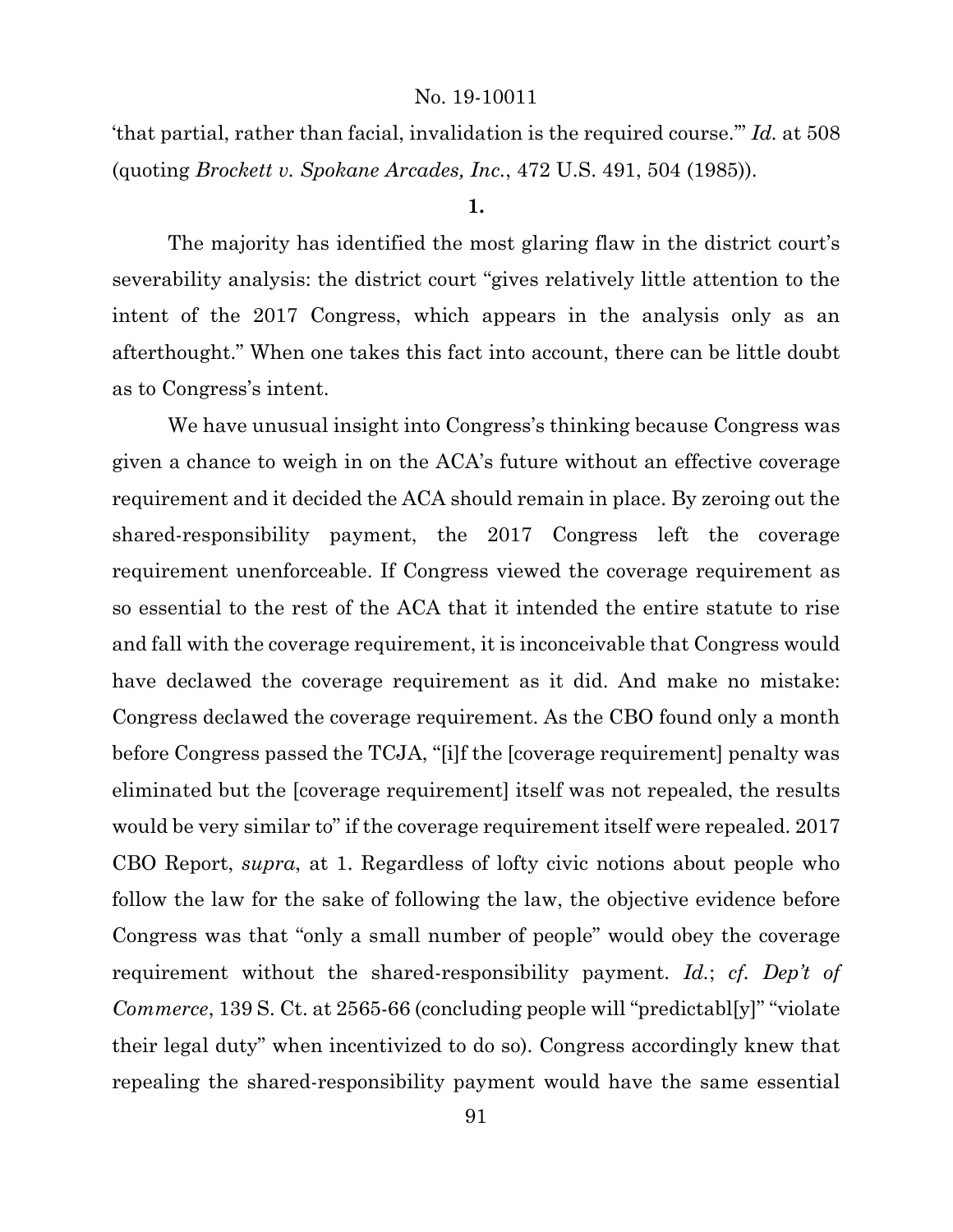effect on the ACA's statutory scheme as would repealing the coverage requirement.

Furthermore, as various amici highlight, judicial repeal of the ACA would have potentially devastating effects on the national healthcare system and the economy at large. *See, e.g.*, Amicus Br. of Am.'s Health Ins. Plans (discussing impact on health-insurance industry); Amicus Br. of 35 Counties, Cities, and Towns (discussing impact on municipalities); Amicus Br. of Bipartisan Econ. Scholars (discussing impact on economy); Amicus Br. of Am. Hosp. Ass'n et al. (discussing impact on hospitals). Regardless of whether the ACA is good or bad policy, it is undoubtedly *significant* policy. It is unlikely that Congress would want a statute on which millions of people rely for their healthcare and livelihoods to disappear overnight with the wave of a judicial wand. If Congress wanted to repeal the ACA through the deliberative legislative process, it could have done so. But with the stakes so high, it is difficult to imagine that this is a matter Congress intended to turn over to the judiciary.

#### **2.**

A second flaw in the district court's analysis is the great weight it places on the fact that Congress in 2017 did not repeal its statutory findings emphasizing the coverage requirement's importance to the guaranteed-issue and community-rate provisions. *See* 42 U.S.C. § 18091. The district court overread the significance of § 18091. Congress enacted the findings in § 18091 to demonstrate the coverage requirement's role in regulating interstate commerce. When it invokes its commerce power, Congress routinely makes such findings to facilitate judicial review. *See United States v. Morrison*, 529 U.S. 598, 612 (2000) ("While 'Congress normally is not required to make formal findings as to the substantial burdens that an activity has on interstate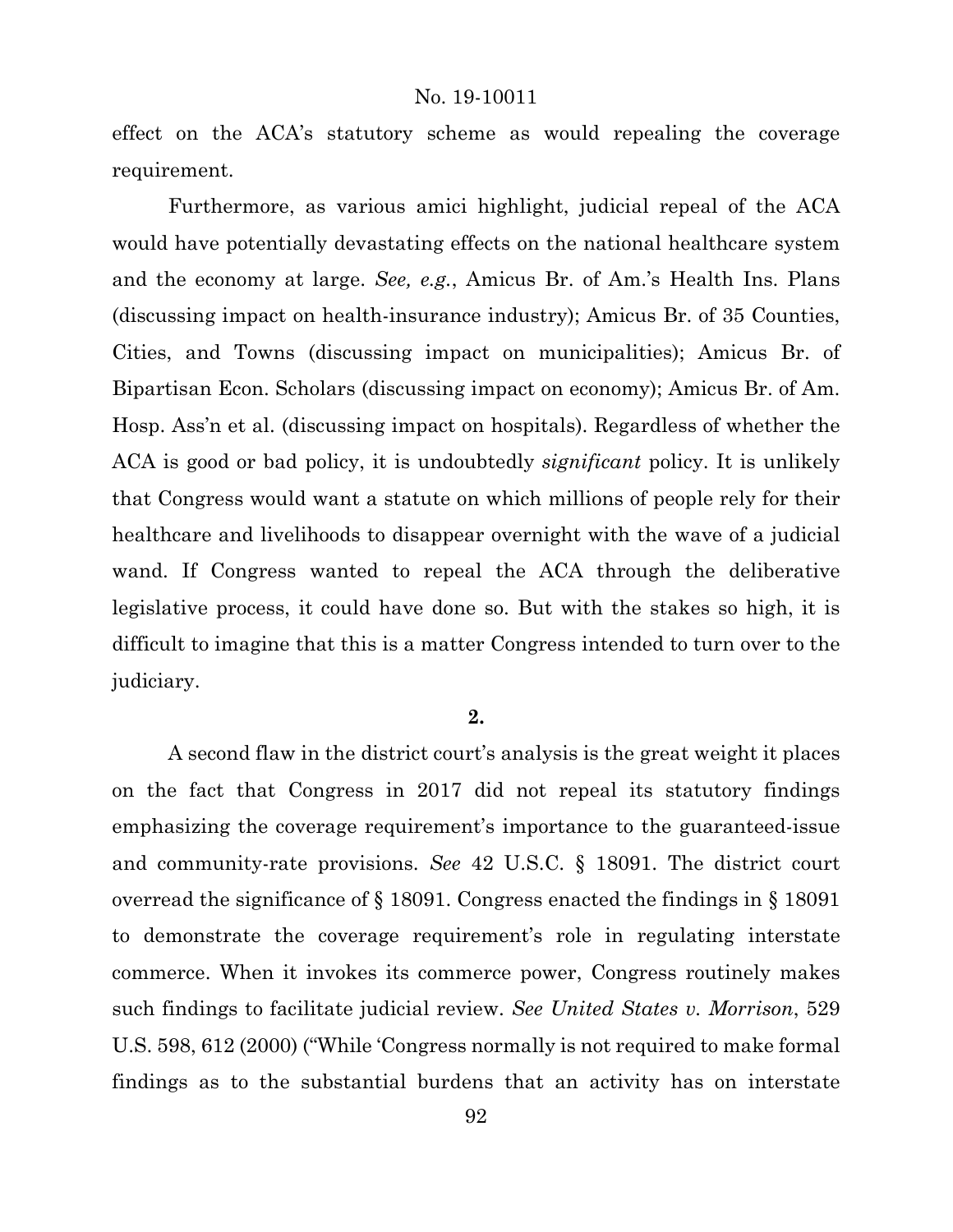commerce,' the existence of such findings may 'enable us to evaluate the legislative judgment that the activity in question substantially affect[s] interstate commerce, even though no such substantial effect [is] visible to the naked eye.'" (alterations in original) (citation omitted) (quoting *United States v. Lopez*, 514 U.S. 549, 562-63 (1995))). Indeed, § 18091(2), the subsection the district court focused its attention on, is entitled "Effects on the national economy and interstate commerce."

Section 18091 is not an inseverability clause, and nothing in its text suggests that Congress intended to make the coverage requirement inseverable from the remainder of the ACA. If Congress intended to draft an inseverability clause, it knew how to do so. *See* Office of Legislative Counsel, U.S. Senate, Senate Legislative Drafting Manual § 131(b) (1997) (explaining purpose of inseverability clause). *Compare id.* § 131(c) (providing as example of proper form for inseverability clause: "EFFECT OF INVALIDITY ON OTHER PROVISIONS OF ACT.—If section 501, 502, or 503 of the Federal Election Campaign Act of 1971 (as added by this section) or any part of those sections is held to be invalid, all provisions of and amendments made by this Act shall be invalid"), *with* § 18091(2)(H) ("The requirement is an essential part of this larger regulation of economic activity, and the absence of the requirement would undercut Federal regulation of the health insurance market."). In fact, both the House and the Senate legislative drafting guides suggest that Congress should include an inseverability clause if it wants to make a statute inseverable because "[t]he Supreme Court has made it quite clear that invalid portions of statutes are to be severed 'unless it is evident that the Legislature would not have enacted those provisions which are within its powers, independently of that which is not.'" Office of Legislative Counsel, U.S. House of Representatives, House Legislative Counsel's Manual on Drafting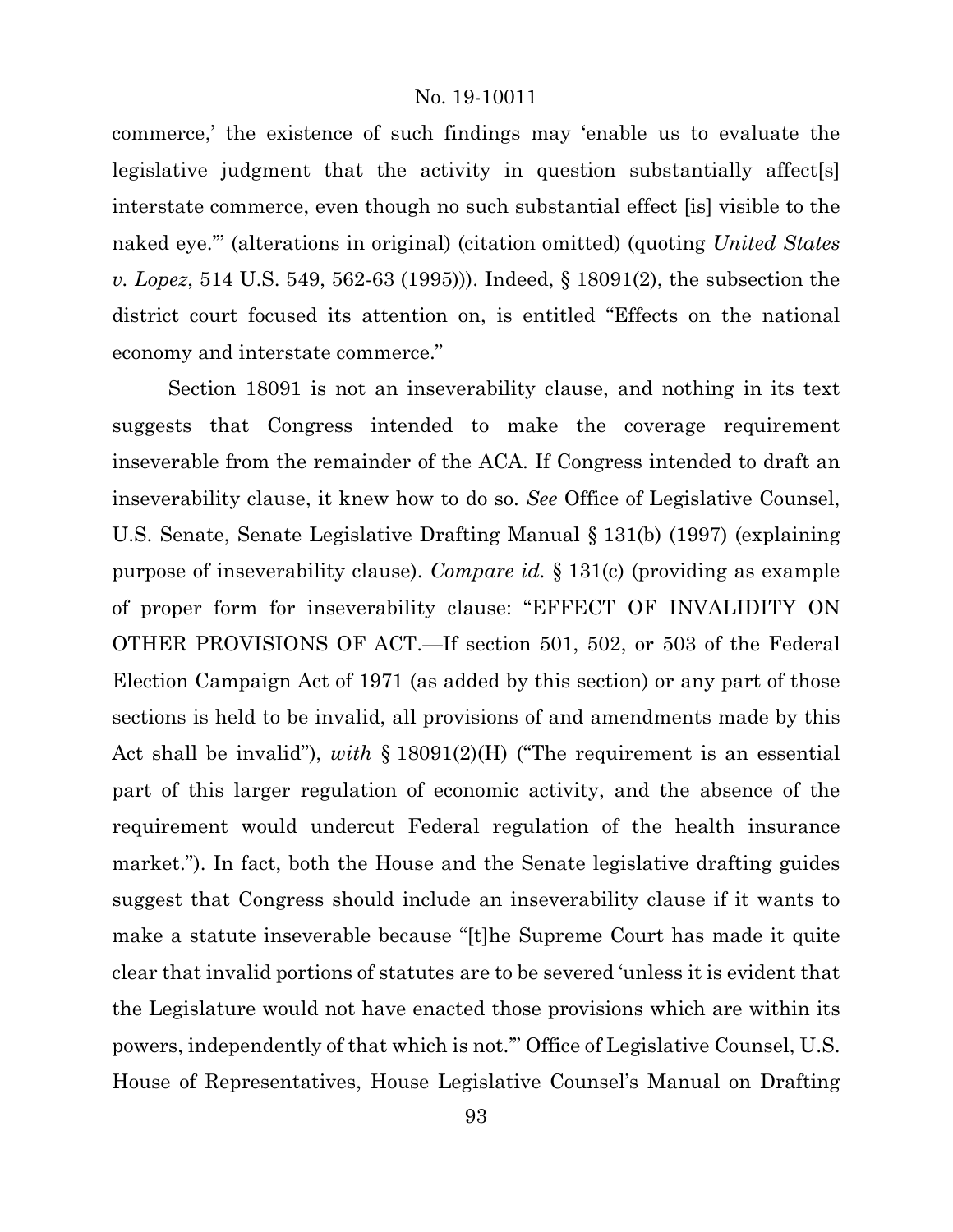Style § 328 (1995) (quoting *Chadha*, 462 U.S. at 931); *accord* Senate Legislative Drafting Manual, *supra*, at § 131(a). The absence of a genuine inseverability clause should be all but conclusive in assessing the legislature's intent.

Moreover, the argument that § 18091 is meant to signal Congress's intent that the coverage requirement be inseverable proves far too much. Section 18091 discusses the coverage requirement's importance to the entire federal healthcare regulatory scheme, including—along with the ACA—the Public Health Service Act ("PHSA") and the Employee Retirement Income Security Act ("ERISA"). *See* § 18091(2)(H) ("Under the Employee Retirement Income Security Act of 1974 (29 U.S.C. 1001 et seq.), the Public Health Service Act (42 U.S.C. 201 et seq.), and this Act, the Federal Government has a significant role in regulating health insurance. The [coverage] requirement is an essential part of *this larger regulation* of economic activity, and the absence of the requirement would undercut Federal regulation of the health insurance market." (emphasis added)). It is not suggested that Congress intended a court to strike down the PHSA and ERISA if it found the coverage requirement unconstitutional. This would be especially implausible given the intensity of the debate over the coverage requirement's constitutionality from the get-go. *See NFIB*, 567 U.S. at 540 ("On the day the President signed the [ACA] into law, Florida and 12 other States filed a complaint in the Federal District Court for the Northern District of Florida."). Yet in signaling that the coverage requirement is "an essential part of this larger regulation," Congress did not distinguish between the ACA and these prior statutes. Thus, § 18091 cannot reasonably be read to bear on the coverage requirement's severability.

#### **3.**

Another flaw in the district court's analysis is its suggestion that the Supreme Court concluded in *NFIB* and *King v. Burwell*, 135 S. Ct. 2480 (2015),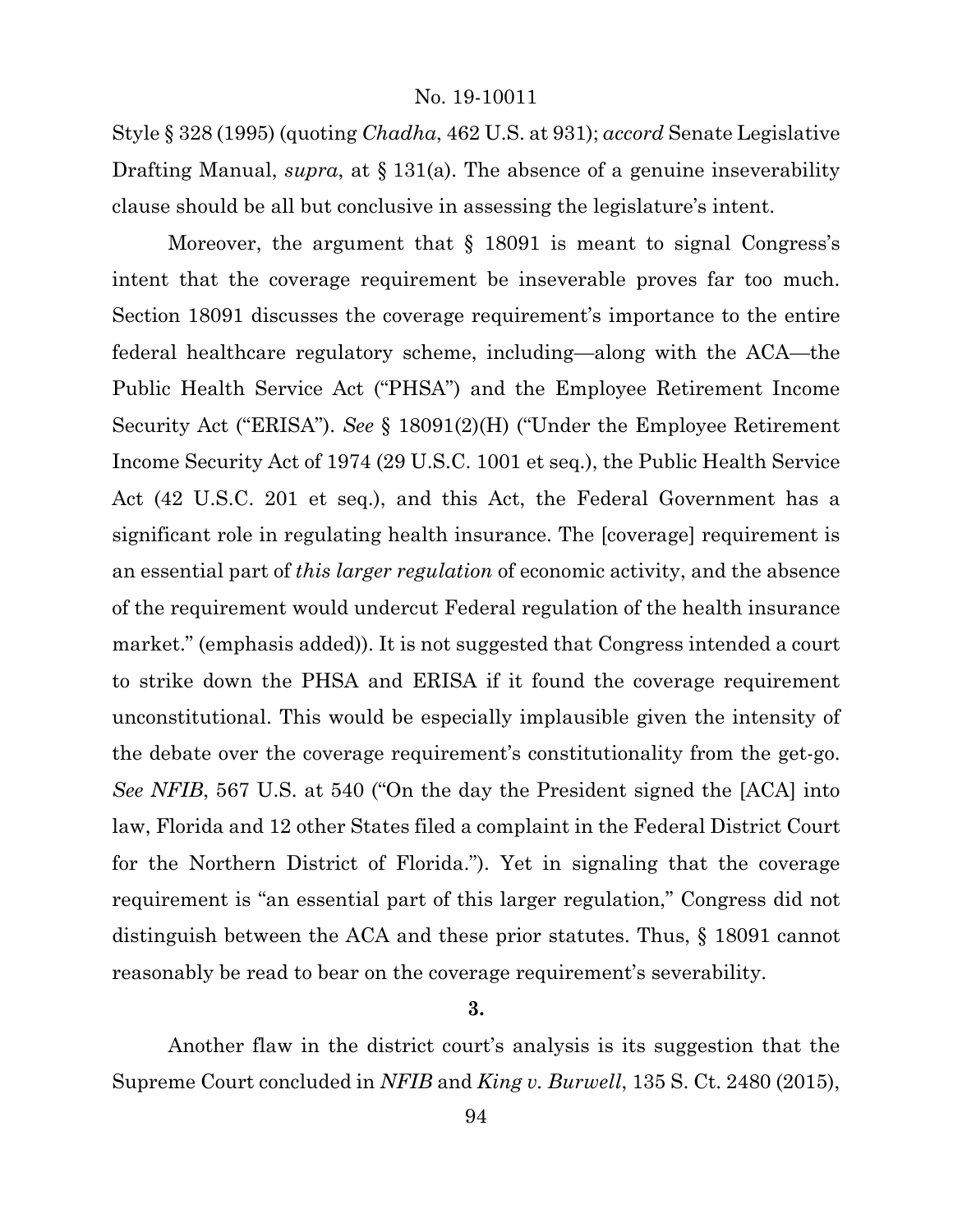that the coverage requirement is inseverable from the ACA's guaranteed-issue and community-rate provisions. The district court misconstrued these opinions. And even if the district court read them correctly, these opinions address the coverage requirement as enforced by the shared-responsibility payment. They give little valuable insight into the coverage requirement's role in the post-TCJA ACA.

In *NFIB*, only the dissenters addressed the coverage requirement's severability. The district court did not suggest it is bound by a Supreme Court dissent, and of course it is not. The district court instead took language from the other five Justices out of context to conclude that each of them viewed the coverage requirement as inseverable. But none of the language the district court cited addresses severability. *See NFIB*, 567 U.S. at 547-48 (opinion of Roberts, C.J.) (discussing Government's argument that coverage requirement plays a role in regulating interstate commerce); *id.* at 597 (Ginsburg, J., dissenting in part) (same). Although the Justices' reasoning certainly suggests that they saw the coverage requirement as an important part of the statutory scheme as it existed in 2012, this does not mean the Justices found it "evident" that Congress would have preferred the entire statute to fall without the coverage requirement. *Alaska Airlines*, 480 U.S. at 684.

*King* likewise contains some helpful commentary about the ACA's original statutory scheme, but it does not discuss severability or otherwise control the severability analysis. The Court ruled in *King* that the ACA's tax credits were available to every eligible consumer regardless of whether the state in which a consumer lived established its own exchange or relied on the federally operated exchange. 135 S. Ct. at 2496. The coverage requirement came up because many more individuals would have been exempt from the shared-responsibility payment if tax credits were not available to them. *Id.* at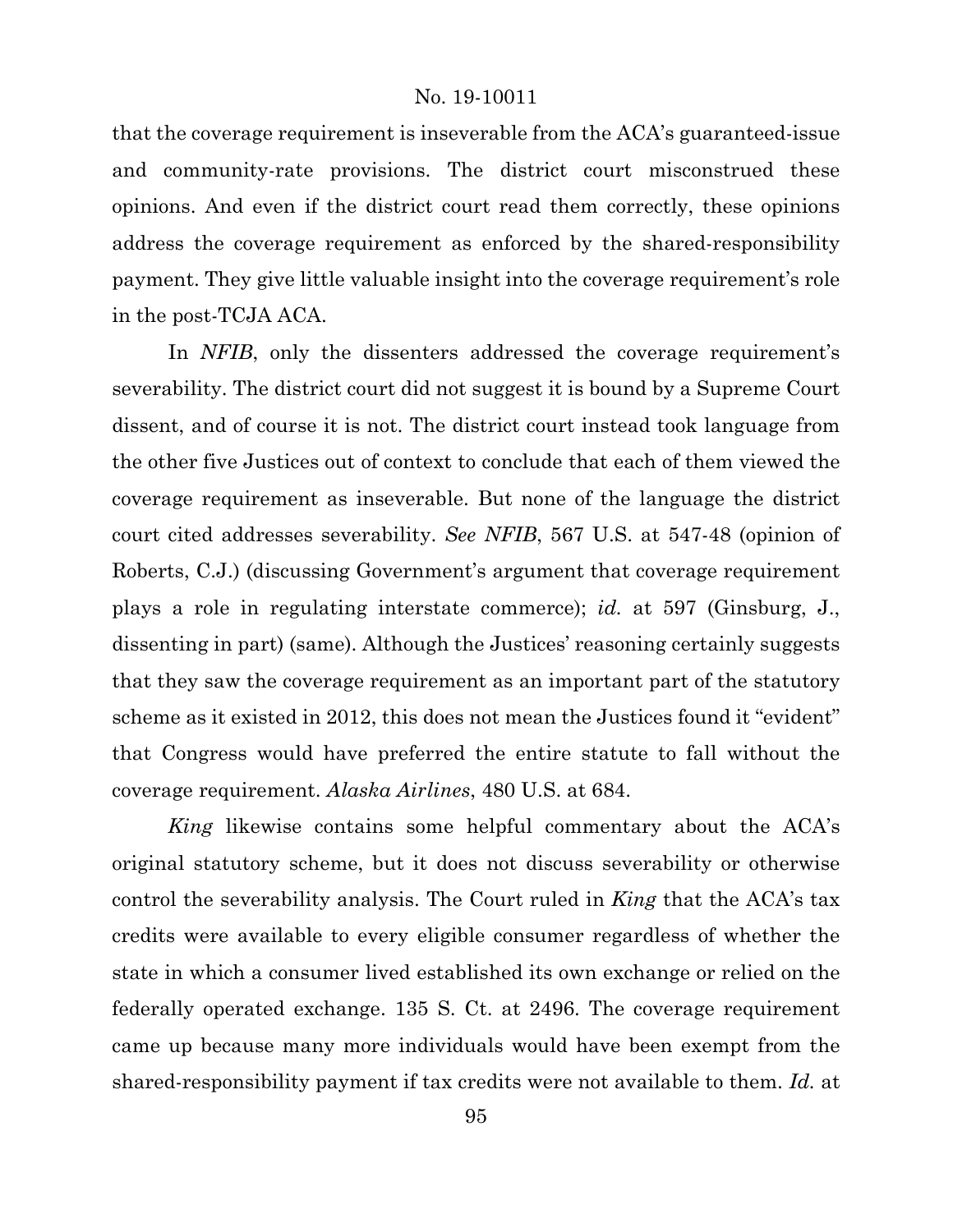2493-95; *see also*  $\S$  5000A(e)(1)(A) ("No penalty shall be imposed ... with respect to . . . [a]ny applicable individual for any month if the applicable individual's required contribution (determined on an annual basis) for coverage for the month exceeds 8 percent of such individual's household income . . . .").[16](#page-95-0) Noting the importance of the tax credits and coverage requirement (as enforced by the shared-responsibility payment) to the statutory structure, the Court concluded as a matter of statutory interpretation that Congress did not intend a scheme in which neither tax credits nor the coverage requirement were operating to bring low-risk consumers into the insurance pools. *See King*, 135 S. Ct. at 2492-94 ("The combination of no tax credits and an ineffective coverage requirement could well push a State's individual insurance market into a death spiral. . . . It is implausible that Congress meant the [ACA] to operate in this manner.").

The district court framed *King* as saying that Congress intrinsically tied the community-rate and guaranteed-issue provisions to the coverage requirement, meaning that those provisions must be inseverable from the coverage requirement. But the district court ignored a crucial aspect of the *King* Court's analysis: it explicitly discussed the coverage requirement as enforced by the shared-responsibility payment. *See id.* at 2493 (referring to the coverage requirement as "a requirement that individuals maintain health insurance coverage *or make a payment to the IRS*" (emphasis added)). Indeed, as the Court identified it, the crux of the problem with denying consumers tax credits in federal-exchange states was that doing so would make a large

<span id="page-95-0"></span><sup>16</sup> Lest there be any confusion, the exemption at issue in *King* exempted individuals otherwise subject to the coverage requirement from the shared-responsibility payment; it did not exempt them from the coverage requirement itself. Exemptions from the sharedresponsibility payment are listed in  $\S$  5000A(e)(1), whereas exemptions from the coverage requirement itself are listed in § 5000A(d).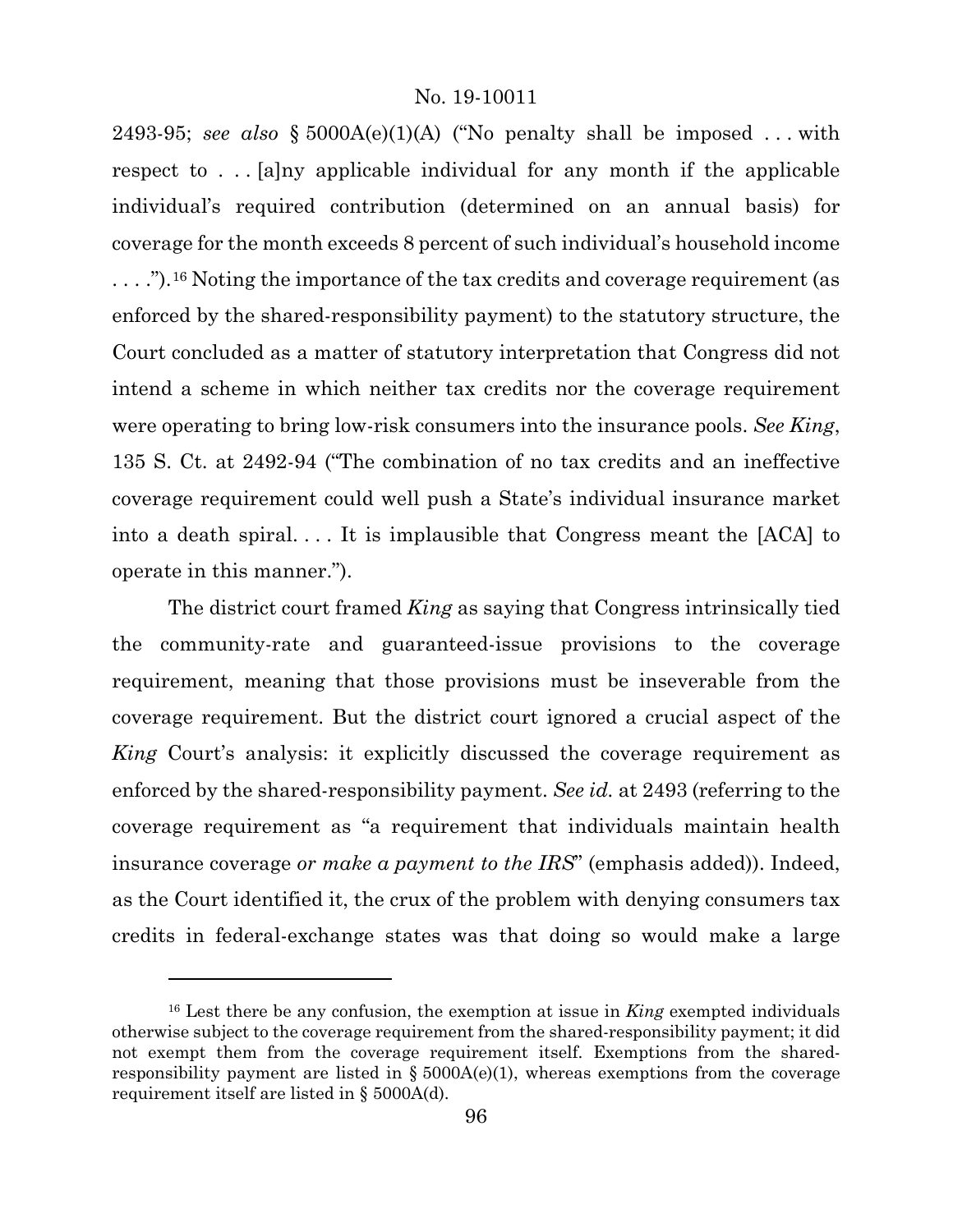number of individuals unable to afford insurance, thus exempting them from the shared-responsibility payment. *See id.* These widespread exemptions would, in turn, make the coverage requirement "ineffective." *Id. King* thus speaks far more to the shared-responsibility payment's role in the ACA's pre-TCJA statutory scheme than it does the coverage requirement's role in the statutory scheme.

Even to the extent the Court in *NFIB* or *King* meant to opine on the coverage requirement's severability, these cases were both decided before the TCJA. They thus give no insight into how the coverage requirement fits into the post-TCJA scheme. Whatever reservations the Court previously harbored about severing the coverage requirement, Congress plainly did not share those concerns when it zeroed out the shared-responsibility payment. Congress either concluded that healthcare markets under the ACA had reached a point of stability at which they no longer needed an effective coverage requirement,<sup>[17](#page-96-0)</sup> or it chose to accept the negative side effects of effectively repealing the coverage requirement as a cost of relieving the burden it placed on applicable individuals. Either way, the legislative considerations have necessarily shifted.

In sum, there was no reason for the district court to conclude that *any*  provision in the ACA was inseverable from the coverage requirement. The majority does not necessarily disagree. I thus do not understand its decision to remand when, even on the majority's analysis of the case, it could instead

<span id="page-96-0"></span><sup>17</sup> *See* CBO Report, *supra*, at 1 (concluding that "[n]ongroup insurance markets would continue to be stable in almost all areas of the country throughout the coming decade" if the coverage requirement were repealed); Amicus Br. of Blue Cross Blue Shield Ass'n at 24-27 (explaining that tax credits and other ACA provisions are driving enough consumers into insurance markets to make the coverage requirement unnecessary).